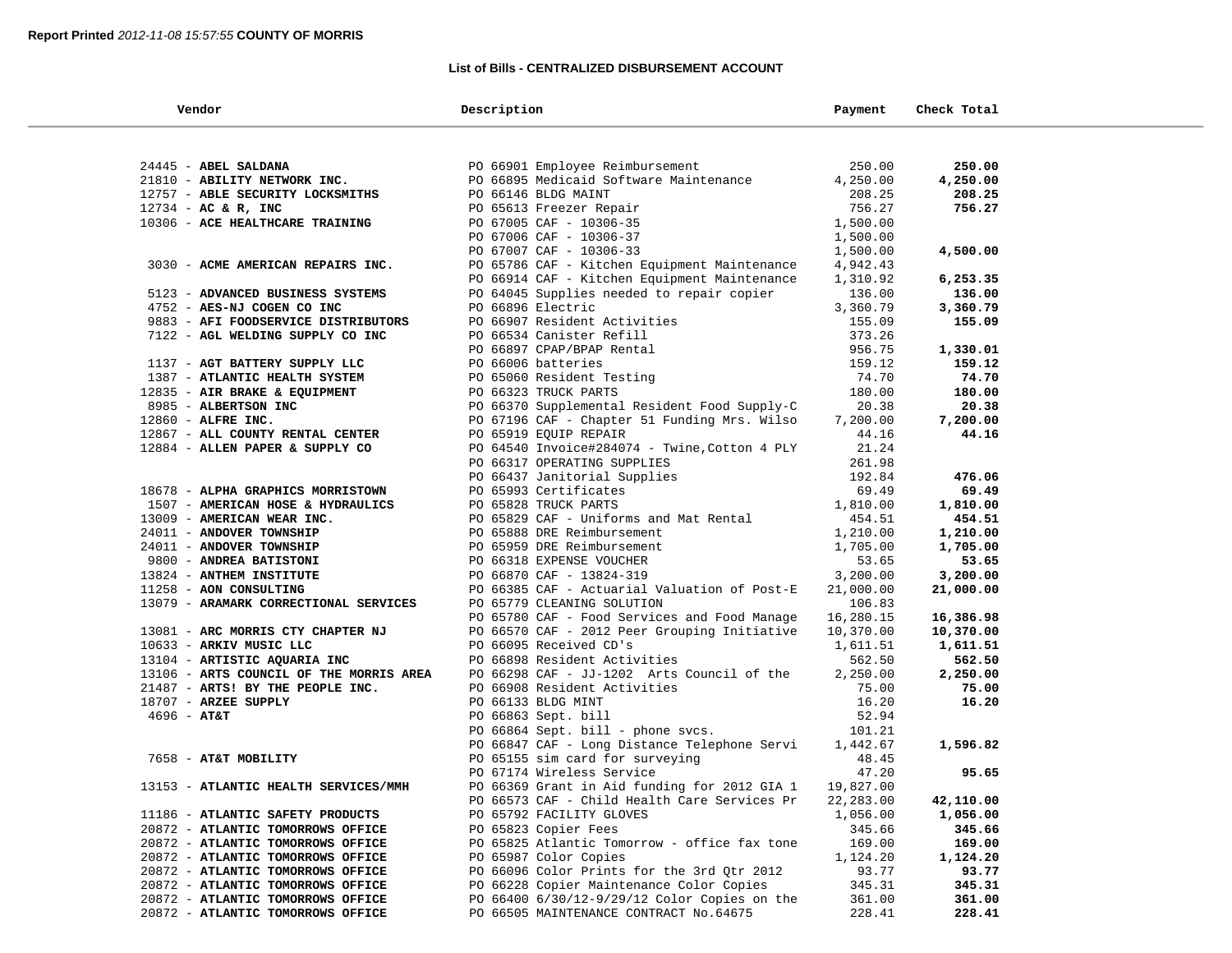|                                       | 20872 - ATLANTIC TOMORROWS OFFICE PO 66580 MAINTENANCE CONTRACT No. 64367 AFIC 13,457.40                                                                                                                                     |           | 13,457.40 |
|---------------------------------------|------------------------------------------------------------------------------------------------------------------------------------------------------------------------------------------------------------------------------|-----------|-----------|
|                                       |                                                                                                                                                                                                                              |           |           |
|                                       |                                                                                                                                                                                                                              |           |           |
|                                       |                                                                                                                                                                                                                              |           |           |
|                                       |                                                                                                                                                                                                                              |           |           |
|                                       |                                                                                                                                                                                                                              |           |           |
|                                       |                                                                                                                                                                                                                              |           |           |
|                                       |                                                                                                                                                                                                                              |           |           |
|                                       |                                                                                                                                                                                                                              |           |           |
|                                       |                                                                                                                                                                                                                              |           |           |
|                                       |                                                                                                                                                                                                                              |           |           |
|                                       |                                                                                                                                                                                                                              |           |           |
|                                       |                                                                                                                                                                                                                              |           |           |
|                                       |                                                                                                                                                                                                                              |           |           |
|                                       |                                                                                                                                                                                                                              |           |           |
|                                       |                                                                                                                                                                                                                              |           |           |
|                                       |                                                                                                                                                                                                                              |           |           |
|                                       |                                                                                                                                                                                                                              |           |           |
|                                       |                                                                                                                                                                                                                              |           |           |
|                                       |                                                                                                                                                                                                                              |           |           |
|                                       |                                                                                                                                                                                                                              |           |           |
|                                       |                                                                                                                                                                                                                              |           |           |
|                                       |                                                                                                                                                                                                                              |           |           |
|                                       |                                                                                                                                                                                                                              |           |           |
|                                       |                                                                                                                                                                                                                              |           |           |
|                                       |                                                                                                                                                                                                                              |           |           |
|                                       |                                                                                                                                                                                                                              |           |           |
|                                       |                                                                                                                                                                                                                              |           |           |
|                                       |                                                                                                                                                                                                                              |           |           |
|                                       |                                                                                                                                                                                                                              |           |           |
|                                       |                                                                                                                                                                                                                              |           |           |
|                                       |                                                                                                                                                                                                                              |           |           |
|                                       |                                                                                                                                                                                                                              |           |           |
|                                       |                                                                                                                                                                                                                              |           |           |
|                                       |                                                                                                                                                                                                                              |           |           |
|                                       |                                                                                                                                                                                                                              |           |           |
|                                       |                                                                                                                                                                                                                              |           |           |
|                                       |                                                                                                                                                                                                                              |           |           |
|                                       |                                                                                                                                                                                                                              |           |           |
|                                       |                                                                                                                                                                                                                              |           |           |
|                                       |                                                                                                                                                                                                                              |           |           |
|                                       |                                                                                                                                                                                                                              |           |           |
|                                       |                                                                                                                                                                                                                              |           |           |
|                                       |                                                                                                                                                                                                                              |           |           |
|                                       | 20217 ARMART FORDER (1992) 1992 - 2022 - 2022 - 2022 - 2022 - 2022 - 2022 - 2022 - 2022 - 2022 - 2022 - 2022 - 2022 - 2022 - 2022 - 2022 - 2022 - 2022 - 2022 - 2022 - 2022 - 2022 - 2022 - 2022 - 2022 - 2022 - 2022 - 2022 |           |           |
|                                       |                                                                                                                                                                                                                              |           |           |
|                                       |                                                                                                                                                                                                                              |           |           |
|                                       |                                                                                                                                                                                                                              |           |           |
|                                       |                                                                                                                                                                                                                              |           |           |
|                                       |                                                                                                                                                                                                                              |           |           |
| 13788 - CHERRY WEBER & ASSOC. PC      | PO 67079 old Ref# CF09001420000                                                                                                                                                                                              | 761.44    | 761.44    |
| 13803 - CHILD AND FAMILY RESOURCES    | PO 66628 CAF - Grant in Aid funding for 201                                                                                                                                                                                  | 14,905.00 | 14,905.00 |
| 12595 - CITY LIMO AND TAXI, INC.      | PO 66540 Transportation                                                                                                                                                                                                      | 47.01     | 47.01     |
| 21857 - CITYSIDE ARCHIVES, LTD        | PO 66851 CAF - Record Storage Services for t                                                                                                                                                                                 | 4,233.28  | 4,233.28  |
| 21857 - CITYSIDE ARCHIVES, LTD        | PO 66852 SHREDDING SERVICES FOR OCTOBER 2012                                                                                                                                                                                 | 1,407.55  | 1,407.55  |
| 21685 - CLASSIC HAIR CARE             | PO 66899 CAF - Cosmetology Services                                                                                                                                                                                          | 5,417.00  | 5,417.00  |
| 21685 - CLASSIC HAIR CARE             | PO 66900 CAF - Cosmetology Services                                                                                                                                                                                          | 5,580.32  | 5,580.32  |
| 6925 - CLAUDIA SALOMON                | PO 65908 Pre Election Work                                                                                                                                                                                                   | 70.00     | 70.00     |
| 13857 - CLIFFSIDE BODY CORP           | PO 66325 SNOW PLOWING EQUIPMENT                                                                                                                                                                                              | 4,050.65  | 4,050.65  |
| 20928 - CLINICAL RESEARCH ACADEMY     | PO 66995 CAF - 20928-764                                                                                                                                                                                                     | 3,200.00  |           |
|                                       | PO 66892 CAF - 20928-571                                                                                                                                                                                                     | 800.00    | 4,000.00  |
| 8043 - CONTRACT PHARMACY SERVICES INC | PO 65874 CAF - Pharmaceutical Services                                                                                                                                                                                       | 8,279.60  | 8,279.60  |
| 24960 - COOPER SURGICAL INC.          | PO 65441 Colposcope-SANE/SART                                                                                                                                                                                                | 15,550.00 | 15,550.00 |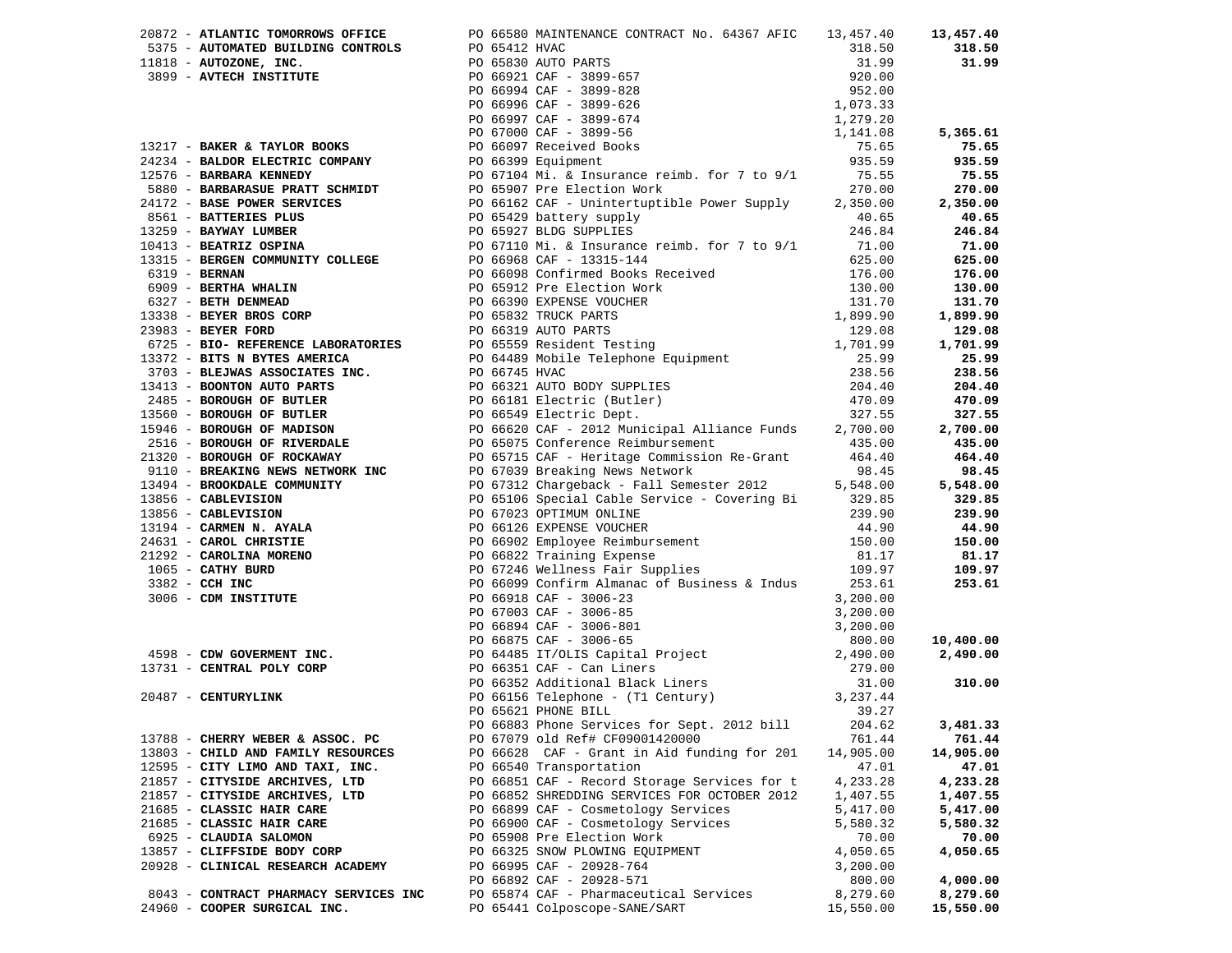| 14027 - COUNTY COLLEGE OF MORRIS                                                                                                                                | PO 66752 Various expenditures for major repa<br>14027 - <b>COUNTY COLLEGE OF MORRIS</b><br>14022 - <b>COUNTY COLLEGE OF MORRIS</b><br>14022 - <b>COUNTY COLLEGE OF MORRIS</b><br>14032 - <b>COUNTY COLLEGE OF MORRIS</b><br>2008 - <b>COUNTY CONCRETE CORP</b><br>14031 - <b>COUNTY CONCRETE CORP.</b><br>14031 - <b>COUN</b> | 31,538.80   | 31,538.80  |
|-----------------------------------------------------------------------------------------------------------------------------------------------------------------|-------------------------------------------------------------------------------------------------------------------------------------------------------------------------------------------------------------------------------------------------------------------------------------------------------------------------------|-------------|------------|
|                                                                                                                                                                 |                                                                                                                                                                                                                                                                                                                               |             | 398,409.91 |
|                                                                                                                                                                 |                                                                                                                                                                                                                                                                                                                               |             | 15,333.33  |
|                                                                                                                                                                 |                                                                                                                                                                                                                                                                                                                               |             | 575.00     |
|                                                                                                                                                                 |                                                                                                                                                                                                                                                                                                                               |             | 350.00     |
|                                                                                                                                                                 |                                                                                                                                                                                                                                                                                                                               |             | 16,927.85  |
|                                                                                                                                                                 |                                                                                                                                                                                                                                                                                                                               |             | 35,756.00  |
|                                                                                                                                                                 |                                                                                                                                                                                                                                                                                                                               |             | 227.68     |
|                                                                                                                                                                 |                                                                                                                                                                                                                                                                                                                               |             | 12,561.66  |
|                                                                                                                                                                 |                                                                                                                                                                                                                                                                                                                               |             | 30,186.67  |
|                                                                                                                                                                 |                                                                                                                                                                                                                                                                                                                               |             | 72,538.51  |
|                                                                                                                                                                 |                                                                                                                                                                                                                                                                                                                               |             | 65,849.01  |
|                                                                                                                                                                 |                                                                                                                                                                                                                                                                                                                               |             | 135,671.29 |
|                                                                                                                                                                 |                                                                                                                                                                                                                                                                                                                               |             |            |
|                                                                                                                                                                 |                                                                                                                                                                                                                                                                                                                               |             | 612.10     |
|                                                                                                                                                                 |                                                                                                                                                                                                                                                                                                                               |             | 922.44     |
| 14226 - CRAFI CLE CORP<br>14102 - CY DRAKE LOCKSMITHS, INC.<br>1783 - D.R. JOHNSON & ASSOCIATES, LLC<br>1783 - D.R. JOHNSON & ASSOCIATES, LLC<br>PO 66583 CAF - |                                                                                                                                                                                                                                                                                                                               |             | 32.00      |
|                                                                                                                                                                 |                                                                                                                                                                                                                                                                                                                               |             | 2,273.30   |
|                                                                                                                                                                 | PO 66583 CAF - Reviewing Land Development Ap 2,607.93                                                                                                                                                                                                                                                                         |             | 2,607.93   |
|                                                                                                                                                                 | PO 66588 Legal Notices - Ordinances for 10/1 111.08<br>PO 66594 Contract Awards -10/10/12 Mtg. 146.60                                                                                                                                                                                                                         |             | 111.08     |
|                                                                                                                                                                 |                                                                                                                                                                                                                                                                                                                               |             | 146.60     |
|                                                                                                                                                                 | PO 66794 Legal Notice - Presidential Electio 174.78                                                                                                                                                                                                                                                                           |             | 174.78     |
|                                                                                                                                                                 |                                                                                                                                                                                                                                                                                                                               | 181.80      | 181.80     |
|                                                                                                                                                                 |                                                                                                                                                                                                                                                                                                                               | 61.52       | 61.52      |
|                                                                                                                                                                 |                                                                                                                                                                                                                                                                                                                               | 74.52       | 74.52      |
|                                                                                                                                                                 | 12523 - DR. JOHNSON & ASSOCIAIBS, 2003<br>14123 - DAILY RECORD<br>14123 - DAILY RECORD<br>14123 - DAILY RECORD<br>14123 - DAILY RECORD<br>14123 - DAILY RECORD<br>14123 - DAILY RECORD<br>14123 - DAILY RECORD<br>14123 - DAILY RECORD<br>14123<br>PO 66585 Presidential Election Extra Hours f 375.00                        |             | 375.00     |
|                                                                                                                                                                 |                                                                                                                                                                                                                                                                                                                               | 27.99       | 27.99      |
|                                                                                                                                                                 |                                                                                                                                                                                                                                                                                                                               | 6, 292.00   | 6,292.00   |
|                                                                                                                                                                 |                                                                                                                                                                                                                                                                                                                               | 2,146.75    | 2,146.75   |
|                                                                                                                                                                 | 11434 - DAWN CENTER FOR INDEPENDENT PO 66212 CAF - 2012 Peer Grouping Initiative 9,982.00                                                                                                                                                                                                                                     |             |            |
|                                                                                                                                                                 | PO 66213 CAF - Grant in Aid funding for 2012 $10,076.00$                                                                                                                                                                                                                                                                      |             | 20,058.00  |
|                                                                                                                                                                 | 14181 - DAYTOP VILLAGE OF NJ, INC. PO 67193 CAF - Grant in Aid funding for 2012 4,986.00                                                                                                                                                                                                                                      |             | 4,986.00   |
|                                                                                                                                                                 |                                                                                                                                                                                                                                                                                                                               |             | 14.24      |
|                                                                                                                                                                 |                                                                                                                                                                                                                                                                                                                               |             | 8.36       |
|                                                                                                                                                                 |                                                                                                                                                                                                                                                                                                                               |             | 33.44      |
|                                                                                                                                                                 | A BER PARK<br>274 - DEER PARK<br>274 - DEER PARK<br>274 - DEER PARK<br>274 - DEER PARK<br>274 - DEER PARK<br>274 - DEER PARK<br>274 - DEER PARK<br>274 - DEER PARK<br>274 - DEER PARK<br>274 - DEER PARK<br>274 - DEER PARK<br>274 - DEER PARK<br>274 -                                                                       |             | 21.81      |
|                                                                                                                                                                 |                                                                                                                                                                                                                                                                                                                               |             | 16.72      |
|                                                                                                                                                                 |                                                                                                                                                                                                                                                                                                                               |             | 72.45      |
|                                                                                                                                                                 |                                                                                                                                                                                                                                                                                                                               |             | 8.36       |
|                                                                                                                                                                 |                                                                                                                                                                                                                                                                                                                               |             | 16.80      |
|                                                                                                                                                                 |                                                                                                                                                                                                                                                                                                                               |             | 8.36       |
|                                                                                                                                                                 |                                                                                                                                                                                                                                                                                                                               |             | 48.07      |
|                                                                                                                                                                 |                                                                                                                                                                                                                                                                                                                               |             |            |
|                                                                                                                                                                 |                                                                                                                                                                                                                                                                                                                               |             |            |
|                                                                                                                                                                 |                                                                                                                                                                                                                                                                                                                               |             |            |
|                                                                                                                                                                 | PO 64008 CAF - NJSC#A70256                                                                                                                                                                                                                                                                                                    | 4,825.35    |            |
|                                                                                                                                                                 | PO 64931 NEW SERVER - JAIL SQL - Hardware Po                                                                                                                                                                                                                                                                                  | 5,457.64    |            |
|                                                                                                                                                                 | PO 64932 NEW SERVER - JAIL SQL - Software Po                                                                                                                                                                                                                                                                                  | 3,887.56    |            |
|                                                                                                                                                                 | PO 65221 Sheriff Capital Project                                                                                                                                                                                                                                                                                              | 220.96      |            |
|                                                                                                                                                                 | PO 65222 Sheriff Capital Project                                                                                                                                                                                                                                                                                              | 575.88      | 30,875.08  |
| 14228 - DELL MARKETING L.P.                                                                                                                                     | PO 65595 Quote for Purchase of (2) Dell Ultr                                                                                                                                                                                                                                                                                  | 430.56      | 430.56     |
| 21638 - DENNIS GRAU                                                                                                                                             | PO 66909 Resident Activities                                                                                                                                                                                                                                                                                                  | 150.00      | 150.00     |
| 14265 - DENTRUST DENTAL INC.                                                                                                                                    | PO 64661 CAF - Dental Services                                                                                                                                                                                                                                                                                                | 6,890.00    | 6,890.00   |
| $12132$ - DIANA KRUG                                                                                                                                            | PO 65914 Pre Election Work                                                                                                                                                                                                                                                                                                    | 205.00      | 205.00     |
|                                                                                                                                                                 | 5396 - DIFRANCESCO, BATEMAN, COLEY, YOSPIN PO 66605 North Main Street Extension project                                                                                                                                                                                                                                       | 36.00       | 36.00      |
| 7067 - DIRECT MACHINERY SERVICE CORP.                                                                                                                           | PO 65065 Machinery Repairs & Parts                                                                                                                                                                                                                                                                                            | 57.94       | 57.94      |
| 14312 - DIRECT SUPPLY INC                                                                                                                                       | PO 66910 Nursing Equipment & Resident Activi                                                                                                                                                                                                                                                                                  | 192.22      | 192.22     |
| 11207 - DISCOVER RX                                                                                                                                             | PO 66912 CAF - Pharmaceutical and Related Se                                                                                                                                                                                                                                                                                  | 39,220.80   |            |
|                                                                                                                                                                 | PO 66913 CAF - Pharmaceutical and Related Se                                                                                                                                                                                                                                                                                  | 23, 234. 23 |            |
|                                                                                                                                                                 | PO 66915 CAF - Pharmaceutical and Related Se<br>PO 66916 CAF - Pharmaceutical and Related Se                                                                                                                                                                                                                                  | 47,986.88   |            |
|                                                                                                                                                                 |                                                                                                                                                                                                                                                                                                                               | 1,610.20    | 112,052.11 |
| 24751 - DONNA GIORDANO                                                                                                                                          | PO 65902 Pre Election Work                                                                                                                                                                                                                                                                                                    | 140.00      | 140.00     |
| 14379 - DOVER BRAKE & CLUTCH CO INC                                                                                                                             | PO 66329 TRUCK PARTS                                                                                                                                                                                                                                                                                                          | 478.00      | 478.00     |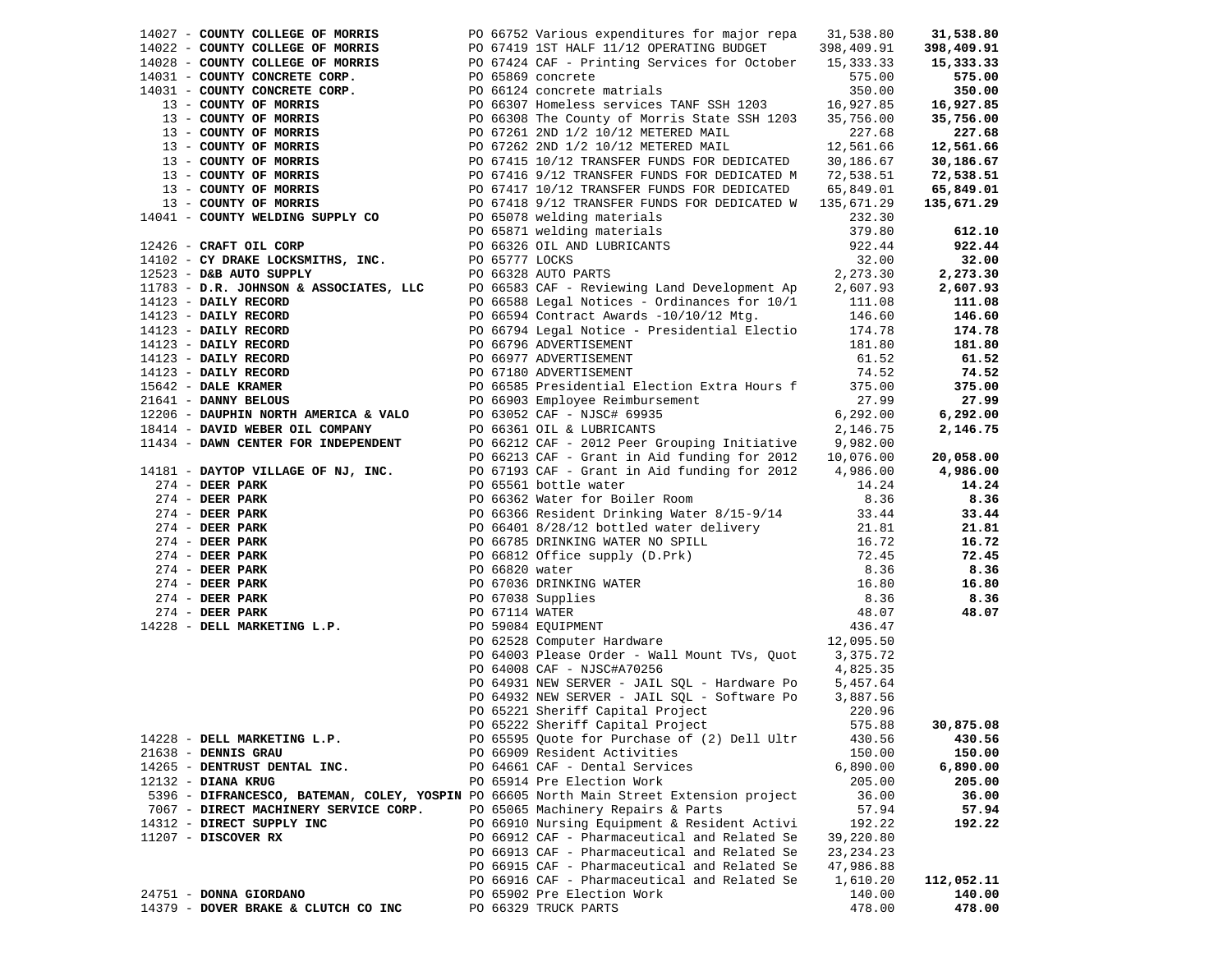| PO 66919 CAF - 14380-1<br>PO 66980 CAF - 14380-2<br>PO 66981 CAF - 14380-5<br>PO 66982 CAF - 14380-413<br>PO 66984 CAF - 14380-577<br>544.00<br>369.00<br>432.00<br>347.00<br>531.00<br>PO 67008 CAF - 14380-14<br>PO 67009 CAF - 14380-115<br>1,141.00<br>14384 - DOVER HOUSING AUTHORITY<br>PO 66584 CAF - Grant in Aid funding for 2012<br>2,792.00<br>PO 66303 "Parents Who Host Lose the Most" ca<br>21601 - DRUG-FREE ACTION ALLIANCE<br>4,295.50<br>21601 - DRUG-FREE ACTION ALLIANCE<br>PO 66524 Parents Who Host Materials<br>86.00<br>425.00<br>12107 - DUECO INC.<br>PO 65573 TRAINING<br>PO 65922 PLUMBING<br>1,512.25<br>14426 - DUNPHEY & ASSOCIATES SUPPLY CO<br>$14438$ - E.A. MORSE & CO. INC.<br>PO 65784 JANITORIAL SUPPLIES<br>1,387.55<br>PO 65785 CAF - Black Lightning Powder Free N<br>3,535.00<br>PO 64874 Task Chairs for ETS<br>604.00<br>172 - EDI/ERGOSPACE DESIGN INC<br>14491 - EL PRIMER PASO<br>PO 66142 CAF - Grant in Aid funding for 2012<br>7,362.00<br>PO 66246 BLACK & WHITE COPIES - CUST.#106223<br>23996 - ELECTRONIC OFFICE SYSTEMS<br>1,972.28<br>23996 - ELECTRONIC OFFICE SYSTEMS<br>PO 66252 additional copy cost for copies in<br>483.84<br>23996 - ELECTRONIC OFFICE SYSTEMS<br>PO 66975 Maintenance Agreement<br>313.85<br>14501 - ELEVATOR MAINTENANCE CORP<br>PO 65794 CAF - Elevator Maintenance & Inspec<br>683.33<br>14505 - ELIZABETHTOWN GAS<br>PO 66736 NATURAL GAS - LONG VALLEY<br>69.72<br>17157 - EMERALD PROFESSIONAL<br>PO 66928 Adult Briefs<br>11,844.25<br>PO 66929 Adult Briefs<br>15,444.65<br>2047 - EMPLOYMENT HORIZONS, INC.<br>PO 66210 JANITORIAL SERVICES: AUGUST & SEPT<br>1,658.00<br>PO 66537 CAF - Grant in Aid funding for 2012<br>18,854.00<br>PO 66539 CAF - 2012 Peer Grouping Initiative<br>19,252.00<br>PO 67133 ANNUAL RECOGNITION DINNER<br>390.00<br>19023 - FAIRLEIGH DICKINSON UNIVERSITY<br>PO 67004 CAF - 19023-855<br>3,200.00<br>14641 - FAMILY INTERVENTION<br>PO 67205 CAF - FC-1214 FAMILY INTERVENTION F<br>15,680.00<br>PO 67206 CAF - Grant in Aid funding for 2012<br>14,260.00<br>14644 - FAMILY SERVICE OF MORRIS COUNTY<br>PO 66183 CAF - 2012 Peer Grouping Initiative<br>36,205.00<br>PO 66144 CAF - Grant in Aid funding for 2012<br>9,202.00<br>PO 66209 No Caf #<br>5,160.00<br>PO 66710 CAF- Operation of Adult Day Care<br>22,562.16<br>PO 66930 CAF - Social Work Services<br>21,000.00<br>PO 67199 CAF - Chapter 51 Funding FIRST STEP<br>4,148.00<br>PO 67200 CAF - Grant in Aid funding for 2012<br>9,065.00<br>PO 67201 CAF - Chapter 51 Funding EDUCATION<br>3,477.00<br>12515 - FASTENAL COMPANY<br>PO 66131 BLDG SUPPLIES<br>505.39<br>14668 - FEDEX<br>PO 66619 Express Mail Shipments<br>365.18<br>PO 66931 Overnight Express Mail<br>29.32<br>9388 - FIREFIGHTER ONE LLC<br>PO 66089 replacement sensors<br>563.20<br>PO 66761 2012 Countywide Unencumbered/Supple<br>1,500.00<br>25035 - FIRST NIGHTS MORRIS, INC.<br>14731 - FIVE TOWN REGIONAL DIAL-A-RIDE<br>PO 67132 CAF - SCADRTAP - SC002<br>24,415.00<br>2795 - FLEET SERVICES<br>PO 66842 GAS PURCHASES<br>232.41<br>12151 - FLEMINGTON BUICK CHEVROLET<br>PO 66330 AUTO PARTS<br>14.87<br>24596 - FOGGIA TRINITY ELECTRIC LLC<br>PO 67170 CAF - Intersection Improvements to<br>38,857.17<br>24897 - FOUR STAR COLOR<br>PO 66878 CAF - OJT-13S-07-WIA/DW<br>1,728.00<br>745 - FRANK JANKOWSKI<br>PO 66511 Mi. & Insurance reimb. for 7/12 to<br>57.95<br>21088 - FRANK PINTO<br>PO 66940 Petty Cash Reimbursement<br>162.50<br>14786 - FRED PRYOR SEMINARS<br>PO 66862 Seminar 8/23/12<br>44.00<br>14787 - FREEDOM HOUSE INC.<br>PO 66558 CAF - Chapter 51 Funding Half way h<br>12,377.45<br>PO 65774 leather/knit gloves<br>14841 - GALETON GLOVES<br>191.27<br>14843 - GALLS INCORPORATED<br>PO 65228 BARRIER TAPE<br>23.80<br>PO 65332 signage material<br>3,889.86<br>14857 - GARDEN STATE HIGHWAY<br>4683 - GARY GOUCK<br>PO 66818 Training Expense<br>550.68<br>1635 - GE CAPITAL<br>PO 66853 copier lease buy out<br>6,780.00<br>14726 - GEN-EL SAFETY & INDUSTRIAL<br>PO 66528 Weed & Pest supplies<br>180.15<br>PO 66765 Equipment<br>31.93<br>21818 - GET WELL HOUSE CALLS P.C.<br>PO 66127 COMPETENCY EVALUATION<br>400.00<br>14916 - GILL ASSOCIATES IDENTIFICATION<br>PO 64971 polaroid ymckt ribbons for the ID m<br>437.25<br>PO 65913 Pre Election Work<br>21919 - GINA A VANDERHOOF<br>140.00 |            | 690.00 |  | 14380 - DOVER BUSINESS COLLEGE |  |
|-----------------------------------------------------------------------------------------------------------------------------------------------------------------------------------------------------------------------------------------------------------------------------------------------------------------------------------------------------------------------------------------------------------------------------------------------------------------------------------------------------------------------------------------------------------------------------------------------------------------------------------------------------------------------------------------------------------------------------------------------------------------------------------------------------------------------------------------------------------------------------------------------------------------------------------------------------------------------------------------------------------------------------------------------------------------------------------------------------------------------------------------------------------------------------------------------------------------------------------------------------------------------------------------------------------------------------------------------------------------------------------------------------------------------------------------------------------------------------------------------------------------------------------------------------------------------------------------------------------------------------------------------------------------------------------------------------------------------------------------------------------------------------------------------------------------------------------------------------------------------------------------------------------------------------------------------------------------------------------------------------------------------------------------------------------------------------------------------------------------------------------------------------------------------------------------------------------------------------------------------------------------------------------------------------------------------------------------------------------------------------------------------------------------------------------------------------------------------------------------------------------------------------------------------------------------------------------------------------------------------------------------------------------------------------------------------------------------------------------------------------------------------------------------------------------------------------------------------------------------------------------------------------------------------------------------------------------------------------------------------------------------------------------------------------------------------------------------------------------------------------------------------------------------------------------------------------------------------------------------------------------------------------------------------------------------------------------------------------------------------------------------------------------------------------------------------------------------------------------------------------------------------------------------------------------------------------------------------------------------------------------------------------------------------------------------------------------------------------------------------------------------------------------------------------------------------------------------------------------------------------------------------------------------------------------------------------------------------------------------------------------------------------------------------------------------------------------------------------------------------------------------------------------------------------------------------------------------------------------------------------------------------------------------------------------------------------------------------------------------------------------------------------|------------|--------|--|--------------------------------|--|
|                                                                                                                                                                                                                                                                                                                                                                                                                                                                                                                                                                                                                                                                                                                                                                                                                                                                                                                                                                                                                                                                                                                                                                                                                                                                                                                                                                                                                                                                                                                                                                                                                                                                                                                                                                                                                                                                                                                                                                                                                                                                                                                                                                                                                                                                                                                                                                                                                                                                                                                                                                                                                                                                                                                                                                                                                                                                                                                                                                                                                                                                                                                                                                                                                                                                                                                                                                                                                                                                                                                                                                                                                                                                                                                                                                                                                                                                                                                                                                                                                                                                                                                                                                                                                                                                                                                                                                                                     |            |        |  |                                |  |
|                                                                                                                                                                                                                                                                                                                                                                                                                                                                                                                                                                                                                                                                                                                                                                                                                                                                                                                                                                                                                                                                                                                                                                                                                                                                                                                                                                                                                                                                                                                                                                                                                                                                                                                                                                                                                                                                                                                                                                                                                                                                                                                                                                                                                                                                                                                                                                                                                                                                                                                                                                                                                                                                                                                                                                                                                                                                                                                                                                                                                                                                                                                                                                                                                                                                                                                                                                                                                                                                                                                                                                                                                                                                                                                                                                                                                                                                                                                                                                                                                                                                                                                                                                                                                                                                                                                                                                                                     |            |        |  |                                |  |
|                                                                                                                                                                                                                                                                                                                                                                                                                                                                                                                                                                                                                                                                                                                                                                                                                                                                                                                                                                                                                                                                                                                                                                                                                                                                                                                                                                                                                                                                                                                                                                                                                                                                                                                                                                                                                                                                                                                                                                                                                                                                                                                                                                                                                                                                                                                                                                                                                                                                                                                                                                                                                                                                                                                                                                                                                                                                                                                                                                                                                                                                                                                                                                                                                                                                                                                                                                                                                                                                                                                                                                                                                                                                                                                                                                                                                                                                                                                                                                                                                                                                                                                                                                                                                                                                                                                                                                                                     |            |        |  |                                |  |
|                                                                                                                                                                                                                                                                                                                                                                                                                                                                                                                                                                                                                                                                                                                                                                                                                                                                                                                                                                                                                                                                                                                                                                                                                                                                                                                                                                                                                                                                                                                                                                                                                                                                                                                                                                                                                                                                                                                                                                                                                                                                                                                                                                                                                                                                                                                                                                                                                                                                                                                                                                                                                                                                                                                                                                                                                                                                                                                                                                                                                                                                                                                                                                                                                                                                                                                                                                                                                                                                                                                                                                                                                                                                                                                                                                                                                                                                                                                                                                                                                                                                                                                                                                                                                                                                                                                                                                                                     |            |        |  |                                |  |
|                                                                                                                                                                                                                                                                                                                                                                                                                                                                                                                                                                                                                                                                                                                                                                                                                                                                                                                                                                                                                                                                                                                                                                                                                                                                                                                                                                                                                                                                                                                                                                                                                                                                                                                                                                                                                                                                                                                                                                                                                                                                                                                                                                                                                                                                                                                                                                                                                                                                                                                                                                                                                                                                                                                                                                                                                                                                                                                                                                                                                                                                                                                                                                                                                                                                                                                                                                                                                                                                                                                                                                                                                                                                                                                                                                                                                                                                                                                                                                                                                                                                                                                                                                                                                                                                                                                                                                                                     |            |        |  |                                |  |
|                                                                                                                                                                                                                                                                                                                                                                                                                                                                                                                                                                                                                                                                                                                                                                                                                                                                                                                                                                                                                                                                                                                                                                                                                                                                                                                                                                                                                                                                                                                                                                                                                                                                                                                                                                                                                                                                                                                                                                                                                                                                                                                                                                                                                                                                                                                                                                                                                                                                                                                                                                                                                                                                                                                                                                                                                                                                                                                                                                                                                                                                                                                                                                                                                                                                                                                                                                                                                                                                                                                                                                                                                                                                                                                                                                                                                                                                                                                                                                                                                                                                                                                                                                                                                                                                                                                                                                                                     | 4,054.00   |        |  |                                |  |
|                                                                                                                                                                                                                                                                                                                                                                                                                                                                                                                                                                                                                                                                                                                                                                                                                                                                                                                                                                                                                                                                                                                                                                                                                                                                                                                                                                                                                                                                                                                                                                                                                                                                                                                                                                                                                                                                                                                                                                                                                                                                                                                                                                                                                                                                                                                                                                                                                                                                                                                                                                                                                                                                                                                                                                                                                                                                                                                                                                                                                                                                                                                                                                                                                                                                                                                                                                                                                                                                                                                                                                                                                                                                                                                                                                                                                                                                                                                                                                                                                                                                                                                                                                                                                                                                                                                                                                                                     | 2,792.00   |        |  |                                |  |
|                                                                                                                                                                                                                                                                                                                                                                                                                                                                                                                                                                                                                                                                                                                                                                                                                                                                                                                                                                                                                                                                                                                                                                                                                                                                                                                                                                                                                                                                                                                                                                                                                                                                                                                                                                                                                                                                                                                                                                                                                                                                                                                                                                                                                                                                                                                                                                                                                                                                                                                                                                                                                                                                                                                                                                                                                                                                                                                                                                                                                                                                                                                                                                                                                                                                                                                                                                                                                                                                                                                                                                                                                                                                                                                                                                                                                                                                                                                                                                                                                                                                                                                                                                                                                                                                                                                                                                                                     | 4,295.50   |        |  |                                |  |
|                                                                                                                                                                                                                                                                                                                                                                                                                                                                                                                                                                                                                                                                                                                                                                                                                                                                                                                                                                                                                                                                                                                                                                                                                                                                                                                                                                                                                                                                                                                                                                                                                                                                                                                                                                                                                                                                                                                                                                                                                                                                                                                                                                                                                                                                                                                                                                                                                                                                                                                                                                                                                                                                                                                                                                                                                                                                                                                                                                                                                                                                                                                                                                                                                                                                                                                                                                                                                                                                                                                                                                                                                                                                                                                                                                                                                                                                                                                                                                                                                                                                                                                                                                                                                                                                                                                                                                                                     | 86.00      |        |  |                                |  |
|                                                                                                                                                                                                                                                                                                                                                                                                                                                                                                                                                                                                                                                                                                                                                                                                                                                                                                                                                                                                                                                                                                                                                                                                                                                                                                                                                                                                                                                                                                                                                                                                                                                                                                                                                                                                                                                                                                                                                                                                                                                                                                                                                                                                                                                                                                                                                                                                                                                                                                                                                                                                                                                                                                                                                                                                                                                                                                                                                                                                                                                                                                                                                                                                                                                                                                                                                                                                                                                                                                                                                                                                                                                                                                                                                                                                                                                                                                                                                                                                                                                                                                                                                                                                                                                                                                                                                                                                     | 425.00     |        |  |                                |  |
|                                                                                                                                                                                                                                                                                                                                                                                                                                                                                                                                                                                                                                                                                                                                                                                                                                                                                                                                                                                                                                                                                                                                                                                                                                                                                                                                                                                                                                                                                                                                                                                                                                                                                                                                                                                                                                                                                                                                                                                                                                                                                                                                                                                                                                                                                                                                                                                                                                                                                                                                                                                                                                                                                                                                                                                                                                                                                                                                                                                                                                                                                                                                                                                                                                                                                                                                                                                                                                                                                                                                                                                                                                                                                                                                                                                                                                                                                                                                                                                                                                                                                                                                                                                                                                                                                                                                                                                                     | 1,512.25   |        |  |                                |  |
|                                                                                                                                                                                                                                                                                                                                                                                                                                                                                                                                                                                                                                                                                                                                                                                                                                                                                                                                                                                                                                                                                                                                                                                                                                                                                                                                                                                                                                                                                                                                                                                                                                                                                                                                                                                                                                                                                                                                                                                                                                                                                                                                                                                                                                                                                                                                                                                                                                                                                                                                                                                                                                                                                                                                                                                                                                                                                                                                                                                                                                                                                                                                                                                                                                                                                                                                                                                                                                                                                                                                                                                                                                                                                                                                                                                                                                                                                                                                                                                                                                                                                                                                                                                                                                                                                                                                                                                                     |            |        |  |                                |  |
|                                                                                                                                                                                                                                                                                                                                                                                                                                                                                                                                                                                                                                                                                                                                                                                                                                                                                                                                                                                                                                                                                                                                                                                                                                                                                                                                                                                                                                                                                                                                                                                                                                                                                                                                                                                                                                                                                                                                                                                                                                                                                                                                                                                                                                                                                                                                                                                                                                                                                                                                                                                                                                                                                                                                                                                                                                                                                                                                                                                                                                                                                                                                                                                                                                                                                                                                                                                                                                                                                                                                                                                                                                                                                                                                                                                                                                                                                                                                                                                                                                                                                                                                                                                                                                                                                                                                                                                                     | 4,922.55   |        |  |                                |  |
|                                                                                                                                                                                                                                                                                                                                                                                                                                                                                                                                                                                                                                                                                                                                                                                                                                                                                                                                                                                                                                                                                                                                                                                                                                                                                                                                                                                                                                                                                                                                                                                                                                                                                                                                                                                                                                                                                                                                                                                                                                                                                                                                                                                                                                                                                                                                                                                                                                                                                                                                                                                                                                                                                                                                                                                                                                                                                                                                                                                                                                                                                                                                                                                                                                                                                                                                                                                                                                                                                                                                                                                                                                                                                                                                                                                                                                                                                                                                                                                                                                                                                                                                                                                                                                                                                                                                                                                                     | 604.00     |        |  |                                |  |
|                                                                                                                                                                                                                                                                                                                                                                                                                                                                                                                                                                                                                                                                                                                                                                                                                                                                                                                                                                                                                                                                                                                                                                                                                                                                                                                                                                                                                                                                                                                                                                                                                                                                                                                                                                                                                                                                                                                                                                                                                                                                                                                                                                                                                                                                                                                                                                                                                                                                                                                                                                                                                                                                                                                                                                                                                                                                                                                                                                                                                                                                                                                                                                                                                                                                                                                                                                                                                                                                                                                                                                                                                                                                                                                                                                                                                                                                                                                                                                                                                                                                                                                                                                                                                                                                                                                                                                                                     |            |        |  |                                |  |
|                                                                                                                                                                                                                                                                                                                                                                                                                                                                                                                                                                                                                                                                                                                                                                                                                                                                                                                                                                                                                                                                                                                                                                                                                                                                                                                                                                                                                                                                                                                                                                                                                                                                                                                                                                                                                                                                                                                                                                                                                                                                                                                                                                                                                                                                                                                                                                                                                                                                                                                                                                                                                                                                                                                                                                                                                                                                                                                                                                                                                                                                                                                                                                                                                                                                                                                                                                                                                                                                                                                                                                                                                                                                                                                                                                                                                                                                                                                                                                                                                                                                                                                                                                                                                                                                                                                                                                                                     | 7,362.00   |        |  |                                |  |
|                                                                                                                                                                                                                                                                                                                                                                                                                                                                                                                                                                                                                                                                                                                                                                                                                                                                                                                                                                                                                                                                                                                                                                                                                                                                                                                                                                                                                                                                                                                                                                                                                                                                                                                                                                                                                                                                                                                                                                                                                                                                                                                                                                                                                                                                                                                                                                                                                                                                                                                                                                                                                                                                                                                                                                                                                                                                                                                                                                                                                                                                                                                                                                                                                                                                                                                                                                                                                                                                                                                                                                                                                                                                                                                                                                                                                                                                                                                                                                                                                                                                                                                                                                                                                                                                                                                                                                                                     | 1,972.28   |        |  |                                |  |
|                                                                                                                                                                                                                                                                                                                                                                                                                                                                                                                                                                                                                                                                                                                                                                                                                                                                                                                                                                                                                                                                                                                                                                                                                                                                                                                                                                                                                                                                                                                                                                                                                                                                                                                                                                                                                                                                                                                                                                                                                                                                                                                                                                                                                                                                                                                                                                                                                                                                                                                                                                                                                                                                                                                                                                                                                                                                                                                                                                                                                                                                                                                                                                                                                                                                                                                                                                                                                                                                                                                                                                                                                                                                                                                                                                                                                                                                                                                                                                                                                                                                                                                                                                                                                                                                                                                                                                                                     | 483.84     |        |  |                                |  |
|                                                                                                                                                                                                                                                                                                                                                                                                                                                                                                                                                                                                                                                                                                                                                                                                                                                                                                                                                                                                                                                                                                                                                                                                                                                                                                                                                                                                                                                                                                                                                                                                                                                                                                                                                                                                                                                                                                                                                                                                                                                                                                                                                                                                                                                                                                                                                                                                                                                                                                                                                                                                                                                                                                                                                                                                                                                                                                                                                                                                                                                                                                                                                                                                                                                                                                                                                                                                                                                                                                                                                                                                                                                                                                                                                                                                                                                                                                                                                                                                                                                                                                                                                                                                                                                                                                                                                                                                     | 313.85     |        |  |                                |  |
|                                                                                                                                                                                                                                                                                                                                                                                                                                                                                                                                                                                                                                                                                                                                                                                                                                                                                                                                                                                                                                                                                                                                                                                                                                                                                                                                                                                                                                                                                                                                                                                                                                                                                                                                                                                                                                                                                                                                                                                                                                                                                                                                                                                                                                                                                                                                                                                                                                                                                                                                                                                                                                                                                                                                                                                                                                                                                                                                                                                                                                                                                                                                                                                                                                                                                                                                                                                                                                                                                                                                                                                                                                                                                                                                                                                                                                                                                                                                                                                                                                                                                                                                                                                                                                                                                                                                                                                                     | 683.33     |        |  |                                |  |
|                                                                                                                                                                                                                                                                                                                                                                                                                                                                                                                                                                                                                                                                                                                                                                                                                                                                                                                                                                                                                                                                                                                                                                                                                                                                                                                                                                                                                                                                                                                                                                                                                                                                                                                                                                                                                                                                                                                                                                                                                                                                                                                                                                                                                                                                                                                                                                                                                                                                                                                                                                                                                                                                                                                                                                                                                                                                                                                                                                                                                                                                                                                                                                                                                                                                                                                                                                                                                                                                                                                                                                                                                                                                                                                                                                                                                                                                                                                                                                                                                                                                                                                                                                                                                                                                                                                                                                                                     | 69.72      |        |  |                                |  |
|                                                                                                                                                                                                                                                                                                                                                                                                                                                                                                                                                                                                                                                                                                                                                                                                                                                                                                                                                                                                                                                                                                                                                                                                                                                                                                                                                                                                                                                                                                                                                                                                                                                                                                                                                                                                                                                                                                                                                                                                                                                                                                                                                                                                                                                                                                                                                                                                                                                                                                                                                                                                                                                                                                                                                                                                                                                                                                                                                                                                                                                                                                                                                                                                                                                                                                                                                                                                                                                                                                                                                                                                                                                                                                                                                                                                                                                                                                                                                                                                                                                                                                                                                                                                                                                                                                                                                                                                     |            |        |  |                                |  |
|                                                                                                                                                                                                                                                                                                                                                                                                                                                                                                                                                                                                                                                                                                                                                                                                                                                                                                                                                                                                                                                                                                                                                                                                                                                                                                                                                                                                                                                                                                                                                                                                                                                                                                                                                                                                                                                                                                                                                                                                                                                                                                                                                                                                                                                                                                                                                                                                                                                                                                                                                                                                                                                                                                                                                                                                                                                                                                                                                                                                                                                                                                                                                                                                                                                                                                                                                                                                                                                                                                                                                                                                                                                                                                                                                                                                                                                                                                                                                                                                                                                                                                                                                                                                                                                                                                                                                                                                     | 27,288.90  |        |  |                                |  |
|                                                                                                                                                                                                                                                                                                                                                                                                                                                                                                                                                                                                                                                                                                                                                                                                                                                                                                                                                                                                                                                                                                                                                                                                                                                                                                                                                                                                                                                                                                                                                                                                                                                                                                                                                                                                                                                                                                                                                                                                                                                                                                                                                                                                                                                                                                                                                                                                                                                                                                                                                                                                                                                                                                                                                                                                                                                                                                                                                                                                                                                                                                                                                                                                                                                                                                                                                                                                                                                                                                                                                                                                                                                                                                                                                                                                                                                                                                                                                                                                                                                                                                                                                                                                                                                                                                                                                                                                     |            |        |  |                                |  |
|                                                                                                                                                                                                                                                                                                                                                                                                                                                                                                                                                                                                                                                                                                                                                                                                                                                                                                                                                                                                                                                                                                                                                                                                                                                                                                                                                                                                                                                                                                                                                                                                                                                                                                                                                                                                                                                                                                                                                                                                                                                                                                                                                                                                                                                                                                                                                                                                                                                                                                                                                                                                                                                                                                                                                                                                                                                                                                                                                                                                                                                                                                                                                                                                                                                                                                                                                                                                                                                                                                                                                                                                                                                                                                                                                                                                                                                                                                                                                                                                                                                                                                                                                                                                                                                                                                                                                                                                     |            |        |  |                                |  |
|                                                                                                                                                                                                                                                                                                                                                                                                                                                                                                                                                                                                                                                                                                                                                                                                                                                                                                                                                                                                                                                                                                                                                                                                                                                                                                                                                                                                                                                                                                                                                                                                                                                                                                                                                                                                                                                                                                                                                                                                                                                                                                                                                                                                                                                                                                                                                                                                                                                                                                                                                                                                                                                                                                                                                                                                                                                                                                                                                                                                                                                                                                                                                                                                                                                                                                                                                                                                                                                                                                                                                                                                                                                                                                                                                                                                                                                                                                                                                                                                                                                                                                                                                                                                                                                                                                                                                                                                     |            |        |  |                                |  |
|                                                                                                                                                                                                                                                                                                                                                                                                                                                                                                                                                                                                                                                                                                                                                                                                                                                                                                                                                                                                                                                                                                                                                                                                                                                                                                                                                                                                                                                                                                                                                                                                                                                                                                                                                                                                                                                                                                                                                                                                                                                                                                                                                                                                                                                                                                                                                                                                                                                                                                                                                                                                                                                                                                                                                                                                                                                                                                                                                                                                                                                                                                                                                                                                                                                                                                                                                                                                                                                                                                                                                                                                                                                                                                                                                                                                                                                                                                                                                                                                                                                                                                                                                                                                                                                                                                                                                                                                     | 40,154.00  |        |  |                                |  |
|                                                                                                                                                                                                                                                                                                                                                                                                                                                                                                                                                                                                                                                                                                                                                                                                                                                                                                                                                                                                                                                                                                                                                                                                                                                                                                                                                                                                                                                                                                                                                                                                                                                                                                                                                                                                                                                                                                                                                                                                                                                                                                                                                                                                                                                                                                                                                                                                                                                                                                                                                                                                                                                                                                                                                                                                                                                                                                                                                                                                                                                                                                                                                                                                                                                                                                                                                                                                                                                                                                                                                                                                                                                                                                                                                                                                                                                                                                                                                                                                                                                                                                                                                                                                                                                                                                                                                                                                     | 3,200.00   |        |  |                                |  |
|                                                                                                                                                                                                                                                                                                                                                                                                                                                                                                                                                                                                                                                                                                                                                                                                                                                                                                                                                                                                                                                                                                                                                                                                                                                                                                                                                                                                                                                                                                                                                                                                                                                                                                                                                                                                                                                                                                                                                                                                                                                                                                                                                                                                                                                                                                                                                                                                                                                                                                                                                                                                                                                                                                                                                                                                                                                                                                                                                                                                                                                                                                                                                                                                                                                                                                                                                                                                                                                                                                                                                                                                                                                                                                                                                                                                                                                                                                                                                                                                                                                                                                                                                                                                                                                                                                                                                                                                     |            |        |  |                                |  |
|                                                                                                                                                                                                                                                                                                                                                                                                                                                                                                                                                                                                                                                                                                                                                                                                                                                                                                                                                                                                                                                                                                                                                                                                                                                                                                                                                                                                                                                                                                                                                                                                                                                                                                                                                                                                                                                                                                                                                                                                                                                                                                                                                                                                                                                                                                                                                                                                                                                                                                                                                                                                                                                                                                                                                                                                                                                                                                                                                                                                                                                                                                                                                                                                                                                                                                                                                                                                                                                                                                                                                                                                                                                                                                                                                                                                                                                                                                                                                                                                                                                                                                                                                                                                                                                                                                                                                                                                     | 29,940.00  |        |  |                                |  |
|                                                                                                                                                                                                                                                                                                                                                                                                                                                                                                                                                                                                                                                                                                                                                                                                                                                                                                                                                                                                                                                                                                                                                                                                                                                                                                                                                                                                                                                                                                                                                                                                                                                                                                                                                                                                                                                                                                                                                                                                                                                                                                                                                                                                                                                                                                                                                                                                                                                                                                                                                                                                                                                                                                                                                                                                                                                                                                                                                                                                                                                                                                                                                                                                                                                                                                                                                                                                                                                                                                                                                                                                                                                                                                                                                                                                                                                                                                                                                                                                                                                                                                                                                                                                                                                                                                                                                                                                     |            |        |  |                                |  |
|                                                                                                                                                                                                                                                                                                                                                                                                                                                                                                                                                                                                                                                                                                                                                                                                                                                                                                                                                                                                                                                                                                                                                                                                                                                                                                                                                                                                                                                                                                                                                                                                                                                                                                                                                                                                                                                                                                                                                                                                                                                                                                                                                                                                                                                                                                                                                                                                                                                                                                                                                                                                                                                                                                                                                                                                                                                                                                                                                                                                                                                                                                                                                                                                                                                                                                                                                                                                                                                                                                                                                                                                                                                                                                                                                                                                                                                                                                                                                                                                                                                                                                                                                                                                                                                                                                                                                                                                     |            |        |  |                                |  |
|                                                                                                                                                                                                                                                                                                                                                                                                                                                                                                                                                                                                                                                                                                                                                                                                                                                                                                                                                                                                                                                                                                                                                                                                                                                                                                                                                                                                                                                                                                                                                                                                                                                                                                                                                                                                                                                                                                                                                                                                                                                                                                                                                                                                                                                                                                                                                                                                                                                                                                                                                                                                                                                                                                                                                                                                                                                                                                                                                                                                                                                                                                                                                                                                                                                                                                                                                                                                                                                                                                                                                                                                                                                                                                                                                                                                                                                                                                                                                                                                                                                                                                                                                                                                                                                                                                                                                                                                     |            |        |  |                                |  |
|                                                                                                                                                                                                                                                                                                                                                                                                                                                                                                                                                                                                                                                                                                                                                                                                                                                                                                                                                                                                                                                                                                                                                                                                                                                                                                                                                                                                                                                                                                                                                                                                                                                                                                                                                                                                                                                                                                                                                                                                                                                                                                                                                                                                                                                                                                                                                                                                                                                                                                                                                                                                                                                                                                                                                                                                                                                                                                                                                                                                                                                                                                                                                                                                                                                                                                                                                                                                                                                                                                                                                                                                                                                                                                                                                                                                                                                                                                                                                                                                                                                                                                                                                                                                                                                                                                                                                                                                     |            |        |  |                                |  |
|                                                                                                                                                                                                                                                                                                                                                                                                                                                                                                                                                                                                                                                                                                                                                                                                                                                                                                                                                                                                                                                                                                                                                                                                                                                                                                                                                                                                                                                                                                                                                                                                                                                                                                                                                                                                                                                                                                                                                                                                                                                                                                                                                                                                                                                                                                                                                                                                                                                                                                                                                                                                                                                                                                                                                                                                                                                                                                                                                                                                                                                                                                                                                                                                                                                                                                                                                                                                                                                                                                                                                                                                                                                                                                                                                                                                                                                                                                                                                                                                                                                                                                                                                                                                                                                                                                                                                                                                     |            |        |  |                                |  |
|                                                                                                                                                                                                                                                                                                                                                                                                                                                                                                                                                                                                                                                                                                                                                                                                                                                                                                                                                                                                                                                                                                                                                                                                                                                                                                                                                                                                                                                                                                                                                                                                                                                                                                                                                                                                                                                                                                                                                                                                                                                                                                                                                                                                                                                                                                                                                                                                                                                                                                                                                                                                                                                                                                                                                                                                                                                                                                                                                                                                                                                                                                                                                                                                                                                                                                                                                                                                                                                                                                                                                                                                                                                                                                                                                                                                                                                                                                                                                                                                                                                                                                                                                                                                                                                                                                                                                                                                     |            |        |  |                                |  |
|                                                                                                                                                                                                                                                                                                                                                                                                                                                                                                                                                                                                                                                                                                                                                                                                                                                                                                                                                                                                                                                                                                                                                                                                                                                                                                                                                                                                                                                                                                                                                                                                                                                                                                                                                                                                                                                                                                                                                                                                                                                                                                                                                                                                                                                                                                                                                                                                                                                                                                                                                                                                                                                                                                                                                                                                                                                                                                                                                                                                                                                                                                                                                                                                                                                                                                                                                                                                                                                                                                                                                                                                                                                                                                                                                                                                                                                                                                                                                                                                                                                                                                                                                                                                                                                                                                                                                                                                     |            |        |  |                                |  |
|                                                                                                                                                                                                                                                                                                                                                                                                                                                                                                                                                                                                                                                                                                                                                                                                                                                                                                                                                                                                                                                                                                                                                                                                                                                                                                                                                                                                                                                                                                                                                                                                                                                                                                                                                                                                                                                                                                                                                                                                                                                                                                                                                                                                                                                                                                                                                                                                                                                                                                                                                                                                                                                                                                                                                                                                                                                                                                                                                                                                                                                                                                                                                                                                                                                                                                                                                                                                                                                                                                                                                                                                                                                                                                                                                                                                                                                                                                                                                                                                                                                                                                                                                                                                                                                                                                                                                                                                     | 110,819.16 |        |  |                                |  |
|                                                                                                                                                                                                                                                                                                                                                                                                                                                                                                                                                                                                                                                                                                                                                                                                                                                                                                                                                                                                                                                                                                                                                                                                                                                                                                                                                                                                                                                                                                                                                                                                                                                                                                                                                                                                                                                                                                                                                                                                                                                                                                                                                                                                                                                                                                                                                                                                                                                                                                                                                                                                                                                                                                                                                                                                                                                                                                                                                                                                                                                                                                                                                                                                                                                                                                                                                                                                                                                                                                                                                                                                                                                                                                                                                                                                                                                                                                                                                                                                                                                                                                                                                                                                                                                                                                                                                                                                     | 505.39     |        |  |                                |  |
|                                                                                                                                                                                                                                                                                                                                                                                                                                                                                                                                                                                                                                                                                                                                                                                                                                                                                                                                                                                                                                                                                                                                                                                                                                                                                                                                                                                                                                                                                                                                                                                                                                                                                                                                                                                                                                                                                                                                                                                                                                                                                                                                                                                                                                                                                                                                                                                                                                                                                                                                                                                                                                                                                                                                                                                                                                                                                                                                                                                                                                                                                                                                                                                                                                                                                                                                                                                                                                                                                                                                                                                                                                                                                                                                                                                                                                                                                                                                                                                                                                                                                                                                                                                                                                                                                                                                                                                                     |            |        |  |                                |  |
|                                                                                                                                                                                                                                                                                                                                                                                                                                                                                                                                                                                                                                                                                                                                                                                                                                                                                                                                                                                                                                                                                                                                                                                                                                                                                                                                                                                                                                                                                                                                                                                                                                                                                                                                                                                                                                                                                                                                                                                                                                                                                                                                                                                                                                                                                                                                                                                                                                                                                                                                                                                                                                                                                                                                                                                                                                                                                                                                                                                                                                                                                                                                                                                                                                                                                                                                                                                                                                                                                                                                                                                                                                                                                                                                                                                                                                                                                                                                                                                                                                                                                                                                                                                                                                                                                                                                                                                                     | 394.50     |        |  |                                |  |
|                                                                                                                                                                                                                                                                                                                                                                                                                                                                                                                                                                                                                                                                                                                                                                                                                                                                                                                                                                                                                                                                                                                                                                                                                                                                                                                                                                                                                                                                                                                                                                                                                                                                                                                                                                                                                                                                                                                                                                                                                                                                                                                                                                                                                                                                                                                                                                                                                                                                                                                                                                                                                                                                                                                                                                                                                                                                                                                                                                                                                                                                                                                                                                                                                                                                                                                                                                                                                                                                                                                                                                                                                                                                                                                                                                                                                                                                                                                                                                                                                                                                                                                                                                                                                                                                                                                                                                                                     | 563.20     |        |  |                                |  |
|                                                                                                                                                                                                                                                                                                                                                                                                                                                                                                                                                                                                                                                                                                                                                                                                                                                                                                                                                                                                                                                                                                                                                                                                                                                                                                                                                                                                                                                                                                                                                                                                                                                                                                                                                                                                                                                                                                                                                                                                                                                                                                                                                                                                                                                                                                                                                                                                                                                                                                                                                                                                                                                                                                                                                                                                                                                                                                                                                                                                                                                                                                                                                                                                                                                                                                                                                                                                                                                                                                                                                                                                                                                                                                                                                                                                                                                                                                                                                                                                                                                                                                                                                                                                                                                                                                                                                                                                     |            |        |  |                                |  |
|                                                                                                                                                                                                                                                                                                                                                                                                                                                                                                                                                                                                                                                                                                                                                                                                                                                                                                                                                                                                                                                                                                                                                                                                                                                                                                                                                                                                                                                                                                                                                                                                                                                                                                                                                                                                                                                                                                                                                                                                                                                                                                                                                                                                                                                                                                                                                                                                                                                                                                                                                                                                                                                                                                                                                                                                                                                                                                                                                                                                                                                                                                                                                                                                                                                                                                                                                                                                                                                                                                                                                                                                                                                                                                                                                                                                                                                                                                                                                                                                                                                                                                                                                                                                                                                                                                                                                                                                     | 1,500.00   |        |  |                                |  |
|                                                                                                                                                                                                                                                                                                                                                                                                                                                                                                                                                                                                                                                                                                                                                                                                                                                                                                                                                                                                                                                                                                                                                                                                                                                                                                                                                                                                                                                                                                                                                                                                                                                                                                                                                                                                                                                                                                                                                                                                                                                                                                                                                                                                                                                                                                                                                                                                                                                                                                                                                                                                                                                                                                                                                                                                                                                                                                                                                                                                                                                                                                                                                                                                                                                                                                                                                                                                                                                                                                                                                                                                                                                                                                                                                                                                                                                                                                                                                                                                                                                                                                                                                                                                                                                                                                                                                                                                     | 24,415.00  |        |  |                                |  |
|                                                                                                                                                                                                                                                                                                                                                                                                                                                                                                                                                                                                                                                                                                                                                                                                                                                                                                                                                                                                                                                                                                                                                                                                                                                                                                                                                                                                                                                                                                                                                                                                                                                                                                                                                                                                                                                                                                                                                                                                                                                                                                                                                                                                                                                                                                                                                                                                                                                                                                                                                                                                                                                                                                                                                                                                                                                                                                                                                                                                                                                                                                                                                                                                                                                                                                                                                                                                                                                                                                                                                                                                                                                                                                                                                                                                                                                                                                                                                                                                                                                                                                                                                                                                                                                                                                                                                                                                     | 232.41     |        |  |                                |  |
|                                                                                                                                                                                                                                                                                                                                                                                                                                                                                                                                                                                                                                                                                                                                                                                                                                                                                                                                                                                                                                                                                                                                                                                                                                                                                                                                                                                                                                                                                                                                                                                                                                                                                                                                                                                                                                                                                                                                                                                                                                                                                                                                                                                                                                                                                                                                                                                                                                                                                                                                                                                                                                                                                                                                                                                                                                                                                                                                                                                                                                                                                                                                                                                                                                                                                                                                                                                                                                                                                                                                                                                                                                                                                                                                                                                                                                                                                                                                                                                                                                                                                                                                                                                                                                                                                                                                                                                                     | 14.87      |        |  |                                |  |
|                                                                                                                                                                                                                                                                                                                                                                                                                                                                                                                                                                                                                                                                                                                                                                                                                                                                                                                                                                                                                                                                                                                                                                                                                                                                                                                                                                                                                                                                                                                                                                                                                                                                                                                                                                                                                                                                                                                                                                                                                                                                                                                                                                                                                                                                                                                                                                                                                                                                                                                                                                                                                                                                                                                                                                                                                                                                                                                                                                                                                                                                                                                                                                                                                                                                                                                                                                                                                                                                                                                                                                                                                                                                                                                                                                                                                                                                                                                                                                                                                                                                                                                                                                                                                                                                                                                                                                                                     | 38,857.17  |        |  |                                |  |
|                                                                                                                                                                                                                                                                                                                                                                                                                                                                                                                                                                                                                                                                                                                                                                                                                                                                                                                                                                                                                                                                                                                                                                                                                                                                                                                                                                                                                                                                                                                                                                                                                                                                                                                                                                                                                                                                                                                                                                                                                                                                                                                                                                                                                                                                                                                                                                                                                                                                                                                                                                                                                                                                                                                                                                                                                                                                                                                                                                                                                                                                                                                                                                                                                                                                                                                                                                                                                                                                                                                                                                                                                                                                                                                                                                                                                                                                                                                                                                                                                                                                                                                                                                                                                                                                                                                                                                                                     | 1,728.00   |        |  |                                |  |
|                                                                                                                                                                                                                                                                                                                                                                                                                                                                                                                                                                                                                                                                                                                                                                                                                                                                                                                                                                                                                                                                                                                                                                                                                                                                                                                                                                                                                                                                                                                                                                                                                                                                                                                                                                                                                                                                                                                                                                                                                                                                                                                                                                                                                                                                                                                                                                                                                                                                                                                                                                                                                                                                                                                                                                                                                                                                                                                                                                                                                                                                                                                                                                                                                                                                                                                                                                                                                                                                                                                                                                                                                                                                                                                                                                                                                                                                                                                                                                                                                                                                                                                                                                                                                                                                                                                                                                                                     | 57.95      |        |  |                                |  |
|                                                                                                                                                                                                                                                                                                                                                                                                                                                                                                                                                                                                                                                                                                                                                                                                                                                                                                                                                                                                                                                                                                                                                                                                                                                                                                                                                                                                                                                                                                                                                                                                                                                                                                                                                                                                                                                                                                                                                                                                                                                                                                                                                                                                                                                                                                                                                                                                                                                                                                                                                                                                                                                                                                                                                                                                                                                                                                                                                                                                                                                                                                                                                                                                                                                                                                                                                                                                                                                                                                                                                                                                                                                                                                                                                                                                                                                                                                                                                                                                                                                                                                                                                                                                                                                                                                                                                                                                     | 162.50     |        |  |                                |  |
|                                                                                                                                                                                                                                                                                                                                                                                                                                                                                                                                                                                                                                                                                                                                                                                                                                                                                                                                                                                                                                                                                                                                                                                                                                                                                                                                                                                                                                                                                                                                                                                                                                                                                                                                                                                                                                                                                                                                                                                                                                                                                                                                                                                                                                                                                                                                                                                                                                                                                                                                                                                                                                                                                                                                                                                                                                                                                                                                                                                                                                                                                                                                                                                                                                                                                                                                                                                                                                                                                                                                                                                                                                                                                                                                                                                                                                                                                                                                                                                                                                                                                                                                                                                                                                                                                                                                                                                                     | 44.00      |        |  |                                |  |
|                                                                                                                                                                                                                                                                                                                                                                                                                                                                                                                                                                                                                                                                                                                                                                                                                                                                                                                                                                                                                                                                                                                                                                                                                                                                                                                                                                                                                                                                                                                                                                                                                                                                                                                                                                                                                                                                                                                                                                                                                                                                                                                                                                                                                                                                                                                                                                                                                                                                                                                                                                                                                                                                                                                                                                                                                                                                                                                                                                                                                                                                                                                                                                                                                                                                                                                                                                                                                                                                                                                                                                                                                                                                                                                                                                                                                                                                                                                                                                                                                                                                                                                                                                                                                                                                                                                                                                                                     | 12,377.45  |        |  |                                |  |
|                                                                                                                                                                                                                                                                                                                                                                                                                                                                                                                                                                                                                                                                                                                                                                                                                                                                                                                                                                                                                                                                                                                                                                                                                                                                                                                                                                                                                                                                                                                                                                                                                                                                                                                                                                                                                                                                                                                                                                                                                                                                                                                                                                                                                                                                                                                                                                                                                                                                                                                                                                                                                                                                                                                                                                                                                                                                                                                                                                                                                                                                                                                                                                                                                                                                                                                                                                                                                                                                                                                                                                                                                                                                                                                                                                                                                                                                                                                                                                                                                                                                                                                                                                                                                                                                                                                                                                                                     | 191.27     |        |  |                                |  |
|                                                                                                                                                                                                                                                                                                                                                                                                                                                                                                                                                                                                                                                                                                                                                                                                                                                                                                                                                                                                                                                                                                                                                                                                                                                                                                                                                                                                                                                                                                                                                                                                                                                                                                                                                                                                                                                                                                                                                                                                                                                                                                                                                                                                                                                                                                                                                                                                                                                                                                                                                                                                                                                                                                                                                                                                                                                                                                                                                                                                                                                                                                                                                                                                                                                                                                                                                                                                                                                                                                                                                                                                                                                                                                                                                                                                                                                                                                                                                                                                                                                                                                                                                                                                                                                                                                                                                                                                     | 23.80      |        |  |                                |  |
|                                                                                                                                                                                                                                                                                                                                                                                                                                                                                                                                                                                                                                                                                                                                                                                                                                                                                                                                                                                                                                                                                                                                                                                                                                                                                                                                                                                                                                                                                                                                                                                                                                                                                                                                                                                                                                                                                                                                                                                                                                                                                                                                                                                                                                                                                                                                                                                                                                                                                                                                                                                                                                                                                                                                                                                                                                                                                                                                                                                                                                                                                                                                                                                                                                                                                                                                                                                                                                                                                                                                                                                                                                                                                                                                                                                                                                                                                                                                                                                                                                                                                                                                                                                                                                                                                                                                                                                                     | 3,889.86   |        |  |                                |  |
|                                                                                                                                                                                                                                                                                                                                                                                                                                                                                                                                                                                                                                                                                                                                                                                                                                                                                                                                                                                                                                                                                                                                                                                                                                                                                                                                                                                                                                                                                                                                                                                                                                                                                                                                                                                                                                                                                                                                                                                                                                                                                                                                                                                                                                                                                                                                                                                                                                                                                                                                                                                                                                                                                                                                                                                                                                                                                                                                                                                                                                                                                                                                                                                                                                                                                                                                                                                                                                                                                                                                                                                                                                                                                                                                                                                                                                                                                                                                                                                                                                                                                                                                                                                                                                                                                                                                                                                                     | 550.68     |        |  |                                |  |
|                                                                                                                                                                                                                                                                                                                                                                                                                                                                                                                                                                                                                                                                                                                                                                                                                                                                                                                                                                                                                                                                                                                                                                                                                                                                                                                                                                                                                                                                                                                                                                                                                                                                                                                                                                                                                                                                                                                                                                                                                                                                                                                                                                                                                                                                                                                                                                                                                                                                                                                                                                                                                                                                                                                                                                                                                                                                                                                                                                                                                                                                                                                                                                                                                                                                                                                                                                                                                                                                                                                                                                                                                                                                                                                                                                                                                                                                                                                                                                                                                                                                                                                                                                                                                                                                                                                                                                                                     | 6,780.00   |        |  |                                |  |
|                                                                                                                                                                                                                                                                                                                                                                                                                                                                                                                                                                                                                                                                                                                                                                                                                                                                                                                                                                                                                                                                                                                                                                                                                                                                                                                                                                                                                                                                                                                                                                                                                                                                                                                                                                                                                                                                                                                                                                                                                                                                                                                                                                                                                                                                                                                                                                                                                                                                                                                                                                                                                                                                                                                                                                                                                                                                                                                                                                                                                                                                                                                                                                                                                                                                                                                                                                                                                                                                                                                                                                                                                                                                                                                                                                                                                                                                                                                                                                                                                                                                                                                                                                                                                                                                                                                                                                                                     |            |        |  |                                |  |
|                                                                                                                                                                                                                                                                                                                                                                                                                                                                                                                                                                                                                                                                                                                                                                                                                                                                                                                                                                                                                                                                                                                                                                                                                                                                                                                                                                                                                                                                                                                                                                                                                                                                                                                                                                                                                                                                                                                                                                                                                                                                                                                                                                                                                                                                                                                                                                                                                                                                                                                                                                                                                                                                                                                                                                                                                                                                                                                                                                                                                                                                                                                                                                                                                                                                                                                                                                                                                                                                                                                                                                                                                                                                                                                                                                                                                                                                                                                                                                                                                                                                                                                                                                                                                                                                                                                                                                                                     | 212.08     |        |  |                                |  |
|                                                                                                                                                                                                                                                                                                                                                                                                                                                                                                                                                                                                                                                                                                                                                                                                                                                                                                                                                                                                                                                                                                                                                                                                                                                                                                                                                                                                                                                                                                                                                                                                                                                                                                                                                                                                                                                                                                                                                                                                                                                                                                                                                                                                                                                                                                                                                                                                                                                                                                                                                                                                                                                                                                                                                                                                                                                                                                                                                                                                                                                                                                                                                                                                                                                                                                                                                                                                                                                                                                                                                                                                                                                                                                                                                                                                                                                                                                                                                                                                                                                                                                                                                                                                                                                                                                                                                                                                     | 400.00     |        |  |                                |  |
|                                                                                                                                                                                                                                                                                                                                                                                                                                                                                                                                                                                                                                                                                                                                                                                                                                                                                                                                                                                                                                                                                                                                                                                                                                                                                                                                                                                                                                                                                                                                                                                                                                                                                                                                                                                                                                                                                                                                                                                                                                                                                                                                                                                                                                                                                                                                                                                                                                                                                                                                                                                                                                                                                                                                                                                                                                                                                                                                                                                                                                                                                                                                                                                                                                                                                                                                                                                                                                                                                                                                                                                                                                                                                                                                                                                                                                                                                                                                                                                                                                                                                                                                                                                                                                                                                                                                                                                                     | 437.25     |        |  |                                |  |
|                                                                                                                                                                                                                                                                                                                                                                                                                                                                                                                                                                                                                                                                                                                                                                                                                                                                                                                                                                                                                                                                                                                                                                                                                                                                                                                                                                                                                                                                                                                                                                                                                                                                                                                                                                                                                                                                                                                                                                                                                                                                                                                                                                                                                                                                                                                                                                                                                                                                                                                                                                                                                                                                                                                                                                                                                                                                                                                                                                                                                                                                                                                                                                                                                                                                                                                                                                                                                                                                                                                                                                                                                                                                                                                                                                                                                                                                                                                                                                                                                                                                                                                                                                                                                                                                                                                                                                                                     | 140.00     |        |  |                                |  |
| $14983$ - GRAINGER<br>PO 65144 SUPPLIES W&M INSPECTORS                                                                                                                                                                                                                                                                                                                                                                                                                                                                                                                                                                                                                                                                                                                                                                                                                                                                                                                                                                                                                                                                                                                                                                                                                                                                                                                                                                                                                                                                                                                                                                                                                                                                                                                                                                                                                                                                                                                                                                                                                                                                                                                                                                                                                                                                                                                                                                                                                                                                                                                                                                                                                                                                                                                                                                                                                                                                                                                                                                                                                                                                                                                                                                                                                                                                                                                                                                                                                                                                                                                                                                                                                                                                                                                                                                                                                                                                                                                                                                                                                                                                                                                                                                                                                                                                                                                                              | 395.99     | 395.99 |  |                                |  |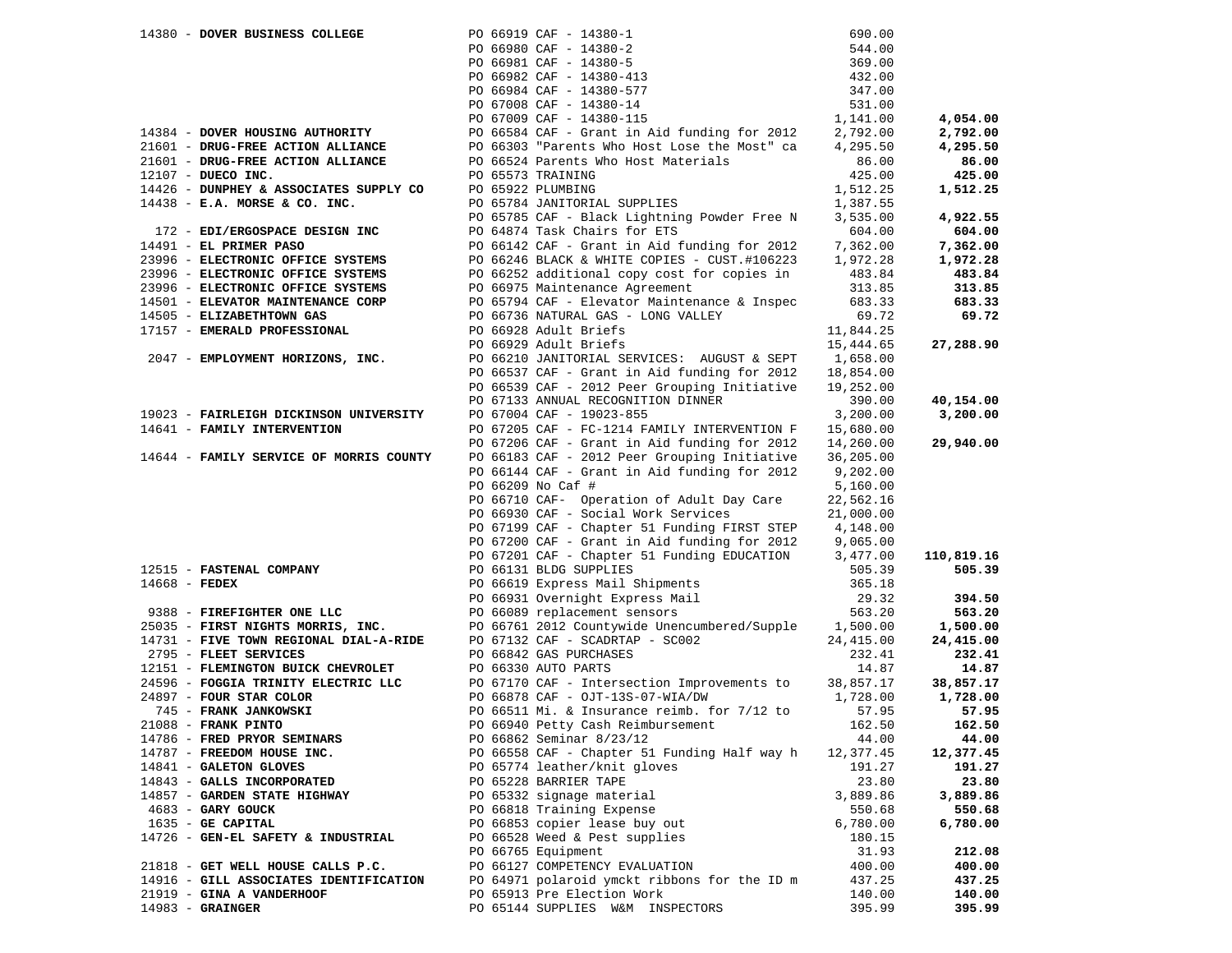| $14984$ - GRAINGER                                                                                                                                                                                                                               |                | PO 65929 BLDG SUPPLY / PLUMBING                                                                                                                                                                                                              | 1,147.07  |                    |
|--------------------------------------------------------------------------------------------------------------------------------------------------------------------------------------------------------------------------------------------------|----------------|----------------------------------------------------------------------------------------------------------------------------------------------------------------------------------------------------------------------------------------------|-----------|--------------------|
|                                                                                                                                                                                                                                                  | PO 66132 HVAC  |                                                                                                                                                                                                                                              | 670.68    |                    |
|                                                                                                                                                                                                                                                  | PO 66331 GPS   |                                                                                                                                                                                                                                              | 218.93    | 2,036.68           |
|                                                                                                                                                                                                                                                  |                | 15007 - GREENMAN PEDERSEN INC PO 66429 CAF - Replacement of Bridge #1400-3 14,760.00                                                                                                                                                         |           |                    |
|                                                                                                                                                                                                                                                  |                | PO 66431 CAF - Replacement of Bridge #1400-3 14,670.00                                                                                                                                                                                       |           |                    |
|                                                                                                                                                                                                                                                  |                | PO 67078 CAF - Consulting Services for MUTCD 14,538.18                                                                                                                                                                                       |           | 43,968.18          |
| 19134 - GRINNELL RECYCLING INC.                                                                                                                                                                                                                  |                | PO 67334 disposable recycling 1,906.09<br>PO 65334 disposable recycling 1,906.09<br>PO 66882 Web Hosting for WIB 44.85<br>PO 66882 Web Hosting for WIB 44.85<br>PO 66832 Web Hosting for WIB 44.85<br>PO 66331 Community Affairs Expense     |           |                    |
|                                                                                                                                                                                                                                                  |                |                                                                                                                                                                                                                                              |           | 2,971.84           |
| $15027$ - GTI INTERNET                                                                                                                                                                                                                           |                |                                                                                                                                                                                                                                              |           | 44.85              |
| $12012$ - GTS WELCO                                                                                                                                                                                                                              |                |                                                                                                                                                                                                                                              |           |                    |
|                                                                                                                                                                                                                                                  |                |                                                                                                                                                                                                                                              |           |                    |
|                                                                                                                                                                                                                                                  |                |                                                                                                                                                                                                                                              |           | 1,935.37           |
| 15490 - GUARANTEED REBUILDERS INC                                                                                                                                                                                                                |                |                                                                                                                                                                                                                                              |           |                    |
|                                                                                                                                                                                                                                                  |                |                                                                                                                                                                                                                                              |           | 770.00             |
| 15082 - HANOVER TWP MUNICIPAL ALLIANCE                                                                                                                                                                                                           |                | PO 66762 CAF - 2012 Municipal Alliance Funds                                                                                                                                                                                                 | 1,320.04  | 1,320.04           |
| 7719 - HARRISON DILLARD                                                                                                                                                                                                                          |                | PO 65892 Training Expenses                                                                                                                                                                                                                   | 144.40    | 144.40             |
| 10752 - HATCH MOTT MACDONALD                                                                                                                                                                                                                     |                | PO 66428 CAF - Final Design for Replacement                                                                                                                                                                                                  | 6,605.38  |                    |
|                                                                                                                                                                                                                                                  |                | PO 66430 CAF - Regular Inspection of 3 Count                                                                                                                                                                                                 | 4,000.00  |                    |
|                                                                                                                                                                                                                                                  |                |                                                                                                                                                                                                                                              |           | 12,641.52          |
|                                                                                                                                                                                                                                                  |                |                                                                                                                                                                                                                                              |           | 585.00             |
|                                                                                                                                                                                                                                                  |                |                                                                                                                                                                                                                                              |           | 585.00             |
|                                                                                                                                                                                                                                                  |                |                                                                                                                                                                                                                                              |           | 19.28              |
|                                                                                                                                                                                                                                                  |                |                                                                                                                                                                                                                                              |           | 84.02              |
|                                                                                                                                                                                                                                                  |                |                                                                                                                                                                                                                                              |           | 566.00             |
|                                                                                                                                                                                                                                                  |                |                                                                                                                                                                                                                                              |           | 1,890.00           |
|                                                                                                                                                                                                                                                  |                |                                                                                                                                                                                                                                              |           | 86.71              |
|                                                                                                                                                                                                                                                  |                |                                                                                                                                                                                                                                              |           |                    |
|                                                                                                                                                                                                                                                  |                |                                                                                                                                                                                                                                              |           | 12,640.00          |
|                                                                                                                                                                                                                                                  |                |                                                                                                                                                                                                                                              |           | 5,042.00           |
|                                                                                                                                                                                                                                                  |                |                                                                                                                                                                                                                                              |           | 325.00             |
|                                                                                                                                                                                                                                                  |                |                                                                                                                                                                                                                                              |           | 45.00              |
|                                                                                                                                                                                                                                                  |                | 15249 - HOUSING PARTNERSHIP OF M. C.<br>8258 - IFP TEST SERVICES INC<br>8268 - IFP TEST SERVICES INC<br>8268 - ILA TALWAR<br>15337 - INFORMATION TODAY INC<br>16537 - INFORMATION TODAY INC<br>1664 - INGRAM LIBRARY SERVICES<br>1664 - INGR |           | 305.05             |
|                                                                                                                                                                                                                                                  |                |                                                                                                                                                                                                                                              |           | 186.89             |
|                                                                                                                                                                                                                                                  |                |                                                                                                                                                                                                                                              |           |                    |
|                                                                                                                                                                                                                                                  |                | PO 67076 Confirm Books Recieved                                                                                                                                                                                                              | 1,384.20  | 3,211.13           |
| 1664 - INGRAM LIBRARY SERVICES                                                                                                                                                                                                                   |                |                                                                                                                                                                                                                                              |           |                    |
|                                                                                                                                                                                                                                                  |                | PO 67077 Received Books<br>PO 67077 Received Books<br>PO 67080 Received Books & Media<br>1,520.97<br>994.32<br>PO 67081 Received Books                                                                                                       |           |                    |
|                                                                                                                                                                                                                                                  |                |                                                                                                                                                                                                                                              | 994.32    | 4,281.19<br>297.00 |
| 19235 - INSTITUTE FOR PROF.DEVELOPMENT<br>1763 - INSTITUTE OF TRANSPORATION                                                                                                                                                                      |                | PO 65609 2013 Budget Workshop for G. Roe, J. 297.00<br>PO 66206 2013 Membership dues-CJV 255.00                                                                                                                                              |           | 255.00             |
| 20652 - INTERFAITH FOOD PANTRY INC.                                                                                                                                                                                                              |                | PO 66835 CAF - Grant in Aid funding for 2012                                                                                                                                                                                                 | 5,880.00  | 5,880.00           |
|                                                                                                                                                                                                                                                  |                |                                                                                                                                                                                                                                              |           |                    |
|                                                                                                                                                                                                                                                  |                |                                                                                                                                                                                                                                              |           | 535.00             |
|                                                                                                                                                                                                                                                  |                |                                                                                                                                                                                                                                              |           | 1,166.30           |
|                                                                                                                                                                                                                                                  |                | 17605 - <b>J.A. SEXAUER</b><br>25015 - <b>J.A. SEXAUER</b><br>25015 - <b>JACK J CORNACCHIO</b><br>25015 - <b>JACK J CORNACCHIO</b><br>25038 - <b>JAGDISH DANG</b><br>25038 - <b>JAGDISH DANG</b><br>25038 - <b>JAMET ASABEA</b>              |           | 100.00             |
| 9482 - JAGDISH DANG<br>25015 - JAGDISH DANG<br>25038 - JANET ASABEA<br>2760 - JANWAY COMPANY<br>2760 - JANWAY COMPANY<br>2760 - JANWAY COMPANY<br>2760 - JANWAY COMPANY<br>2760 - JANWAY COMPANY<br>2760 - JANWAY COMPANY<br>2760 - JANWAY COMPA |                |                                                                                                                                                                                                                                              |           | 2,200.00           |
|                                                                                                                                                                                                                                                  |                |                                                                                                                                                                                                                                              |           | 30.00              |
|                                                                                                                                                                                                                                                  |                |                                                                                                                                                                                                                                              | 272.50    | 272.50             |
|                                                                                                                                                                                                                                                  |                | PO 66102 Confirm Books-by-Mail Bags 399.25                                                                                                                                                                                                   |           | 399.25             |
|                                                                                                                                                                                                                                                  |                | PO 66523 Mi. & Insurance reimb. for 7 to 9/1 57.60                                                                                                                                                                                           |           | 57.60              |
| 25036 - JEANNE KLUFT                                                                                                                                                                                                                             |                | PO 66869 Taxi fare for a workers' comp injur                                                                                                                                                                                                 | 6.00      | 6.00               |
| 1585 - JERSEY BATTERED WOMEN'S                                                                                                                                                                                                                   |                | PO 67202 CAF - Grant in Aid funding for 2012                                                                                                                                                                                                 | 20,137.00 |                    |
|                                                                                                                                                                                                                                                  |                | PO 67204 CAF - JJ-1206 JBWS JJ 1206                                                                                                                                                                                                          | 940.00    | 21,077.00          |
| 960 - JERSEY CENTRAL POWER & LIGHT                                                                                                                                                                                                               |                | PO 66154 Utility - Electric JCPL                                                                                                                                                                                                             | 505.28    | 505.28             |
| 960 - JERSEY CENTRAL POWER & LIGHT                                                                                                                                                                                                               |                | PO 66165 Utility - Electric JCPL                                                                                                                                                                                                             | 2,145.33  | 2,145.33           |
| 960 - JERSEY CENTRAL POWER & LIGHT                                                                                                                                                                                                               | PO 66550 JCP&L |                                                                                                                                                                                                                                              | 39.74     | 39.74              |
| 960 - JERSEY CENTRAL POWER & LIGHT                                                                                                                                                                                                               | PO 66551 JCP&L |                                                                                                                                                                                                                                              | 19.36     | 19.36              |
| 960 - JERSEY CENTRAL POWER & LIGHT                                                                                                                                                                                                               | PO 66552 JCP&L |                                                                                                                                                                                                                                              | 19.36     | 19.36              |
| 960 - JERSEY CENTRAL POWER & LIGHT                                                                                                                                                                                                               |                | PO 66816 Utility - Electric JCPL                                                                                                                                                                                                             | 708.99    | 708.99             |
| 960 - JERSEY CENTRAL POWER & LIGHT                                                                                                                                                                                                               | PO 66836 JCP&L |                                                                                                                                                                                                                                              | 708.53    | 708.53             |
| 960 - JERSEY CENTRAL POWER & LIGHT                                                                                                                                                                                                               | PO 66837 JCP&L |                                                                                                                                                                                                                                              | 370.63    | 370.63             |
| 960 - JERSEY CENTRAL POWER & LIGHT                                                                                                                                                                                                               | PO 66838 JCP&L |                                                                                                                                                                                                                                              | 15.35     | 15.35              |
| 960 - JERSEY CENTRAL POWER & LIGHT                                                                                                                                                                                                               | PO 66839 JCP&L |                                                                                                                                                                                                                                              | 66.26     | 66.26              |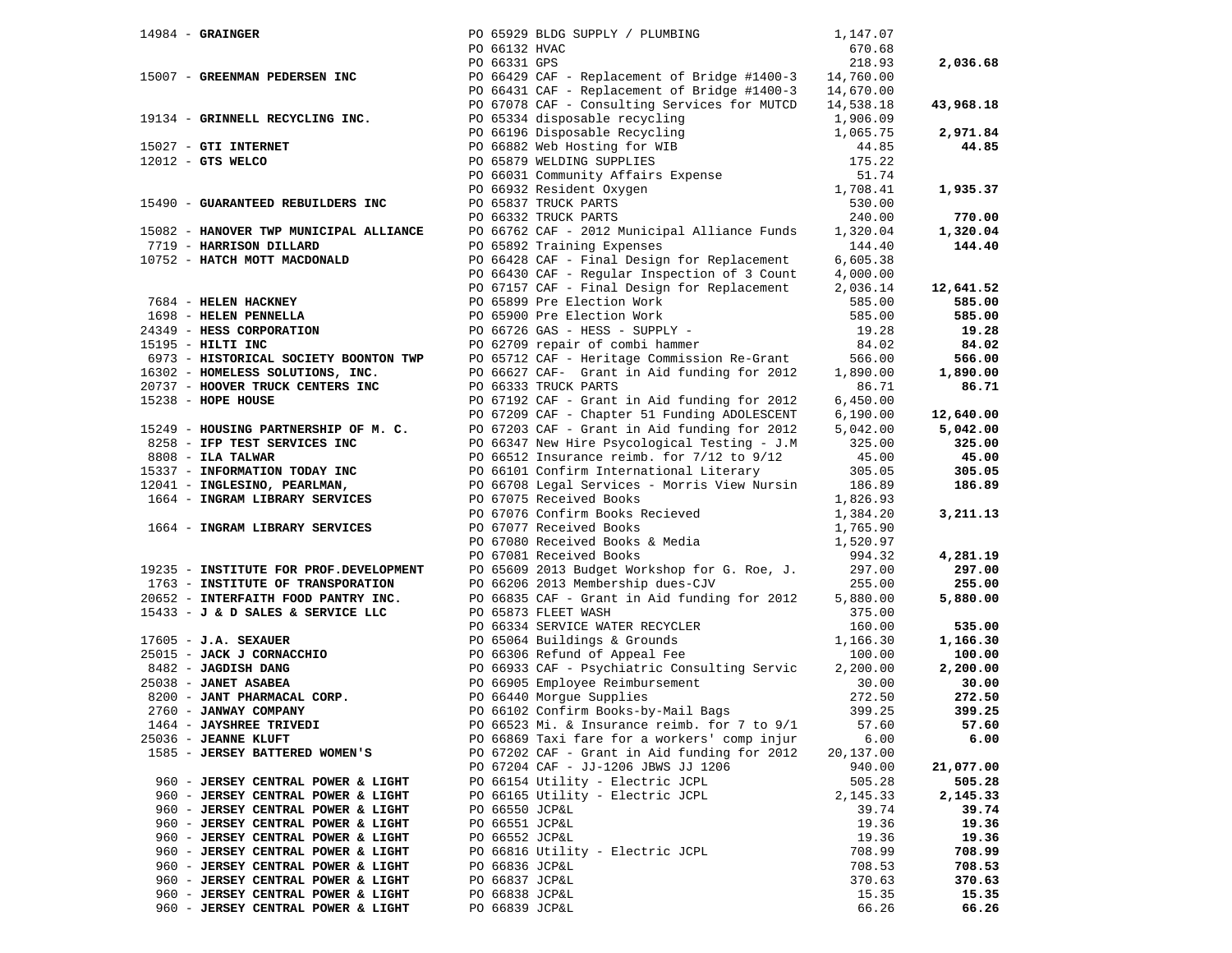|                                | 960 - JERSEY CENTRAL POWER & LIGHT                                                              |               | PO 66934 Electric                                                                                                                                                                                                                                              | 57, 175. 24 | 57,175.24    |
|--------------------------------|-------------------------------------------------------------------------------------------------|---------------|----------------------------------------------------------------------------------------------------------------------------------------------------------------------------------------------------------------------------------------------------------------|-------------|--------------|
|                                | 960 - JERSEY CENTRAL POWER & LIGHT                                                              |               |                                                                                                                                                                                                                                                                |             | 3,361.65     |
|                                |                                                                                                 |               |                                                                                                                                                                                                                                                                |             |              |
| 16888 - JERSEY PAPER PLUS INC  |                                                                                                 |               |                                                                                                                                                                                                                                                                |             |              |
|                                |                                                                                                 |               | PO 65878 CAF - Coarse Paper & Household Prod 137.88                                                                                                                                                                                                            |             |              |
|                                |                                                                                                 |               | PO 66748 CAF - Coarse Paper & Household Prod                                                                                                                                                                                                                   | 4,358.00    | 5,643.41     |
|                                | 1622 - JERSEY TRACTOR-TRAILER                                                                   |               | PO 62383 CAF - 1622-790                                                                                                                                                                                                                                        | 3,200.00    |              |
|                                |                                                                                                 |               | PO 66976 CAF - 1622-152                                                                                                                                                                                                                                        | 3,200.00    |              |
|                                |                                                                                                 |               |                                                                                                                                                                                                                                                                |             |              |
|                                |                                                                                                 |               | PO 66976 CAF - 1622-152<br>PO 66978 CAF - 1622-114<br>PO 66889 CAF - 1622-91<br>PO 66920 CAF - 1622-703<br>ISBN 0788-1622-703                                                                                                                                  | 3,200.00    |              |
|                                |                                                                                                 |               |                                                                                                                                                                                                                                                                | 3,200.00    |              |
|                                |                                                                                                 |               |                                                                                                                                                                                                                                                                | 800.00      |              |
|                                |                                                                                                 |               |                                                                                                                                                                                                                                                                |             | 17,600.00    |
|                                |                                                                                                 |               |                                                                                                                                                                                                                                                                |             | 36.00        |
|                                |                                                                                                 |               |                                                                                                                                                                                                                                                                |             | 197, 113. 28 |
|                                |                                                                                                 |               |                                                                                                                                                                                                                                                                |             |              |
|                                |                                                                                                 |               |                                                                                                                                                                                                                                                                |             | 380.00       |
|                                |                                                                                                 |               |                                                                                                                                                                                                                                                                |             | 20.40        |
|                                |                                                                                                 |               |                                                                                                                                                                                                                                                                |             | 75.00        |
|                                |                                                                                                 |               |                                                                                                                                                                                                                                                                |             | 749.81       |
|                                |                                                                                                 |               |                                                                                                                                                                                                                                                                |             |              |
|                                |                                                                                                 |               |                                                                                                                                                                                                                                                                |             | 6,610.70     |
|                                |                                                                                                 |               |                                                                                                                                                                                                                                                                |             |              |
|                                |                                                                                                 |               | 11570 - <b>JESSICA REYMUNDO</b><br>11325 - <b>JG DRYWALL LLC</b><br>11325 - <b>JG DRYWALL LLC</b><br>1288 - <b>JILL CERULLO</b><br>50 67314 Reimbursement for Licensing & Testi 380.00<br>50 67314 Reimbursement for Licensing & Testi 380.00<br>50 67314 Reim |             | 262.50       |
| 8131 - JOHNSTONE SUPPLY        |                                                                                                 |               | PO 61225 MOTORS AND BLADES FOR HVAC UNITS                                                                                                                                                                                                                      | 899.42      | 899.42       |
| 2695 - JOHNSTONE SUPPLY        |                                                                                                 | PO 66737 HVAC |                                                                                                                                                                                                                                                                | 691.48      |              |
|                                |                                                                                                 |               |                                                                                                                                                                                                                                                                |             | 927.55       |
| $4680 - JON$ ROTH              |                                                                                                 |               |                                                                                                                                                                                                                                                                |             | 437.31       |
| 24433 - JOSEPH MARINELLI       |                                                                                                 |               |                                                                                                                                                                                                                                                                |             | 130.00       |
|                                |                                                                                                 |               |                                                                                                                                                                                                                                                                |             |              |
| 20384 - KAITLYN HELLYER        |                                                                                                 |               |                                                                                                                                                                                                                                                                |             | 97.00        |
|                                | 10680 - KATHLEEN SERAFINO                                                                       |               |                                                                                                                                                                                                                                                                |             |              |
|                                |                                                                                                 |               |                                                                                                                                                                                                                                                                |             | 253.34       |
| 16400 - KATHY MURARIK          |                                                                                                 |               |                                                                                                                                                                                                                                                                |             | 379.68       |
| 24997 - KAY FRANCES WALKER     |                                                                                                 |               | PO 6715 WO67311/ RE: STOCK/ 09-05-12<br>PO 66184 Education School & Training<br>PO 66184 Education School & Training<br>PO 665909 Pre Election Work<br>PO 66514 Insurance reimb. for 4/12 to 9/12 & 97.00<br>PO 67254 CELL PHONE<br>PO 672                     |             | 275.00       |
|                                | 15565 - KELLER & KIRKPATRICK                                                                    |               |                                                                                                                                                                                                                                                                |             |              |
|                                |                                                                                                 |               | PO 66593 CAF - Services for Replacement of C 7,167.35<br>PO 66592 CAF - Services for Replacement of C 1,906.60<br>PO 66592 CAF - Services for Replacement of C                                                                                                 | 1,906.60    |              |
|                                |                                                                                                 |               |                                                                                                                                                                                                                                                                |             |              |
|                                |                                                                                                 |               | PO 66591 CAF - Services for Replacement of C                                                                                                                                                                                                                   | 4,516.41    |              |
|                                |                                                                                                 |               | PO 67121 CAF - Construction Inspection for R                                                                                                                                                                                                                   | 104.00      |              |
|                                |                                                                                                 |               | PO 67122 CAF - Construction Inspection for R                                                                                                                                                                                                                   | 208.00      |              |
|                                |                                                                                                 |               | PO 67125 CAF - Construction Inspection Servi                                                                                                                                                                                                                   | 13,052.00   |              |
|                                |                                                                                                 |               | PO 67126 CAF - Construction Inspection Servi                                                                                                                                                                                                                   | 416.00      |              |
|                                |                                                                                                 |               | PO 67129 CAF - Construction Inspection Servi                                                                                                                                                                                                                   | 416.00      | 27,786.36    |
|                                | 15565 - KELLER & KIRKPATRICK                                                                    |               |                                                                                                                                                                                                                                                                |             |              |
|                                |                                                                                                 |               | PO 67149 CAF - Construction Inspection Servi                                                                                                                                                                                                                   | 1,092.00    |              |
|                                |                                                                                                 |               | PO 67150 CAF - Construction Inspection Servi                                                                                                                                                                                                                   | 1,040.00    |              |
|                                |                                                                                                 |               | PO 67151 CAF - Construction Inspection Servi                                                                                                                                                                                                                   | 364.00      |              |
|                                |                                                                                                 |               | PO 67153 CAF - Construction Inspection Servi                                                                                                                                                                                                                   | 3,432.00    |              |
|                                |                                                                                                 |               | PO 67154 CAF - Construction Inspection Servi                                                                                                                                                                                                                   | 208.00      |              |
|                                |                                                                                                 |               | PO 67155 CAF - Construction Inspection Servi                                                                                                                                                                                                                   | 1,326.00    |              |
|                                |                                                                                                 |               | PO 67156 CAF - Construction Inspection Servi                                                                                                                                                                                                                   | 1,040.00    | 8,502.00     |
| 24869 - KELLY-ANN FREY         |                                                                                                 |               | PO 67156 CAF - Constructi<br>PO 66389 EXPENSE VOUCHER                                                                                                                                                                                                          | 144.30      | 144.30       |
|                                |                                                                                                 |               |                                                                                                                                                                                                                                                                |             |              |
|                                | 15574 - KENVIL POWER EQUIPMENT, INC. PO 65868 materials<br>12535 - KEY-TECH PO 66433 CAF - Mate |               |                                                                                                                                                                                                                                                                | 34.61       | 34.61        |
| $12535 - K$ EY-TECH            |                                                                                                 |               | PO 66433 CAF - Materials Testing of County -                                                                                                                                                                                                                   | 2,900.00    | 2,900.00     |
| 15596 - KILBOURNE & KILBOURNE  |                                                                                                 |               | PO 66935 Retirement Plaque                                                                                                                                                                                                                                     | 285.00      | 285.00       |
|                                |                                                                                                 |               | 12333 - KNAPP TRIMBOLI & PRUSINOWSKI, LLC PO 66611 Sheriff's Office - legal services 8,635.07                                                                                                                                                                  |             | 8,635.07     |
| 801 - KRISTINE A. BEIRNE       |                                                                                                 |               | PO 66779 EXPENSE VOUCHER                                                                                                                                                                                                                                       | 70.10       | 70.10        |
| 3088 - KRONOS INC              |                                                                                                 |               | PO 65776 CAF - Expansion of Proprietary Comp                                                                                                                                                                                                                   | 51,480.55   | 51,480.55    |
|                                |                                                                                                 |               |                                                                                                                                                                                                                                                                |             |              |
|                                | 20866 - KYOCERA MITA AMERICA INC                                                                |               | PO 65141 COPIER LEASE - 4TH QUARTER 2012                                                                                                                                                                                                                       | 702.81      | 702.81       |
|                                | 20866 - KYOCERA MITA AMERICA INC                                                                |               | PO 66880 Installment 9/24/12 through 12/23/1                                                                                                                                                                                                                   | 878.46      | 878.46       |
|                                | 12650 - KYOCERA MITA AMERICA, INC.                                                              |               | PO 65083 4th Qtr 2012 Copier Lease                                                                                                                                                                                                                             | 946.05      |              |
|                                |                                                                                                 |               | PO 65247 Charges for Morris View copier                                                                                                                                                                                                                        | 1,410.60    |              |
|                                |                                                                                                 |               | PO 65607 Treasury Copier for 30 2012 7/9/201                                                                                                                                                                                                                   | 790.05      |              |
|                                |                                                                                                 |               | PO 65173 KYOCERA COPIER SERIAL#Y0804305 TASK                                                                                                                                                                                                                   | 1,039.80    |              |
|                                |                                                                                                 |               | PO 65551 copier lease                                                                                                                                                                                                                                          |             |              |
|                                |                                                                                                 |               |                                                                                                                                                                                                                                                                | 655.77      | 4,842.27     |
|                                | 7434 - LABORATORY CORPORATION OF                                                                |               | PO 63990 DNA Testing from 06/30/12 to 07/28/                                                                                                                                                                                                                   | 281.25      |              |
|                                |                                                                                                 |               | PO 65252 DNA testing from 07/28/12 to 09/01/                                                                                                                                                                                                                   | 312.50      | 593.75       |
| 12726 - LANGUAGE LINE SERVICES |                                                                                                 |               | PO 66811 Interpreter fees                                                                                                                                                                                                                                      | 1,239.30    | 1,239.30     |
| 15688 - LANIGAN ASSOCIATES INC |                                                                                                 |               | PO 65012 Pin Badges/Sheriff                                                                                                                                                                                                                                    | 195.00      | 195.00       |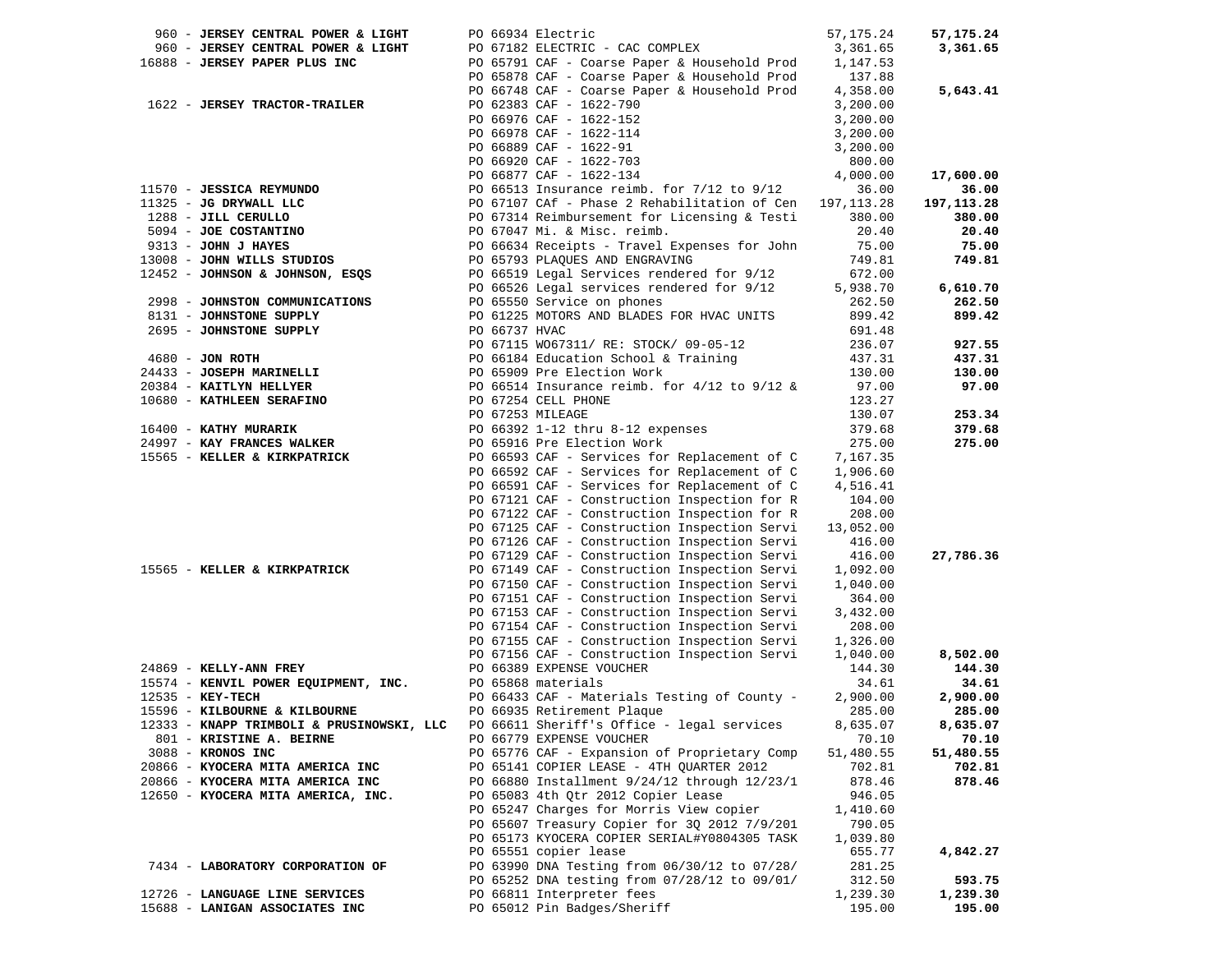| 20143 - LASCOMP INSTITUTE             |                | PO 66998 CAF - 3332-385                                                                                                                                                                                                                    |          | 800.00     |
|---------------------------------------|----------------|--------------------------------------------------------------------------------------------------------------------------------------------------------------------------------------------------------------------------------------------|----------|------------|
|                                       |                |                                                                                                                                                                                                                                            |          | 180.10     |
|                                       |                |                                                                                                                                                                                                                                            |          | 175.65     |
|                                       |                |                                                                                                                                                                                                                                            |          | 15,395.00  |
|                                       |                |                                                                                                                                                                                                                                            |          | 35.00      |
|                                       |                |                                                                                                                                                                                                                                            |          | 155.00     |
|                                       |                |                                                                                                                                                                                                                                            |          | 139.84     |
|                                       |                |                                                                                                                                                                                                                                            |          | 1,000.00   |
|                                       |                |                                                                                                                                                                                                                                            |          | 3,046.95   |
|                                       |                |                                                                                                                                                                                                                                            |          |            |
|                                       |                |                                                                                                                                                                                                                                            |          | 534.03     |
|                                       |                |                                                                                                                                                                                                                                            |          | 72.70      |
|                                       |                |                                                                                                                                                                                                                                            |          | 29.40      |
|                                       |                |                                                                                                                                                                                                                                            |          | 950.00     |
|                                       |                |                                                                                                                                                                                                                                            |          | 205.00     |
|                                       |                |                                                                                                                                                                                                                                            |          | 115.00     |
|                                       |                |                                                                                                                                                                                                                                            |          | 36.00      |
|                                       |                |                                                                                                                                                                                                                                            |          | 73.90      |
|                                       |                |                                                                                                                                                                                                                                            |          | 9,475.59   |
|                                       |                |                                                                                                                                                                                                                                            |          | 100.95     |
|                                       |                |                                                                                                                                                                                                                                            |          | 380.00     |
|                                       |                |                                                                                                                                                                                                                                            |          | 459.10     |
|                                       |                |                                                                                                                                                                                                                                            |          | 74.01      |
|                                       |                |                                                                                                                                                                                                                                            |          | 36.00      |
|                                       |                |                                                                                                                                                                                                                                            |          | 400.00     |
|                                       |                |                                                                                                                                                                                                                                            |          |            |
|                                       |                |                                                                                                                                                                                                                                            |          |            |
|                                       |                |                                                                                                                                                                                                                                            |          |            |
|                                       |                |                                                                                                                                                                                                                                            |          | 8,689.94   |
|                                       |                | 20143 - Laudent Restructure To 66988 cm2 - 3322-383<br>20143 - Laudent Minn, and the same of the same of the same of the same of the same of the same of the same of the same of the same of the same of the same of the same o            |          | 1,101.00   |
|                                       |                |                                                                                                                                                                                                                                            |          | 51.25      |
|                                       |                |                                                                                                                                                                                                                                            |          | 437.31     |
|                                       |                |                                                                                                                                                                                                                                            |          | 585.00     |
|                                       |                |                                                                                                                                                                                                                                            |          | 772.41     |
|                                       |                |                                                                                                                                                                                                                                            |          | 364,339.00 |
|                                       |                |                                                                                                                                                                                                                                            |          | 5,139.90   |
|                                       |                |                                                                                                                                                                                                                                            |          | 1,300.00   |
|                                       |                |                                                                                                                                                                                                                                            |          | 1,625.00   |
|                                       |                |                                                                                                                                                                                                                                            |          | 390.09     |
|                                       |                |                                                                                                                                                                                                                                            |          | 53.20      |
|                                       |                |                                                                                                                                                                                                                                            |          |            |
|                                       |                | PO 66629 CAF - Grant in Aid funding for 2012 15,746.00                                                                                                                                                                                     |          |            |
|                                       |                | PO 66630 CAF - Grant in Aid funding for 2012 3,657.00                                                                                                                                                                                      |          |            |
|                                       |                | PO 66631 CAF - Grant in Aid funding for 2012 4,758.00<br>PO 65862 VOUCHER FORMS 1,629.50                                                                                                                                                   |          | 26,174.00  |
|                                       |                | 16158 - MGL PRINTING SOLUTIONS<br>20546 - MICHALSKI FUNERAL HOME<br>295 - MID-ATLANTIC TRUCK CENTRE INC<br>295 - MID-ATLANTIC TRUCK CENTRE INC<br>2976 - MIT G. CONSULTING INC.<br>24766 - MITSULETKI USA INC.<br>2476 - MITSULETKI USA IN |          | 1,629.50   |
|                                       |                |                                                                                                                                                                                                                                            | 900.00   | 900.00     |
|                                       |                |                                                                                                                                                                                                                                            | 114.96   | 114.96     |
|                                       |                |                                                                                                                                                                                                                                            | 390.00   | 390.00     |
|                                       |                |                                                                                                                                                                                                                                            | 3,999.24 | 3,999.24   |
| 7913 - MOLNAR PHARMACY                |                | PO 66543 Prescriptions                                                                                                                                                                                                                     | 2,493.27 | 2,493.27   |
| 5140 - MONOGRAM MADNESS               |                | PO 66659 Staff Uniforms-new Hires -DO NOT MA                                                                                                                                                                                               | 881.00   | 881.00     |
| 7313 - MONTAGE ENTERPRISES INC.       |                | PO 66337 TRUCK PARTS                                                                                                                                                                                                                       | 143.96   | 143.96     |
| 8900 - MONTVILLE TWP WATER & SEWER    |                | PO 66733 WATER / SEWER - MONTVILLE                                                                                                                                                                                                         | 27.90    | 27.90      |
| 16273 - MOORE MEDICAL LLC             |                | PO 65232 CAF - Medical Supplies & OTC Suppli                                                                                                                                                                                               | 74.37    | 74.37      |
| 16283 - MORRIS BRICK AND STONE CO.    | PO 65928 MASON |                                                                                                                                                                                                                                            | 339.39   | 339.39     |
| 19478 - MORRIS COUNTY CHAMBER OF      |                | PO 67018 Annual Dues                                                                                                                                                                                                                       | 380.00   | 380.00     |
| 15472 - MORRIS COUNTY PARK COMMISSION |                | PO 66348 Residedent Recreation Entrance Fee                                                                                                                                                                                                | 10.50    | 10.50      |
| 1800 - MORRIS COUNTY PARK COMMISSION  |                | PO 66904 OSTF Reimbursement MCPC Legal - Sep                                                                                                                                                                                               | 515.95   | 515.95     |
| 1800 - MORRIS COUNTY PARK COMMISSION  |                | PO 67188 OSTF Reimbursement Taxes Paid - Was                                                                                                                                                                                               | 2,449.26 | 2,449.26   |
| 4812 - MORRIS COUNTY PREVENTION       |                | PO 67189 Countywide Traning - Bullying Preve                                                                                                                                                                                               | 1,530.32 | 1,530.32   |
| 16293 - MORRIS IMAGING ASSOC II PA    |                | PO 56458 INMATE MEDICAL CARE                                                                                                                                                                                                               | 344.00   |            |
|                                       |                | PO 59078 INMATE MEDICAL CARE                                                                                                                                                                                                               | 4,209.00 |            |
|                                       |                | PO 59865 INMATE MEDICAL CARE                                                                                                                                                                                                               | 42.00    |            |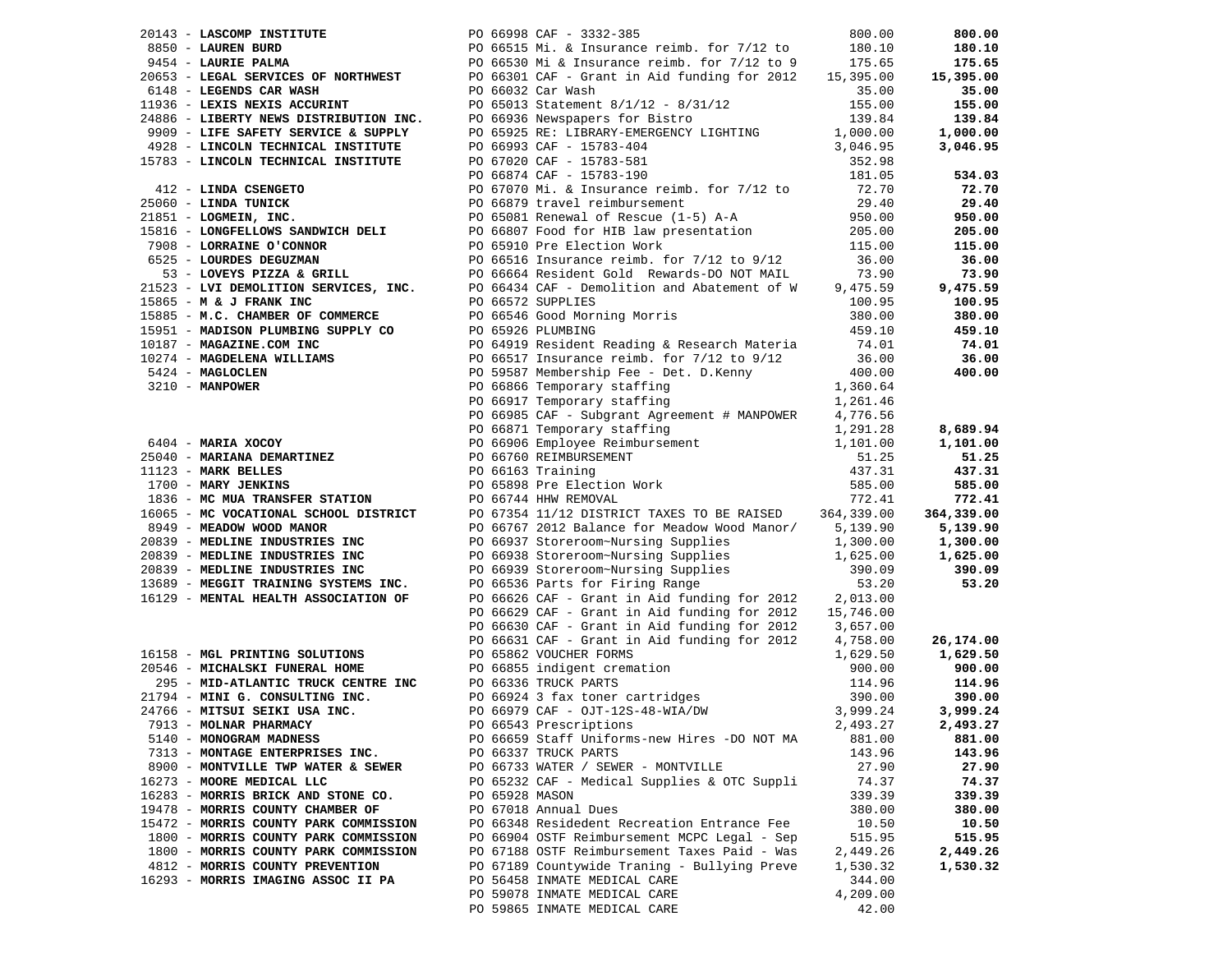|                                        |                | PO 63922 INMATE MEDICAL CARE                                                                 | 1,659.00             |            |
|----------------------------------------|----------------|----------------------------------------------------------------------------------------------|----------------------|------------|
|                                        |                | PO 63939 INMATE MEDICAL CARE                                                                 | 1,905.00             | 8,159.00   |
| 16298 - MORRIS PLAINS MUNICIPAL ALL.   |                | PO 66615 CAF - 2012 Municipal Alliance Funds                                                 | 1,886.55             | 1,886.55   |
| 1009 - MORRIS SIGN CO                  |                | PO 66778 CRAFT FAIR SIGNS                                                                    | 700.00               | 700.00     |
| 16321 - MORRISTOWN LUMBER &            |                | PO 65930 MASON / PAINT / BLDG MANT/ ELECTRIC                                                 | 175.10               |            |
|                                        |                | PO 66007 Sheathing                                                                           | 202.27               |            |
|                                        |                | PO 66192 duct tape, const., adhesive                                                         | 17.77                | 395.14     |
| 16327 - MORRISTOWN MEMORIAL HOSPITAL   |                | PO 66377 MORGUE USE                                                                          | 2,190.00             | 2,190.00   |
| 12737 - MORRISTOWN MEMORIAL HOSPITAL   |                | PO 66560 CAF - Chapter 51 Funding Atlantic H                                                 | 1,620.00             | 1,620.00   |
| 12737 - MORRISTOWN MEMORIAL HOSPITAL   |                | PO 66561 CAF - Chapter 51 Funding ATLANTIC H                                                 | 8,534.00             | 8,534.00   |
| 16338 - MORRISTOWN NEIGHBORHOOD HOUSE  |                | PO 65797 CAF - Grant in Aid funding for 2012                                                 | 624.00               |            |
|                                        |                | PO 65800 CAF - Grant in Aid funding for 2012                                                 | 11,146.00            |            |
|                                        |                | PO 66135 CAF - Grant in Aid funding for 2012                                                 | 1,416.00             |            |
|                                        |                | PO 66141 CAF - Grant in Aid funding for 2012                                                 | 9,000.00             | 22,186.00  |
| 16340 - MORRISTOWN PARKING AUTHORITY   |                | PO 66724 ELECTRIC - SCHUYLER ANNEX PARKING                                                   | 1,673.15             | 1,673.15   |
| 792 - MOTION INDUSTRIES INC            | PO 65921 HVAC  |                                                                                              | 1,608.80             | 1,608.80   |
| 21791 - MOTOROLA SOLUTIONS INC         |                | PO 64995 Radio Repair                                                                        | 393.00               | 393.00     |
| 9941 - MOVIE LICENSING USA             |                | PO 66104 Annual Renewal Copyright - Site Lic                                                 | 325.00               | 325.00     |
| 19501 - MSC INDUSTRIAL SUPPLY CO.      |                | PO 66338 SHOP SUPPLIES                                                                       | 32.37                | 32.37      |
| 21858 - MUNICIPAL CAPITAL CORP         |                | PO 62020 Copier Lease                                                                        | 586.83               | 586.83     |
| 21858 - MUNICIPAL CAPITAL CORP         |                | PO 62265 Fax Machine Lease for Nursing                                                       | 216.48               | 216.48     |
| 21858 - MUNICIPAL CAPITAL CORP         |                | PO 62518 Quote for Lease of New SAVIN MP 400                                                 | 797.28               | 797.28     |
| 21858 - MUNICIPAL CAPITAL CORP         |                | PO 62976 COPIER LEASE PAYMENT                                                                | 1,427.11             | 1,427.11   |
| $12624$ - MY TOOL LADY                 | PO 66339 TOOLS |                                                                                              | 42.00                | 42.00      |
| 19523 - N.J. NATURAL GAS COMPANY       |                | PO 66734 NATURAL GAS - MONTVILLE                                                             | 187.43               | 187.43     |
| 21122 - NATIONAL FUEL OIL INC.         |                | PO 65581 CAF - Ultra Low Sulfur Diesel                                                       | 16,710.00            | 16,710.00  |
| 21122 - NATIONAL FUEL OIL INC.         |                | PO 65841 CAF - Ultra Low Sulfur Diesel                                                       | 14,994.00            | 14,994.00  |
| 11836 - NETCONG DIAL-A-RIDE            |                | PO 67127 CAF - SCADRTAP - SC004                                                              | 6,362.00             | 6,362.00   |
| 16533 - NEW HOPE FOUNDATION INC.       |                | PO 66309 JJC NEW HOPE                                                                        | 945.00               |            |
|                                        |                | PO 67194 CAF - Chapter 51 Funding NEW HOPE S 3,672.00                                        |                      |            |
|                                        |                | PO 67195 CAF - Chapter 51 Funding Adult Inpa                                                 | 12,285.00            |            |
|                                        |                | PO 67198 CAF - Grant in Aid funding for 2012                                                 | 10,000.00            | 26,902.00  |
| 14560 - NEW JERSEY AIDS SERVICES       |                | PO 67207 CAF - Grant in Aid funding for 201                                                  | 4,845.00             | 4,845.00   |
| 16641 - NEW JERSEY LEAGUE OF           |                | PO 63804 Fund. of Procurement Cards & Local                                                  | 110.00               | 110.00     |
| 16552 - NEWBRIDGE SERVICES INC         |                | PO 66214 No Caf #                                                                            | 4,310.00             |            |
|                                        |                | PO 66215 CAF - 2012 Funding through the Olde                                                 | 7,638.00             |            |
|                                        |                | PO 66216 CAF - 2012 Funding through the Olde<br>PO 66386 CAF - 2012 Peer Grouping Initiative | 40,532.00            |            |
|                                        |                | PO 66387 CAF - Grant in Aid funding for 2012                                                 | 654.00               |            |
|                                        |                | PO 66388 CAF - Grant in Aid funding for 2012                                                 | 2,664.00<br>1,525.00 |            |
|                                        |                | PO 66532 CAF - Grant in Aid funding for 2012                                                 | 82,786.00            |            |
|                                        |                | PO 66506 CAF - JJ-1203 Newbridge Services JJ                                                 | 14,114.03            | 154,223.03 |
| 16552 - NEWBRIDGE SERVICES INC         |                | PO 66575 No Caf #                                                                            | 1,615.00             |            |
|                                        |                | PO 66582 CAF - Grant in Aid funding for 2012                                                 | 17,163.00            |            |
|                                        |                | PO 66999 CAF - NEWSER-12M-WIA                                                                | 461.00               |            |
|                                        |                | PO 67197 CAF - Chapter 51 Funding Newbridge                                                  | 3,210.00             |            |
|                                        |                | PO 67212 CAF - Chapter 51 Funding Substance                                                  | 3,664.00             | 26,113.00  |
| 23981 - NIELSEN DODGE - C-J-R          |                | PO 65842 AUTO PARTS                                                                          | 107.64               | 107.64     |
| 23981 - NIELSEN DODGE - C-J-R          |                | PO 66340 AUTO PARTS                                                                          | 147.76               | 147.76     |
| $4809 - NJ4A$                          |                | PO 66322 2012 SUPPPLEMENTAL DUES                                                             | 100.00               | 100.00     |
| 21704 - NJ DEPARTMENT OF TREASURY      |                | PO 66732 SEWER - CAC RE: CENTRAL AVENUE / TW                                                 | 21.00                | 21.00      |
| $6747 - NJCPA$                         |                | PO 66768 Registration for CM & TS - NJCPA Mt                                                 | 30.00                | 30.00      |
| $10662$ - NMS LABS                     |                | PO 66441 CAF - Toxicological Testing Service                                                 | 5,103.17             | 5,103.17   |
| 1533 - NORMENT SECURITY GROUP, INC.    |                | PO 53301 INTERCOM POWER SUPPLY FOR SECURITY                                                  | 2,381.66             |            |
|                                        |                | PO 65893 Repair                                                                              | 1,311.76             | 3,693.42   |
| 5954 - NORTH JERSEY LANDSCAPE          |                | PO 65789 SLAP EQUIPMENT                                                                      | 864.93               | 864.93     |
| 2244 - NORTHAMPTON COMMUNITY COLLEGE   |                | PO 66986 CAF - 2244-660                                                                      | 800.00               | 800.00     |
| 16738 - NORTHEASTERN HARDWARE CO INC   | PO 66088 rakes |                                                                                              | 113.90               | 113.90     |
| 16752 - NORWESCAP INC                  |                | PO 66257 CAF - 2012 Funding through the Olde                                                 | 2,500.00             |            |
|                                        |                | PO 66625 CAF - Grant in Aid funding for 2012                                                 | 4,778.00             | 7,278.00   |
| 10246 - OFFICE OF TEMPORARY ASSISTANCE |                | PO 66520 Estimated County Share to SSIR for                                                  | 40,000.00            | 40,000.00  |
| 10246 - OFFICE OF TEMPORARY ASSISTANCE |                | PO 66521 Estimated County Share for TANF Rec                                                 | 12,000.00            | 12,000.00  |
| 4654 - OFFICE TEAM                     |                | PO 64029 Temporary Employee - Melissa R. Ste                                                 | 1,899.45             |            |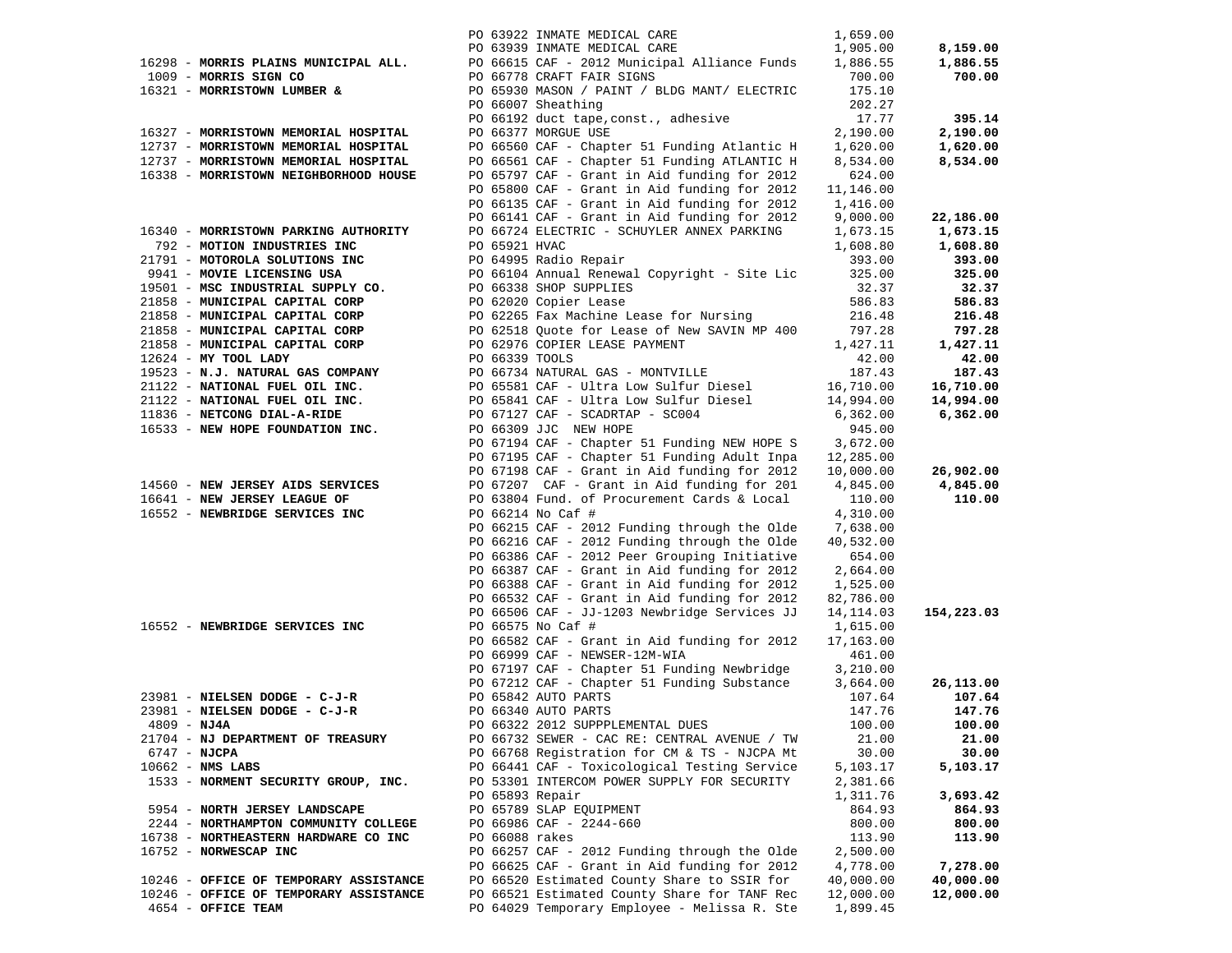|                                                                                |                | PO 65069 Temporary Employee - Melissa R. Ste 1,854.23                                                                                                                                                                                                                                                                                                           |                  |           |
|--------------------------------------------------------------------------------|----------------|-----------------------------------------------------------------------------------------------------------------------------------------------------------------------------------------------------------------------------------------------------------------------------------------------------------------------------------------------------------------|------------------|-----------|
|                                                                                |                |                                                                                                                                                                                                                                                                                                                                                                 |                  |           |
|                                                                                |                |                                                                                                                                                                                                                                                                                                                                                                 |                  | 4,386.83  |
|                                                                                |                |                                                                                                                                                                                                                                                                                                                                                                 |                  | 381.50    |
|                                                                                |                | 10846 - <b>OLD DOMINION BRUSH COMPANY</b><br>8687 - <b>ON TIME TRANSPORTATION</b><br>14076 - <b>OPHELIA V. CRUSE</b><br>1433 - <b>P.G. CHAMBERS SCHOOL</b><br>27942 - <b>PTS</b><br>27942 - <b>PTS</b><br>2.373.40<br>2.373.40<br>2.373.40<br>2.725.26<br>2.725.26<br>2.725.26                                                                                  |                  |           |
|                                                                                |                |                                                                                                                                                                                                                                                                                                                                                                 |                  | 716.00    |
|                                                                                |                |                                                                                                                                                                                                                                                                                                                                                                 |                  | 10.98     |
|                                                                                |                |                                                                                                                                                                                                                                                                                                                                                                 |                  | 8,762.00  |
|                                                                                |                |                                                                                                                                                                                                                                                                                                                                                                 |                  | 600.00    |
|                                                                                |                |                                                                                                                                                                                                                                                                                                                                                                 |                  |           |
|                                                                                |                |                                                                                                                                                                                                                                                                                                                                                                 |                  |           |
|                                                                                |                | PO 66244 open end brown kraft envelopes for 2,373.40<br>PO 66145 CAF - Grant in Aid funding for 2012 2,725.26                                                                                                                                                                                                                                                   |                  |           |
|                                                                                |                |                                                                                                                                                                                                                                                                                                                                                                 |                  | 4,304.19  |
| 2749 - PARSIPPANY CHILD DAY CARE CTR.                                          |                |                                                                                                                                                                                                                                                                                                                                                                 |                  | 2,725.26  |
|                                                                                |                |                                                                                                                                                                                                                                                                                                                                                                 |                  | 140.00    |
|                                                                                |                |                                                                                                                                                                                                                                                                                                                                                                 |                  | 200.00    |
|                                                                                |                |                                                                                                                                                                                                                                                                                                                                                                 |                  | 1,545.00  |
|                                                                                |                |                                                                                                                                                                                                                                                                                                                                                                 |                  | 11,391.83 |
|                                                                                |                |                                                                                                                                                                                                                                                                                                                                                                 |                  | 6,136.22  |
|                                                                                |                |                                                                                                                                                                                                                                                                                                                                                                 |                  |           |
|                                                                                |                |                                                                                                                                                                                                                                                                                                                                                                 |                  | 45.00     |
|                                                                                |                |                                                                                                                                                                                                                                                                                                                                                                 |                  |           |
|                                                                                |                |                                                                                                                                                                                                                                                                                                                                                                 |                  | 179.99    |
|                                                                                |                | 2731 <b>FRAILER COUNTY POLICE ACADEMY</b><br>28916 <b>PASSAIC COUNTY POLICE ACADEMY</b><br>29966 <b>PAVIA KRIEGMAN</b><br>29966 <b>PENN-JERSEY PAPER CO.</b><br>3916 <b>PEMBERTON FABRICATORS, INC.</b><br>200.00<br>3916 <b>PENN-JERSEY PAPER CO.</b><br>200.00<br>3916 <b>P</b>                                                                               |                  | 3,707.44  |
|                                                                                |                |                                                                                                                                                                                                                                                                                                                                                                 |                  |           |
|                                                                                |                | PO 67012 CAF - Subgrant Agreement #PHILS-11Y                                                                                                                                                                                                                                                                                                                    | 1,606.25         |           |
|                                                                                |                | PO 67013 CAF - Subgrant Agreement #PHILS-11Y                                                                                                                                                                                                                                                                                                                    | 881.25           |           |
|                                                                                |                | PO 67014 CAF - Subgrant Agreement #PHILS-11Y                                                                                                                                                                                                                                                                                                                    |                  |           |
|                                                                                |                | PO 67015 CAF - Subgrant Agreement #PHILS-11Y                                                                                                                                                                                                                                                                                                                    | 531.25<br>262.50 | 4,031.25  |
|                                                                                |                |                                                                                                                                                                                                                                                                                                                                                                 |                  | 180.00    |
|                                                                                |                |                                                                                                                                                                                                                                                                                                                                                                 |                  | 1,419.77  |
| 7683 - PHILOMENA BREDBENNER<br>17066 - PLAINSMAN AUTO SUPPLY<br>------- SPPING |                |                                                                                                                                                                                                                                                                                                                                                                 |                  |           |
|                                                                                |                | PO 65901 Pre Election Work 180.00<br>PO 66344 AUTO PARTS 1,419.77<br>PO 66262 bottled water 37.62<br>PO 65176 Please Order - Printer Labels /Sgt. 1,320.00                                                                                                                                                                                                      |                  | 37.62     |
| 10058 - PORTER LEE CORPORATION                                                 |                |                                                                                                                                                                                                                                                                                                                                                                 |                  | 1,320.00  |
|                                                                                |                |                                                                                                                                                                                                                                                                                                                                                                 |                  | 1,400.00  |
| 17139 - PRIME TIME PERSONNEL INC                                               |                | 8284 - PRIME ENVIRONMENTAL INC<br>17139 - PRIME TIME PERSONNEL INC<br>1977.00 PO 66861 Temporary staffing 1,977.00                                                                                                                                                                                                                                              |                  |           |
|                                                                                |                | PO 66872 Temporary Staffing                                                                                                                                                                                                                                                                                                                                     | 730.80           |           |
|                                                                                |                | PO 66873 Temporary staffing                                                                                                                                                                                                                                                                                                                                     | 523.09           | 3,230.89  |
| 17164 - PROFESSIONAL GOVERNMENT                                                |                | PO 65608 Fundamentals of Developing Effectiv 90.00<br>PO 66987 CAF - Subgrant Agreement #PSSS3316- 1,540.00                                                                                                                                                                                                                                                     |                  | 90.00     |
| 3316 - PROJECT SELF SUFFICIENCY                                                |                |                                                                                                                                                                                                                                                                                                                                                                 |                  |           |
|                                                                                |                | PO 66988 CAF - Subgrant Agreement #PSSS3316-                                                                                                                                                                                                                                                                                                                    | 687.50           |           |
|                                                                                |                | PO 66989 CAF - Subgrant Agreement #PSSS3316-                                                                                                                                                                                                                                                                                                                    | 165.00           |           |
|                                                                                |                | PO 66990 CAF - Subgrant Agreement #PSSS3316-                                                                                                                                                                                                                                                                                                                    | 550.00           |           |
|                                                                                |                |                                                                                                                                                                                                                                                                                                                                                                 | 852.50           | 3,795.00  |
|                                                                                |                |                                                                                                                                                                                                                                                                                                                                                                 |                  |           |
| 17189 - PSE&G CO<br>7872 - QUENCH USA                                          |                | PO 66991 CAF - Subgrant Agreement #PSSS3316-<br>PO 66727 GAS - PSE & G - MOMBAG<br>PO 65778 WATER COOLER RENT<br>17189 - PSEG CO<br>THE CONTROL, INC.<br>264 - R & J CONTROL, INC.<br>264 - R & J CONTROL, INC.<br>264 - R & J CONTROL, INC.<br>264 - R & J CONTROL, INC.<br>264 - R & J CONTROL, INC.<br>273 - R.D. SALES DOOR & HARDWARE LLC<br>273 - R.D. SA |                  | 2,645.76  |
|                                                                                |                |                                                                                                                                                                                                                                                                                                                                                                 |                  | 284.00    |
|                                                                                |                |                                                                                                                                                                                                                                                                                                                                                                 |                  | 1,749.50  |
|                                                                                |                |                                                                                                                                                                                                                                                                                                                                                                 |                  | 6,557.00  |
|                                                                                |                |                                                                                                                                                                                                                                                                                                                                                                 |                  | 235.40    |
|                                                                                |                |                                                                                                                                                                                                                                                                                                                                                                 |                  | 1,296.20  |
|                                                                                |                |                                                                                                                                                                                                                                                                                                                                                                 |                  | 100.00    |
|                                                                                |                |                                                                                                                                                                                                                                                                                                                                                                 |                  | 544.00    |
|                                                                                |                |                                                                                                                                                                                                                                                                                                                                                                 |                  | 32.51     |
| 24300 - RELIABLE LIFT TRUCK SERVICES                                           |                | PO 66945 Machinery Parts & Repair 1,145.18                                                                                                                                                                                                                                                                                                                      |                  | 1,145.18  |
| $1542$ - RESIDEX, LLC                                                          |                | PO 66458 weed & pest supplies                                                                                                                                                                                                                                                                                                                                   | 293.77           | 293.77    |
|                                                                                |                |                                                                                                                                                                                                                                                                                                                                                                 | 138.09           | 138.09    |
| 12035 - RICCIARDI BROTHERS INC.                                                |                | PO 65354 Painting Supplies                                                                                                                                                                                                                                                                                                                                      |                  |           |
| 12034 - RICCIARDI BROTHERS OF                                                  | PO 65931 PAINT |                                                                                                                                                                                                                                                                                                                                                                 | 1,256.17         | 1,256.17  |
| 21574 - RICHARD LAKATOS                                                        |                | PO 67175 EXPENSE VOUCHER                                                                                                                                                                                                                                                                                                                                        | 35.60            | 35.60     |
| 19765 - RICOH AMERICAS CORPORATION                                             |                | PO 65795 Richoh Americas Corp MPC3500 Copie                                                                                                                                                                                                                                                                                                                     | 837.57           | 837.57    |
| 2448 - RICOH AMERICAS CORPORATION                                              |                | PO 66402 Ricoh 3045 copier rental                                                                                                                                                                                                                                                                                                                               | 974.22           | 974.22    |
| 7952 - RIOS' ENGRAVING                                                         |                | PO 66251 rubber stamp for Alan leatherman/no                                                                                                                                                                                                                                                                                                                    | 31.00            | 31.00     |
| 10917 - ROBERT BECKMANN                                                        |                | PO 67173 EXPENSE VOUCHER                                                                                                                                                                                                                                                                                                                                        | 75.01            | 75.01     |
| 11911 - ROBERTA HERSH                                                          |                | PO 65903 Pre Election Work                                                                                                                                                                                                                                                                                                                                      | 637.50           | 637.50    |
| 24291 - ROBINSON AERIAL SURVEYS, INC.                                          |                | PO 66427 CAF - Design & Construction Admin f                                                                                                                                                                                                                                                                                                                    | 15,910.25        | 15,910.25 |
| 17369 - ROCKAWAY BOROUGH                                                       |                | PO 67185 CAF - 2012 Municipal Alliance Funds                                                                                                                                                                                                                                                                                                                    | 1,750.00         | 1,750.00  |
| 9520 - ROCKAWAY GLASS CO., INC.                                                |                | PO 66137 BLDG MAINT                                                                                                                                                                                                                                                                                                                                             | 354.00           | 354.00    |
| 5345 - ROUTE 23 AUTO MALL LLC                                                  |                | PO 65846 AUTO PARTS                                                                                                                                                                                                                                                                                                                                             | 963.00           | 963.00    |
|                                                                                |                |                                                                                                                                                                                                                                                                                                                                                                 |                  |           |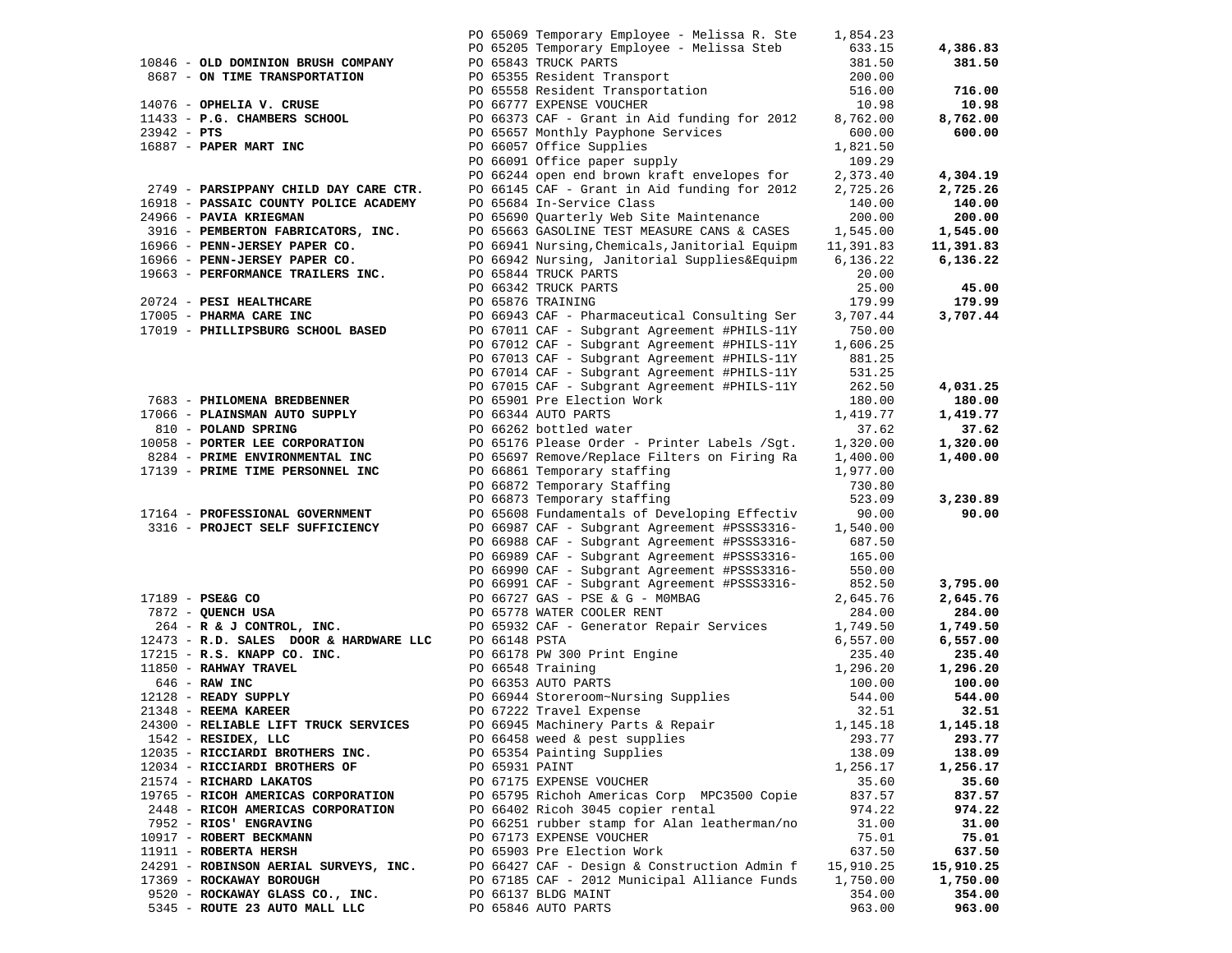|                                                   |                | 696 - ROXBURY DAY CARE CENTER, INC. $PQ = 67191$ CAF - Grant in Aid funding for 2012 $B = 791.00$                                                                                                                                                                                        |             | 8,791.00   |
|---------------------------------------------------|----------------|------------------------------------------------------------------------------------------------------------------------------------------------------------------------------------------------------------------------------------------------------------------------------------------|-------------|------------|
| 17419 - ROYAL COMMUNICATIONS INC.                 |                | PO 66176 Radio installation/removal<br>PO 66176 Radio installation/removal<br>PO 66781 OPERATING REPAIR/SUPPLY<br>PO 67001 CAF - 9938-616<br>PO 67002 CAF - 9938-99<br>PO 66969 CAF - 9938-887<br>PO 669622 CAF - 9938-73<br>PO 66922 CAF -                                              |             |            |
|                                                   |                |                                                                                                                                                                                                                                                                                          |             | 602.00     |
| 9938 - RUTGERS CENTER FOR CONTINUING              |                |                                                                                                                                                                                                                                                                                          |             |            |
|                                                   |                |                                                                                                                                                                                                                                                                                          |             |            |
|                                                   |                |                                                                                                                                                                                                                                                                                          |             |            |
|                                                   |                |                                                                                                                                                                                                                                                                                          |             | 7,532.00   |
| 24895 - RUTGERS OCPE                              |                |                                                                                                                                                                                                                                                                                          |             | 490.00     |
| 9325 - RUTGERS SCHOOL OF BUSINESS                 |                | PO 65818 Registration for 2 Employees - Floo (490.00)<br>PO 66859 CAF - 9325-539 3,950.00<br>PO 65867 Lumber Supply 70.15                                                                                                                                                                |             | 3,950.00   |
|                                                   |                |                                                                                                                                                                                                                                                                                          |             |            |
|                                                   |                |                                                                                                                                                                                                                                                                                          |             | 70.15      |
|                                                   |                |                                                                                                                                                                                                                                                                                          |             | 123.42     |
|                                                   |                |                                                                                                                                                                                                                                                                                          |             | 177.95     |
|                                                   |                | 9325 - RUTGERS SCHOOL OF BUSINESS<br>13742 - S. CERBO & SONS INC<br>21012 - SABLAUN WOODS<br>123.42<br>21012 - SABLAUN WOODS<br>123.42<br>21012 - SABLAUN WOODS<br>22.9 CAP - GERS CHOOL DO GARE'S HOSPITAL<br>22.7 - SAINT CLARE'S HOSPITAL<br>                                         |             |            |
|                                                   |                |                                                                                                                                                                                                                                                                                          |             |            |
|                                                   |                |                                                                                                                                                                                                                                                                                          |             |            |
|                                                   |                | PO $66311$ CAF - Grant in Aid funding for $2012$ 11,486.28                                                                                                                                                                                                                               |             | 176,373.28 |
| 665 - SALVATORE CONTINI                           |                | PO 67111 Mi. & Insurance reimb. f<br>PO 67111 Mi. & Insurance reimb. for 7/1<br>PO 66393 Satellite Phone Service<br>PO 67111 Mi. & Insurance reimb. for 7 to 9/1                                                                                                                         | 64.00       | 64.00      |
|                                                   |                | PO 67053 Insurance reimb. for $7/12$ to $9/12$                                                                                                                                                                                                                                           | 36.00       | 36.00      |
| 10939 - SANGITA SHAH<br>20410 - SATCOM GLOBAL INC |                |                                                                                                                                                                                                                                                                                          | 37.37       | 37.37      |
|                                                   |                |                                                                                                                                                                                                                                                                                          |             | 28,364.50  |
|                                                   |                |                                                                                                                                                                                                                                                                                          |             | 3,836.10   |
|                                                   |                |                                                                                                                                                                                                                                                                                          |             |            |
|                                                   |                |                                                                                                                                                                                                                                                                                          |             |            |
|                                                   |                |                                                                                                                                                                                                                                                                                          | 79.64       | 107.99     |
|                                                   |                |                                                                                                                                                                                                                                                                                          |             | 2,700.00   |
|                                                   |                |                                                                                                                                                                                                                                                                                          |             | 384.55     |
|                                                   |                |                                                                                                                                                                                                                                                                                          |             | 722.86     |
|                                                   |                |                                                                                                                                                                                                                                                                                          |             | 189.41     |
|                                                   |                |                                                                                                                                                                                                                                                                                          |             | 16.00      |
|                                                   |                |                                                                                                                                                                                                                                                                                          |             |            |
|                                                   |                |                                                                                                                                                                                                                                                                                          |             | 184.65     |
|                                                   |                |                                                                                                                                                                                                                                                                                          |             | 7,950.00   |
|                                                   |                |                                                                                                                                                                                                                                                                                          |             | 144,999.00 |
|                                                   |                |                                                                                                                                                                                                                                                                                          |             |            |
|                                                   |                |                                                                                                                                                                                                                                                                                          |             | 36.00      |
|                                                   |                | 1911 - <b>EATYMORPHONIC INC.</b><br>19746 - <b>EATYMORPHONIC POLYMATELY (1918)</b><br>19746 - <b>EATYMORPHONIC POLYMATELY (1918)</b><br>19756 - <b>EATYMORPHONIC POLYMATELY (1918)</b><br>19766 - <b>EATYMORPHONIC POLYMATELY (1919)</b><br>19766 - <b>EATYMORPHO</b>                    |             |            |
|                                                   |                |                                                                                                                                                                                                                                                                                          |             |            |
|                                                   |                |                                                                                                                                                                                                                                                                                          |             | 2,251.80   |
|                                                   |                |                                                                                                                                                                                                                                                                                          |             | 61.20      |
|                                                   |                |                                                                                                                                                                                                                                                                                          |             | 430.62     |
|                                                   |                |                                                                                                                                                                                                                                                                                          |             |            |
|                                                   |                |                                                                                                                                                                                                                                                                                          |             | 748.45     |
|                                                   |                |                                                                                                                                                                                                                                                                                          |             | 6,813.45   |
|                                                   |                | 6981 - SODEXO INC & AFFILIATES<br>PO 67208 SODEXO REFRESHMENTS FOR MTG SEPT 20                                                                                                                                                                                                           | 379.47      | 379.47     |
| 9777 - SODEXO, INC & AFFILIATES                   |                | PO 66545 CAF - Dietary Services                                                                                                                                                                                                                                                          | 12,666.81   |            |
|                                                   |                | PO 66665 CAF - Dietary Services-9/1-10/5/12 7,496.65                                                                                                                                                                                                                                     |             |            |
|                                                   |                | PO 66949 CAF - Dietary Services                                                                                                                                                                                                                                                          | 311,113.72  |            |
|                                                   |                |                                                                                                                                                                                                                                                                                          |             | 432,741.21 |
|                                                   |                | PO 66951 CAF - Laundry Services 101,464.03<br>17755 - SOUTHEAST MORRIS COUNTY<br>17755 - SOUTHEAST MORRIS COUNTY<br>17755 - SOUTHEAST MORRIS COUNTY<br>17755 - SOUTHEAST MORRIS COUNTY<br>17755 - SOUTHEAST MORRIS COUNTY<br>17755 - COUTHEAST MORRIS COUNTY<br>17755 - COUTHEAST MORRIS |             |            |
|                                                   |                |                                                                                                                                                                                                                                                                                          | 2,461.53    | 2,461.53   |
|                                                   |                |                                                                                                                                                                                                                                                                                          | 214.45      | 214.45     |
|                                                   |                |                                                                                                                                                                                                                                                                                          | 210.00      | 210.00     |
| 17755 - SOUTHEAST MORRIS COUNTY                   | PO 66947 Water | 352.00                                                                                                                                                                                                                                                                                   |             | 352.00     |
| 17755 - SOUTHEAST MORRIS COUNTY                   | PO 66948 Water |                                                                                                                                                                                                                                                                                          | 328.00      | 328.00     |
| 17755 - SOUTHEAST MORRIS COUNTY                   |                | PO 67183 WATER - MONTHLY                                                                                                                                                                                                                                                                 | 11, 181. 13 | 11,181.13  |
| 24634 - SOUTHWEST PUBLIC SAFETY                   |                | PO 65016 Shipping Charges                                                                                                                                                                                                                                                                | 50.57       | 50.57      |
| 11160 - SPACE FARMS INC                           |                | PO 66195 deer carcass removal                                                                                                                                                                                                                                                            | 4,662.00    | 4,662.00   |
| 20804 - SPECIALTY MEDICAL PRODUCTS INC.           |                | PO 66952 Nursing Equipment                                                                                                                                                                                                                                                               | 604.50      | 604.50     |
| 20804 - SPECIALTY MEDICAL PRODUCTS INC.           |                | PO 66953 Nursing Equipment                                                                                                                                                                                                                                                               | 810.00      | 810.00     |
| $6732 - SPRINT$                                   |                | PO 66002 Insurance Fraud Nextels                                                                                                                                                                                                                                                         | 32.04       | 32.04      |
|                                                   |                |                                                                                                                                                                                                                                                                                          |             |            |
| 5031 - SPRINT NEXTEL                              |                | PO 65037 Monthly Statement - $8/13/12 - 9/2/1$                                                                                                                                                                                                                                           | 1,372.21    | 1,372.21   |
| 17800 - ST. CLARE'S HOSPITAL                      |                | PO 66569 CAF - Grant in Aid funding for 2012                                                                                                                                                                                                                                             | 30,225.00   | 30,225.00  |
| 17798 - ST. CLARE'S HOSPITAL                      |                | PO 66581 CAF - Chapter 51 Funding St clares                                                                                                                                                                                                                                              | 15,300.00   | 15,300.00  |
| 508 - STAFFING REMEDIES                           |                | PO 66954 CAF - Nursing Services/Agency                                                                                                                                                                                                                                                   | 1,018.85    | 1,018.85   |
| 4611 - STAPLES BUSINESS ADVANTAGE                 |                | PO 64438 OFFICE SUPPLIES                                                                                                                                                                                                                                                                 | 170.24      | 170.24     |
| 4611 - STAPLES BUSINESS ADVANTAGE                 |                | PO 65787 OFFICE SUPPLIES                                                                                                                                                                                                                                                                 | 544.28      | 544.28     |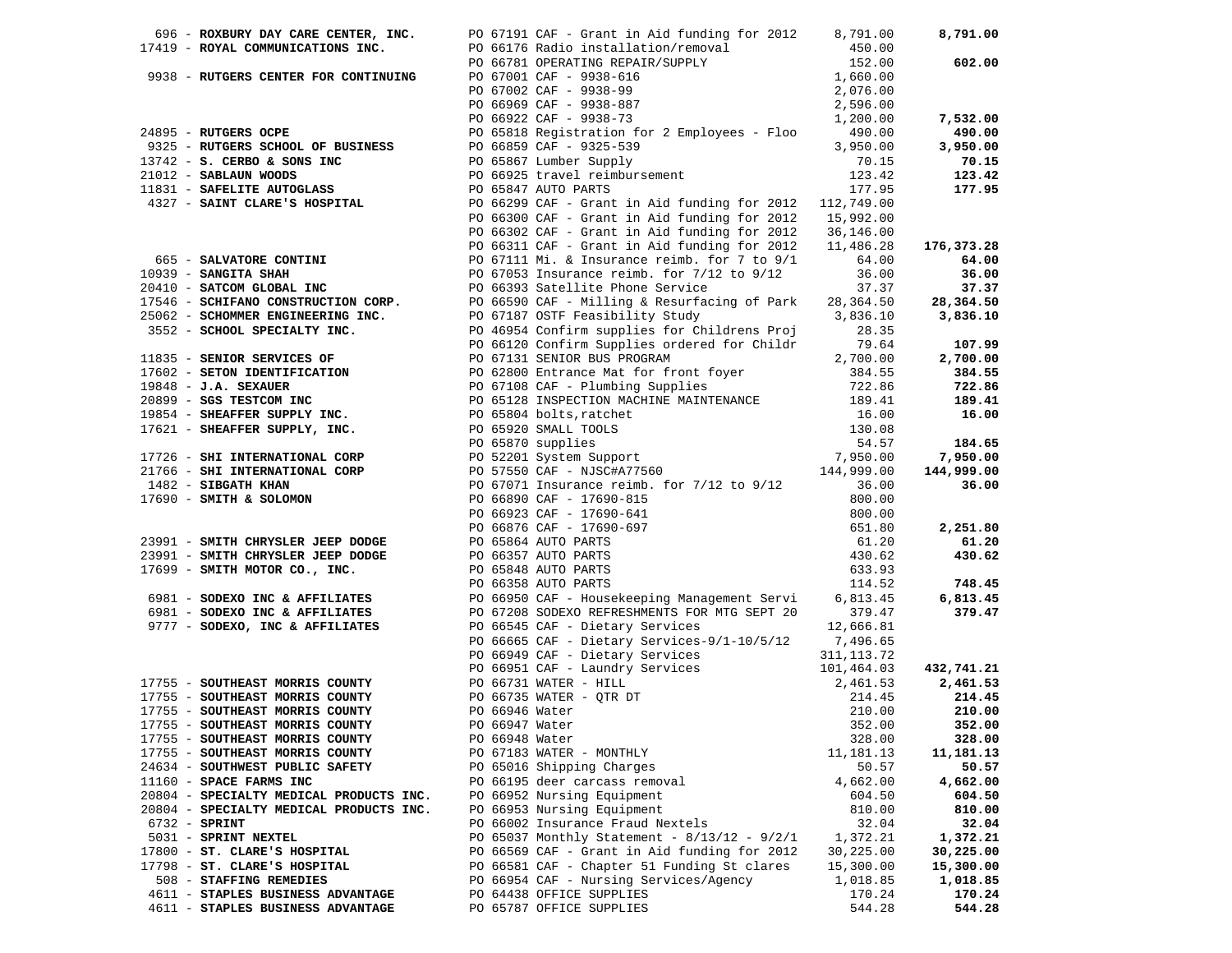| 4611 - STAPLES BUSINESS ADVANTAGE                                     | PO 65796 Staples supplies for sept 2012                                                                                                                                                                                                          | 363.50    | 363.50    |
|-----------------------------------------------------------------------|--------------------------------------------------------------------------------------------------------------------------------------------------------------------------------------------------------------------------------------------------|-----------|-----------|
| 4611 - STAPLES BUSINESS ADVANTAGE                                     | PO 65811 OFFICE SUPPLIES                                                                                                                                                                                                                         | 186.49    | 186.49    |
| 4611 - STAPLES BUSINESS ADVANTAGE                                     | PO 65917 Office Supplies                                                                                                                                                                                                                         | 527.09    | 527.09    |
| 4611 - STAPLES BUSINESS ADVANTAGE                                     | PO 66076 Office Supplies - K.Lehman (Admin)                                                                                                                                                                                                      | 409.52    | 409.52    |
| 4611 - STAPLES BUSINESS ADVANTAGE                                     | PO 66378 Staples Invoice #3183403812 - Misce                                                                                                                                                                                                     | 107.61    | 107.61    |
| 4611 - STAPLES BUSINESS ADVANTAGE                                     | PO 66383 office supplies                                                                                                                                                                                                                         | 172.86    | 172.86    |
| 4611 - STAPLES BUSINESS ADVANTAGE                                     | PO 66394 Staples - Office supplies                                                                                                                                                                                                               | 161.26    | 161.26    |
| 4611 - STAPLES BUSINESS ADVANTAGE                                     | PO 66579 Office Supplies for Wharton Garage                                                                                                                                                                                                      | 533.25    | 533.25    |
| 4611 - STAPLES BUSINESS ADVANTAGE                                     | PO 66730 Various Office supplies                                                                                                                                                                                                                 | 819.08    | 819.08    |
| 4611 - STAPLES BUSINESS ADVANTAGE                                     | PO 66793 Staples Invoice #3184179715 - Name                                                                                                                                                                                                      | 18.50     | 18.50     |
| 4611 - STAPLES BUSINESS ADVANTAGE                                     |                                                                                                                                                                                                                                                  | 2,667.38  | 2,667.38  |
|                                                                       | PO 66825 Office Supplies/Ink/Toner                                                                                                                                                                                                               |           |           |
| 4611 - STAPLES BUSINESS ADVANTAGE                                     | PO 66955 Office Supplies                                                                                                                                                                                                                         | 101.86    | 101.86    |
| 17837 - STATE OF NJ                                                   | PO 65599 Food                                                                                                                                                                                                                                    | 4,619.96  | 4,619.96  |
| 5021 - STATE SHUTTTLE INC                                             | PO 66926 CAF - Subgrant Agreement #STASHUT-1                                                                                                                                                                                                     | 3,323.72  |           |
|                                                                       | PO 66927 CAF - Subgrant Agreement #STASHUT-1                                                                                                                                                                                                     | 3,650.20  | 6,973.92  |
| 16675 - STATE TOXICOLOGY LABORATORY<br>6999 - STATION HARDWARE LAWN & | PO 65937 Drug Testing for 79th BPC                                                                                                                                                                                                               | 1,440.00  | 1,440.00  |
|                                                                       | PO 65427 cordless shark vac                                                                                                                                                                                                                      | 103.91    | 103.91    |
|                                                                       | 17844 - STATIONERS INC<br>24964 - STEPHEN KURTZ<br>21595 - STEPHEN NEBESNI<br>21595 - STEPHEN NEBESNI<br>24120 - STEPHEN NEBESNI<br>24120 - STEPHEN NEBESNI<br>24120 - STEPHEN NEBESNI<br>24120 - STEPHEN NEBESNI<br>24120 - STEPHEN NEBESNI<br> | 289.73    | 289.73    |
|                                                                       |                                                                                                                                                                                                                                                  | 55.00     | 55.00     |
|                                                                       |                                                                                                                                                                                                                                                  | 112.39    | 112.39    |
|                                                                       |                                                                                                                                                                                                                                                  | 1,035.00  | 1,035.00  |
| 24965 - STEVEN R. KESSELMEYER                                         | PO 66177 Training                                                                                                                                                                                                                                | 652.41    | 652.41    |
| 14685 - STORAGE SYSTEMS USA                                           | PO 61781 Weapons Rack                                                                                                                                                                                                                            | 1,947.00  | 1,947.00  |
|                                                                       |                                                                                                                                                                                                                                                  | 1,246.00  | 1,246.00  |
|                                                                       | 17875 - STORY TELLING ARTS INC<br>24132 - STS TIRE & AUTO CENTERS<br>PO 66359 TIRES                                                                                                                                                              | 1,171.52  | 1,171.52  |
| 17901 - SUBURBAN CONSULTING                                           | PO 67120 old Ref# CF08000826000-Repl Br. 604                                                                                                                                                                                                     | 267.66    | 267.66    |
| 12204 - SUBWAY FOODS CORP                                             | PO 67130 DRIVER MEETING                                                                                                                                                                                                                          | 100.00    | 100.00    |
| 522 - SUSAN KLEIN                                                     | PO 67048 Insurance reimb. for 7/12 to 9/12                                                                                                                                                                                                       | 36.00     | 36.00     |
| 16110 - T. Y. LIN INTERNATIONAL                                       | PO 66435 CAF - Construction Support Services                                                                                                                                                                                                     | 9,428.43  |           |
|                                                                       | PO 66432 old Ref# CF09000289000                                                                                                                                                                                                                  | 12,144.34 | 21,572.77 |
| 21092 - TACTICAL TRAINING STRATEGIES                                  | PO 66363 TRAINING                                                                                                                                                                                                                                | 1,100.00  | 1,100.00  |
| 25079 - TARA L. LEGATES                                               | PO 67315 Reimbursement for LCSW License                                                                                                                                                                                                          | 160.00    | 160.00    |
| 25079 - TARA L. LEGATES<br>17990 - TELESEARCH INC                     | PO 66247 tempory services week ending 9/30/1                                                                                                                                                                                                     | 531.00    |           |
|                                                                       | PO 66248 tempory services week ending 9/30/1                                                                                                                                                                                                     | 712.25    |           |
|                                                                       | PO 66860 Temp for W/E 10/7/2012                                                                                                                                                                                                                  | 534.30    |           |
|                                                                       | PO 66865 temporary staffing                                                                                                                                                                                                                      | 538.20    |           |
|                                                                       |                                                                                                                                                                                                                                                  | 75.00     |           |
|                                                                       | PO 66395 tempory services week ending 10/07/                                                                                                                                                                                                     |           |           |
|                                                                       | PO 66396 tempory services week ending 10/7/1                                                                                                                                                                                                     | 1,448.23  |           |
|                                                                       | PO 66956 Boiler Room Operators                                                                                                                                                                                                                   | 2,385.76  |           |
|                                                                       | PO 66957 Boiler Room Operators                                                                                                                                                                                                                   | 1,568.06  | 7,792.80  |
| 17990 - TELESEARCH INC                                                | PO 66958 Boiler Room Operators<br>PO 66959 Boiler Room Operators                                                                                                                                                                                 | 1,616.16  |           |
|                                                                       |                                                                                                                                                                                                                                                  | 1,568.06  |           |
|                                                                       | PO 67040 tempory services week ending 10/7                                                                                                                                                                                                       | 798.00    |           |
|                                                                       | PO 67043 tempory services week ending 10/21/                                                                                                                                                                                                     | 997.50    | 4,979.72  |
| $21294$ - TETRA TECH                                                  | PO 56646 CAF - UASI Emergency Management and                                                                                                                                                                                                     | 22,014.42 | 22,014.42 |
| $21294$ - TETRA TECH                                                  | PO 56647 CAF - UASI Emergency Management and                                                                                                                                                                                                     | 44,607.77 | 44,607.77 |
| $21294$ - TETRA TECH                                                  | PO 56648 CAF - UASI Emergency Management and                                                                                                                                                                                                     | 11,402.72 | 11,402.72 |
| $21294$ - TETRA TECH                                                  | PO 56649 CAF - UASI Emergency Management and                                                                                                                                                                                                     | 9,209.36  | 9,209.36  |
| $21294$ - TETRA TECH                                                  | PO 56650 CAF - UASI Emergency Management and                                                                                                                                                                                                     | 32,782.32 | 32,782.32 |
| 21294 - TETRA TECH                                                    | PO 56836 CAF - UASI Emergency Management and                                                                                                                                                                                                     | 32,782.32 | 32,782.32 |
| 21294 - TETRA TECH                                                    | PO 57341 CAF - UASI Emergency Management and                                                                                                                                                                                                     | 43,670.14 | 43,670.14 |
| 25059 - THE COMMUNITY THEATRE                                         | PO 66960 Resident Activities                                                                                                                                                                                                                     | 340.00    | 340.00    |
| 25059 - THE COMMUNITY THEATRE                                         | PO 66961 Resident Activities                                                                                                                                                                                                                     | 285.60    | 285.60    |
| 14019 - THE COUNTRY NURSERY                                           | PO 66751 GRNDS MAINT                                                                                                                                                                                                                             | 90.88     | 90.88     |
| 20797 - THE MUSIAL GROUP PA                                           | PO 67105 CAF - Final Design and Constr Docs                                                                                                                                                                                                      | 5,395.00  | 5,395.00  |
| 20797 - THE MUSIAL GROUP PA                                           | PO 67106 CAF - Construction Inspection Servi                                                                                                                                                                                                     | 7,480.00  | 7,480.00  |
| 8688 - THE ORTHOPEDIC GROUP                                           | PO 65059 Resident Medical Treatment                                                                                                                                                                                                              | 45.84     | 45.84     |
| 2447 - THE PORTASOFT COMPANY INC                                      | PO 65781 QUARTERLY CONTRACT PAYMENT FOR WATE                                                                                                                                                                                                     | 364.11    | 364.11    |
| 5711 - THE TAB GROUP                                                  | PO 66256 CAF - Records Storage                                                                                                                                                                                                                   | 4,274.78  | 4,274.78  |
| 24933 - THOMAS POLLIO                                                 | PO 67313 Petty Cash reimbursement                                                                                                                                                                                                                | 341.09    | 341.09    |
| 122 - TILCON NEW YORK INC.                                            | PO 65335 bituminous concrete                                                                                                                                                                                                                     | 2,672.00  |           |
|                                                                       | PO 65806 Bituminous Concrete                                                                                                                                                                                                                     | 1,405.16  |           |
|                                                                       | PO 65807 Stone                                                                                                                                                                                                                                   | 1,407.09  | 5,484.25  |
|                                                                       |                                                                                                                                                                                                                                                  |           |           |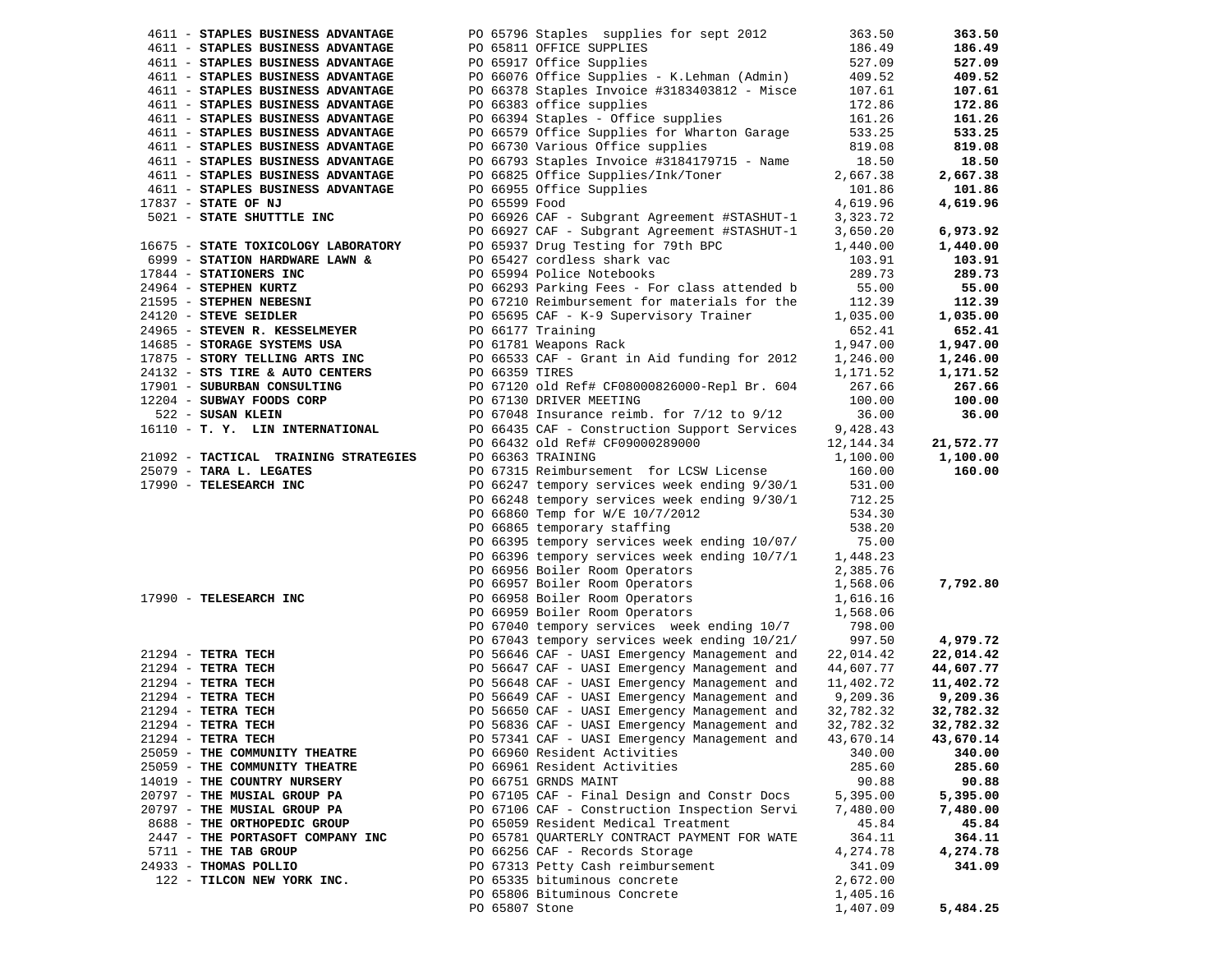| 281 - TOMAR INDUSTRIES INC             |                | PO 65881 JANITORIALS                          | 276.35    | 276.35    |
|----------------------------------------|----------------|-----------------------------------------------|-----------|-----------|
| 9099 - TONY SANCHEZ LTD                |                | PO 66355 TRUCK PARTS                          | 41.80     | 41.80     |
| 13419 - TOWN OF BOONTON                |                | PO 66766 CAF - 2012 Municipal Alliance Funds  | 4,916.82  | 4,916.82  |
| 14268 - TOWNSHIP OF DENVILLE           |                | PO 65072 NJCTBA Educational Conference - Vir  | 435.00    | 435.00    |
| 15475 - TOWNSHIP OF JEFFERSON          |                | PO 67128 CAF - SCADRTAP - SC003               | 18,000.00 | 18,000.00 |
| 18100 - TOWNSHIP OF MONTVILLE          |                | PO 65074 NJCTBA Conference - Thomas Lenhardt  | 435.00    |           |
|                                        |                | PO 66568 CAF - 2012 Municipal Alliance Funds  | 8,302.69  | 8,737.69  |
| 1122 - TOWNSHIP OF MORRIS              |                | PO 66527 CAF - 2012 Municipal Alliance Funds  | 6,803.00  | 6,803.00  |
| 1122 - TOWNSHIP OF MORRIS              |                | PO 67186 CAF - 2012 Municipal Alliance Funds  | 13,209.93 | 13,209.93 |
| 19736 - TOWNSHIP OF RANDOLPH           |                | PO 67109 Insurance reimb. for $4/10 - 6/10$ & | 4,656.14  | 4,656.14  |
| 1905 - TOWNSHIP OF ROCKAWAY            |                | PO 67211 CAF - 2012 Municipal Alliance Funds  | 1,787.73  | 1,787.73  |
| 18398 - TOWNSHIP OF WASHINGTON         |                | PO 65713 CAF - Heritage Commission Re-Grant   | 1,000.00  |           |
|                                        |                | PO 66616 CAF - 2012 Municipal Alliance Funds  | 4,138.81  | 5,138.81  |
| 11781 - TREASURER. ST OF NJ            |                | PO 65250 Data processing & EBT Statements fo  | 29,997.91 | 29,997.91 |
| 20000 - TREASURER-STATE OF NEW JERSEY  |                | PO 65432 Gerald Flatt Pesticide License       | 30.00     |           |
|                                        |                | PO 65433 Pesticide Licensing                  | 80.00     |           |
|                                        |                | PO 65436 Pesticide renewal license            | 80.00     | 190.00    |
| 19998 - TREASURER-STATE OF NEW JERSEY  |                | PO 66436 NJ Fire Codes                        | 90.00     | 90.00     |
| 2773 - TRI-DIM FILTER CORPORATION      |                | PO 65348 Filters for Firing Range             | 4,987.98  | 4,987.98  |
| 2101 - TURNING POINT, INC              |                | PO 66563 CAF - Chapter 51 Funding Turning Po  | 12,265.00 |           |
|                                        |                | PO 66566 CAF - Chapter 51 Funding TURNING PO  | 3,264.00  | 15,529.00 |
| 1739 - TURTLE & HUGHES, INC            |                | PO 66741 CAF - Electrical Supplies/Equipment  | 2,047.15  |           |
|                                        | PO 66742 BULBS |                                               | 2,996.72  |           |
|                                        |                | PO 66743 BLDG MAINT                           | 89.17     | 5,133.04  |
| 217 - US LIFE INSURANCE COMPANY        |                | PO 66442 Group Life Insurance 7/19/12 to 8/1  | 2,595.08  |           |
|                                        |                | PO 67010 Life Insurance                       | 261.72    | 2,856.80  |
| 9285 - U.S. SECURITY ASSOCIATES, INC.  |                | PO 66962 CAF - Unarmed Security Guards        | 33,856.56 | 33,856.56 |
| 18217 - UNION COUNTY COLLEGE           |                | PO 67423 2012 Summer Sessions I & II Chargeb  | 1,524.32  | 1,524.32  |
| 18219 - UNIQUE PHOTO INC               |                | PO 64328 SANE SART EQUIPMENT                  | 1,037.97  |           |
|                                        |                |                                               |           |           |
|                                        |                | PO 65360 SANE SART-Equipment                  | 356.75    | 1,394.72  |
| 18233 - UNITED PARCEL SERVICE          |                | PO 64533 Postage for ILL returns weeks of 09  | 83.99     |           |
|                                        |                | PO 66110 Postage for ILL                      | 85.94     | 169.93    |
| 21867 - UNITED WAY OF NORTHERN         |                | PO 66617 CAF - Grant in Aid funding for 2012  | 2,500.00  | 2,500.00  |
| 446 - UNITRONIX DATA SYSTEMS INC       |                | PO 66063 CAF - Maintenance of Proprietary Co  | 4,908.87  | 4,908.87  |
| 15732 - UNIVERSAL UNIFORM SALES CO INC |                | PO 66810 Uniforms                             | 269.45    |           |
|                                        |                | PO 66817 Uniforms                             | 527.00    | 796.45    |
| 20989 - USA ARCHITECTS PLANNERS &      |                | PO 67119 CAF - Layout Design & Final Documen  | 10,510.00 | 10,510.00 |
| 23944 - VANASSE HANGEN BRUSTLIN INC.   |                | PO 66963 CAF - Consultant Support for NJ 214  | 11,453.73 | 11,453.73 |
| 23944 - VANASSE HANGEN BRUSTLIN INC.   |                | PO 66965 CAF - Consultant Support for NJ 214  | 24,169.52 | 24,169.52 |
| 23944 - VANASSE HANGEN BRUSTLIN INC.   |                | PO 66966 CAF - Consultant Support for NJ 214  | 15,931.63 | 15,931.63 |
| 23944 - VANASSE HANGEN BRUSTLIN INC.   |                | PO 66967 CAF - Consultant Support for NJ 214  | 14,578.25 | 14,578.25 |
| 21561 - VANORE ELECTRIC INC            |                | PO 66143 CAF - Labor Rates for Electrical an  | 2,944.00  | 2,944.00  |
| 10172 - VEOLIA ES SOLID WASTE OF       |                | PO 65783 CAF - Refuse Collection and Removal  | 2,187.80  | 2,187.80  |
| $1286$ - VERIZON                       |                | PO 66129 Telephone - Communicator             | 866.00    | 866.00    |
| $1286$ - VERIZON                       |                | PO 66152 telephone - T1's                     | 4,893.92  | 4,893.92  |
| $1286$ - VERIZON                       |                | PO 66153 Telephone pobox 4833 (III) RTL       | 411.09    | 411.09    |
| $1286$ - VERIZON                       |                | PO 66180 Telephone pobox4833                  | 334.65    | 334.65    |
| $1286$ - VERIZON                       |                | PO 66313 Prosecutor PBX - Voice Service       | 4,293.66  | 4,293.66  |
| $1286$ - VERIZON                       |                | PO 66314 DATA Services - Monthly Charge       | 12,720.67 | 12,720.67 |
| $1286$ - VERIZON                       |                | PO 66438 Telephone - Communicator System      | 1,312.79  | 1,312.79  |
| $1286$ - VERIZON                       |                | PO 66498 MORRIS CO OFCS & INST                | 65.18     | 65.18     |
| $1286$ - VERIZON                       |                | PO 66499 MORRIS CTY OFC & INST                | 33.21     | 33.21     |
| $1286$ - VERIZON                       |                | PO 66522 Phone bill for 973-631-5312          | 895.37    | 895.37    |
| $1286 - VERIZON$                       |                | PO 66564 Wharton Garage Office                | 247.74    | 247.74    |
| 1286 - VERIZON                         |                | PO 66565 Wharton Garage Fuel Pump             | 27.44     | 27.44     |
| 10158 - VERIZON                        |                | PO 66574 PHONE BILL                           | 840.35    |           |
|                                        |                | PO 66577 Phone for Wharton Garage             | 336.90    | 1,177.25  |
| $1286 - VERIZON$                       |                | PO 66725 PENTHOUSE- A & R BLDG                | 64.90     | 64.90     |
| $1286$ - VERIZON                       |                | PO 66783 Phone/Fax Bill                       | 65.90     | 65.90     |
| $1286 - VERIZON$                       |                | PO 66846 CAf - Telephone Services for Septe   | 34,221.07 | 34,221.07 |
| $1286$ - VERIZON                       |                | PO 66867 Dover office Oct. phone bill         | 101.08    | 101.08    |
| $1286$ - VERIZON                       |                | PO 66868 Oct. phone bill                      | 191.05    | 191.05    |
| $1286$ - VERIZON                       |                | PO 66881 Phone services - Oct. 2012 bill      | 29.64     | 29.64     |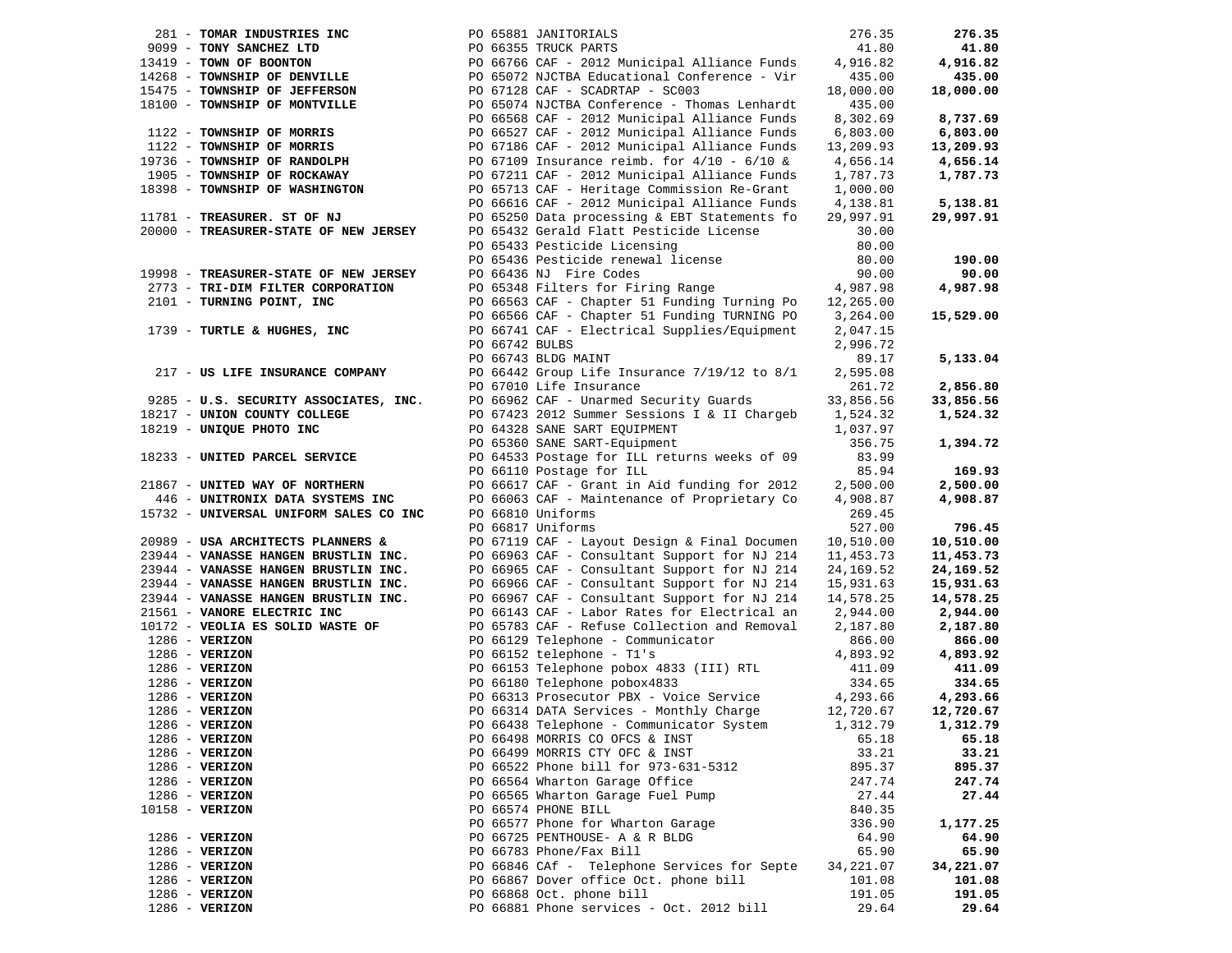| 10502 - VERIZON BUSINESS                                                                 |  | PO 66315 OIT - VOIP Dedicated IP Circuits                                                                                                                                                           | 1,211.81  |                          |
|------------------------------------------------------------------------------------------|--|-----------------------------------------------------------------------------------------------------------------------------------------------------------------------------------------------------|-----------|--------------------------|
|                                                                                          |  | PO 66316 Morris County Internet Service Prov                                                                                                                                                        | 11,752.52 | 12,964.33                |
| 1348 - VERIZON WIRELESS                                                                  |  | PO 66028 Cell Phone                                                                                                                                                                                 | 35.00     | 35.00                    |
|                                                                                          |  | PO 66738 CARTAGE                                                                                                                                                                                    | 1,300.00  | 1,300.00                 |
| 1348 - VERIZON WIRELESS<br>10311 - VERNAY MOVING INC<br>14319 - VISITING NURSE ASSOC. OF |  | PO 66576 CAF - 2012 Peer Grouping Initiative                                                                                                                                                        | 20,192.00 |                          |
|                                                                                          |  | PO 66578 CAF - 2012 Funding through the Olde                                                                                                                                                        | 1,029.00  | 21,221.00                |
| 20071 - VOSS SIGNS, LLC                                                                  |  | PO 67190 OSTF Custom Trail Signs 3,025.00<br>PO 64181 SUPPLIES: AUGUST 2012 868.45                                                                                                                  |           | 3,025.00                 |
| 6146 - W.B. MASON COMPANY INC                                                            |  |                                                                                                                                                                                                     |           |                          |
|                                                                                          |  | PO GELEC BOST CONTROLLER<br>PO 64439 OFFICE SUPPLIES<br>PO 66058 Office Supplies<br>PO 65877 OFFICE SUPPLIES<br>PO 66249 mis supplies toner, labels<br>1,138.40<br>1,138.40<br>2,355.98<br>1,138.40 |           |                          |
|                                                                                          |  |                                                                                                                                                                                                     |           |                          |
|                                                                                          |  |                                                                                                                                                                                                     |           |                          |
|                                                                                          |  |                                                                                                                                                                                                     |           |                          |
|                                                                                          |  | 122.04<br>PO 66535 Office Supplies                                                                                                                                                                  |           |                          |
|                                                                                          |  | PO 66769 office supplies                                                                                                                                                                            | 113.30    | 5,091.37                 |
| 24945 - WALGREENS PHARMACY #10379                                                        |  |                                                                                                                                                                                                     | 101.94    | 101.94                   |
| 18389 - WARREN COUNTY TECHNICAL SCHOOL                                                   |  | PO 66541 Prescriptions<br>PO 66983 CAF - 18389-126                                                                                                                                                  | 342.38    | 342.38                   |
| 20080 - WASHINGTON TOWNSHIP M.U.A.                                                       |  | PO 67091 WATER & SEWER - LONG VALLEY                                                                                                                                                                | 471.49    | 471.49                   |
| 10456 - WASHINGTON TWP HISTORICAL                                                        |  | PO 65714 CAF - Heritage Commission Re-Grant 523.00                                                                                                                                                  |           | 523.00                   |
| 18400 - WASTE MANAGEMENT OF NEW JERSEY                                                   |  | PO 65915 DUMPSTER SERVICE: SEPTEMBER 2012 360.28                                                                                                                                                    |           |                          |
|                                                                                          |  | PO 66964 CAF - Refuse Collection and Removal 8,085.33                                                                                                                                               |           | 8,445.61                 |
| 10812 - WEST PAYMENT CENTER                                                              |  | PO 64979 nj sta replacement books                                                                                                                                                                   | 1,447.00  | 1,447.00                 |
| 10812 - WEST PAYMENT CENTER                                                              |  | PO 65542 discount plan charges $8/5 - 9/4$ 82.93                                                                                                                                                    |           | 82.93                    |
| 10812 - WEST PAYMENT CENTER                                                              |  | PO 65543 information charges - August 2012 672.98                                                                                                                                                   |           | 672.98                   |
| 10812 - WEST PAYMENT CENTER                                                              |  | PO 65980 Westlaw Chrarges -Sept. 2012 1,221.35                                                                                                                                                      |           | 1,221.35                 |
| 10826 - WHITES HEALTHCARE                                                                |  | PO 67258 Resident Medication-*DO NOT MAIL PO 3,710.04                                                                                                                                               |           | 3,710.04                 |
| 11870 - WILLIAM ROTH                                                                     |  | PO 65897 Pre Election Work                                                                                                                                                                          | 630.00    | 630.00                   |
| 11394 - WILLIAM SCHIEVELLA                                                               |  | PO 66621 Italian Heritage Month 523.44                                                                                                                                                              |           |                          |
|                                                                                          |  | PO 66829 Community Affairs Event 119.85                                                                                                                                                             |           | 643.29                   |
| 1621 - WINSOR'S TRACTOR TRAILER                                                          |  | 3,200.00<br>PO 66891 CAF - 1621-4162                                                                                                                                                                |           | 3,200.00                 |
| 20987 - WITT GROUP HOLDINGS, LLC                                                         |  | PO 23406 CAF - GSA MOBIS Contract GS#-10F-01                                                                                                                                                        | 83,110.73 |                          |
|                                                                                          |  | PO 23406 CAF - GSA MOBIS Contract GS#-10F-01                                                                                                                                                        | 27,535.00 |                          |
|                                                                                          |  | PO 23406 CAF - GSA MOBIS Contract GS#-10F-01                                                                                                                                                        | 27,535.00 | 138,180.73               |
| 1604 - WORKFORCE ADVANTAGE                                                               |  | $PO$ 66893 CAF - WORKADVT-JR/JS/SE-12-WFNJ $410.00$                                                                                                                                                 |           | 410.00                   |
| 18564 - XEROX CORP<br>18568 - YBP LIBRARY SERVICE                                        |  | PO 66258 maintenance on color copier in Admi 54.65                                                                                                                                                  |           | 54.65                    |
|                                                                                          |  | PO 66113 Received Pharmaceutical Marketers D                                                                                                                                                        | 381.15    | 381.15<br>-------------- |
| TOTAL                                                                                    |  |                                                                                                                                                                                                     |           | 4,766,571.68             |

|  |  |  | Total to be paid from Fund 01 Current Fund    |
|--|--|--|-----------------------------------------------|
|  |  |  | Total to be paid from Fund 02 Grant Fund      |
|  |  |  | Total to be paid from Fund 04 County Capital  |
|  |  |  | Total to be paid from Fund 13 Dedicated Trust |

 **Total to be paid from Fund 01 Current Fund 3,076,435.68**   $\begin{array}{c} 0.806 & 0.29 \\ 0.200 & 0.29 \end{array}$  **Total to be paid from Fund 04 County Capital 469,550.09 Total to be paid from Fund 13 Dedicated Trust 326,779.62 ------------- 4,766,571.68**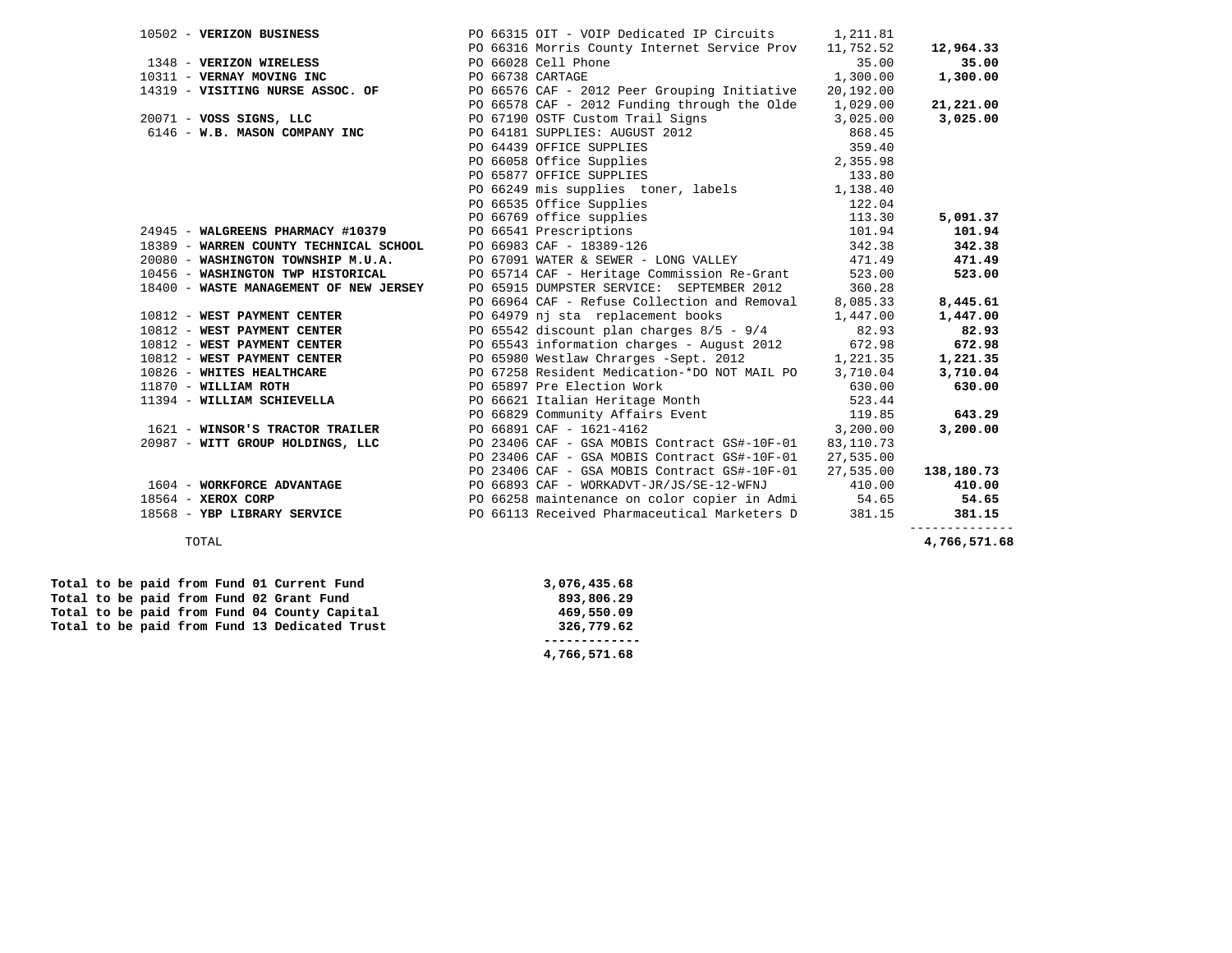## **List of Bills (Department/Account Detail) - CENTRALIZED DISBURSEMENT ACCOUNT**

| Account                            | P0 #                | Vendor                                | Description                                              | Payment | Account Total          |
|------------------------------------|---------------------|---------------------------------------|----------------------------------------------------------|---------|------------------------|
|                                    |                     |                                       | <b>Current Fund</b>                                      |         |                        |
| <b>County Administrator</b>        |                     |                                       |                                                          |         |                        |
|                                    |                     | 66091 PAPER MART INC                  | 81/2x11 office copy paper                                | 109.29  |                        |
|                                    |                     | 66730 STAPLES BUSINESS ADVANTAGE      | Television LCD 32"                                       | 485.07  |                        |
|                                    |                     | 66730 STAPLES BUSINESS ADVANTAGE      | HP 96 Black Ink, HP 97 2pk color ink, HO                 | 334.01  |                        |
| 01-201-20-100100-058               |                     | OFFICE SUPPLIES & STATIONERY          | TOTAL FOR ACCOUNT                                        |         | 928.37                 |
|                                    |                     | 67262 COUNTY OF MORRIS                | 2ND 1/2 10/12 METERED MAIL                               | 25.35   |                        |
|                                    |                     | 67262 COUNTY OF MORRIS                | 2ND 1/2 10/12 METERED MAIL                               | 1.95    |                        |
| 01-201-20-100100-068               |                     | POSTAGE & METERED MAIL                | TOTAL FOR ACCOUNT                                        |         | 27.30                  |
|                                    |                     | 66228 ATLANTIC TOMORROWS OFFICE       | Copier Maintenance color copies 6/30/12-                 | 345.31  |                        |
| 01-201-20-100100-164               |                     | OFFICE MACHINES - RENTAL              | TOTAL FOR ACCOUNT                                        |         | 345.31                 |
|                                    |                     |                                       |                                                          |         | ============           |
|                                    |                     | TOTAL for County Administrator        |                                                          |         | 1,300.98               |
| <b>Personnel</b>                   |                     |                                       |                                                          |         |                        |
|                                    |                     | 67262 COUNTY OF MORRIS                | 2ND 1/2 10/12 METERED MAIL                               | 41.60   |                        |
| 01-201-20-105100-068               |                     | POSTAGE & METERED MAIL                | TOTAL FOR ACCOUNT                                        |         | 41.60                  |
|                                    | 67246 CATHY BURD    |                                       | Hula Hoopes for Wellness Fair                            | 109.97  |                        |
| 01-201-20-105100-077               |                     | SOCIAL SERVICE COSTS                  | TOTAL FOR ACCOUNT                                        |         | 109.97                 |
|                                    |                     |                                       |                                                          |         | ============           |
|                                    | TOTAL for Personnel |                                       |                                                          |         | 151.57                 |
|                                    |                     |                                       |                                                          |         |                        |
| <b>Board of Chosen Freeholders</b> |                     | 67262 COUNTY OF MORRIS                |                                                          | 57.25   |                        |
|                                    |                     | 67262 COUNTY OF MORRIS                | 2ND 1/2 10/12 METERED MAIL<br>2ND 1/2 10/12 METERED MAIL | 77.88   |                        |
| 01-201-20-110100-068               |                     | POSTAGE & METERED MAIL                | TOTAL FOR ACCOUNT                                        |         | 135.13                 |
|                                    |                     |                                       |                                                          |         |                        |
|                                    |                     | TOTAL for Board of Chosen Freeholders |                                                          |         | ============<br>135.13 |
|                                    |                     |                                       |                                                          |         |                        |
| <b>Clerk of the Board</b>          |                     |                                       |                                                          |         |                        |
|                                    | 66796 DAILY RECORD  |                                       | UNIFORMS & MAT RENTAL 10/18/12                           | 70.36   |                        |
|                                    | 66796 DAILY RECORD  |                                       | VARIOUS ROADS 10/17/12                                   | 111.44  |                        |
|                                    | 66588 DAILY RECORD  |                                       | \$185,000 capital surplus improvements (p                | 56.84   |                        |
|                                    | 66588 DAILY RECORD  |                                       | \$400,000 Reserve (p/d 10/12) Adopt                      | 54.24   |                        |
|                                    | 66594 DAILY RECORD  |                                       | Bollinger (p/d 10/16)                                    | 48.00   |                        |
|                                    | 66594 DAILY RECORD  |                                       | Classic Hair Care (p/d 10/16)                            | 49.56   |                        |
|                                    | 66594 DAILY RECORD  |                                       | ACC Pharmacy $(p/d 10/16)$                               | 49.04   |                        |
|                                    | 66977 DAILY RECORD  |                                       | RADIOLOGY SERVICES 10/23/12                              | 61.52   |                        |
|                                    | 67180 DAILY RECORD  |                                       | LAB SERVICES 10/23/12                                    | 74.52   |                        |
| 01-201-20-110105-022               | <b>ADVERTISING</b>  |                                       | TOTAL FOR ACCOUNT                                        |         | 575.52                 |
|                                    |                     | TOTAL for Clerk of the Board          |                                                          |         | ============<br>575.52 |
|                                    |                     |                                       |                                                          |         |                        |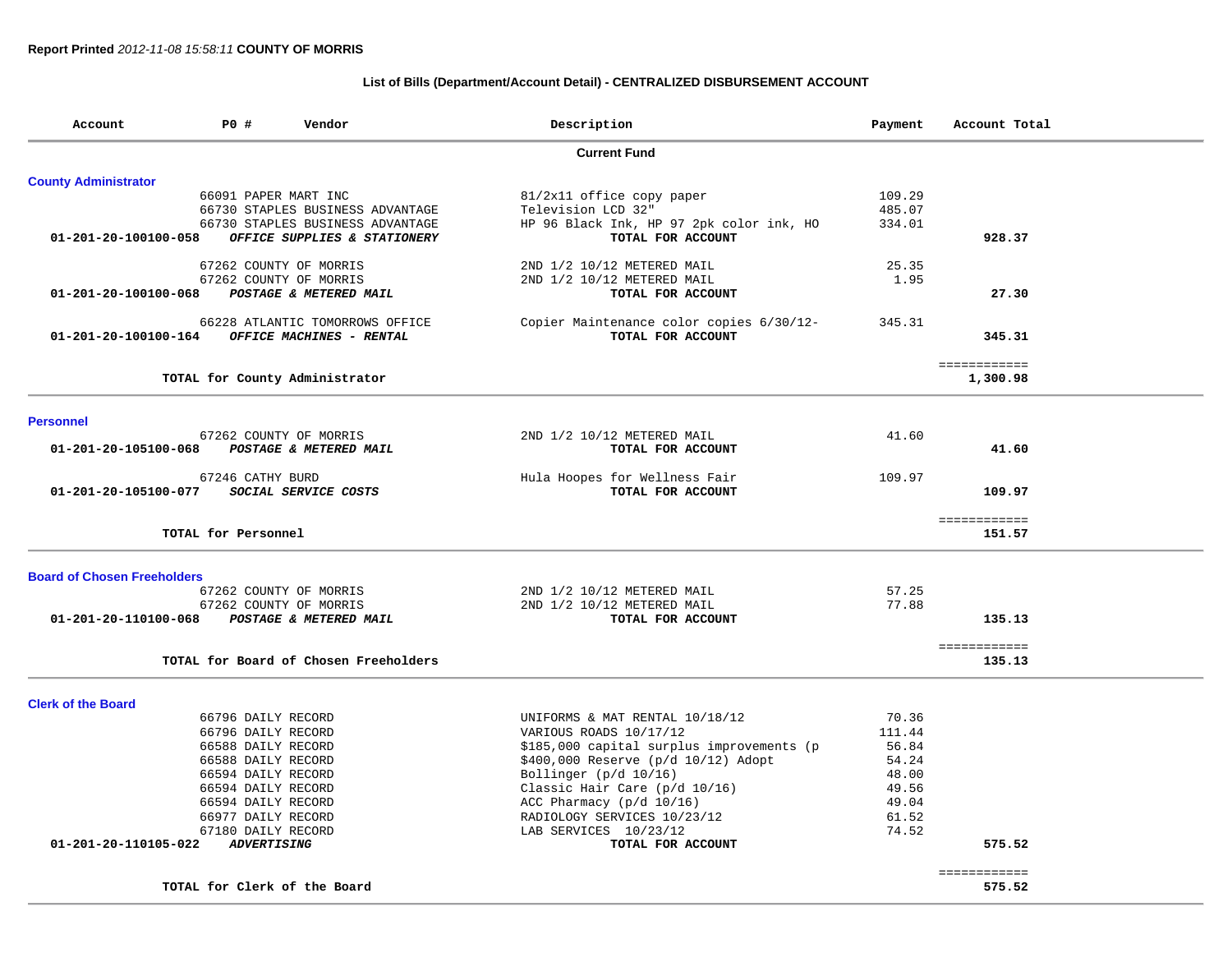| <b>County Clerk</b> |  |
|---------------------|--|
|                     |  |

| TOTAL for County Clerk                                                                                                                                   |                                                                                                                                                       |                           | 12,973.62             |
|----------------------------------------------------------------------------------------------------------------------------------------------------------|-------------------------------------------------------------------------------------------------------------------------------------------------------|---------------------------|-----------------------|
| 66262 POLAND SPRING<br>01-201-20-120100-095<br>OTHER ADMINISTRATIVE SUPPLIES                                                                             | 0429033129 8/1512-9/14/12 for 3 locatio<br>TOTAL FOR ACCOUNT                                                                                          | 37.62                     | 37.62<br>------------ |
| 66244 PAPER MART INC<br>64971 GILL ASSOCIATES IDENTIFICATION<br>01-201-20-120100-069<br><b>PRINTING</b>                                                  | open end brown kraft envelopes 9x12 enve<br>polaroid ymckt ribbons<br>TOTAL FOR ACCOUNT                                                               | 1,477.30<br>437.25        | 1,914.55              |
| 67262 COUNTY OF MORRIS<br>POSTAGE & METERED MAIL<br>$01 - 201 - 20 - 120100 - 068$                                                                       | 2ND 1/2 10/12 METERED MAIL<br>TOTAL FOR ACCOUNT                                                                                                       | 2,122.80                  | 2,122.80              |
| 66256 THE TAB GROUP<br>66256 THE TAB GROUP<br>01-201-20-120100-059<br>OTHER GENERAL EXPENSES                                                             | 4th quarter 2012 storage (oct, November,<br>retrieval 10/5/12 map room 3 pages job #<br>TOTAL FOR ACCOUNT                                             | 4,264.03<br>10.75         | 4,274.78              |
| 66249 W.B. MASON COMPANY INC<br>66251 RIOS' ENGRAVING<br>01-201-20-120100-058<br>OFFICE SUPPLIES & STATIONERY                                            | mis supplies for office toner, labels,d<br>x-tamper self inker notary public ALAN J<br>TOTAL FOR ACCOUNT                                              | 1,138.40<br>31.00         | 1,169.40              |
| 66258 XEROX CORP<br>66252 ELECTRONIC OFFICE SYSTEMS<br>66252 ELECTRONIC OFFICE SYSTEMS<br>$01 - 201 - 20 - 120100 - 044$<br>EQUIPMENT SERVICE AGREEMENTS | 714487741 meter usage on color copier in<br>additional copies in passport for color<br>additional copies for color copier in Re<br>TOTAL FOR ACCOUNT  | 54.65<br>173.88<br>309.96 | 538.49                |
| 64979 WEST PAYMENT CENTER<br>$01 - 201 - 20 - 120100 - 028$<br><b>BOOKS &amp; PERIODICALS</b>                                                            | nj statnj practice T39:1to 39:3-42 motor<br>TOTAL FOR ACCOUNT                                                                                         | 1,447.00                  | 1,447.00              |
| 66248 TELESEARCH INC<br>66396 TELESEARCH INC<br>66395 TELESEARCH INC<br>$01 - 201 - 20 - 120100 - 016$<br>OUTSIDE SALARIES & WAGES                       | tempory services week ending 9/30/12 Lis<br>tempory services week ending 10/7/12 Lis<br>tempory services week ending 10/7/12 Lis<br>TOTAL FOR ACCOUNT | 712.25<br>681.73<br>75.00 | 1,468.98              |
| <b>County Clerk</b>                                                                                                                                      |                                                                                                                                                       |                           |                       |

| <b>County Board of Elections</b> |  |  |  |  |
|----------------------------------|--|--|--|--|
|----------------------------------|--|--|--|--|

| 67262 COUNTY OF MORRIS                      | 2ND 1/2 10/12 METERED MAIL | 390.97   |
|---------------------------------------------|----------------------------|----------|
| 01-201-20-121100-068 POSTAGE & METERED MAIL | TOTAL FOR ACCOUNT          | 390.97   |
| 65907 BARBARASUE PRATT SCHMIDT              | Pre Election Work          | 270.00   |
| 65912 BERTHA WHALIN                         | Pre Election Work          | 130.00   |
| 65914 DIANA KRUG                            | Pre Election Work          | 205.00   |
| 65913 GINA A VANDERHOOF                     | Pre Election Work          | 140.00   |
| 65900 HELEN PENNELLA                        | Pre Election Work          | 585.00   |
| 65899 HELEN HACKNEY                         | Pre Election Work          | 585.00   |
| 65916 KAY FRANCES WALKER                    | Pre Election Work          | 275.00   |
| 65898 MARY JENKINS                          | Pre Election Work          | 585.00   |
| 65901 PHILOMENA BREDBENNER                  | Pre Election Work          | 180.00   |
| 65903 ROBERTA HERSH                         | Pre Election Work          | 637.50   |
| 65897 WILLIAM ROTH                          | Pre Election Work          | 630.00   |
| 65908 CLAUDIA SALOMON                       | Pre Election Work          | 70.00    |
| 65902 DONNA GIORDANO                        | Pre Election Work          | 140.00   |
| 65909 JOSEPH MARINELLI                      | Pre Election Work          | 130.00   |
| 65910 LORRAINE O'CONNOR                     | Pre Election Work          | 115.00   |
| 01-201-20-121100-096 ELECTION OFFICER       | TOTAL FOR ACCOUNT          | 4,677.50 |
|                                             |                            |          |

**TOTAL for County Board of Elections 5,068.47**

 ============ 5,068.47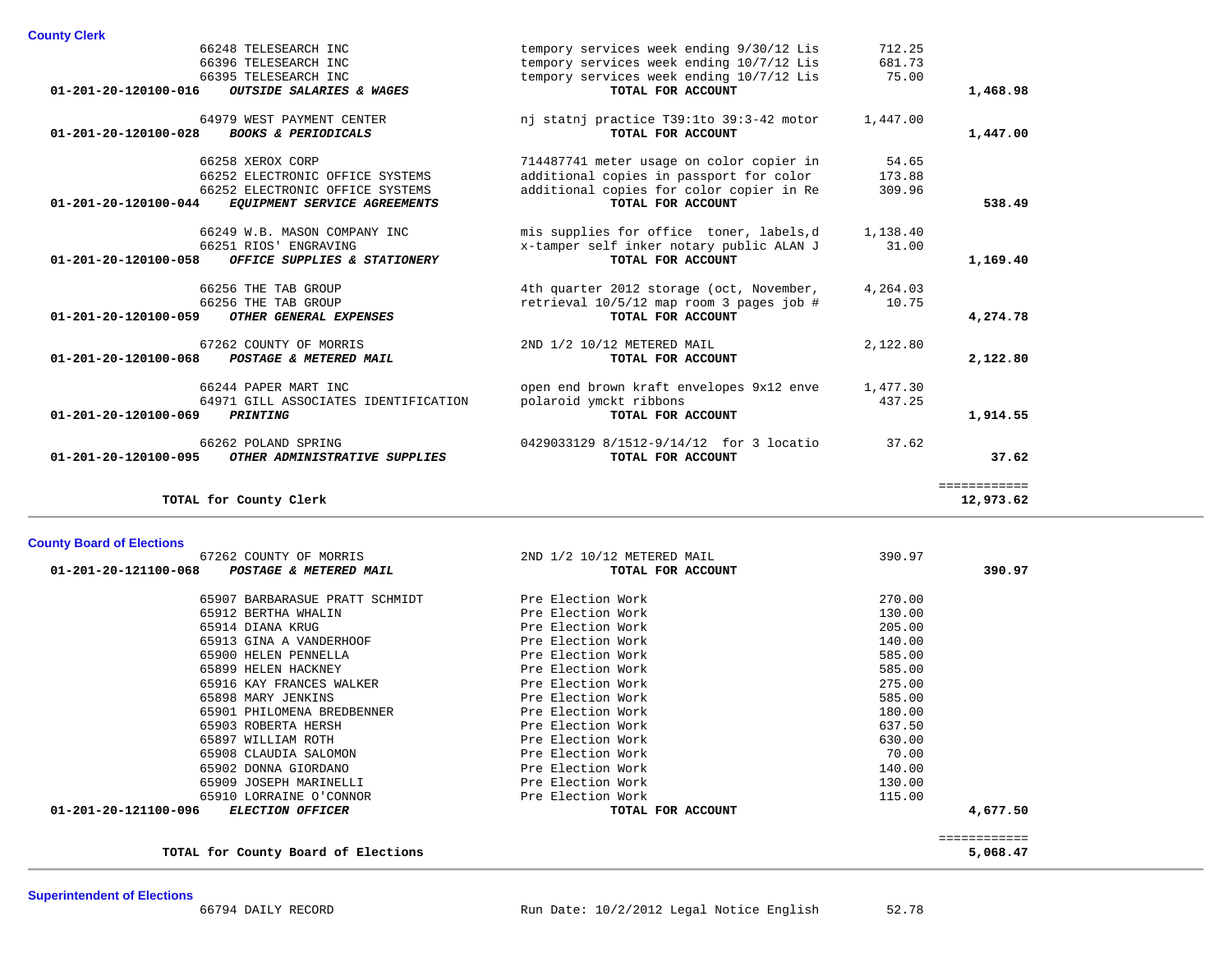| 66378 STAPLES BUSINESS ADVANTAGE<br>66378 STAPLES BUSINESS ADVANTAGE<br>66793 STAPLES BUSINESS ADVANTAGE<br>01-201-20-121105-058<br>OFFICE SUPPLIES & STATIONERY | Post It Notes Pop-Up 3x3 YW - Item #2021<br>Post It Notes 3M 3x5 YW - Item #130229<br>NAMEPLATE DESK 2IN X 8IN GOLD HOLDER- IT<br>TOTAL FOR ACCOUNT | 6.99<br>10.62<br>18.50 | 126.11                   |
|------------------------------------------------------------------------------------------------------------------------------------------------------------------|-----------------------------------------------------------------------------------------------------------------------------------------------------|------------------------|--------------------------|
| 67262 COUNTY OF MORRIS<br>POSTAGE & METERED MAIL<br>01-201-20-121105-068                                                                                         | 2ND 1/2 10/12 METERED MAIL<br>TOTAL FOR ACCOUNT                                                                                                     | 1,718.84               | 1,718.84                 |
| 64540 ALLEN PAPER & SUPPLY CO<br>01-201-20-121105-104<br>ELECTRONIC VOTING MACHINE                                                                               | 2 Pack Twine, Cotton 4 PLY #4K5540007<br>TOTAL FOR ACCOUNT                                                                                          | 21.24                  | 21.24                    |
| 62518 MUNICIPAL CAPITAL CORP<br>$01-201-20-121105-164$ OFFICE MACHINES - RENTAL                                                                                  | VENDOR 415956- SAVIN MP 4002SP<br>TOTAL FOR ACCOUNT                                                                                                 | 797.28                 | 797.28                   |
| TOTAL for Superintendent of Elections                                                                                                                            |                                                                                                                                                     |                        | ============<br>3,643.81 |
| <b>County Elections (Cty Clerk)</b>                                                                                                                              |                                                                                                                                                     |                        |                          |
| 66247 TELESEARCH INC                                                                                                                                             | tempory services week ending 9/30/12 Joe                                                                                                            | 531.00                 |                          |
| 66396 TELESEARCH INC                                                                                                                                             | tempory service week ending 10/7/12                                                                                                                 | 766.50                 |                          |
| 67043 TELESEARCH INC                                                                                                                                             | tempory service week ending 10/21/12 Joe                                                                                                            | 997.50                 |                          |
| 67040 TELESEARCH INC<br>01-201-20-121110-014<br>SALARIES & WAGES-OVERTIME                                                                                        | tempory services week ending 10-14-12 jo<br>TOTAL FOR ACCOUNT                                                                                       | 798.00                 | 3,093.00                 |
| 67262 COUNTY OF MORRIS<br>01-201-20-121110-068<br>POSTAGE & METERED MAIL                                                                                         | 2ND 1/2 10/12 METERED MAIL<br>TOTAL FOR ACCOUNT                                                                                                     | 3,511.91               | 3,511.91                 |
| 66244 PAPER MART INC<br>01-201-20-121110-069<br><i><b>PRINTING</b></i>                                                                                           | peper for the street list<br>TOTAL FOR ACCOUNT                                                                                                      | 896.10                 | 896.10                   |
| TOTAL for County Elections (Cty Clerk)                                                                                                                           |                                                                                                                                                     |                        | ============<br>7,501.01 |
| <b>County Treasurer</b>                                                                                                                                          |                                                                                                                                                     |                        |                          |
| 65609 INSTITUTE FOR PROF. DEVELOPMENT                                                                                                                            | 2013 Budget Workshop for Glenn Roe, Jose                                                                                                            | 297.00                 |                          |
| 63804 NEW JERSEY LEAGUE OF                                                                                                                                       | Fundamentals of Procurement Cards and Lo                                                                                                            | 110.00                 |                          |
| 65608 PROFESSIONAL GOVERNMENT                                                                                                                                    | Fundamentals of Developing Effective Spe                                                                                                            | 90.00                  |                          |
| 01-201-20-130100-039<br>EDUCATION SCHOOLS & TRAINING                                                                                                             | TOTAL FOR ACCOUNT                                                                                                                                   |                        | 497.00                   |

 67262 COUNTY OF MORRIS 2ND 1/2 10/12 METERED MAIL 189.20  **01-201-20-130100-068** *POSTAGE & METERED MAIL* **TOTAL FOR ACCOUNT 189.20**

66852 CITYSIDE ARCHIVES, LTD TREASURER 14.95

| 66794 DAILY RECORD                                   | Affidavit of Publication Charge              | 35.00  |        |
|------------------------------------------------------|----------------------------------------------|--------|--------|
| 66794 DAILY RECORD                                   | Run Date: 10/9/2012 Legal Notice English     | 52.00  |        |
| 66794 DAILY RECORD                                   | Affidavit of Publication Charge              | 35.00  |        |
| 01-201-20-121105-022<br><i><b>ADVERTISING</b></i>    | TOTAL FOR ACCOUNT                            |        | 174.78 |
|                                                      |                                              |        |        |
| 65595 DELL MARKETING L.P.                            | Dell UltraSharp U2312HM 23-inch Widescre     | 430.56 |        |
| 66585 DALE KRAMER                                    | 10/15/2012 - SUVIO'S PIZZA RISTORANTE -      | 80.00  |        |
| 66585 DALE KRAMER                                    | 10/16/12-LONGFELLOW'S DELI-DINNER FOR 14     | 135.00 |        |
| 66585 DALE KRAMER                                    | 10/17/12-TOPS CHINA CHINESE RESTAURANT-D     | 160.00 |        |
| 01-201-20-121105-057<br>NATIONAL VOTER REGISTRATION  | TOTAL FOR ACCOUNT                            |        | 805.56 |
|                                                      |                                              |        |        |
| 66378 STAPLES BUSINESS ADVANTAGE                     | WYWO Pads Pink- 24 ct - Item #248963         | 2.67   |        |
| 66378 STAPLES BUSINESS ADVANTAGE                     | BIC WITE-OUT Quick Dry DZ                    | 9.28   |        |
| 66378 STAPLES BUSINESS ADVANTAGE                     | Mesh Document Holder Black - Item #ROLFG     | 41.00  |        |
| 66378 STAPLES BUSINESS ADVANTAGE                     | Reinforcement - Item #377595                 | 9.68   |        |
| 66378 STAPLES BUSINESS ADVANTAGE                     | Rubberbands Prem. 1LB #18 - Item # 51583     | 9.45   |        |
| 66378 STAPLES BUSINESS ADVANTAGE                     | Economy Jumbo Paper Clips - Item #650964     | 8.28   |        |
| 66378 STAPLES BUSINESS ADVANTAGE                     | Notes $11/2$ x 2 Yel Recycled - Item #3518   | 9.64   |        |
| 66378 STAPLES BUSINESS ADVANTAGE                     | Post It Notes Pop-Up 3x3 YW - Item #2021     | 6.99   |        |
| 66378 STAPLES BUSINESS ADVANTAGE                     | Post It Notes $3M$ $3x5$ $YW -$ Item #130229 | 10.62  |        |
| 66793 STAPLES BUSINESS ADVANTAGE                     | NAMEPLATE DESK 2IN X 8IN GOLD HOLDER- IT     | 18.50  |        |
| 01-201-20-121105-058<br>OFFICE SUPPLIES & STATIONERY | TOTAL FOR ACCOUNT                            |        | 126.11 |
|                                                      |                                              |        |        |
|                                                      |                                              |        |        |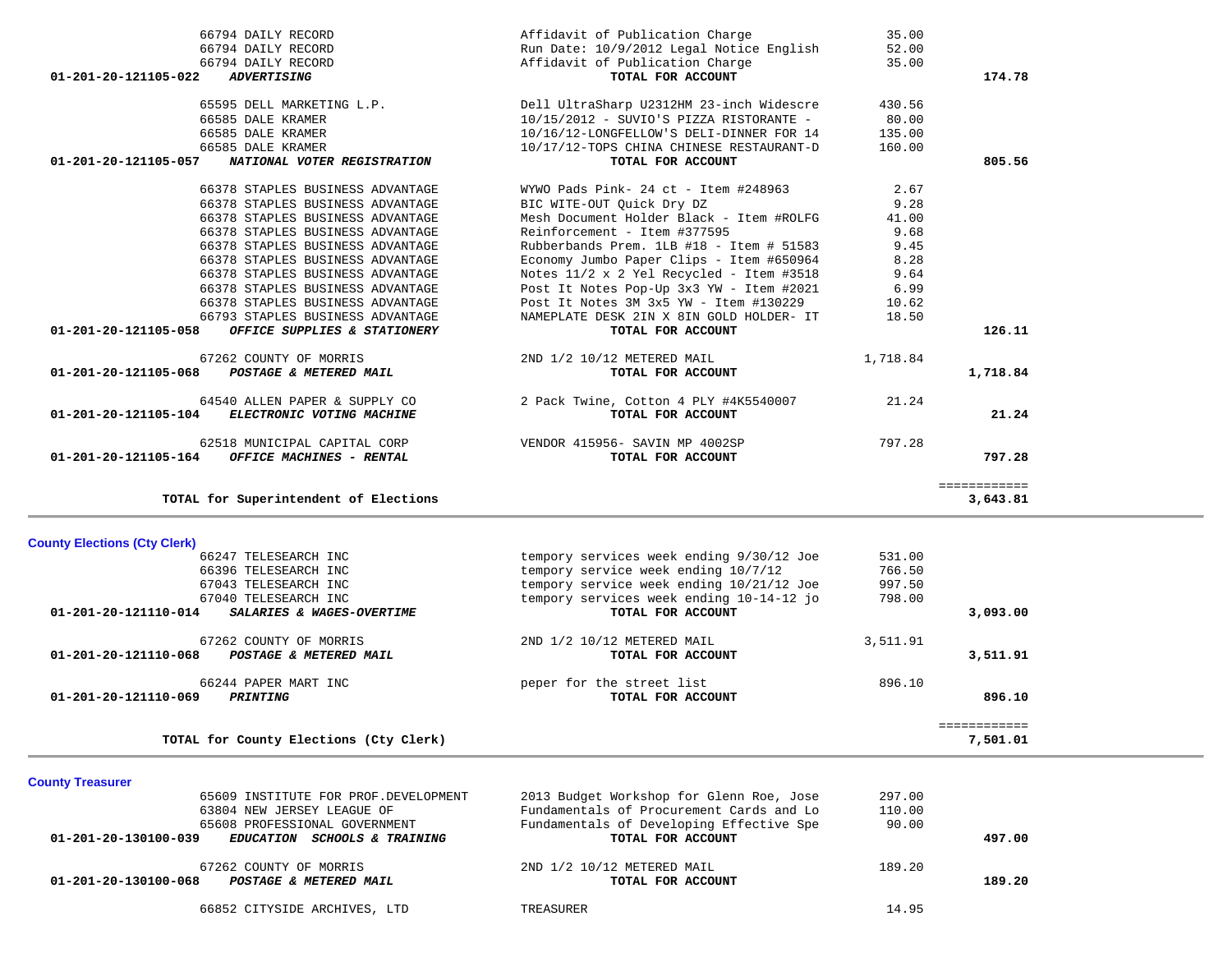| 01-201-20-130100-073 RECORDS MANAGMENT SERVICES                                                                                                                                                                                                                                                                                                            | TOTAL FOR ACCOUNT                                                                                                                                                                                                                                                                                                                                                                                                                          |                                                                                                | 14.95                     |  |
|------------------------------------------------------------------------------------------------------------------------------------------------------------------------------------------------------------------------------------------------------------------------------------------------------------------------------------------------------------|--------------------------------------------------------------------------------------------------------------------------------------------------------------------------------------------------------------------------------------------------------------------------------------------------------------------------------------------------------------------------------------------------------------------------------------------|------------------------------------------------------------------------------------------------|---------------------------|--|
| 01-201-20-130100-164 OFFICE MACHINES - RENTAL                                                                                                                                                                                                                                                                                                              | 65607 KYOCERA MITA AMERICA, INC. Treasury Copier for 3Q 2012 July 9, 2012<br>TOTAL FOR ACCOUNT                                                                                                                                                                                                                                                                                                                                             | 790.05                                                                                         | 790.05                    |  |
| TOTAL for County Treasurer                                                                                                                                                                                                                                                                                                                                 |                                                                                                                                                                                                                                                                                                                                                                                                                                            |                                                                                                | ============<br>1,491.20  |  |
| <b>Purchasing Division</b>                                                                                                                                                                                                                                                                                                                                 |                                                                                                                                                                                                                                                                                                                                                                                                                                            |                                                                                                |                           |  |
| 66246 ELECTRONIC OFFICE SYSTEMS<br>66246 ELECTRONIC OFFICE SYSTEMS<br>66246 ELECTRONIC OFFICE SYSTEMS<br>66246 ELECTRONIC OFFICE SYSTEMS<br>66246 ELECTRONIC OFFICE SYSTEMS<br>66246 ELECTRONIC OFFICE SYSTEMS<br>66246 ELECTRONIC OFFICE SYSTEMS<br>66246 ELECTRONIC OFFICE SYSTEMS<br>66246 ELECTRONIC OFFICE SYSTEMS<br>66246 ELECTRONIC OFFICE SYSTEMS | ID#15735 PERIOD FROM 6/24/12 TO 9/24/12<br>ID#15737 PERIOD FROM 6/24/12 TO 9/24/12<br>ID#15733 PERIOD FROM 6/24/12 TO 9/24/12<br>ID#15736 PERIOD FROM 6/24/12 TO 9/24/12<br>ID#15739 PERIOD FROM 6/24/12 TO 9/24/12<br>ID#15741 PERIOD FROM 6/24/12 TO 9/24/12<br>ID#10783 PERIOD FROM 6/24/12 TO 9/24/12<br>ID#15626 PERIOD FROM 6/24/12 TO 9/24/12<br>ID#15730 PERIOD FROM 6/24/12 TO 9/24/12<br>ID#15517 PERIOD FROM 6/24/12 TO 9/24/12 | 259.22<br>278.42<br>116.15<br>236.96<br>237.35<br>178.25<br>141.56<br>25.43<br>124.28<br>46.03 |                           |  |
| 66246 ELECTRONIC OFFICE SYSTEMS<br>66246 ELECTRONIC OFFICE SYSTEMS                                                                                                                                                                                                                                                                                         | ID#15655 PERIOD FROM 6/24/12 TO 9/24/12<br>ID#10625 PERIOD FROM 6/24/12 TO 9/24/12                                                                                                                                                                                                                                                                                                                                                         | 204.82<br>123.81                                                                               |                           |  |
| 66580 ATLANTIC TOMORROWS OFFICE<br>EQUIPMENT SERVICE AGREEMENTS<br>01-201-20-130105-044                                                                                                                                                                                                                                                                    | I013187 CLICKS USED FROM 6/30/2012 THROU<br>TOTAL FOR ACCOUNT                                                                                                                                                                                                                                                                                                                                                                              | 13,457.40                                                                                      | 15,429.68                 |  |
| 67262 COUNTY OF MORRIS<br>01-201-20-130105-068 POSTAGE & METERED MAIL                                                                                                                                                                                                                                                                                      | 2ND 1/2 10/12 METERED MAIL<br>TOTAL FOR ACCOUNT                                                                                                                                                                                                                                                                                                                                                                                            | 174.30                                                                                         | 174.30                    |  |
| 66785 DEER PARK<br>65862 MGL PRINTING SOLUTIONS<br>65862 MGL PRINTING SOLUTIONS<br>OTHER ADMINISTRATIVE SUPPLIES<br>01-201-20-130105-095                                                                                                                                                                                                                   | 0434495552 9/15/12-10/14/12<br>M114-13 VOUCHER/PO-LASER<br>S&H<br>TOTAL FOR ACCOUNT                                                                                                                                                                                                                                                                                                                                                        | 16.72<br>1,462.50<br>167.00                                                                    | 1,646.22                  |  |
| 65173 KYOCERA MITA AMERICA, INC.<br>66505 ATLANTIC TOMORROWS OFFICE<br>OFFICE MACHINES - RENTAL<br>01-201-20-130105-164                                                                                                                                                                                                                                    | 7629689-045 FOR THE PERIOD OF 9/10/2012 1,039.80<br>I013523 CLICKS USED FROM 6/30/2012 THROU<br>TOTAL FOR ACCOUNT                                                                                                                                                                                                                                                                                                                          | 228.41                                                                                         | 1,268.21                  |  |
| TOTAL for Purchasing Division                                                                                                                                                                                                                                                                                                                              |                                                                                                                                                                                                                                                                                                                                                                                                                                            |                                                                                                | ============<br>18,518.41 |  |
| <b>Office Services</b>                                                                                                                                                                                                                                                                                                                                     |                                                                                                                                                                                                                                                                                                                                                                                                                                            |                                                                                                |                           |  |
| 67262 COUNTY OF MORRIS<br>01-201-20-130110-068<br>POSTAGE & METERED MAIL                                                                                                                                                                                                                                                                                   | 2ND 1/2 10/12 METERED MAIL<br>TOTAL FOR ACCOUNT                                                                                                                                                                                                                                                                                                                                                                                            | 7.74                                                                                           | 7.74                      |  |
| 67424 COUNTY COLLEGE OF MORRIS<br>01-201-20-130110-069<br><i><b>PRINTING</b></i>                                                                                                                                                                                                                                                                           | Printing Services for October 2012<br>TOTAL FOR ACCOUNT                                                                                                                                                                                                                                                                                                                                                                                    | 15,333.33                                                                                      | 15,333.33                 |  |
| TOTAL for Office Services                                                                                                                                                                                                                                                                                                                                  |                                                                                                                                                                                                                                                                                                                                                                                                                                            |                                                                                                | ============<br>15,341.07 |  |
| <b>Information Technology Div</b>                                                                                                                                                                                                                                                                                                                          |                                                                                                                                                                                                                                                                                                                                                                                                                                            |                                                                                                |                           |  |
| 66851 CITYSIDE ARCHIVES, LTD<br>01-201-20-140100-073<br>RECORDS MANAGMENT SERVICES                                                                                                                                                                                                                                                                         | OFFICE SERVICES 10/1-31/12<br>TOTAL FOR ACCOUNT                                                                                                                                                                                                                                                                                                                                                                                            | 3,342.91                                                                                       | 3,342.91                  |  |
| 65776 KRONOS INC<br>65776 KRONOS INC<br>65776 KRONOS INC<br>65776 KRONOS INC<br>01-201-20-140100-078<br>SOFTWARE MAINTENANCE                                                                                                                                                                                                                               | License Yearly Maintenance Renewal<br>Hardware Yearly Maintenance Renewal<br>Hardware Yearly Maintenance Renewal<br>Hardware Yearly Maintenance Renewal<br>TOTAL FOR ACCOUNT                                                                                                                                                                                                                                                               | 44,592.53<br>1,133.55<br>5,651.43<br>103.04                                                    | 51,480.55                 |  |
| 66293 STEPHEN KURTZ                                                                                                                                                                                                                                                                                                                                        | Parking charges for 5 days.09/24, 09/25,                                                                                                                                                                                                                                                                                                                                                                                                   | 55.00                                                                                          |                           |  |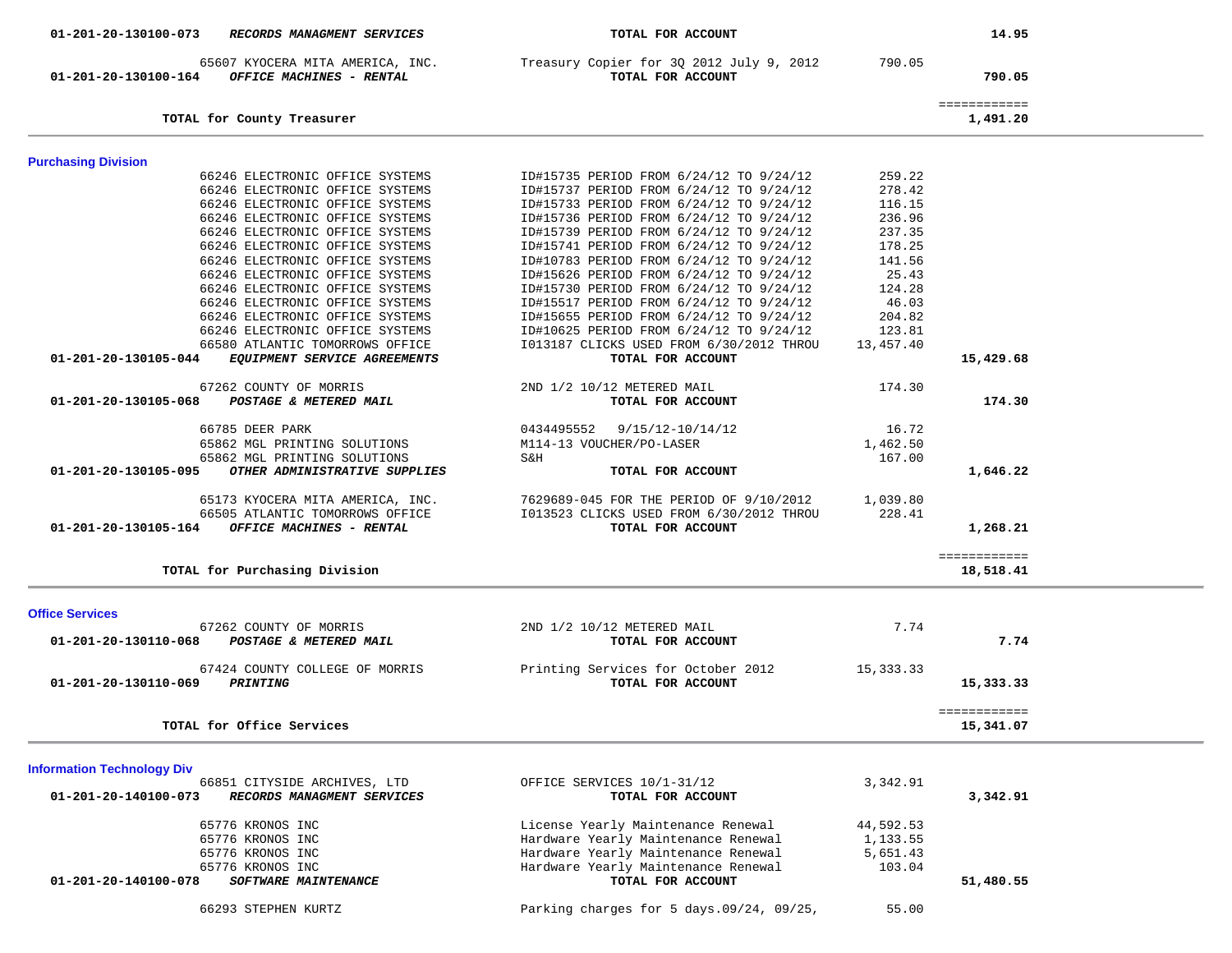| 01-201-20-140100-082<br><b>TRAVEL EXPENSE</b>                                       | TOTAL FOR ACCOUNT                                               |                 | 55.00                     |  |
|-------------------------------------------------------------------------------------|-----------------------------------------------------------------|-----------------|---------------------------|--|
| TOTAL for Information Technology Div                                                |                                                                 |                 | ============<br>54,878.46 |  |
| <b>O.L.I.S.</b>                                                                     |                                                                 |                 |                           |  |
| 65081 LOGMEIN, INC.<br>OTHER OUTSIDE SERVICES<br>01-201-20-140105-084               | Rescue $(1-5)$ A-A; Quote dated $09/14/12$<br>TOTAL FOR ACCOUNT | 950.00          | 950.00                    |  |
| 65083 KYOCERA MITA AMERICA, INC.<br>01-201-20-140105-164 OFFICE MACHINES - RENTAL   | 7629689-017 Period of coverage 09/09/201<br>TOTAL FOR ACCOUNT   | 946.05          | 946.05                    |  |
| TOTAL for O.L.I.S.                                                                  |                                                                 |                 | ============<br>1,896.05  |  |
| <b>County Board of Taxation</b>                                                     |                                                                 |                 |                           |  |
| 67262 COUNTY OF MORRIS<br>01-201-20-150100-068<br><b>POSTAGE &amp; METERED MAIL</b> | 2ND 1/2 10/12 METERED MAIL<br>TOTAL FOR ACCOUNT                 | 174.95          | 174.95                    |  |
| TOTAL for County Board of Taxation                                                  |                                                                 |                 | ============<br>174.95    |  |
| <b>County Counsel</b>                                                               |                                                                 |                 |                           |  |
| 65543 WEST PAYMENT CENTER                                                           | Information charges: August 2012                                | 672.98          |                           |  |
| 65542 WEST PAYMENT CENTER<br>01-201-20-155100-050<br><b>LAW BOOKS</b>               | 1003671819 Discount plan charges: Aug 5<br>TOTAL FOR ACCOUNT    | 82.93           | 755.91                    |  |
| 66708 INGLESINO, PEARLMAN,                                                          | September, 2012 svcs.                                           | 186.89          |                           |  |
| 66611 KNAPP TRIMBOLI & PRUSINOWSKI, LLC                                             | PBA298-2011contract                                             | 2,842.91        |                           |  |
| 66611 KNAPP TRIMBOLI & PRUSINOWSKI, LLC                                             | PBA208.Wm.Williams                                              | 36.00           |                           |  |
| 66611 KNAPP TRIMBOLI & PRUSINOWSKI, LLC                                             | Fratella, M.                                                    | 48.00           |                           |  |
| 66611 KNAPP TRIMBOLI & PRUSINOWSKI, LLC                                             | ACLU                                                            | 3,702.00        |                           |  |
| 66611 KNAPP TRIMBOLI & PRUSINOWSKI, LLC                                             | Delaney, Simpson&Little                                         | 432.33          |                           |  |
| 66611 KNAPP TRIMBOLI & PRUSINOWSKI, LLC                                             | Flores & Johnston                                               | 140.49          |                           |  |
| 66611 KNAPP TRIMBOLI & PRUSINOWSKI, LLC                                             | Wich, Michelle                                                  | 233.34          |                           |  |
| 66611 KNAPP TRIMBOLI & PRUSINOWSKI, LLC                                             | Mauro, Wm.                                                      | 264.00          |                           |  |
| 66611 KNAPP TRIMBOLI & PRUSINOWSKI, LLC                                             | Zenowitz<br>Wm.Williams                                         | 120.00          |                           |  |
| 66611 KNAPP TRIMBOLI & PRUSINOWSKI, LLC<br>66611 KNAPP TRIMBOLI & PRUSINOWSKI, LLC  | General                                                         | 648.00<br>96.00 |                           |  |
| 66611 KNAPP TRIMBOLI & PRUSINOWSKI, LLC                                             | SOA-2010contract                                                | 72.00           |                           |  |
| 01-201-20-155100-051<br>LEGAL                                                       | TOTAL FOR ACCOUNT                                               |                 | 8,821.96                  |  |
| 67262 COUNTY OF MORRIS                                                              | 2ND 1/2 10/12 METERED MAIL                                      | 26.25           |                           |  |
| 01-201-20-155100-068<br>POSTAGE & METERED MAIL                                      | TOTAL FOR ACCOUNT                                               |                 | 26.25                     |  |
|                                                                                     |                                                                 |                 | ============              |  |
| TOTAL for County Counsel                                                            |                                                                 |                 | 9,604.12                  |  |
| <b>County Surrogate</b>                                                             |                                                                 |                 |                           |  |
| 67262 COUNTY OF MORRIS<br>01-201-20-160100-068<br>POSTAGE & METERED MAIL            | 2ND 1/2 10/12 METERED MAIL<br>TOTAL FOR ACCOUNT                 | 276.54          | 276.54                    |  |
| TOTAL for County Surrogate                                                          |                                                                 |                 | ============<br>276.54    |  |

## **Engineering**

66769 W.B. MASON COMPANY INC office suppliessee attached list 113.30<br>3 OFFICE SUPPLIES & STATIONERY TOTAL FOR ACCOUNT  **01-201-20-165100-058** *OFFICE SUPPLIES & STATIONERY* **TOTAL FOR ACCOUNT 113.30**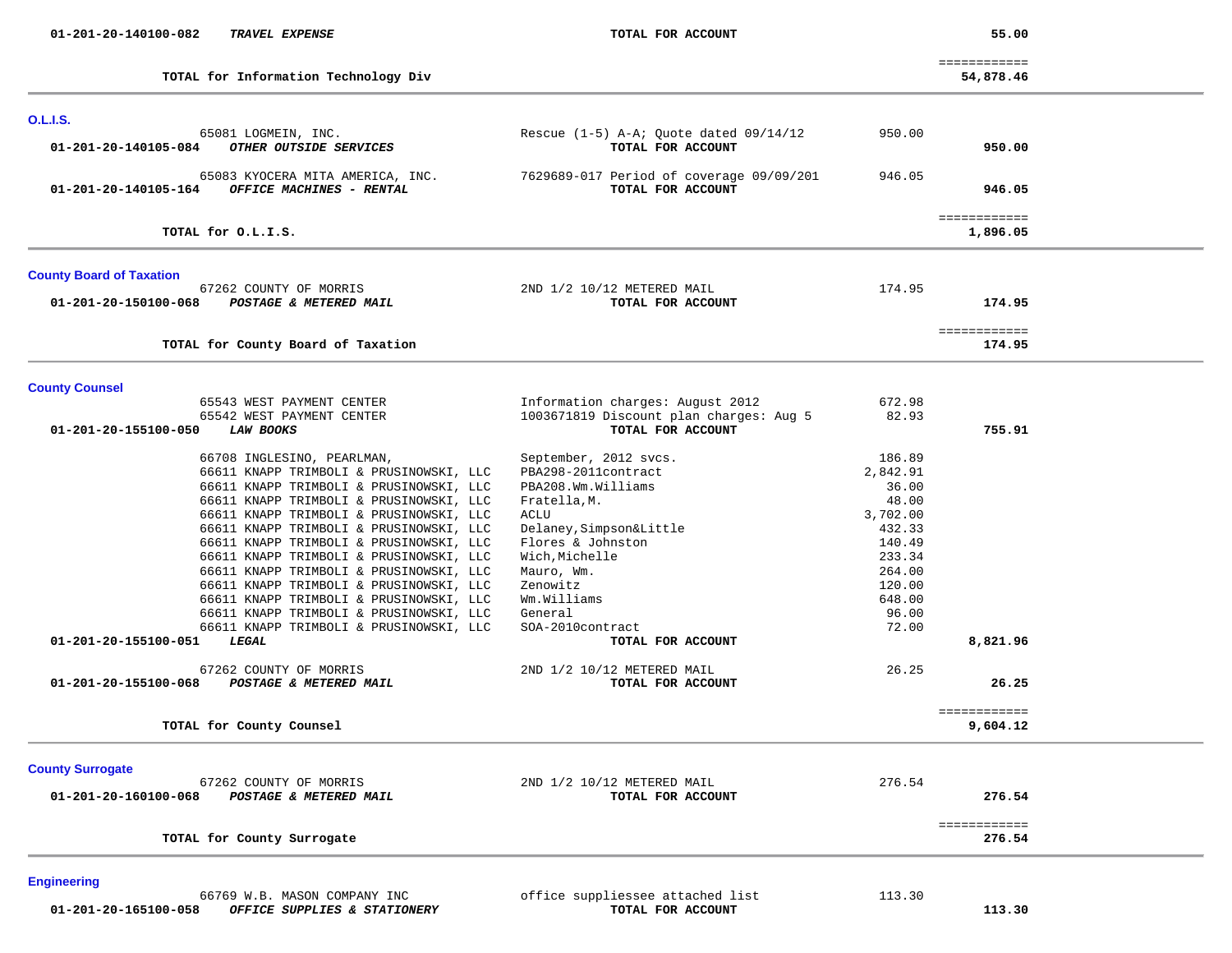| 67262 COUNTY OF MORRIS<br>01-201-20-165100-068<br>POSTAGE & METERED MAIL                                       | 2ND 1/2 10/12 METERED MAIL<br>TOTAL FOR ACCOUNT                                      | 28.10           | 28.10                    |  |
|----------------------------------------------------------------------------------------------------------------|--------------------------------------------------------------------------------------|-----------------|--------------------------|--|
| 66206 INSTITUTE OF TRANSPORATION<br>66206 INSTITUTE OF TRANSPORATION<br>01-201-20-165100-082<br>TRAVEL EXPENSE | International Dues<br>Northeastern District Dues<br>TOTAL FOR ACCOUNT                | 235.00<br>20.00 | 255.00                   |  |
|                                                                                                                |                                                                                      |                 |                          |  |
| 66178 R.S. KNAPP CO. INC.<br>01-201-20-165100-164<br>OFFICE MACHINES - RENTAL                                  | PW 300 Print EngineMonthly base chg Napp<br>TOTAL FOR ACCOUNT                        | 235.40          | 235.40                   |  |
| 65427 STATION HARDWARE LAWN &                                                                                  | cordless shark vac                                                                   | 59.99           |                          |  |
| 65427 STATION HARDWARE LAWN &                                                                                  | mouse traps                                                                          | 43.92           |                          |  |
| 65433 TREASURER-STATE OF NEW JERSEY                                                                            | Pesticide Licensing Renewal for: Gerald<br>Pesticide Licensing for: Gerald Flatt Pr  | 80.00<br>30.00  |                          |  |
| 65432 TREASURER-STATE OF NEW JERSEY<br>65436 TREASURER-STATE OF NEW JERSEY                                     | Pesticide Licensing Invoice for Brian Du                                             | 80.00           |                          |  |
| 66458 RESIDEX, LLC                                                                                             | stuff-it copper mesh 100 roll/carton                                                 | 39.63           |                          |  |
| 66458 RESIDEX, LLC                                                                                             | contrac meal formula 174x1.5oz packs/cas                                             | 61.55           |                          |  |
| 66458 RESIDEX, LLC                                                                                             | precor 1% IGR contol pk 10x1oz box                                                   | 77.07           |                          |  |
| 66458 RESIDEX, LLC                                                                                             | gentrol point source 20/box                                                          | 53.09           |                          |  |
| 66458 RESIDEX, LLC                                                                                             | advion roach gel 4x30gm syringe/Box                                                  | 46.40           |                          |  |
| 66458 RESIDEX, LLC                                                                                             | freight charge                                                                       | 16.03           |                          |  |
| 65429 BATTERIES PLUS                                                                                           | 12V Batt Tend Jr                                                                     | 24.70           |                          |  |
| 65429 BATTERIES PLUS                                                                                           | 12V 5AH AGM                                                                          | 15.95           |                          |  |
| 66528 GEN-EL SAFETY & INDUSTRIAL                                                                               | Overboot, Workbutes PVC 10", Black XL                                                | 25.63           |                          |  |
| 66528 GEN-EL SAFETY & INDUSTRIAL                                                                               | Bag, Parachute Cargo Duffel, Small HW Co                                             | 57.00           |                          |  |
| 66528 GEN-EL SAFETY & INDUSTRIAL<br>66528 GEN-EL SAFETY & INDUSTRIAL                                           | Metatarsal Protector, MetGuard by IMPACT<br>Straps MetGuard for Non Lace Up Footwear | 65.28<br>11.30  |                          |  |
| 66528 GEN-EL SAFETY & INDUSTRIAL                                                                               | Shipping                                                                             | 20.94           |                          |  |
| 01-201-20-165100-225<br>CHEMICALS & SPRAYS                                                                     | TOTAL FOR ACCOUNT                                                                    |                 | 808.48                   |  |
|                                                                                                                | 973 610-3850 Sim card/data base Billing                                              | 48.45           |                          |  |
|                                                                                                                |                                                                                      |                 |                          |  |
| 65155 AT&T MOBILITY<br>01-201-20-165100-258<br><b>EQUIPMENT</b>                                                | TOTAL FOR ACCOUNT                                                                    |                 | 48.45                    |  |
| TOTAL for Engineering                                                                                          |                                                                                      |                 | ============<br>1,488.73 |  |
| <b>Heritage Commission</b>                                                                                     |                                                                                      |                 |                          |  |
| 67262 COUNTY OF MORRIS                                                                                         | 2ND 1/2 10/12 METERED MAIL                                                           | 2.90            |                          |  |
| 01-201-20-175100-068<br>POSTAGE & METERED MAIL                                                                 | TOTAL FOR ACCOUNT                                                                    |                 | 2.90                     |  |
|                                                                                                                |                                                                                      |                 |                          |  |
| TOTAL for Heritage Commission                                                                                  |                                                                                      |                 | ============<br>2.90     |  |
|                                                                                                                |                                                                                      |                 |                          |  |
| <b>Planning Board</b>                                                                                          |                                                                                      |                 |                          |  |
| 66768 NJCPA<br>65818 RUTGERS OCPE                                                                              | Registration for Christine Marion and To                                             | 30.00<br>245.00 |                          |  |
| 65818 RUTGERS OCPE                                                                                             | Registration for Joseph Barilla to atte<br>Virigina Michelin                         | 245.00          |                          |  |
| 01-201-20-180100-039<br>EDUCATION SCHOOLS & TRAINING                                                           | TOTAL FOR ACCOUNT                                                                    |                 | 520.00                   |  |
|                                                                                                                |                                                                                      |                 |                          |  |
| TOTAL for Planning Board                                                                                       |                                                                                      |                 | ============<br>520.00   |  |
|                                                                                                                |                                                                                      |                 |                          |  |
| <b>Transportation Management</b>                                                                               |                                                                                      |                 |                          |  |
| 66634 JOHN J HAYES<br>01-201-20-180105-082<br>TRAVEL EXPENSE                                                   | Travel expenses for RTAC meetings & NJTP<br>TOTAL FOR ACCOUNT                        | 75.00           | 75.00                    |  |
|                                                                                                                |                                                                                      |                 |                          |  |
| TOTAL for Transportation Management                                                                            |                                                                                      |                 | ============<br>75.00    |  |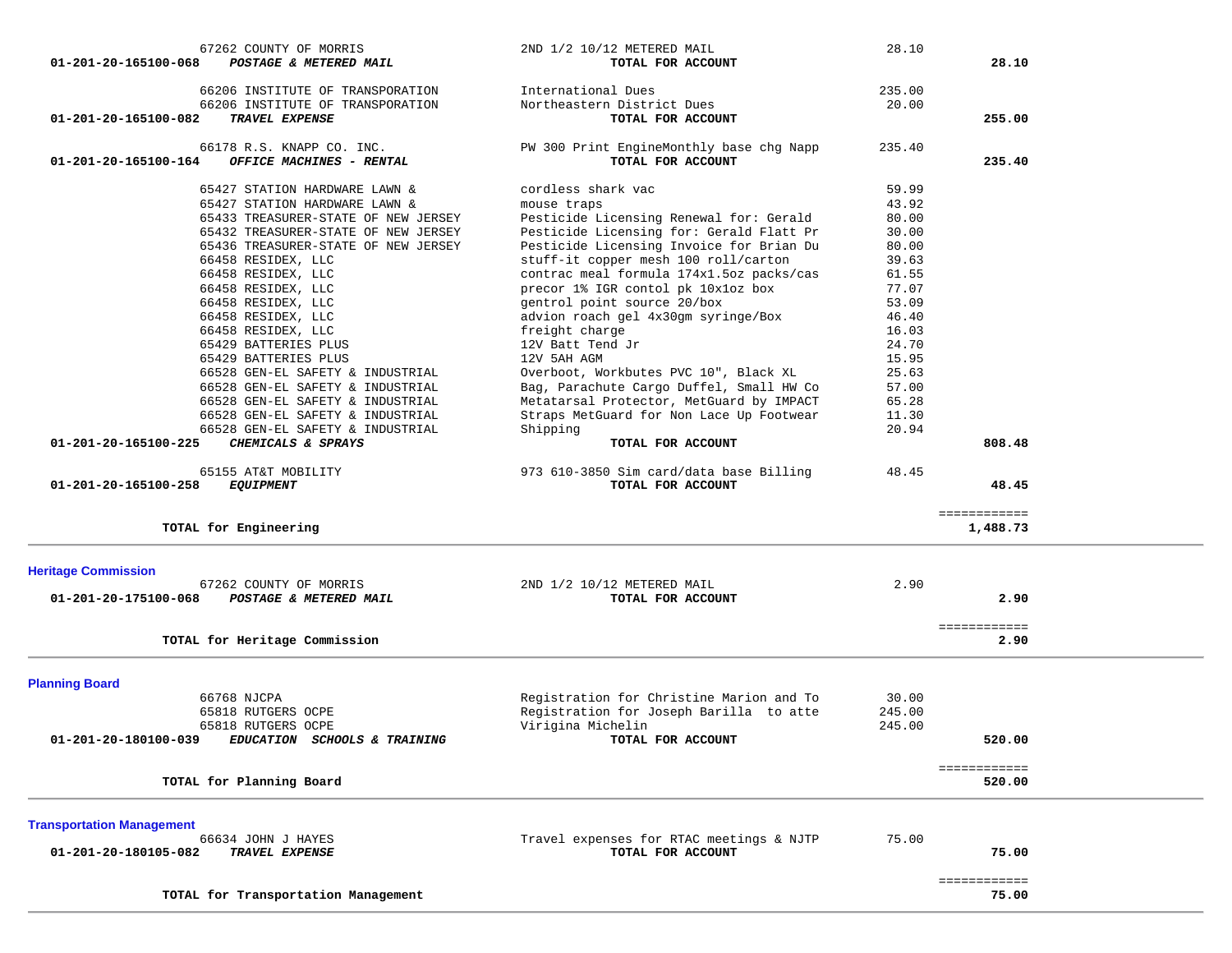| 64181 W.B. MASON COMPANY INC                                                             | MAGENTA TONER - ROSE/ELLIOTT                                  | 105.54    |                           |  |
|------------------------------------------------------------------------------------------|---------------------------------------------------------------|-----------|---------------------------|--|
| 64181 W.B. MASON COMPANY INC                                                             | C-FOLD TOWELS                                                 | 134.84    |                           |  |
| 64181 W.B. MASON COMPANY INC                                                             | CHAIRMAT                                                      | 104.42    |                           |  |
| 64181 W.B. MASON COMPANY INC                                                             | STAPLE REMOVER                                                | 9.72      |                           |  |
| 01-201-22-201100-058<br>OFFICE SUPPLIES & STATIONERY                                     | TOTAL FOR ACCOUNT                                             |           | 868.45                    |  |
| 67262 COUNTY OF MORRIS                                                                   | 2ND 1/2 10/12 METERED MAIL                                    | 4.95      |                           |  |
| 01-201-22-201100-068<br>POSTAGE & METERED MAIL                                           | TOTAL FOR ACCOUNT                                             |           | 4.95                      |  |
| 66210 EMPLOYMENT HORIZONS, INC.                                                          | SEPTEMBER 2012                                                | 829.00    |                           |  |
| 66210 EMPLOYMENT HORIZONS, INC.                                                          | AUGUST 2012                                                   | 829.00    |                           |  |
| 65915 WASTE MANAGEMENT OF NEW JERSEY                                                     | ACT# 100-0070654-0836-6                                       | 360.28    |                           |  |
| 67036 DEER PARK                                                                          | ACT# 0426700738                                               | 16.80     |                           |  |
| OTHER OUTSIDE SERVICES<br>01-201-22-201100-084                                           | TOTAL FOR ACCOUNT                                             |           | 2,035.08                  |  |
| 66727 PSE&G CO                                                                           | REF # MOMBAG/ 65-513-961-00 W & M                             | 106.49    |                           |  |
| <b>NATURAL GAS</b><br>01-201-22-201100-141                                               | TOTAL FOR ACCOUNT                                             |           | 106.49                    |  |
| 66847 AT&T                                                                               | W&M 1001-102-9542 10/01/012                                   | 5.03      |                           |  |
| 66846 VERIZON                                                                            | W&M 201 V63-1789 999 12Y 10/01/12                             | 285.88    |                           |  |
| 01-201-22-201100-146<br><b>TELEPHONE</b>                                                 | TOTAL FOR ACCOUNT                                             |           | 290.91                    |  |
| 65144 GRAINGER                                                                           | RAIN JACKET W/ HOOD - LARGE                                   | 234.24    |                           |  |
| 65144 GRAINGER                                                                           | RAIN JACKET W/ HOOD XL                                        | 78.08     |                           |  |
| 65144 GRAINGER                                                                           | BRAKE PARTS CLEANER                                           | 13.56     |                           |  |
| 65144 GRAINGER                                                                           | BUCKET- HAND CLEANER TOWELS                                   | 70.11     |                           |  |
| 65663 PEMBERTON FABRICATORS, INC.                                                        | $E35+5MC$                                                     | 1,545.00  |                           |  |
| 65141 KYOCERA MITA AMERICA INC                                                           | 7629689-026 - B ID# 90136045282                               | 702.81    |                           |  |
| 01-201-22-201100-258<br><b>EQUIPMENT</b>                                                 | TOTAL FOR ACCOUNT                                             |           | 2,643.80                  |  |
|                                                                                          |                                                               |           | ============              |  |
| TOTAL for County Weights & Measures                                                      |                                                               |           | 5,949.68                  |  |
|                                                                                          |                                                               |           |                           |  |
| <b>Employee Group Insurance</b>                                                          |                                                               |           |                           |  |
| 66385 AON CONSULTING<br>(2011) EMPLOYEE GROUP INSURANCE EXPENDIT<br>01-203-23-220100-090 | Actuarial Services GASB 45 Resolution #2<br>TOTAL FOR ACCOUNT | 21,000.00 | 21,000.00                 |  |
|                                                                                          |                                                               |           |                           |  |
| TOTAL for Employee Group Insurance                                                       |                                                               |           | ============<br>21,000.00 |  |
|                                                                                          |                                                               |           |                           |  |
| <b>Office of Emergency Management</b>                                                    |                                                               |           |                           |  |
| 67174 AT&T MOBILITY                                                                      |                                                               | 47.20     |                           |  |
| 66393 SATCOM GLOBAL INC                                                                  | Iridium SIM Card                                              | 37.37     |                           |  |
| 01-201-25-252100-031 CELLULAR PHONES/PAGERS                                              | TOTAL FOR ACCOUNT                                             |           | 84.57                     |  |
| 66394 STAPLES BUSINESS ADVANTAGE                                                         | Customer # NYC 1054187                                        | 142.77    |                           |  |
|                                                                                          |                                                               |           |                           |  |

64181 W.B. MASON COMPANY INC PENS 15.79

 64181 W.B. MASON COMPANY INC TONER - JEFF 72.90 64181 W.B. MASON COMPANY INC BLACK TONER - ROSE/ELLIOTT 214.16 64181 W.B. MASON COMPANY INC BLUE TONER - ROSE/ELLIOTT 105.54 64181 W.B. MASON COMPANY INC YELLOW TONER - ROSE/ELLIOTT 105.54

136.76

**PDT - General Admin** 

**County Weights & Measures**

72.90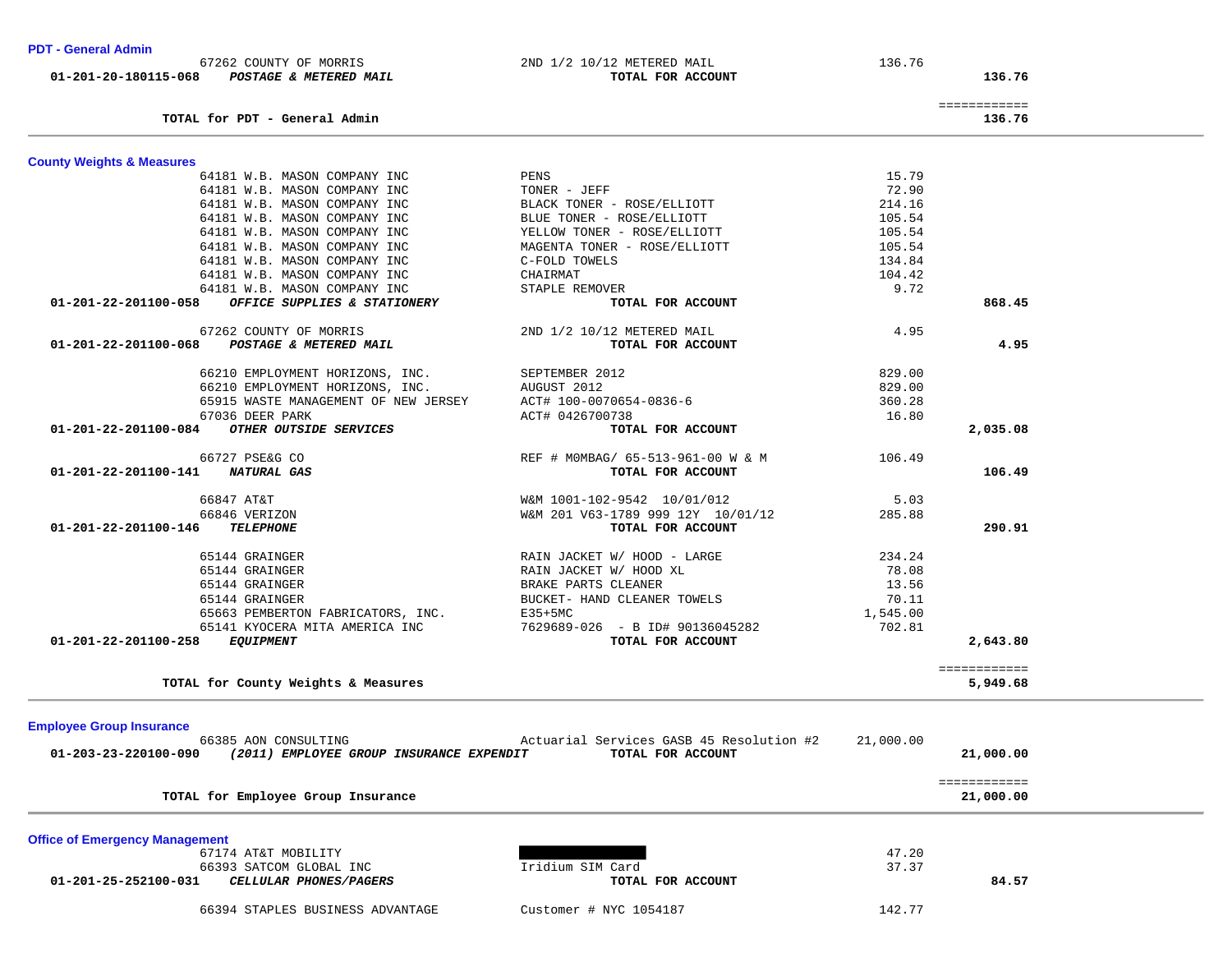|                                    | OFFICE SUPPLIES & STATIONERY                                             | TOTAL FOR ACCOUNT                                                                    |                  | 169.62       |
|------------------------------------|--------------------------------------------------------------------------|--------------------------------------------------------------------------------------|------------------|--------------|
|                                    | 57550 SHI INTERNATIONAL CORP                                             | Licensing, Setup and Fees per Attached P                                             | 144,999.00       |              |
|                                    | 65823 ATLANTIC TOMORROWS OFFICE                                          | Color Impression Fee - $6/30/12-9/29/12$                                             | 126.14           |              |
|                                    | 65823 ATLANTIC TOMORROWS OFFICE                                          | Machine ID G27054 Ser #QJH0507165                                                    | 219.52           |              |
|                                    | 66436 TREASURER-STATE OF NEW JERSEY                                      | NJ Uniform Fire Code Service                                                         | 90.00            |              |
|                                    | 65106 CABLEVISION                                                        | $07876 - 618074 - 01 - 5$ $9/22/12 - 10/21/12$                                       | 109.95           |              |
|                                    | 65106 CABLEVISION                                                        | 07876-618074-01-5 10/22/12-11/21/12                                                  | 109.95           |              |
|                                    |                                                                          |                                                                                      |                  |              |
|                                    | 65106 CABLEVISION<br>OTHER GENERAL EXPENSES                              | $07876 - 618074 - 01 - 5$ $11/22/12 - 12/21/12$                                      | 109.95           |              |
| 01-201-25-252100-059               |                                                                          | TOTAL FOR ACCOUNT                                                                    |                  | 145,764.51   |
|                                    | 67039 BREAKING NEWS NETWORK INC                                          | Customer#MORR15                                                                      | 98.45            |              |
| 01-201-25-252100-146               | <b>TELEPHONE</b>                                                         | TOTAL FOR ACCOUNT                                                                    |                  | 98.45        |
|                                    | 66399 BALDOR ELECTRIC COMPANY                                            | BTCGR6 Battery Charger                                                               | 302.56           |              |
|                                    | 66399 BALDOR ELECTRIC COMPANY                                            | BTCGR10B Battery Charger                                                             | 277.68           |              |
|                                    | 66399 BALDOR ELECTRIC COMPANY                                            | BLKHTR10 Block Heater                                                                | 212.85           |              |
|                                    |                                                                          |                                                                                      |                  |              |
|                                    | 66399 BALDOR ELECTRIC COMPANY                                            | Shipping - NEXT DAY AIR                                                              | 142.50           |              |
| 01-201-25-252100-258               | <b>EQUIPMENT</b>                                                         | TOTAL FOR ACCOUNT                                                                    |                  | 935.59       |
|                                    | 65825 ATLANTIC TOMORROWS OFFICE                                          | Fax toner 9/06/2011                                                                  | 169.00           |              |
| 01-203-25-252100-058               | (2011) OFFICE SUPPLIES & STATIONERY                                      | TOTAL FOR ACCOUNT                                                                    |                  | 169.00       |
|                                    |                                                                          |                                                                                      |                  | ============ |
|                                    | TOTAL for Office of Emergency Management                                 |                                                                                      |                  | 147,221.74   |
|                                    |                                                                          |                                                                                      |                  |              |
| <b>Communications Center</b>       |                                                                          |                                                                                      |                  |              |
|                                    |                                                                          |                                                                                      |                  |              |
|                                    | 66184 JON ROTH                                                           | Room charges 3 nights per attached                                                   | 437.31           |              |
|                                    | 66163 MARK BELLES                                                        | Room charges, 3 nights per attached                                                  | 437.31           |              |
|                                    | 66177 STEVEN R. KESSELMEYER                                              | Room Charges, 3 nights per attached                                                  | 482.31           |              |
| 01-201-25-252105-039               | EDUCATION SCHOOLS & TRAINING                                             | TOTAL FOR ACCOUNT                                                                    |                  | 1,356.93     |
|                                    |                                                                          |                                                                                      |                  |              |
|                                    |                                                                          |                                                                                      |                  |              |
|                                    | 66162 BASE POWER SERVICES                                                | 9/26, Comm Center Minor PM's                                                         | 800.00           |              |
|                                    | 66162 BASE POWER SERVICES                                                | 9/26, Randolph Minor PMs                                                             | 750.00           |              |
|                                    | 66162 BASE POWER SERVICES                                                | 9/26, Chester Minor PM                                                               | 400.00           |              |
|                                    | 66162 BASE POWER SERVICES                                                | 9/26, Boonton Minor PM                                                               | 400.00           |              |
| 01-201-25-252105-044               | EQUIPMENT SERVICE AGREEMENTS                                             | TOTAL FOR ACCOUNT                                                                    |                  | 2,350.00     |
|                                    | 66812 DEER PARK                                                          | 9/30/12, 0434508784 for 8/31/12-9/30/12                                              | 72.45            |              |
| 01-201-25-252105-058               | OFFICE SUPPLIES & STATIONERY                                             | TOTAL FOR ACCOUNT                                                                    |                  | 72.45        |
|                                    |                                                                          |                                                                                      |                  |              |
|                                    | 67262 COUNTY OF MORRIS                                                   | 2ND 1/2 10/12 METERED MAIL                                                           | 4.50             |              |
| 01-201-25-252105-068               | POSTAGE & METERED MAIL                                                   | TOTAL FOR ACCOUNT                                                                    |                  | 4.50         |
|                                    |                                                                          |                                                                                      |                  |              |
|                                    | 64995 MOTOROLA SOLUTIONS INC                                             | 9/7/10, per invoice radio repair replace                                             | 393.00           |              |
|                                    | 66176 ROYAL COMMUNICATIONS INC.                                          | 9/28/12, Installed customer supplied rad                                             | 150.00           |              |
|                                    | 66176 ROYAL COMMUNICATIONS INC.                                          | 9/28/12 installed customer supplied radi                                             | 150.00           |              |
|                                    | 66176 ROYAL COMMUNICATIONS INC.                                          | 9/28/12 installed customer supplied radi                                             | 150.00           |              |
| 01-201-25-252105-072 RADIO REPAIRS |                                                                          | TOTAL FOR ACCOUNT                                                                    |                  | 843.00       |
|                                    | 66177 STEVEN R. KESSELMEYER                                              | Mileage expense per attached                                                         | 170.10           |              |
| 01-201-25-252105-082               | <b>TRAVEL EXPENSE</b>                                                    | TOTAL FOR ACCOUNT                                                                    |                  | 170.10       |
|                                    |                                                                          |                                                                                      |                  |              |
|                                    | 66811 LANGUAGE LINE SERVICES                                             | $902-0110022, 9/30/12 (9/1-9/30/12)$                                                 | 1,239.30         |              |
| 01-201-25-252105-117               | <i><b>INTERPRETOR FEES</b></i>                                           | TOTAL FOR ACCOUNT                                                                    |                  | 1,239.30     |
|                                    |                                                                          |                                                                                      |                  |              |
|                                    | 66181 BOROUGH OF BUTLER                                                  | 3680-0 dtd 10/4/12 Denise Drive cell tow                                             | 470.09           |              |
|                                    | 66165 JERSEY CENTRAL POWER & LIGHT                                       | 10 00 78 7744 2 7, 9/25/12 Boonton(8/24-                                             | 718.34           |              |
|                                    | 66165 JERSEY CENTRAL POWER & LIGHT<br>66165 JERSEY CENTRAL POWER & LIGHT | 10 00 78 7707 1 4, 9/27/12 Flanders(8/25<br>10 00 78 7725 4 6, 9/27/12 Oak Ridge (8/ | 528.65<br>710.36 |              |

66394 STAPLES BUSINESS ADVANTAGE 18.49

67038 DEER PARK Account 0434613212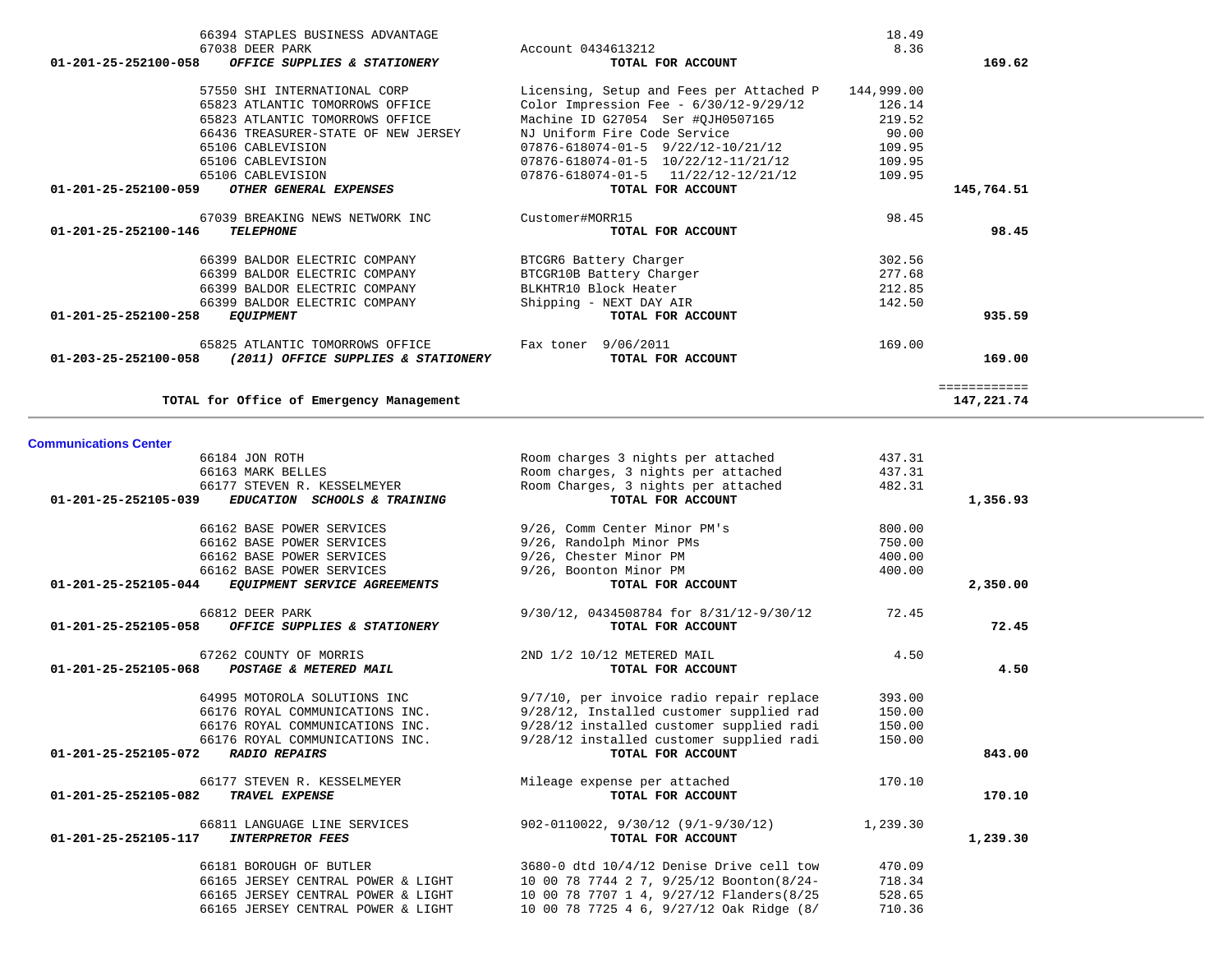| <b>County Sheriff's Department</b>   |                                                                                                                                                                                                                                                                                                                                                                                                                                                                                                                                                                                                                                                                                                                      |                                                                                                                                                                                                                                                                                                                                | 8,489.18                                                                                 |                                                                |
|--------------------------------------|----------------------------------------------------------------------------------------------------------------------------------------------------------------------------------------------------------------------------------------------------------------------------------------------------------------------------------------------------------------------------------------------------------------------------------------------------------------------------------------------------------------------------------------------------------------------------------------------------------------------------------------------------------------------------------------------------------------------|--------------------------------------------------------------------------------------------------------------------------------------------------------------------------------------------------------------------------------------------------------------------------------------------------------------------------------|------------------------------------------------------------------------------------------|----------------------------------------------------------------|
|                                      | TOTAL FOR ACCOUNT                                                                                                                                                                                                                                                                                                                                                                                                                                                                                                                                                                                                                                                                                                    |                                                                                                                                                                                                                                                                                                                                | 272.50                                                                                   |                                                                |
|                                      |                                                                                                                                                                                                                                                                                                                                                                                                                                                                                                                                                                                                                                                                                                                      |                                                                                                                                                                                                                                                                                                                                |                                                                                          |                                                                |
| OTHER OUTSIDE SERVICES               | TOTAL FOR ACCOUNT                                                                                                                                                                                                                                                                                                                                                                                                                                                                                                                                                                                                                                                                                                    |                                                                                                                                                                                                                                                                                                                                | 5,103.17                                                                                 |                                                                |
| 66441 NMS LABS                       | AC#10344 9/12                                                                                                                                                                                                                                                                                                                                                                                                                                                                                                                                                                                                                                                                                                        | 682.00                                                                                                                                                                                                                                                                                                                         |                                                                                          |                                                                |
|                                      |                                                                                                                                                                                                                                                                                                                                                                                                                                                                                                                                                                                                                                                                                                                      |                                                                                                                                                                                                                                                                                                                                |                                                                                          |                                                                |
|                                      |                                                                                                                                                                                                                                                                                                                                                                                                                                                                                                                                                                                                                                                                                                                      |                                                                                                                                                                                                                                                                                                                                |                                                                                          |                                                                |
| 67262 COUNTY OF MORRIS               | 2ND 1/2 10/12 METERED MAIL<br>TOTAL FOR ACCOUNT                                                                                                                                                                                                                                                                                                                                                                                                                                                                                                                                                                                                                                                                      | 15.15                                                                                                                                                                                                                                                                                                                          | 15.15                                                                                    |                                                                |
| OFFICE SUPPLIES & STATIONERY         | TOTAL FOR ACCOUNT                                                                                                                                                                                                                                                                                                                                                                                                                                                                                                                                                                                                                                                                                                    |                                                                                                                                                                                                                                                                                                                                | 8.36                                                                                     |                                                                |
|                                      |                                                                                                                                                                                                                                                                                                                                                                                                                                                                                                                                                                                                                                                                                                                      |                                                                                                                                                                                                                                                                                                                                |                                                                                          |                                                                |
| <b>MORGUE FEES</b>                   |                                                                                                                                                                                                                                                                                                                                                                                                                                                                                                                                                                                                                                                                                                                      |                                                                                                                                                                                                                                                                                                                                |                                                                                          |                                                                |
| 66377 MORRISTOWN MEMORIAL HOSPITAL   | APR-JUN 2ND QTR 2012 34 CASES                                                                                                                                                                                                                                                                                                                                                                                                                                                                                                                                                                                                                                                                                        | 1,020.00                                                                                                                                                                                                                                                                                                                       |                                                                                          |                                                                |
| CARTAGE                              | TOTAL FOR ACCOUNT                                                                                                                                                                                                                                                                                                                                                                                                                                                                                                                                                                                                                                                                                                    |                                                                                                                                                                                                                                                                                                                                | 900.00                                                                                   |                                                                |
| 66855 MICHALSKI FUNERAL HOME         | Case 14-12-0573 Oct. 1, 2012                                                                                                                                                                                                                                                                                                                                                                                                                                                                                                                                                                                                                                                                                         | 900.00                                                                                                                                                                                                                                                                                                                         |                                                                                          |                                                                |
|                                      |                                                                                                                                                                                                                                                                                                                                                                                                                                                                                                                                                                                                                                                                                                                      |                                                                                                                                                                                                                                                                                                                                |                                                                                          |                                                                |
|                                      |                                                                                                                                                                                                                                                                                                                                                                                                                                                                                                                                                                                                                                                                                                                      |                                                                                                                                                                                                                                                                                                                                | 11,098.89                                                                                |                                                                |
|                                      |                                                                                                                                                                                                                                                                                                                                                                                                                                                                                                                                                                                                                                                                                                                      |                                                                                                                                                                                                                                                                                                                                |                                                                                          |                                                                |
| 59084 DELL MARKETING L.P.            | Cables, commercial PLDH flat panel, Dell                                                                                                                                                                                                                                                                                                                                                                                                                                                                                                                                                                                                                                                                             | 56.22                                                                                                                                                                                                                                                                                                                          |                                                                                          |                                                                |
|                                      |                                                                                                                                                                                                                                                                                                                                                                                                                                                                                                                                                                                                                                                                                                                      |                                                                                                                                                                                                                                                                                                                                |                                                                                          |                                                                |
| UNIFORM AND ACCESSORIES              | TOTAL FOR ACCOUNT                                                                                                                                                                                                                                                                                                                                                                                                                                                                                                                                                                                                                                                                                                    |                                                                                                                                                                                                                                                                                                                                | 796.45                                                                                   |                                                                |
|                                      |                                                                                                                                                                                                                                                                                                                                                                                                                                                                                                                                                                                                                                                                                                                      |                                                                                                                                                                                                                                                                                                                                |                                                                                          |                                                                |
| 66810 UNIVERSAL UNIFORM SALES CO INC | Agens MC Co-Op# 120                                                                                                                                                                                                                                                                                                                                                                                                                                                                                                                                                                                                                                                                                                  | 139.50                                                                                                                                                                                                                                                                                                                         |                                                                                          |                                                                |
|                                      |                                                                                                                                                                                                                                                                                                                                                                                                                                                                                                                                                                                                                                                                                                                      |                                                                                                                                                                                                                                                                                                                                |                                                                                          |                                                                |
| 66816 JERSEY CENTRAL POWER & LIGHT   | 10 00 78 7716-0-5, 10/18/12, (9/18-10/17                                                                                                                                                                                                                                                                                                                                                                                                                                                                                                                                                                                                                                                                             | 356.67                                                                                                                                                                                                                                                                                                                         |                                                                                          |                                                                |
| 66154 JERSEY CENTRAL POWER & LIGHT   | 10 00 78 7716 0 5, 9/20 Dover (8/17-9/17/                                                                                                                                                                                                                                                                                                                                                                                                                                                                                                                                                                                                                                                                            | 505.28                                                                                                                                                                                                                                                                                                                         |                                                                                          |                                                                |
|                                      |                                                                                                                                                                                                                                                                                                                                                                                                                                                                                                                                                                                                                                                                                                                      |                                                                                                                                                                                                                                                                                                                                |                                                                                          |                                                                |
|                                      | 66816 JERSEY CENTRAL POWER & LIGHT<br><b>ELECTRICITY</b><br>01-201-25-252105-137<br>66810 UNIVERSAL UNIFORM SALES CO INC<br>66817 UNIVERSAL UNIFORM SALES CO INC<br>01-201-25-252105-202<br>59084 DELL MARKETING L.P.<br>01-201-25-252105-258<br><b>EQUIPMENT</b><br>TOTAL for Communications Center<br><b>County Medical Examiner Office</b><br>01-201-25-254100-030<br>66377 MORRISTOWN MEMORIAL HOSPITAL<br>01-201-25-254100-055<br>66820 DEER PARK<br>01-201-25-254100-058<br>01-201-25-254100-068 POSTAGE & METERED MAIL<br>66441 NMS LABS<br>66441 NMS LABS<br>01-201-25-254100-084<br>66440 JANT PHARMACAL CORP.<br>01-201-25-254100-203 X-RAY & MEDICAL SUPPLIES<br>TOTAL for County Medical Examiner Office | 10 00 78 7724 2 1, 10/15 Gillette(9/13-1<br>TOTAL FOR ACCOUNT<br>Viviani - MC Co-Op# 152<br>Grather MC Co-Op# 107<br>$6/11/12$ , Dell 19 in. flat panel head P19<br>TOTAL FOR ACCOUNT<br>JUL-SEPT 3RD OTR 2012 39 CASE<br>TOTAL FOR ACCOUNT<br>AC#0434597878, 10/17/12<br>AC#10164 9/12<br>AC#10251 9/12<br>$9/21/12$ Accutest | 352.32<br>129.95<br>527.00<br>380.25<br>1,170.00<br>8.36<br>3,789.17<br>632.00<br>272.50 | 3,829.69<br>436.47<br>============<br>2,190.00<br>============ |

| 01-201-25-270100-023 | ASSOCIATIONS AND MEMBERSHIPS                                                             | Millual USEL PEE - UUIY I ZUIZ LU UUIIE 30<br>TOTAL FOR ACCOUNT | TUU.UU | 400.00   |
|----------------------|------------------------------------------------------------------------------------------|-----------------------------------------------------------------|--------|----------|
| 01-201-25-270100-039 | 65684 PASSAIC COUNTY POLICE ACADEMY<br><b>SCHOOLS &amp; TRAINING</b><br><i>EDUCATION</i> | D/Sgt.Gerard Marinelli & Sgt.Kelley Zien<br>TOTAL FOR ACCOUNT   | 140.00 | 140.00   |
|                      | 65176 PORTER LEE CORPORATION                                                             | Desktop Printer Labels 3.25"X.875" (WHIT                        | 860.00 |          |
|                      | 65176 PORTER LEE CORPORATION                                                             | Desktop Printer Labels 4"x5" (WHITE)                            | 430.00 |          |
|                      | 65176 PORTER LEE CORPORATION                                                             | Shipping Charge                                                 | 30.00  |          |
| 01-201-25-270100-047 | <b>IDENTIFICATION EQUIP&amp;SUPPLIES</b>                                                 | TOTAL FOR ACCOUNT                                               |        | 1,320.00 |
|                      | 65016 SOUTHWEST PUBLIC SAFETY                                                            | Shipping Charge added to P0#63274 for \$1                       | 15.53  |          |
|                      | 65016 SOUTHWEST PUBLIC SAFETY                                                            | Shipping Charge added to PO#60668 for \$3                       | 35.04  |          |
| 01-201-25-270100-059 | OTHER GENERAL EXPENSES                                                                   | TOTAL FOR ACCOUNT                                               |        | 50.57    |
|                      | 67262 COUNTY OF MORRIS                                                                   | 2ND 1/2 10/12 METERED MAIL                                      | 339.97 |          |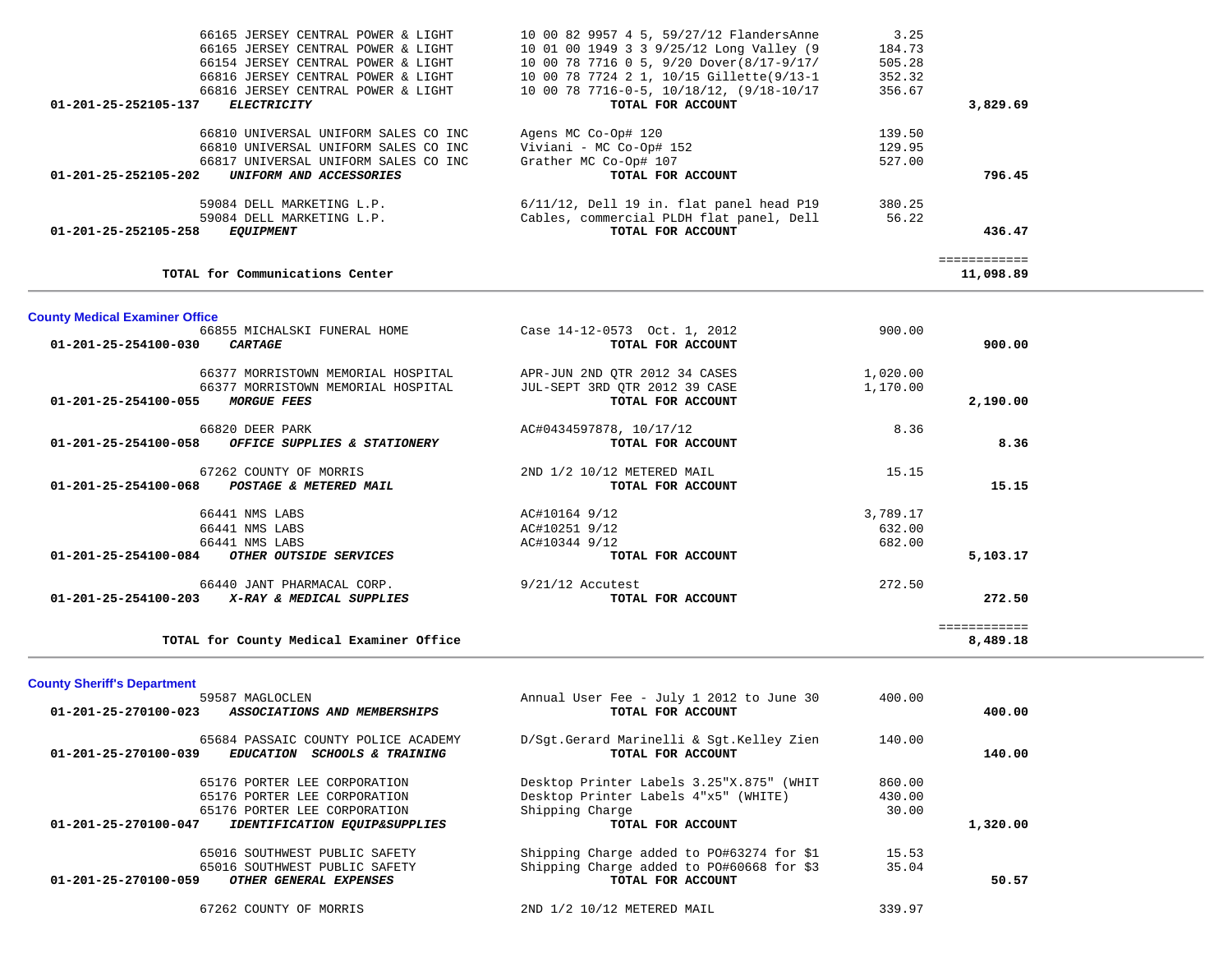| 01-201-25-270100-068<br>POSTAGE & METERED MAIL                                                                                                                                                                                                                                                                                                                                                                                                                                                                                                                                                                                                             | TOTAL FOR ACCOUNT                                                                                                                                                                                                                                                                                                                                                                                                                                                                                                                                                                                 |                                                                                                                                                                              | 339.97                   |
|------------------------------------------------------------------------------------------------------------------------------------------------------------------------------------------------------------------------------------------------------------------------------------------------------------------------------------------------------------------------------------------------------------------------------------------------------------------------------------------------------------------------------------------------------------------------------------------------------------------------------------------------------------|---------------------------------------------------------------------------------------------------------------------------------------------------------------------------------------------------------------------------------------------------------------------------------------------------------------------------------------------------------------------------------------------------------------------------------------------------------------------------------------------------------------------------------------------------------------------------------------------------|------------------------------------------------------------------------------------------------------------------------------------------------------------------------------|--------------------------|
| 65013 LEXIS NEXIS ACCURINT<br>$01 - 201 - 25 - 270100 - 078$<br>SOFTWARE MAINTENANCE                                                                                                                                                                                                                                                                                                                                                                                                                                                                                                                                                                       | Inv dtd 8/31/12<br>TOTAL FOR ACCOUNT                                                                                                                                                                                                                                                                                                                                                                                                                                                                                                                                                              | 155.00                                                                                                                                                                       | 155.00                   |
| 65695 STEVE SEIDLER<br>OTHER OUTSIDE SERVICES<br>01-201-25-270100-084                                                                                                                                                                                                                                                                                                                                                                                                                                                                                                                                                                                      | Training Hrs: 9/17, 19, 20, 21, 24, 25, 27, 28/<br>TOTAL FOR ACCOUNT                                                                                                                                                                                                                                                                                                                                                                                                                                                                                                                              | 1,035.00                                                                                                                                                                     | 1,035.00                 |
| 66076 STAPLES BUSINESS ADVANTAGE<br>OTHER ADMINISTRATIVE SUPPLIES<br>01-201-25-270100-095                                                                                                                                                                                                                                                                                                                                                                                                                                                                                                                                                                  | Inv dtd 9/29/12, Order#709<br>TOTAL FOR ACCOUNT                                                                                                                                                                                                                                                                                                                                                                                                                                                                                                                                                   | 409.52                                                                                                                                                                       | 409.52                   |
| 65690 PAVIA KRIEGMAN<br>65037 SPRINT NEXTEL<br>01-201-25-270100-161<br>COMMUNICATIONS EQUIPMENT                                                                                                                                                                                                                                                                                                                                                                                                                                                                                                                                                            | $7/1/12$ - $9/30/12$ , Inv dtd $10/1/12$ , www.m<br>Aug 13 - Sept 12, 2012<br>TOTAL FOR ACCOUNT                                                                                                                                                                                                                                                                                                                                                                                                                                                                                                   | 200.00<br>1,372.21                                                                                                                                                           | 1,572.21                 |
| 65012 LANIGAN ASSOCIATES INC<br>01-201-25-270100-202<br>UNIFORM AND ACCESSORIES                                                                                                                                                                                                                                                                                                                                                                                                                                                                                                                                                                            | Gold Long Pin Badges; Sheriff, Inv dtd 8/<br>TOTAL FOR ACCOUNT                                                                                                                                                                                                                                                                                                                                                                                                                                                                                                                                    | 195.00                                                                                                                                                                       | 195.00                   |
| TOTAL for County Sheriff's Department                                                                                                                                                                                                                                                                                                                                                                                                                                                                                                                                                                                                                      |                                                                                                                                                                                                                                                                                                                                                                                                                                                                                                                                                                                                   |                                                                                                                                                                              | ============<br>5,617.27 |
| <b>County Prosecutor's Office</b>                                                                                                                                                                                                                                                                                                                                                                                                                                                                                                                                                                                                                          |                                                                                                                                                                                                                                                                                                                                                                                                                                                                                                                                                                                                   |                                                                                                                                                                              |                          |
| 66028 VERIZON WIRELESS<br>66002 SPRINT<br>01-201-25-275100-031<br>CELLULAR PHONES/PAGERS                                                                                                                                                                                                                                                                                                                                                                                                                                                                                                                                                                   | Account # 982471570-00002(August 13-Sept<br>Account #475540495-August 27-September 2<br>TOTAL FOR ACCOUNT                                                                                                                                                                                                                                                                                                                                                                                                                                                                                         | 35.00<br>32.04                                                                                                                                                               | 67.04                    |
| 65987 ATLANTIC TOMORROWS OFFICE<br>01-201-25-275100-037<br>DATA PROCESSING SUPPLIES                                                                                                                                                                                                                                                                                                                                                                                                                                                                                                                                                                        | Clicks Ricoh Mpc4000 Color Mfp MAINTENAN<br>TOTAL FOR ACCOUNT                                                                                                                                                                                                                                                                                                                                                                                                                                                                                                                                     | 1,124.20                                                                                                                                                                     | 1,124.20                 |
| 65892 HARRISON DILLARD<br>66546 M.C. CHAMBER OF COMMERCE<br>66548 RAHWAY TRAVEL<br>66548 RAHWAY TRAVEL<br>66822 CAROLINA MORENO<br>66818 GARY GOUCK<br>66818 GARY GOUCK<br>01-201-25-275100-039<br>EDUCATION SCHOOLS & TRAINING                                                                                                                                                                                                                                                                                                                                                                                                                            | Meals and Fuel-EAST COAST GANG INVESTIGA<br>Good Morning Morris! Prosecutor Robert A<br>When Words Matter: Emerging Issues in For<br>Det. Moreno Cust, #013005<br>"When Words Matter"- Traveling Expenses.<br>PA State Police Reconstruction Conferenc<br>JOINT RECONSTRUCTION CONFERENCE FISH KIL<br>TOTAL FOR ACCOUNT                                                                                                                                                                                                                                                                           | 144.40<br>380.00<br>565.60<br>730.60<br>81.17<br>231.12<br>319.56                                                                                                            | 2,452.45                 |
| 65980 WEST PAYMENT CENTER<br>01-201-25-275100-050<br><b>LAW BOOKS</b>                                                                                                                                                                                                                                                                                                                                                                                                                                                                                                                                                                                      | WestLaw Charges-September 2012-ACCOUNT #<br>TOTAL FOR ACCOUNT                                                                                                                                                                                                                                                                                                                                                                                                                                                                                                                                     | 1,221.35                                                                                                                                                                     | 1,221.35                 |
| 66006 AGT BATTERY SUPPLY LLC<br>66006 AGT BATTERY SUPPLY LLC<br>66006 AGT BATTERY SUPPLY LLC<br>65993 ALPHA GRAPHICS MORRISTOWN<br>65993 ALPHA GRAPHICS MORRISTOWN<br>65994 STATIONERS INC<br>65994 STATIONERS INC<br>66621 WILLIAM SCHIEVELLA<br>66825 STAPLES BUSINESS ADVANTAGE<br>66825 STAPLES BUSINESS ADVANTAGE<br>66825 STAPLES BUSINESS ADVANTAGE<br>66825 STAPLES BUSINESS ADVANTAGE<br>66825 STAPLES BUSINESS ADVANTAGE<br>66825 STAPLES BUSINESS ADVANTAGE<br>66825 STAPLES BUSINESS ADVANTAGE<br>66825 STAPLES BUSINESS ADVANTAGE<br>66825 STAPLES BUSINESS ADVANTAGE<br>66825 STAPLES BUSINESS ADVANTAGE<br>66825 STAPLES BUSINESS ADVANTAGE | PC1400 C Duracell Procell<br>PC2400 AAA Druacell Procell<br>Shipping<br>AP Certificates (11x14)<br>Vehicle ID Sign<br>Official Police Notebooks<br>UPS Shipping Chrg.<br>Italian Heritage Event on October 11, 20<br>CUSTOMER #NYC 1054187-HP Black Toner, Cya<br>Recycled Boxes<br>Binders, Index Cards, Letter Openers & Ta<br>Sandisk 16GB, Award Holders, White-Out, Rub<br>Tool Box Locking Vault-Lt. Recktenwald<br>Recycled Boxes<br>2-Brother Label Makers<br>Post its, Push pins and clear packing ta<br>Cartholder<br>Card, Indx, 5x8 Ruled<br>Black & Yellow Toner & Black ink cartidg | 31.68<br>118.08<br>9.36<br>61.50<br>7.99<br>270.00<br>19.73<br>523.44<br>734.87<br>69.30<br>181.54<br>467.07<br>96.76<br>346.50<br>80.78<br>50.49<br>7.32<br>51.51<br>581.24 |                          |
| 01-201-25-275100-058<br>OFFICE SUPPLIES & STATIONERY                                                                                                                                                                                                                                                                                                                                                                                                                                                                                                                                                                                                       | TOTAL FOR ACCOUNT                                                                                                                                                                                                                                                                                                                                                                                                                                                                                                                                                                                 |                                                                                                                                                                              | 3,709.16                 |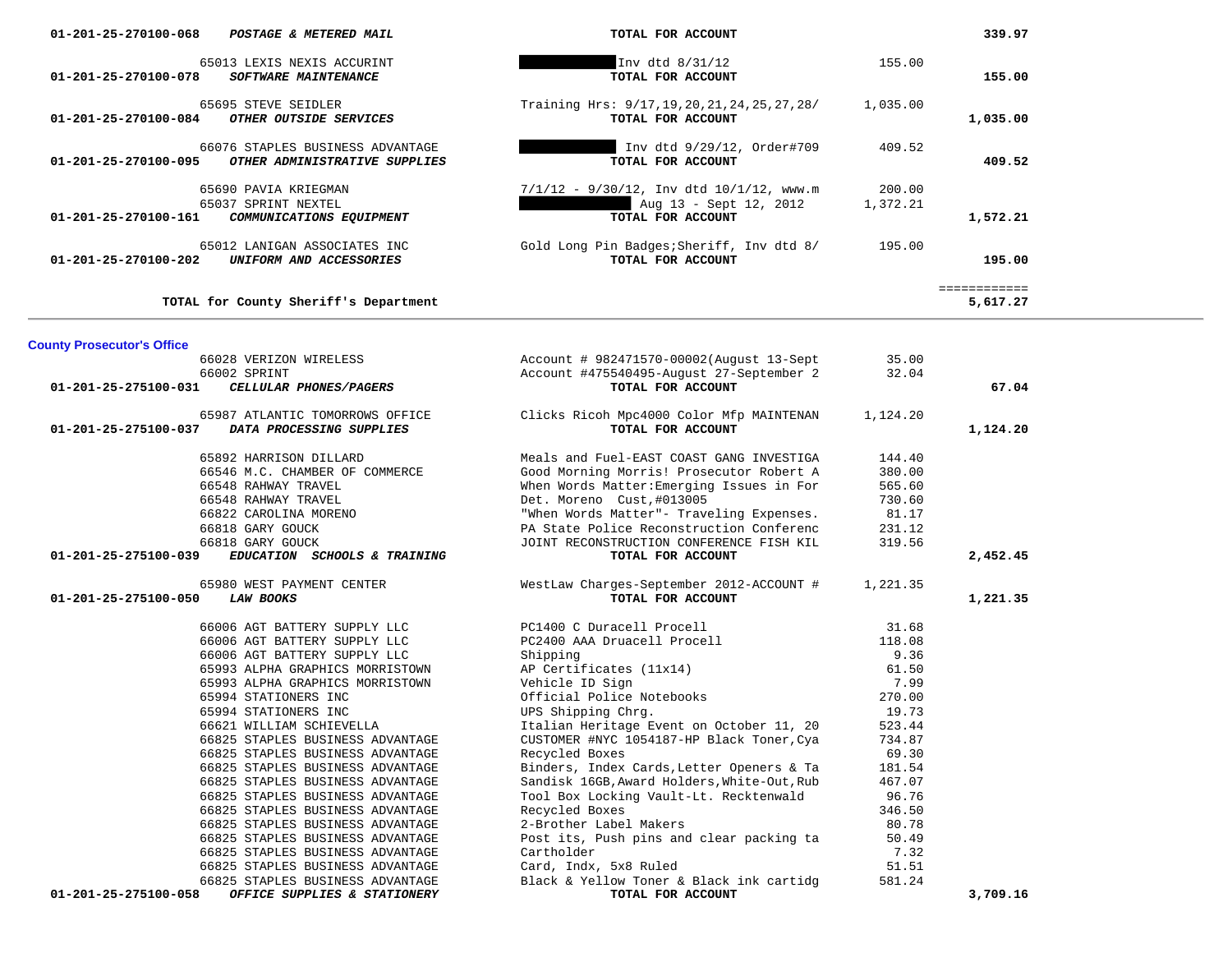| OUUL UIU WALCO<br>66829 WILLIAM SCHIEVELLA<br>01-201-25-275100-088<br>MEETING EXP ADVISORY BOARD ETC | ACCOMIC $\pi$ -DJZ, (0/20/12)/20/12)<br>Career Development Workshop Expense-Octo<br>TOTAL FOR ACCOUNT | <u>- -</u><br>119.85 | 171.59                    |  |
|------------------------------------------------------------------------------------------------------|-------------------------------------------------------------------------------------------------------|----------------------|---------------------------|--|
| 66007 MORRISTOWN LUMBER &<br>01-201-25-275100-116<br><b>FIREARMS</b>                                 | Sheathing/staple gun/staples-for firmarm<br>TOTAL FOR ACCOUNT                                         | 202.27               | 202.27                    |  |
| TOTAL for County Prosecutor's Office                                                                 |                                                                                                       |                      | ============<br>10,746.08 |  |
| <b>County Jail</b>                                                                                   |                                                                                                       |                      |                           |  |
| 65876 PESI HEALTHCARE                                                                                | TRAINING FOR V.HART DATED 9.28.12                                                                     | 179.99               |                           |  |
| 66760 MARIANA DEMARTINEZ                                                                             | REIMBURSEMENT FOR TRAINING CLASS ON 10.1                                                              | 50.00                |                           |  |
| 66760 MARIANA DEMARTINEZ                                                                             | REIMBURSEMENT FOR PARKING FOR TRAINING C<br>TOTAL FOR ACCOUNT                                         | 1.25                 | 231.24                    |  |
| 01-201-25-280100-039<br>EDUCATION SCHOOLS & TRAINING                                                 |                                                                                                       |                      |                           |  |
| 65781 THE PORTASOFT COMPANY INC                                                                      | 129619 QUARTERLY CONTRACT PAYMENT FOR WA                                                              | 364.11               |                           |  |
| 01-201-25-280100-044 EQUIPMENT SERVICE AGREEMENTS                                                    | TOTAL FOR ACCOUNT                                                                                     |                      | 364.11                    |  |
|                                                                                                      |                                                                                                       |                      |                           |  |
| 65877 W.B. MASON COMPANY INC                                                                         | OFFICE SUPPLIES DATED 9.26.12                                                                         | 133.80               |                           |  |
| 65787 STAPLES BUSINESS ADVANTAGE                                                                     | OFFICE SUPPLIES DATED 9.22.12                                                                         | 405.59               |                           |  |
| 65787 STAPLES BUSINESS ADVANTAGE                                                                     | OFFICE SUPPLIES DATED 9.22.12                                                                         | 138.69               |                           |  |
| OFFICE SUPPLIES & STATIONERY<br>01-201-25-280100-058                                                 | TOTAL FOR ACCOUNT                                                                                     |                      | 678.08                    |  |
| 65228 GALLS INCORPORATED                                                                             | BARRIER TAPE DATED 9.13.12                                                                            | 23.80                |                           |  |
| 01-201-25-280100-059 OTHER GENERAL EXPENSES                                                          | TOTAL FOR ACCOUNT                                                                                     |                      | 23.80                     |  |
|                                                                                                      |                                                                                                       |                      |                           |  |
| 67262 COUNTY OF MORRIS                                                                               | 2ND 1/2 10/12 METERED MAIL                                                                            | 44.20                |                           |  |
| 01-201-25-280100-068 POSTAGE & METERED MAIL                                                          | TOTAL FOR ACCOUNT                                                                                     |                      | 44.20                     |  |
|                                                                                                      |                                                                                                       |                      |                           |  |
| 65794 ELEVATOR MAINTENANCE CORP                                                                      | ELEVATOR MAINTENANCE FOR NOV. 2012 DATED                                                              | 683.33               |                           |  |
| 65786 ACME AMERICAN REPAIRS INC.                                                                     | PARTS/REPAIR OF KITCHEN EQUIPMENT DATED<br>COUNTY JAIL                                                | 4,942.43<br>119.60   |                           |  |
| 66852 CITYSIDE ARCHIVES, LTD<br>65793 JOHN WILLS STUDIOS                                             | PLAQUES AND ENGRAVING DATED 8.9.12                                                                    | 619.93               |                           |  |
| 65793 JOHN WILLS STUDIOS                                                                             | PLAQUES AND ENGRAVING DATED 9.25.12                                                                   | 129.88               |                           |  |
| 53301 NORMENT SECURITY GROUP, INC.                                                                   | INTERCOM POWER SUPPLY FOR SECURITY SYSTE                                                              | 2,381.66             |                           |  |
| 65783 VEOLIA ES SOLID WASTE OF                                                                       | R1037754 FACILITY REFUSE REMOVAL FOR OCT                                                              | 2,187.80             |                           |  |
| OTHER OUTSIDE SERVICES<br>01-201-25-280100-084                                                       | TOTAL FOR ACCOUNT                                                                                     |                      | 11,064.63                 |  |
|                                                                                                      |                                                                                                       |                      |                           |  |
| 65777 CY DRAKE LOCKSMITHS, INC.                                                                      | LOCKS DATED 9.28.12                                                                                   | 32.00                |                           |  |
| 01-201-25-280100-128 SECURITY EQUIPMENT                                                              | TOTAL FOR ACCOUNT                                                                                     |                      | 32.00                     |  |
| 65789 NORTH JERSEY LANDSCAPE                                                                         | SLAP EQUIPMENT DATED 9.26.12                                                                          | 864.93               |                           |  |
| 01-201-25-280100-130<br><b>SLAP</b>                                                                  | TOTAL FOR ACCOUNT                                                                                     |                      | 864.93                    |  |
|                                                                                                      |                                                                                                       |                      |                           |  |
| 65778 QUENCH USA                                                                                     | RENT PAYMENT FOR 7 WATER COOLERS FOR OCT                                                              | 284.00               |                           |  |
| 01-201-25-280100-147<br>WATER                                                                        | TOTAL FOR ACCOUNT                                                                                     |                      | 284.00                    |  |
|                                                                                                      |                                                                                                       |                      |                           |  |
| 62976 MUNICIPAL CAPITAL CORP                                                                         | RICOH MP C5502A COPIER 1ST OUARTERLY LEA                                                              | 1,427.11             |                           |  |
| $01 - 201 - 25 - 280100 - 164$ OFFICE MACHINES - RENTAL                                              | TOTAL FOR ACCOUNT                                                                                     |                      | 1,427.11                  |  |
|                                                                                                      |                                                                                                       |                      |                           |  |
| 65780 ARAMARK CORRECTIONAL SERVICES                                                                  | STAFF AND INMATE MEALS DATED 9.27.12                                                                  | 16,280.15            |                           |  |
| 01-201-25-280100-185<br>FOOD                                                                         | TOTAL FOR ACCOUNT                                                                                     |                      | 16,280.15                 |  |

|          | 242.33   | Account #1051-0576-2 (10/9-10/11/12)     | 66619 FEDEX                                                   |
|----------|----------|------------------------------------------|---------------------------------------------------------------|
|          | 122.85   | Account #1051-0576-2 Oct. 8,2012         | 66619 FEDEX                                                   |
|          | 1,365.33 | 2ND 1/2 10/12 METERED MAIL               | 67262 COUNTY OF MORRIS                                        |
| 1,730.51 |          | TOTAL FOR ACCOUNT                        | 01-201-25-275100-068<br>POSTAGE & METERED MAIL                |
|          | 35.00    | Full Service Car Wash Oct. 1, 2012       | 66032 LEGENDS CAR WASH                                        |
|          | 32.51    | Travel to Trenton (Appellate Court)10/16 | 67222 REEMA KAREER                                            |
| 67.51    |          | TOTAL FOR ACCOUNT                        | 01-201-25-275100-082<br><b>TRAVEL EXPENSE</b>                 |
|          | 51.74    | Account #LB927 (8/20/12-9/20/12)         | 66031 GTS WELCO                                               |
|          | 119.85   | Career Development Workshop Expense-Octo | 66829 WILLIAM SCHIEVELLA                                      |
| 171.59   |          | TOTAL FOR ACCOUNT                        | 01-201-25-275100-088<br><i>MEETING EXP ADVISORY BOARD ETC</i> |
|          | 202.27   | Sheathing/staple gun/staples-for firmarm | 66007 MORRISTOWN LUMBER &                                     |
| 202.27   |          | TOTAL FOR ACCOUNT                        | 01-201-25-275100-116<br><b>FIREARMS</b>                       |
|          |          |                                          |                                                               |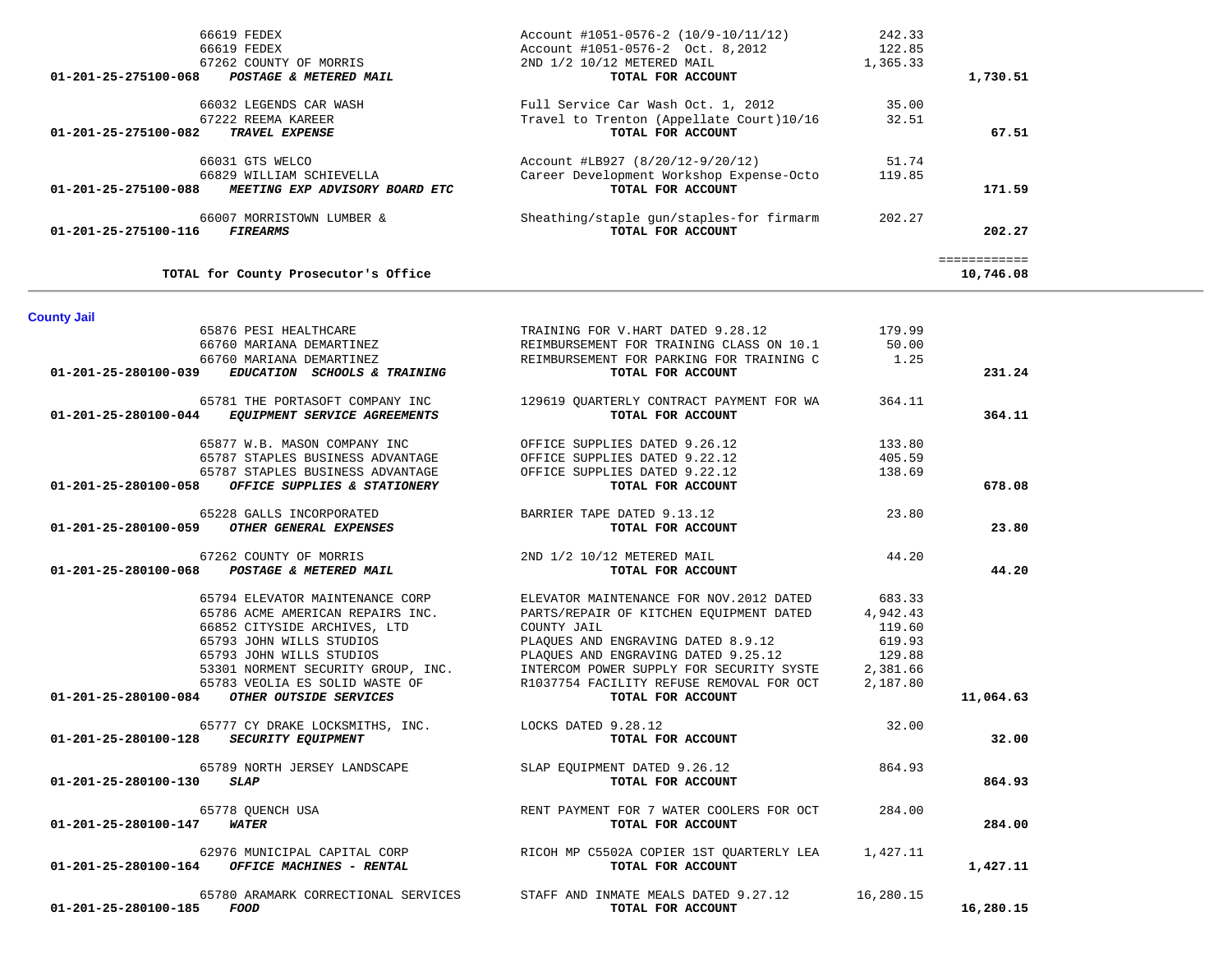| <b>County Youth Detention Facilit</b>              |                                          |          |           |
|----------------------------------------------------|------------------------------------------|----------|-----------|
| 67262 COUNTY OF MORRIS                             | 2ND 1/2 10/12 METERED MAIL               | 107.83   |           |
| 01-201-25-281100-068<br>POSTAGE & METERED MAIL     | TOTAL FOR ACCOUNT                        |          | 107.83    |
| 66545 SODEXO, INC & AFFILIATES                     | 9/1-10/5/12 Contractual Charges          | 3,440.00 |           |
| 66545 SODEXO, INC & AFFILIATES                     | $9/1 - 10/5/12$ meals                    | 6,377.76 |           |
| 66545 SODEXO, INC & AFFILIATES                     | Snacks and groceries                     | 2,849.05 |           |
| 01-201-25-281100-185<br>FOOD                       | TOTAL FOR ACCOUNT                        |          | 12,666.81 |
| 65917 STAPLES BUSINESS ADVANTAGE                   | classification folders, correction fluid | 527.09   |           |
| 01-201-25-281100-189<br><i><b>MEDICAL</b></i>      | TOTAL FOR ACCOUNT                        |          | 527.09    |
| 66437 ALLEN PAPER & SUPPLY CO                      | laundry detergent, zip lock bags         | 192.84   |           |
| 01-201-25-281100-252<br><b>JANITORIAL SUPPLIES</b> | TOTAL FOR ACCOUNT                        |          | 192.84    |
| 65613 AC & R, INC                                  | Labor                                    | 88.00    |           |
| 65613 AC & R, INC                                  | Labor                                    | 22.00    |           |
| 65613 AC & R, INC                                  | Parts - Turbo Air OEM Main PC with shipp | 396.00   |           |
| 65613 AC & R, INC                                  | Parts - Turbo air OEM Defrost Sensor wit | 52.27    |           |
| 65613 AC & R, INC                                  | Installation Labor                       | 88.00    |           |
|                                                    |                                          |          |           |

| 64661 DENTRUST DENTAL INC.                         | INMATE DENTAL SERVICES FOR AUG.2012 DATE | 6,890.00 |           |
|----------------------------------------------------|------------------------------------------|----------|-----------|
| 01-201-25-280100-189<br><i><b>MEDICAL</b></i>      | TOTAL FOR ACCOUNT                        |          | 23,402.97 |
| 65779 ARAMARK CORRECTIONAL SERVICES                | 2 CASES OF CLEANING SOLUTION DATED 9.27. | 106.83   |           |
| 65878 JERSEY PAPER PLUS INC                        | FLOOR BROOMS DATED 10.2.12               | 137.88   |           |
| 65791 JERSEY PAPER PLUS INC                        | JANITORIAL SUPPLIES DATED 9.24.12        | 1,018.33 |           |
| 65791 JERSEY PAPER PLUS INC                        | JANITORIAL SUPPLIES DATED 9.25.12. CREDI | 155.60   |           |
| 65791 JERSEY PAPER PLUS INC                        | JANITORIAL SUPPLIES DATED 9.25.12        | 49.20    |           |
| 65791 JERSEY PAPER PLUS INC                        | credit memo                              | $-75.60$ |           |
| 65792 ATLANTIC SAFETY PRODUCTS                     | FACILITY GLOVES DATED 9.24.12            | 1,056.00 |           |
| 65785 E.A. MORSE & CO. INC.                        | FACILITY GLOVES DATED 9.27.12            | 3,535.00 |           |
| 65784 E.A. MORSE & CO. INC.                        | JANITORIAL SUPPLIES DATED 9.25.12        | 700.05   |           |
| 65784 E.A. MORSE & CO. INC.                        | JANITORILA SUPPLIES DATED 9.27.12        | 687.50   |           |
| 01-201-25-280100-252<br><b>JANITORIAL SUPPLIES</b> | TOTAL FOR ACCOUNT                        |          | 7,370.79  |
| 61225 JOHNSTONE SUPPLY                             | MOTORS AND BLADES FOR HVAC UNITS PLUS SH | 899.42   |           |
| 01-201-25-280100-262<br>MACHINERY REPAIRS & PARTS  | TOTAL FOR ACCOUNT                        |          | 899.42    |

============

| 189 | <i><b>MEDICAL</b></i> |                                      |  |  |
|-----|-----------------------|--------------------------------------|--|--|
|     |                       | 64661 DENTRUST DENTAL INC.           |  |  |
|     |                       | 65874 CONTRACT PHARMACY SERVICES INC |  |  |
|     |                       | 56458 MORRIS IMAGING ASSOC II PA     |  |  |
|     |                       | 59865 MORRIS IMAGING ASSOC II PA     |  |  |
|     |                       | 65232 MOORE MEDICAL LLC              |  |  |
|     |                       | 59078 MORRIS IMAGING ASSOC II PA     |  |  |
|     |                       | 59078 MORRIS IMAGING ASSOC II PA     |  |  |
|     |                       | 59078 MORRIS IMAGING ASSOC II PA     |  |  |
|     |                       | 59078 MORRIS IMAGING ASSOC II PA     |  |  |
|     |                       | 59078 MORRIS IMAGING ASSOC II PA     |  |  |
|     |                       | 59078 MORRIS IMAGING ASSOC II PA     |  |  |
|     |                       | 59078 MORRIS IMAGING ASSOC II PA     |  |  |
|     |                       | 59078 MORRIS IMAGING ASSOC II PA     |  |  |
|     |                       | 59078 MORRIS IMAGING ASSOC II PA     |  |  |
|     |                       | 63922 MORRIS IMAGING ASSOC II PA     |  |  |

**TOTAL for County Jail 62,967.43**

 63939 MORRIS IMAGING ASSOC II PA MEDICAL CARE FOR A.BARNHILL DATED 6.21.1 1,905.00 63922 MORRIS IMAGING ASSOC II PA MEDICAL CARE FOR T.LYNCH DATED 5.30.12 565.00 63922 MORRIS IMAGING ASSOC II PA MEDICAL CARE FOR E.ALVARADO DATED 7.17.1 194.00 63922 MORRIS IMAGING ASSOC II PA MEDICAL CARE FOR S.HELLER DATED 7.19.12 246.00 63922 MORRIS IMAGING ASSOC II PA MEDICAL CARE FOR B.PASQUOCHE DATED 7.21. 85.00 63922 MORRIS IMAGING ASSOC II PA MEDICAL CARE FOR T.HERRING DATED 7.28.12 474.00 MEDICAL CARE FOR V.COLUMBO DATED 8.5.12 95.00 MEDICAL CARE FOR R.SANCHEZ DATED 2.21.12 53.00 MEDICAL CARE FOR J. RODRIGUEZVANEGAS DAT 449.00 MEDICAL CARE FOR P.RODRIGUEZ DATED 4.19. 329.00 MEDICAL CARE FOR A.MORETA DATED 3.28.12 474.00 MEDICAL CARE FOR J.MAGILTON DATED 4/5,14 2,263.00 MEDICAL CARE FOR J. SMITH DATED 5.12.12 434.00 MEDICAL CARE FOR C.BOUGH DATED  $4/2/12$  43.00 MEDICAL CARE FOR C.BOUGH DATED  $4/2,4/12$  121.00 MEDICAL CARE FOR A.CACERAS DATED 2.12.12 43.00 MEDICAL SUPPLIES DATED 9.17.12 74.37 MEDICAL CARE FOR H.STRAWAY DATED 5.29.12 42.00 MEDICAL CARE FOR J.RODRIGUEZVANEGAS DATE 344.00 INMATE MEDICATION FOR SEPT.2012 DATED 9. 8,279.60

62,967.43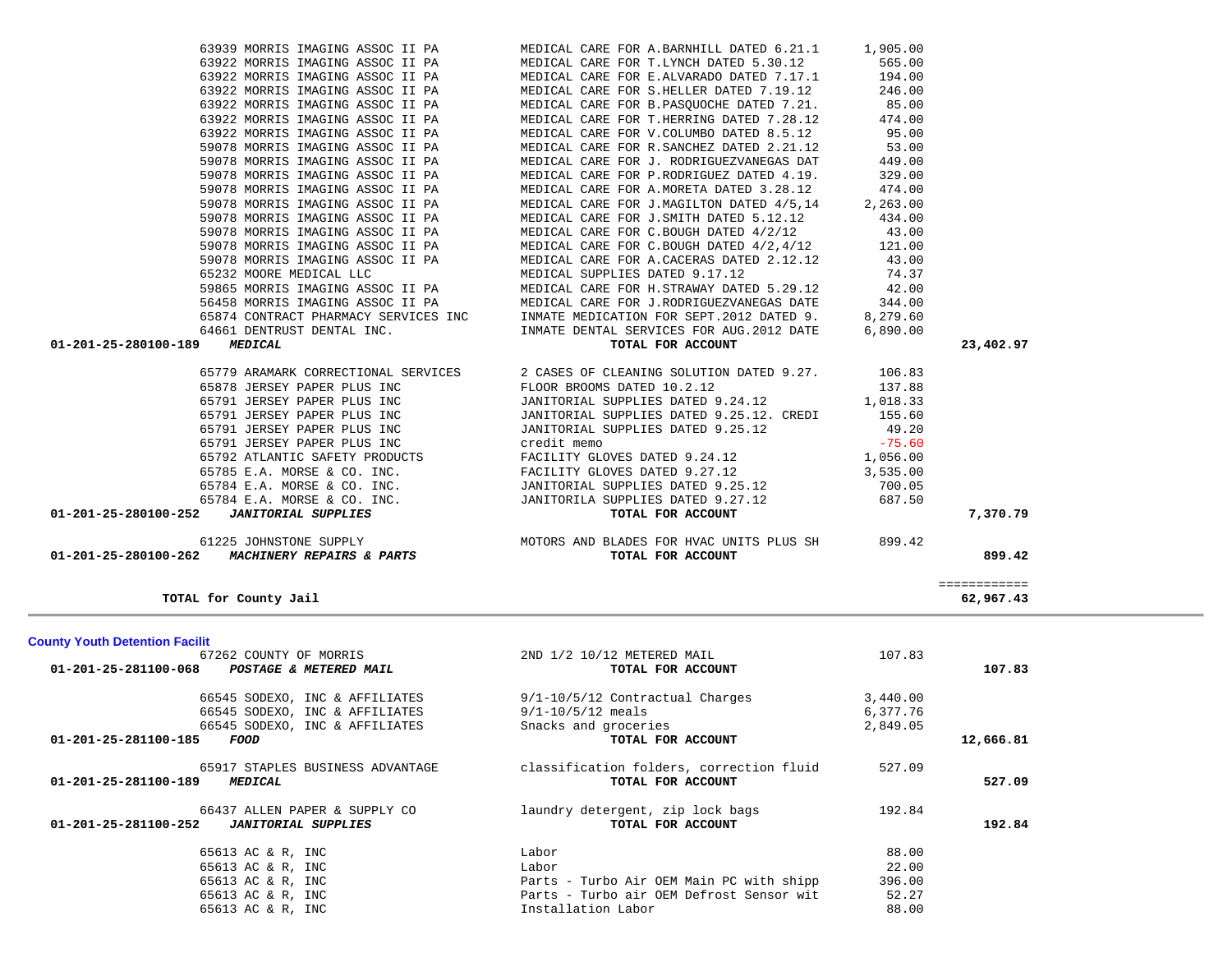| 65613 AC & R, INC<br>MACHINERY REPAIRS & PARTS<br>01-201-25-281100-262                         | Installation Labor<br>TOTAL FOR ACCOUNT                       | 110.00         | 756.27                    |  |
|------------------------------------------------------------------------------------------------|---------------------------------------------------------------|----------------|---------------------------|--|
|                                                                                                |                                                               |                |                           |  |
| 65893 NORMENT SECURITY GROUP, INC.<br>(2011) MACHINERY REPAIRS & PARTS<br>01-203-25-281100-262 | Repair to security cameras, labor and tr<br>TOTAL FOR ACCOUNT | 1,311.76       | 1,311.76                  |  |
| TOTAL for County Youth Detention Facilit                                                       |                                                               |                | ============<br>15,562.60 |  |
| <b>Road Repairs</b>                                                                            |                                                               |                |                           |  |
| 66195 SPACE FARMS INC                                                                          | deer removal $9/1-9/30/2012$                                  | 4,662.00       |                           |  |
| CONTRACTED SERVICES<br>01-201-26-290100-036                                                    | TOTAL FOR ACCOUNT                                             |                | 4,662.00                  |  |
| 62020 MUNICIPAL CAPITAL CORP                                                                   | quarterly copier lease                                        | 586.83         |                           |  |
| OFFICE SUPPLIES & STATIONERY<br>01-201-26-290100-058                                           | TOTAL FOR ACCOUNT                                             |                | 586.83                    |  |
| 67262 COUNTY OF MORRIS                                                                         | 2ND 1/2 10/12 METERED MAIL                                    | 4.05           |                           |  |
| POSTAGE & METERED MAIL<br>01-201-26-290100-068                                                 | TOTAL FOR ACCOUNT                                             |                | 4.05                      |  |
| 66565 VERIZON                                                                                  | 973 361-8682 980 26Y 10/1/12                                  | 27.44          |                           |  |
| 66564 VERIZON                                                                                  | 973 361-2726 132 16Y billing 10/1/12 Wha                      | 247.74         |                           |  |
| 66847 AT&T                                                                                     | ROAD REPAIRS                                                  | 7.92           |                           |  |
| 66846 VERIZON                                                                                  | ROAD REPAIRS                                                  | 622.20         |                           |  |
| <b>TELEPHONE</b><br>01-201-26-290100-146                                                       | TOTAL FOR ACCOUNT                                             |                | 905.30                    |  |
| 65335 TILCON NEW YORK INC.                                                                     | $I - 5$                                                       | 61.29          |                           |  |
| 65335 TILCON NEW YORK INC.                                                                     | asphalt                                                       | 160.24         |                           |  |
| 65335 TILCON NEW YORK INC.                                                                     | I-5,I-6                                                       | 1,343.60       |                           |  |
| 65335 TILCON NEW YORK INC.                                                                     | $I - 5$                                                       | 1,106.87       |                           |  |
| 65806 TILCON NEW YORK INC.                                                                     | $I - 5$                                                       | 825.15         |                           |  |
| 65806 TILCON NEW YORK INC.                                                                     | $I - 5$                                                       | 580.01         |                           |  |
| 01-201-26-290100-222<br><b>BITUMINOUS CONCRETE</b>                                             | TOTAL FOR ACCOUNT                                             |                | 4,077.16                  |  |
| 65332 GARDEN STATE HIGHWAY                                                                     | signage material                                              | 3,889.86       |                           |  |
| 01-201-26-290100-238<br><i><b>SIGNAGE</b></i>                                                  | TOTAL FOR ACCOUNT                                             |                | 3,889.86                  |  |
| 65807 TILCON NEW YORK INC.                                                                     | quarry process, rip-rap                                       | 1,407.09       |                           |  |
| 01-201-26-290100-244<br><b>STONE</b>                                                           | TOTAL FOR ACCOUNT                                             |                | 1,407.09                  |  |
| 65334 GRINNELL RECYCLING INC.                                                                  | disposable recycling 9/5-9/14/2012                            | 297.96         |                           |  |
| 65334 GRINNELL RECYCLING INC.                                                                  |                                                               | 339.04         |                           |  |
| 65334 GRINNELL RECYCLING INC.                                                                  |                                                               | 350.23         |                           |  |
| 65334 GRINNELL RECYCLING INC.                                                                  |                                                               | 247.79         |                           |  |
| 65334 GRINNELL RECYCLING INC.                                                                  |                                                               | 321.36         |                           |  |
| 65334 GRINNELL RECYCLING INC.                                                                  |                                                               | 349.71         |                           |  |
| 66196 GRINNELL RECYCLING INC.                                                                  | disposable recycling 9/27/2012                                | 1,065.75       |                           |  |
| 66088 NORTHEASTERN HARDWARE CO INC<br>66192 MORRISTOWN LUMBER &                                | aluminum rakes<br>duct tape                                   | 113.90<br>7.99 |                           |  |
| 66192 MORRISTOWN LUMBER &                                                                      | adhesive                                                      | 9.78           |                           |  |
| 65804 SHEAFFER SUPPLY INC.                                                                     | lag bolt, 3/8 rachet                                          | 16.00          |                           |  |
| 01-201-26-290100-260<br>CONSTRUCTION MATERIALS                                                 | TOTAL FOR ACCOUNT                                             |                | 3,119.51                  |  |
| 65774 GALETON GLOVES                                                                           | panther leather/knit gloves                                   | 225.02         |                           |  |
| 65774 GALETON GLOVES                                                                           | Less discount                                                 | $-33.75$       |                           |  |
| 01-201-26-290100-266<br>SAFETY ITEMS                                                           | TOTAL FOR ACCOUNT                                             |                | 191.27                    |  |
|                                                                                                |                                                               |                | ============              |  |
| TOTAL for Road Repairs                                                                         |                                                               |                | 18,843.07                 |  |

66579 STAPLES BUSINESS ADVANTAGE Office supplies for the Wharton Garage 475.72

**Bridges and Culverts**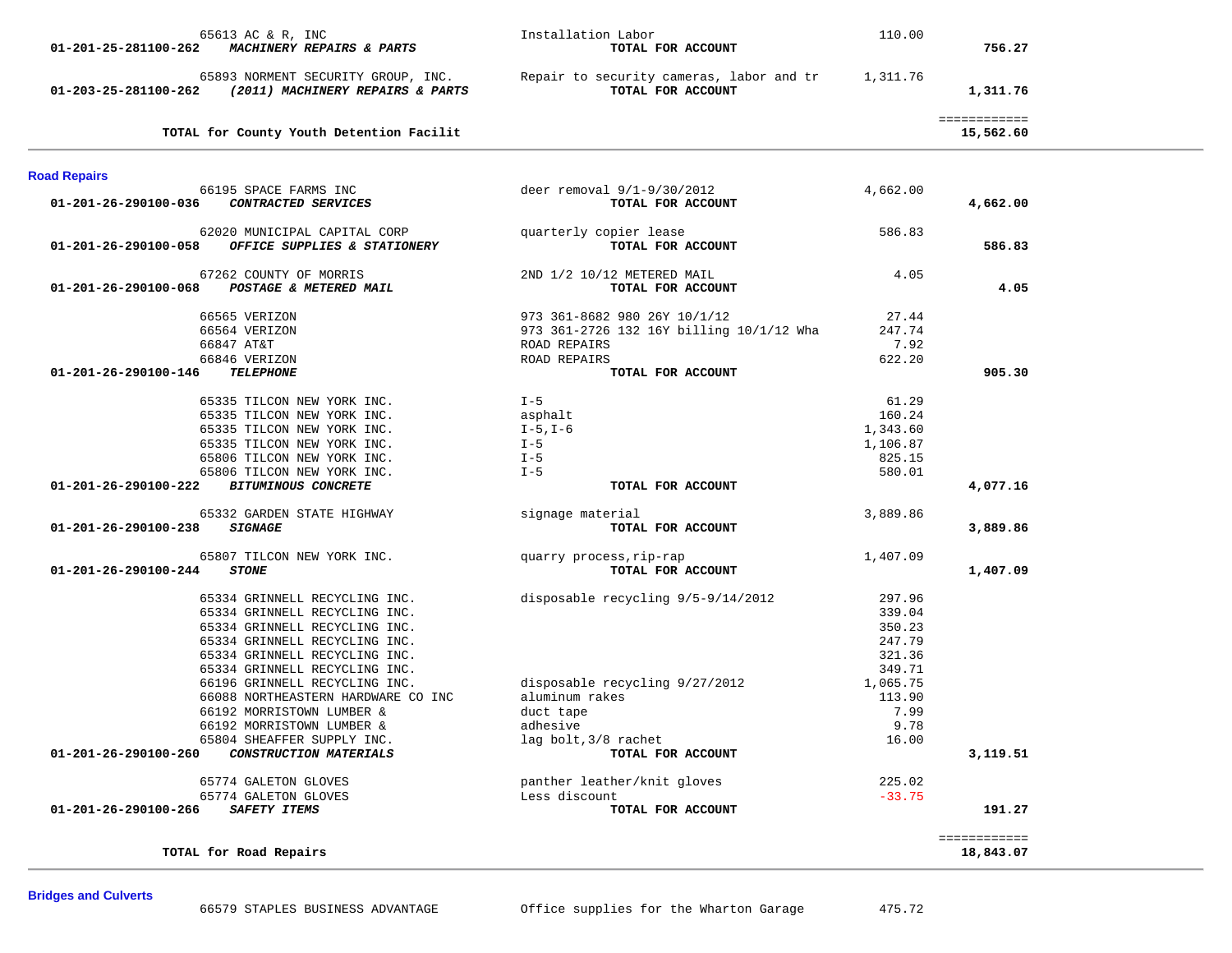| 66383 STAPLES BUSINESS ADVANTAGE                                                        | SPLS 8.5x11 copy cs                                 | 32.30            |              |
|-----------------------------------------------------------------------------------------|-----------------------------------------------------|------------------|--------------|
| 66383 STAPLES BUSINESS ADVANTAGE                                                        | HP 951 Color Ink 3 pack                             | 57.56            |              |
| 66383 STAPLES BUSINESS ADVANTAGE                                                        | HP 88 Yellow Ink                                    | 14.24            |              |
| 66383 STAPLES BUSINESS ADVANTAGE                                                        | HP 88 Cyan Ink                                      | 14.24            |              |
| OFFICE SUPPLIES & STATIONERY<br>01-201-26-292100-058                                    | TOTAL FOR ACCOUNT                                   |                  | 706.11       |
| 66577 VERIZON                                                                           | 973 361-6688 142 79Y 10-1-12-10-31-12               | 336.90           |              |
| <b>TELEPHONE</b><br>01-201-26-292100-146                                                | TOTAL FOR ACCOUNT                                   |                  | 336.90       |
|                                                                                         |                                                     |                  |              |
| 66124 COUNTY CONCRETE CORP.                                                             | NJDOT Class B                                       | 135.00           |              |
| 66124 COUNTY CONCRETE CORP.                                                             | Delivery Charge<br>NJDOT Class B                    | 215.00           |              |
| 65869 COUNTY CONCRETE CORP.<br>65869 COUNTY CONCRETE CORP.                              | Delivery Charge                                     | 360.00<br>215.00 |              |
| <b>CONCRETE</b><br>01-201-26-292100-227                                                 | TOTAL FOR ACCOUNT                                   |                  | 925.00       |
|                                                                                         |                                                     |                  |              |
| 65870 SHEAFFER SUPPLY, INC.                                                             | 25 5/8x6 rawl Stud                                  | 54.57            |              |
| 65867 S. CERBO & SONS INC                                                               | 2x10x12 Doug Fir #2 & BTR                           | 70.15            |              |
| <b>LUMBER</b><br>01-201-26-292100-233                                                   | TOTAL FOR ACCOUNT                                   |                  | 124.72       |
| 65868 KENVIL POWER EQUIPMENT, INC.                                                      | Guide                                               | 22.89            |              |
| 65868 KENVIL POWER EQUIPMENT, INC.                                                      | Gasket                                              | 3.68             |              |
| 65868 KENVIL POWER EQUIPMENT, INC.                                                      | Hedge Trimmer Grease                                | 8.04             |              |
| 62709 HILTI INC                                                                         | supply cord 110/120 Volt Grounded                   | 25.04            |              |
| 62709 HILTI INC                                                                         | labor drilling/demolition tools 1/4 hour            | 38.98            |              |
| 62709 HILTI INC                                                                         | freight                                             | 20.00            |              |
| 01-201-26-292100-246<br>TOOLS - OTHERS                                                  | TOTAL FOR ACCOUNT                                   |                  | 118.63       |
| 65078 COUNTY WELDING SUPPLY CO                                                          | Oxygen Compressed 2.2 (5.1) UN1072, cws             | 17.50            |              |
| 65078 COUNTY WELDING SUPPLY CO                                                          | Oxygen Compressed 2.2 (5.1)                         | 21.99            |              |
| 65078 COUNTY WELDING SUPPLY CO                                                          | Cylinder Bracket                                    | 37.86            |              |
| 65078 COUNTY WELDING SUPPLY CO                                                          | Electrodes                                          | 151.20           |              |
| 65078 COUNTY WELDING SUPPLY CO                                                          | B/MC Wrench                                         | 0.75             |              |
| 65078 COUNTY WELDING SUPPLY CO                                                          | hazardous material compliance charge                | 3.00             |              |
| 65871 COUNTY WELDING SUPPLY CO                                                          | Oxygen Compressed 2.2, UN1072, CWS 251cf            | 35.40            |              |
| 65871 COUNTY WELDING SUPPLY CO                                                          | Oxygen Compressed 2.2 UN1072, CWS 251cf             | 344.40           |              |
| WELDING-OXYGEN-ACETYLENE ETC<br>01-201-26-292100-248                                    | TOTAL FOR ACCOUNT                                   |                  | 612.10       |
|                                                                                         |                                                     |                  | ============ |
| TOTAL for Bridges and Culverts                                                          |                                                     |                  | 2,823.46     |
|                                                                                         |                                                     |                  |              |
| <b>Shade Tree Commission</b>                                                            |                                                     |                  |              |
| 65561 DEER PARK                                                                         | 0434593380 8/15-9/14/2012                           | 14.24            |              |
| 01-201-26-300100-098<br>OTHER OPERATING&REPAIR SUPPLY                                   | TOTAL FOR ACCOUNT                                   |                  | 14.24        |
|                                                                                         |                                                     |                  | ============ |
| TOTAL for Shade Tree Commission                                                         |                                                     |                  | 14.24        |
|                                                                                         |                                                     |                  |              |
| <b>Buildings &amp; Grounds</b><br>66738 VERNAY MOVING INC                               | WO67619/ RE: B & G/ 10-12-19                        | 1,300.00         |              |
| 01-201-26-310100-030 CARTAGE                                                            | TOTAL FOR ACCOUNT                                   |                  | 1,300.00     |
|                                                                                         |                                                     |                  |              |
| 65925 LIFE SAFETY SERVICE & SUPPLY<br>01-201-26-310100-044 EQUIPMENT SERVICE AGREEMENTS | RE: LIBRARY-EMERGENCY LIGHTING<br>TOTAL FOR ACCOUNT | 1,000.00         | 1,000.00     |
|                                                                                         |                                                     |                  |              |
| 67114 DEER PARK                                                                         | 0434507703/09-15-12 THRU 10-14-12                   | 48.07            |              |
| 01-201-26-310100-095 OTHER ADMINISTRATIVE SUPPLIES                                      | TOTAL FOR ACCOUNT                                   |                  | 48.07        |
| 66744 MC MUA TRANSFER STATION                                                           | 1299 RE: HAZARDOUS HOUSEHOLD WASTE/ DATE            | 772.41           |              |
| 01-201-26-310100-143 RUBBISH & TRASH REMOVAL                                            | TOTAL FOR ACCOUNT                                   |                  | 772.41       |
|                                                                                         |                                                     |                  |              |
|                                                                                         |                                                     |                  |              |

66579 STAPLES BUSINESS ADVANTAGE 57.53

66383 STAPLES BUSINESS ADVANTAGE HP 950 Black Inc<br>66383 STAPLES BUSINESS ADVANTAGE SPLS 8.5x11 copy cs<br>66383 STAPLES PHOTIFIC 10111-1-1 2

54.52

32.30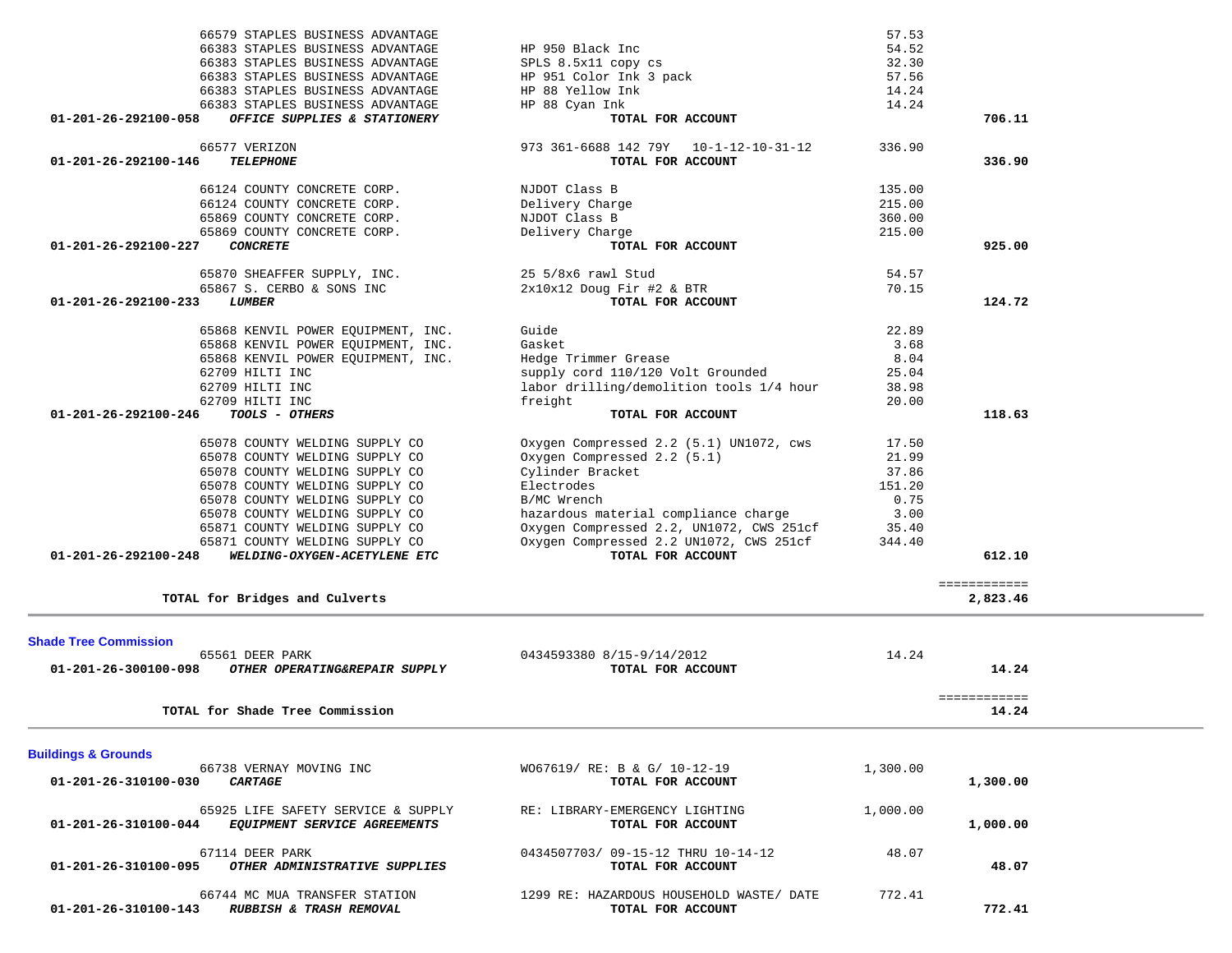| 01-201-26-310100-223 BUILDING REPAIRS               | $\begin{array}{lllllllllllllllllllllll} \text{65930} & \text{MORRISTOWN LUMBER} & \text{W067159/ RE: CH/ 09-06-12} & 73.68 \\ \text{65928 MORRIS BRICK AND STONE CO.} & \text{W067304/ RE: CH/ 09-14-12} & 35.25 \\ \text{65928 MORRIS BRICK AND STONE CO.} & \text{W067137/ RE: SH/ 09-19-12} & 16.20 \\ \text{65928 MORRIS BRICK AND STONE CO.} & \text{W067492/ RE: CH/ 0$ |          | 413.07   |
|-----------------------------------------------------|-------------------------------------------------------------------------------------------------------------------------------------------------------------------------------------------------------------------------------------------------------------------------------------------------------------------------------------------------------------------------------|----------|----------|
|                                                     |                                                                                                                                                                                                                                                                                                                                                                               |          |          |
|                                                     |                                                                                                                                                                                                                                                                                                                                                                               |          |          |
|                                                     |                                                                                                                                                                                                                                                                                                                                                                               |          |          |
|                                                     |                                                                                                                                                                                                                                                                                                                                                                               |          |          |
|                                                     |                                                                                                                                                                                                                                                                                                                                                                               |          |          |
|                                                     |                                                                                                                                                                                                                                                                                                                                                                               |          |          |
|                                                     |                                                                                                                                                                                                                                                                                                                                                                               |          |          |
|                                                     |                                                                                                                                                                                                                                                                                                                                                                               |          |          |
|                                                     |                                                                                                                                                                                                                                                                                                                                                                               |          |          |
|                                                     |                                                                                                                                                                                                                                                                                                                                                                               |          |          |
| 01-201-26-310100-234 PAINT                          |                                                                                                                                                                                                                                                                                                                                                                               |          | 1,331.34 |
|                                                     |                                                                                                                                                                                                                                                                                                                                                                               |          |          |
|                                                     |                                                                                                                                                                                                                                                                                                                                                                               |          |          |
|                                                     |                                                                                                                                                                                                                                                                                                                                                                               |          |          |
|                                                     |                                                                                                                                                                                                                                                                                                                                                                               |          |          |
|                                                     |                                                                                                                                                                                                                                                                                                                                                                               |          |          |
|                                                     |                                                                                                                                                                                                                                                                                                                                                                               |          |          |
|                                                     |                                                                                                                                                                                                                                                                                                                                                                               |          |          |
|                                                     |                                                                                                                                                                                                                                                                                                                                                                               |          |          |
|                                                     |                                                                                                                                                                                                                                                                                                                                                                               |          |          |
|                                                     |                                                                                                                                                                                                                                                                                                                                                                               |          |          |
|                                                     |                                                                                                                                                                                                                                                                                                                                                                               |          |          |
|                                                     |                                                                                                                                                                                                                                                                                                                                                                               |          |          |
| $01 - 201 - 26 - 310100 - 235$ PIPES - OTHERS       |                                                                                                                                                                                                                                                                                                                                                                               |          | 3,254.92 |
|                                                     | 65920 SHEAFFER SUPPLY, INC.<br>9 SMALL TOOLS 130.08<br>9 SMALL TOOLS                                                                                                                                                                                                                                                                                                          |          |          |
| 01-201-26-310100-239 SMALL TOOLS                    |                                                                                                                                                                                                                                                                                                                                                                               |          | 130.08   |
|                                                     |                                                                                                                                                                                                                                                                                                                                                                               |          |          |
|                                                     |                                                                                                                                                                                                                                                                                                                                                                               |          |          |
|                                                     |                                                                                                                                                                                                                                                                                                                                                                               |          |          |
|                                                     |                                                                                                                                                                                                                                                                                                                                                                               |          |          |
|                                                     |                                                                                                                                                                                                                                                                                                                                                                               |          |          |
|                                                     |                                                                                                                                                                                                                                                                                                                                                                               |          |          |
|                                                     |                                                                                                                                                                                                                                                                                                                                                                               |          |          |
|                                                     |                                                                                                                                                                                                                                                                                                                                                                               |          |          |
|                                                     |                                                                                                                                                                                                                                                                                                                                                                               |          |          |
|                                                     |                                                                                                                                                                                                                                                                                                                                                                               |          |          |
|                                                     |                                                                                                                                                                                                                                                                                                                                                                               |          | 2,054.69 |
| 66751 THE COUNTRY NURSERY                           | WO67616/RE: SCHUYLER PARK/ 10-10-12                                                                                                                                                                                                                                                                                                                                           | 90.88    |          |
| 01-201-26-310100-251<br>GROUND MAINTENANCE SUPPLIES | TOTAL FOR ACCOUNT                                                                                                                                                                                                                                                                                                                                                             |          | 90.88    |
| 66748 JERSEY PAPER PLUS INC                         | 287342/ WO676111/ RE: JANITORIAL SUPPLIE                                                                                                                                                                                                                                                                                                                                      | 4,358.00 |          |
| 01-201-26-310100-252  JANITORIAL SUPPLIES           | TOTAL FOR ACCOUNT                                                                                                                                                                                                                                                                                                                                                             |          | 4,358.00 |
| 65919 ALL COUNTY RENTAL CENTER                      | 61648/ RE: EQUIP REPAIR/ 09-18-12                                                                                                                                                                                                                                                                                                                                             | 44.16    |          |
| 65932 R & J CONTROL, INC.                           | 002839/ A & R BLDG-KOHLER                                                                                                                                                                                                                                                                                                                                                     | 174.95   |          |
| 65932 R & J CONTROL, INC.                           | 003113/ CAC BLDG                                                                                                                                                                                                                                                                                                                                                              | 174.95   |          |
| 65932 R & J CONTROL, INC.                           | 002867/ COUNTY GARAGE                                                                                                                                                                                                                                                                                                                                                         | 174.95   |          |
|                                                     |                                                                                                                                                                                                                                                                                                                                                                               |          |          |

65932 R & J CONTROL, INC.  $003108/$  HEALTH MNGMNT 174.95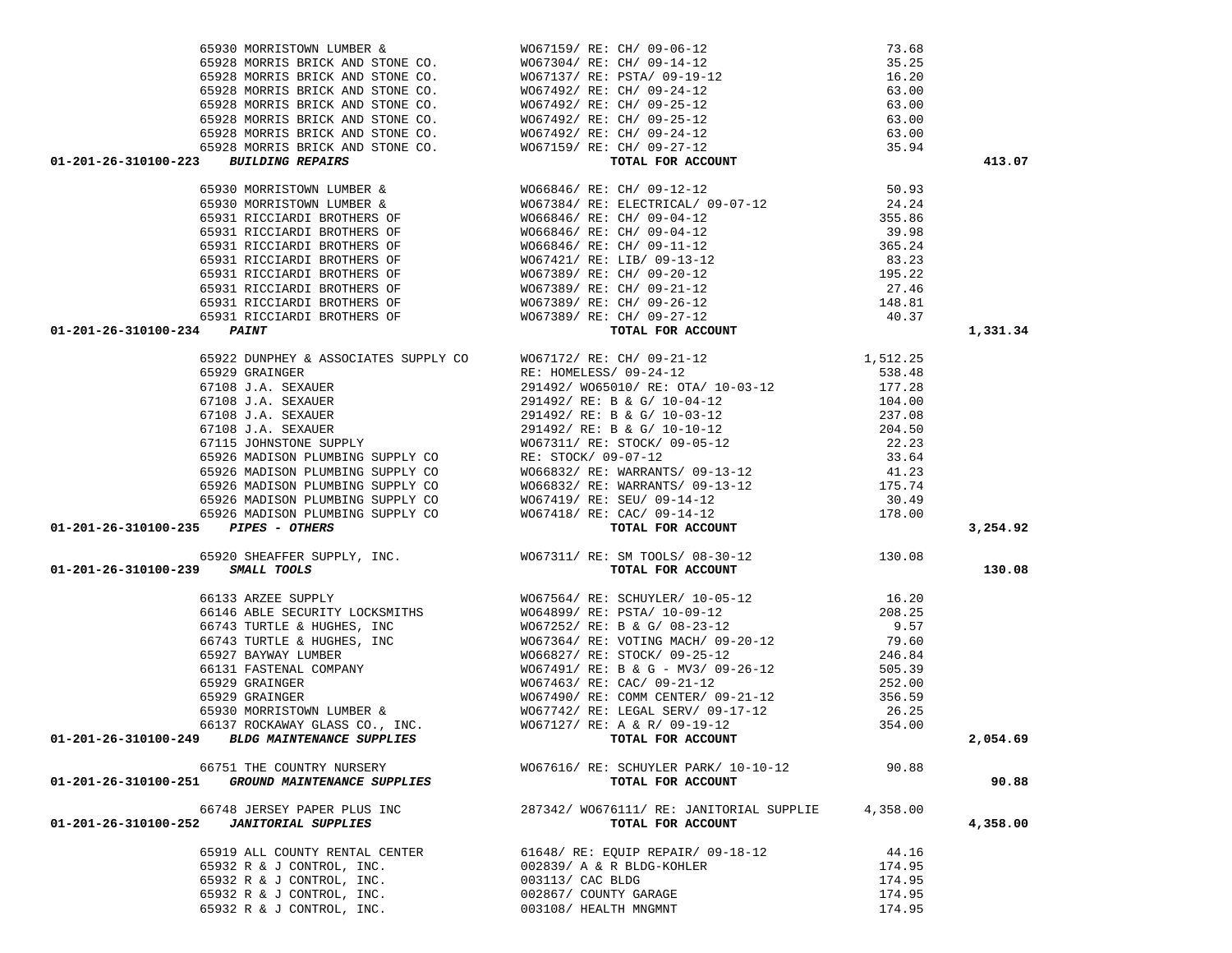| 66742 TURTLE & HUGHES, INC                                      | W067468/ RE: STOCK/ 10-05-12             | 298.56   |                           |  |
|-----------------------------------------------------------------|------------------------------------------|----------|---------------------------|--|
| 66742 TURTLE & HUGHES, INC                                      | W067433/ RE: STOCK/ 10-09-12             | 439.92   |                           |  |
| 66742 TURTLE & HUGHES, INC                                      | WO67559/ RE: MV3 PARKING/ 10-11-12       | 379.92   |                           |  |
| <b>ELECTRICAL</b><br>01-201-26-310100-265                       | TOTAL FOR ACCOUNT                        |          | 5,043.87                  |  |
| TOTAL for Buildings & Grounds                                   |                                          |          | ============<br>28,276.85 |  |
|                                                                 |                                          |          |                           |  |
| <b>Motor Services Center</b>                                    |                                          |          |                           |  |
| 65573 DUECO INC.                                                | SERVICE TRAINING 2 DAYS OCTOBER 23 AND 2 | 425.00   |                           |  |
| 66363 TACTICAL TRAINING STRATEGIES                              | CUMMINS DIAGNOSTIC TRAINING              | 1,100.00 |                           |  |
| 01-201-26-315100-039<br>EDUCATION SCHOOLS & TRAINING            | TOTAL FOR ACCOUNT                        |          | 1,525.00                  |  |
| 67175 RICHARD LAKATOS                                           | MEAL RECEIPT                             | 10.60    |                           |  |
| 67175 RICHARD LAKATOS                                           | FUEL RECEIPT                             | 25.00    |                           |  |
| 01-201-26-315100-082<br>TRAVEL EXPENSE                          | TOTAL FOR ACCOUNT                        |          | 35.60                     |  |
| 66321 BOONTON AUTO PARTS                                        | CHROMAONE                                | 92.08    |                           |  |
| 66321 BOONTON AUTO PARTS                                        | MIX CUPS                                 | 112.32   |                           |  |
| 66331 GRAINGER                                                  | GPS NAVIGATOR                            | 218.93   |                           |  |
| 66338 MSC INDUSTRIAL SUPPLY CO.                                 | SPONGE RUBBER CORD                       | 32.37    |                           |  |
| 65128 SGS TESTCOM INC                                           | MONTHLY MAINTENANCE - SEPT. 2012         | 189.41   |                           |  |
| 66334 J & D SALES & SERVICE LLC                                 | SERVICE WATER RECYCLER WHARON GARAGE     | 160.00   |                           |  |
| 67173 ROBERT BECKMANN                                           | NJ MOTOR VEHICLE COMMISION - 1 TITLE     | 60.00    |                           |  |
| 67173 ROBERT BECKMANN                                           | NJ EMISSIONS PROGRAM - 19 TESTS          | 15.01    |                           |  |
| $01 - 201 - 26 - 315100 - 098$<br>OTHER OPERATING&REPAIR SUPPLY | TOTAL FOR ACCOUNT                        |          | 880.12                    |  |
| 65829 AMERICAN WEAR INC.                                        | UNIFORMS & MATS                          | 253.75   |                           |  |
| 65829 AMERICAN WEAR INC.                                        | UNIFORMS                                 | 200.76   |                           |  |

| 65932 R & J CONTROL, INC. $003114/$ SEU                                                                                                                                                                                        |                                                                                                                                                                                                                                                | 174.95 |               |
|--------------------------------------------------------------------------------------------------------------------------------------------------------------------------------------------------------------------------------|------------------------------------------------------------------------------------------------------------------------------------------------------------------------------------------------------------------------------------------------|--------|---------------|
|                                                                                                                                                                                                                                |                                                                                                                                                                                                                                                |        |               |
|                                                                                                                                                                                                                                |                                                                                                                                                                                                                                                |        |               |
|                                                                                                                                                                                                                                |                                                                                                                                                                                                                                                |        |               |
|                                                                                                                                                                                                                                | 65932 R & J CONTROL, INC.<br>65932 R & J CONTROL, INC.<br>65932 R & J CONTROL, INC.<br>66143 VANORE ELECTRIC INC RE: PSTA - ASSEMBLE GENERATOR WHIPS/09-<br>01-201-26-310100-262 MACHINERY REPAIRS & PARTS<br>01-201-26-310100-262 MACHINERY   |        | 4,737.66      |
|                                                                                                                                                                                                                                |                                                                                                                                                                                                                                                |        |               |
|                                                                                                                                                                                                                                |                                                                                                                                                                                                                                                |        |               |
|                                                                                                                                                                                                                                |                                                                                                                                                                                                                                                |        |               |
|                                                                                                                                                                                                                                |                                                                                                                                                                                                                                                |        |               |
|                                                                                                                                                                                                                                | 67115 JOHNSTONE SUPPLY<br>67115 JOHNSTONE SUPPLY<br>6737 JOHNSTONE SUPPLY<br>66737 JOHNSTONE SUPPLY<br>66737 JOHNSTONE SUPPLY<br>66737 JOHNSTONE SUPPLY<br>66737 JOHNSTONE SUPPLY<br>66737 JOHNSTONE SUPPLY<br>66737 JOHNSTONE SUPPLY<br>70.93 |        |               |
|                                                                                                                                                                                                                                |                                                                                                                                                                                                                                                |        |               |
|                                                                                                                                                                                                                                |                                                                                                                                                                                                                                                |        |               |
|                                                                                                                                                                                                                                |                                                                                                                                                                                                                                                |        |               |
|                                                                                                                                                                                                                                | 66737 JOHNSTONE SUPPLY WO66676/RE: HVAC/10-10-12<br>66737 JOHNSTONE SUPPLY WO66676/RE: HVAC/10-10-12<br>65921 MOTION INDUSTRIES INC WO66676/RE: HVAC/09-27-12 43.33                                                                            |        |               |
|                                                                                                                                                                                                                                |                                                                                                                                                                                                                                                |        |               |
|                                                                                                                                                                                                                                |                                                                                                                                                                                                                                                |        |               |
|                                                                                                                                                                                                                                | 65921 MOTION INDUSTRIES INC WO66676/ RE: HVAC/ 09-27-12 1,565.47                                                                                                                                                                               |        |               |
| 01-201-26-310100-264 HEAT & A/C                                                                                                                                                                                                | TOTAL FOR ACCOUNT                                                                                                                                                                                                                              |        | 3,741.86      |
|                                                                                                                                                                                                                                | 66741 TURTLE & HUGHES, INC<br>66741 TURTLE & HUGHES, INC<br>66741 TURTLE & HUGHES, INC<br>66741 TURTLE & HUGHES, INC<br>6811.67                                                                                                                |        |               |
|                                                                                                                                                                                                                                |                                                                                                                                                                                                                                                |        |               |
|                                                                                                                                                                                                                                | 66741 TURTLE & HUGHES, INC<br>66741 TURTLE & HUGHES, INC<br>66741 TURTLE & HUGHES, INC<br>66741 TURTLE & HUGHES, INC<br>66741 TURTLE & HUGHES, INC<br>66741 TURTLE & HUGHES, INC<br>66741 TURTLE & HUGHES, INC<br>66741 TURTLE & HUGHES, INC   |        |               |
|                                                                                                                                                                                                                                |                                                                                                                                                                                                                                                |        |               |
|                                                                                                                                                                                                                                |                                                                                                                                                                                                                                                |        |               |
|                                                                                                                                                                                                                                |                                                                                                                                                                                                                                                |        |               |
|                                                                                                                                                                                                                                |                                                                                                                                                                                                                                                |        |               |
|                                                                                                                                                                                                                                |                                                                                                                                                                                                                                                |        |               |
|                                                                                                                                                                                                                                |                                                                                                                                                                                                                                                |        |               |
|                                                                                                                                                                                                                                | 66742 TURTLE & HUGHES, INC<br>66742 TURTLE & HUGHES, INC<br>66742 TURTLE & HUGHES, INC<br>66742 TURTLE & HUGHES, INC<br>66742 TURTLE & HUGHES, INC<br>66742 TURTLE & HUGHES, INC<br>66742 TURTLE & HUGHES, INC<br>69.90                        |        |               |
|                                                                                                                                                                                                                                | 66742 TURTLE & HUGHES, INC WO67468/RE: STOCK/10-05-12 298.56                                                                                                                                                                                   |        |               |
|                                                                                                                                                                                                                                |                                                                                                                                                                                                                                                |        |               |
| 66742 TURTLE & HUGHES, INC WO67433/RE: STOCK/10-09-12 439.92                                                                                                                                                                   |                                                                                                                                                                                                                                                |        |               |
| $0.1, 0.01, 0.01, 0.01, 0.01, 0.01, 0.01, 0.01, 0.01, 0.01, 0.01, 0.01, 0.01, 0.01, 0.01, 0.01, 0.01, 0.01, 0.01, 0.01, 0.01, 0.01, 0.01, 0.01, 0.01, 0.01, 0.01, 0.01, 0.01, 0.01, 0.01, 0.01, 0.01, 0.01, 0.01, 0.01, 0.01,$ | 66742 TURTLE & HUGHES, INC WO67559/RE: MV3 PARKING/10-11-12 379.92<br>$\blacksquare$                                                                                                                                                           |        | $F = 0.42.05$ |

65932 R & J CONTROL, INC.  $002841 / JDC$  174.95 65932 R & J CONTROL, INC. 003109/ MONTVILLE 174.95

65932 R & J CONTROL,  $INC.$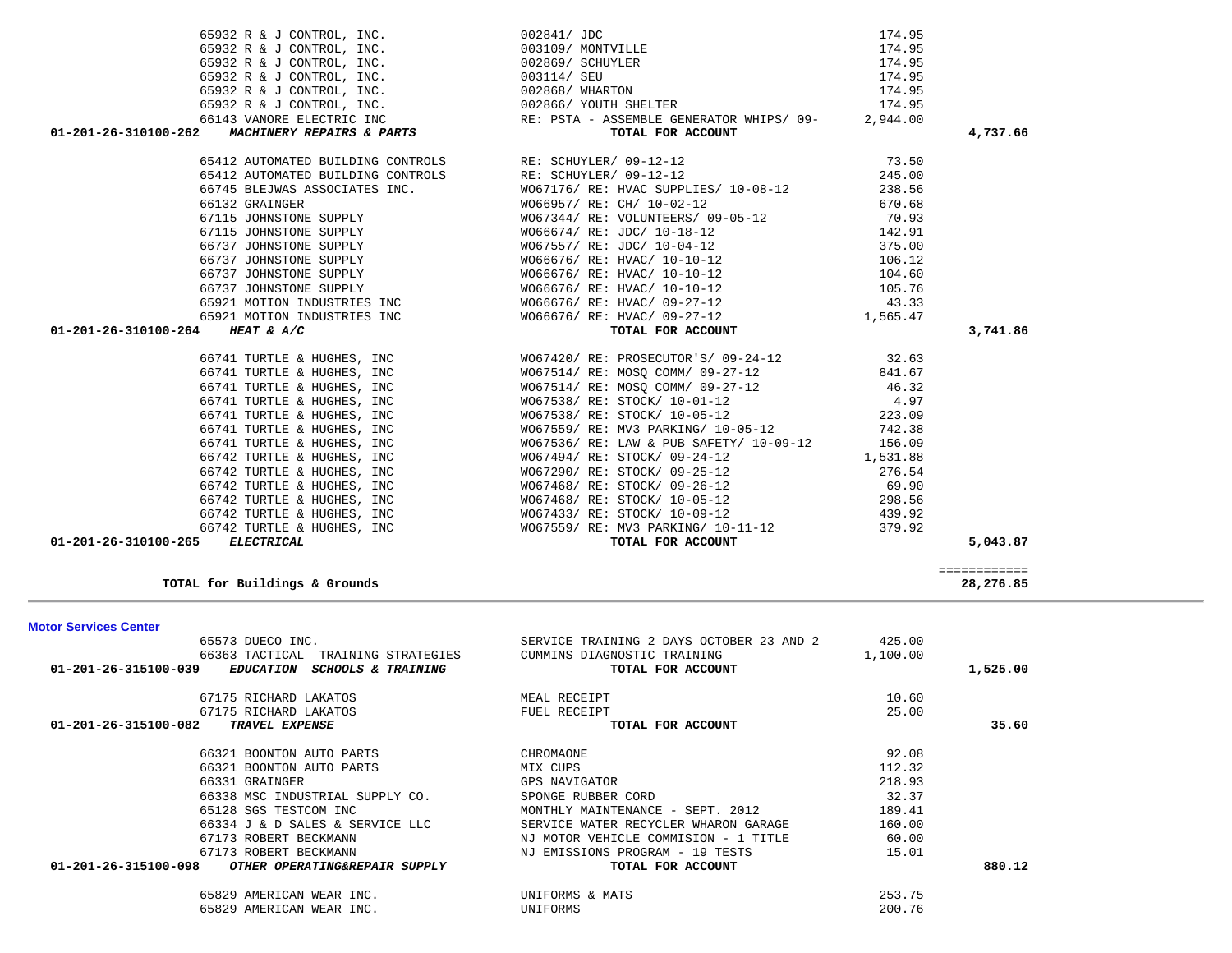|                      | $$65873$ J $\&$ D SALES $\&$ SERVICE LLC $$$ FLEET WASH $01-201-26-315100-225$ $$$ $$CHEMICALS$ $\&$ $$SPRAYS$ | TOTAL FOR ACCOUNT                                                                                                                                                                                                                                                                                                                                                                                                                                            | 375.00           | 375.00   |
|----------------------|----------------------------------------------------------------------------------------------------------------|--------------------------------------------------------------------------------------------------------------------------------------------------------------------------------------------------------------------------------------------------------------------------------------------------------------------------------------------------------------------------------------------------------------------------------------------------------------|------------------|----------|
|                      |                                                                                                                |                                                                                                                                                                                                                                                                                                                                                                                                                                                              |                  |          |
|                      |                                                                                                                | $\begin{array}{cccc} \text{66361 DAVID WEBER OIL COMPANY} \end{array} & \begin{array}{cccc} \text{WASHER FLUID, HYD OIL, MERCON, 15W40 OIL} \end{array} & \begin{array}{cccc} 2,146.75 & 22.44 \\ 922.44 & 5 & 0.000 \\ \end{array} & \begin{array}{cccc} \text{WASHER FLUID, HYD OIL, MERCON, 15W40 OIL} \end{array} & \begin{array}{cccc} \text{5W40 OIL} \end{array} & \begin{array}{cccc} \text{5W40 OIL} \end{array} & \begin{array}{cccc} \text{5W4$   |                  |          |
|                      |                                                                                                                |                                                                                                                                                                                                                                                                                                                                                                                                                                                              |                  |          |
|                      |                                                                                                                |                                                                                                                                                                                                                                                                                                                                                                                                                                                              |                  | 3,069.19 |
|                      | 66339 MY TOOL LADY                                                                                             | HEAT GUN                                                                                                                                                                                                                                                                                                                                                                                                                                                     | 42.00            |          |
|                      | 01-201-26-315100-239 SMALL TOOLS                                                                               | TOTAL FOR ACCOUNT                                                                                                                                                                                                                                                                                                                                                                                                                                            |                  | 42.00    |
|                      |                                                                                                                |                                                                                                                                                                                                                                                                                                                                                                                                                                                              |                  |          |
|                      |                                                                                                                |                                                                                                                                                                                                                                                                                                                                                                                                                                                              |                  |          |
|                      |                                                                                                                |                                                                                                                                                                                                                                                                                                                                                                                                                                                              |                  |          |
|                      |                                                                                                                | $\begin{array}{cccc} \texttt{66325 CLIFFSIDE BODY CORP} & \texttt{INSTALL FLOAT CONTROL FOR SNOWLEDW IN VA} & \texttt{1,952.90} \\ \texttt{66325 CLIFFSIDE BODY CORP} & \texttt{INSTALL FLOAT CONTROL FOR SNOWLEDW IN VA} & \texttt{1,952.90} \\ \texttt{66325 CLIFFSIDE BODY CORP} & \texttt{INSTALL FLOAP} & \texttt{CONTROL FOR SNOWLEDW IN VA} & \texttt{1,952.90} \\ \texttt{66325 CLIFFSIDE BODY CORP} & \texttt{INSTALL FLOAP} & \texttt{CONTROL FOR$ |                  | 4,050.65 |
|                      |                                                                                                                |                                                                                                                                                                                                                                                                                                                                                                                                                                                              | 292.76           |          |
|                      | 66359 STS TIRE & AUTO CENTERS TIRES<br>66359 STS TIRE & AUTO CENTERS TIRES TIRES                               |                                                                                                                                                                                                                                                                                                                                                                                                                                                              | 768.24           |          |
|                      | 66359 STS TIRE & AUTO CENTERS TIRES                                                                            |                                                                                                                                                                                                                                                                                                                                                                                                                                                              | 636.00           |          |
|                      |                                                                                                                |                                                                                                                                                                                                                                                                                                                                                                                                                                                              | $-525.48$        |          |
| 01-201-26-315100-245 | 66359 STS TIRE & AUTO CENTERS CREDIT CREDIT                                                                    | TOTAL FOR ACCOUNT                                                                                                                                                                                                                                                                                                                                                                                                                                            |                  | 1,171.52 |
|                      |                                                                                                                |                                                                                                                                                                                                                                                                                                                                                                                                                                                              |                  |          |
|                      |                                                                                                                |                                                                                                                                                                                                                                                                                                                                                                                                                                                              |                  |          |
|                      |                                                                                                                |                                                                                                                                                                                                                                                                                                                                                                                                                                                              |                  |          |
|                      |                                                                                                                |                                                                                                                                                                                                                                                                                                                                                                                                                                                              |                  |          |
|                      |                                                                                                                |                                                                                                                                                                                                                                                                                                                                                                                                                                                              |                  |          |
|                      |                                                                                                                |                                                                                                                                                                                                                                                                                                                                                                                                                                                              |                  |          |
|                      |                                                                                                                |                                                                                                                                                                                                                                                                                                                                                                                                                                                              |                  |          |
|                      |                                                                                                                |                                                                                                                                                                                                                                                                                                                                                                                                                                                              |                  |          |
|                      |                                                                                                                |                                                                                                                                                                                                                                                                                                                                                                                                                                                              |                  |          |
|                      | 01-201-26-315100-248 WELDING-OXYGEN-ACETYLENE ETC                                                              |                                                                                                                                                                                                                                                                                                                                                                                                                                                              |                  | 809.15   |
|                      |                                                                                                                |                                                                                                                                                                                                                                                                                                                                                                                                                                                              |                  |          |
|                      |                                                                                                                | $\begin{tabular}{lllllllllllllllllll} \textbf{65879 GT S WELCO} & & & & & & & & & & 47.55 \\ \textbf{65879 GT S WELCO} & & & & & & & & & & 102.90 \\ \textbf{65879 GT S WELCO} & & & & & & & & & 102.90 \\ \textbf{65879 GT S WELCO} & & & & & & & & & & 79.46 \\ \textbf{65879 GT S WELCO} & & & & & & & & & & 79.46 \\ \textbf{65879 GT S WELCO} & & & & & & & & & & & 79.46 \\ \textbf{65879$                                                             |                  |          |
|                      |                                                                                                                |                                                                                                                                                                                                                                                                                                                                                                                                                                                              | 276.35           | 276.35   |
|                      |                                                                                                                | 65881 TOMAR INDUSTRIES INC COTTON FLRRCR, POLY BAGS<br>01-201-26-315100-252 JANITORIAL SUPPLIES CONFERNATION COTTON FOR ACCOUNT                                                                                                                                                                                                                                                                                                                              |                  |          |
|                      | 65828 AMERICAN HOSE & HYDRAULICS PUMP REPAIR                                                                   |                                                                                                                                                                                                                                                                                                                                                                                                                                                              | 926.66           |          |
|                      |                                                                                                                |                                                                                                                                                                                                                                                                                                                                                                                                                                                              | 827.00           |          |
|                      |                                                                                                                |                                                                                                                                                                                                                                                                                                                                                                                                                                                              |                  |          |
|                      | 65832 BEYER BROS CORP                                                                                          | 65828 AMERICAN HOSE & HYDRAULICS<br>65828 AMERICAN HOSE & HYDRAULICS SHEAR CYLINDER REPAIR<br>65832 BEVER BROG CORP<br>TANK                                                                                                                                                                                                                                                                                                                                  |                  |          |
|                      | 65837 GUARANTEED REBUILDERS INC ALTERNATOR                                                                     |                                                                                                                                                                                                                                                                                                                                                                                                                                                              |                  |          |
|                      |                                                                                                                |                                                                                                                                                                                                                                                                                                                                                                                                                                                              |                  |          |
|                      |                                                                                                                |                                                                                                                                                                                                                                                                                                                                                                                                                                                              |                  |          |
|                      |                                                                                                                |                                                                                                                                                                                                                                                                                                                                                                                                                                                              |                  |          |
|                      |                                                                                                                | $\begin{array}{r} 827.00 \\ 56.34 \\ 1,899.90 \\ 530.00 \\ 240.00 \\ 169.54 \\ \end{array}$                                                                                                                                                                                                                                                                                                                                                                  | 478.00           |          |
|                      |                                                                                                                | 66336 MID-ATLANTIC TRUCK CENTRE INC<br>66323 AIR BRAKE & EQUIPMENT WIPER BLADES<br>66329 DOVER BRAKE & CLUTCH CO INC CAST KIT,BRAKE DRUM,16 1/2X7 CAST<br>65844 PERFORMANCE TRAILERS INC. U-BOLT KIT                                                                                                                                                                                                                                                         | 20.00            |          |
|                      |                                                                                                                |                                                                                                                                                                                                                                                                                                                                                                                                                                                              | 49.06            |          |
|                      |                                                                                                                |                                                                                                                                                                                                                                                                                                                                                                                                                                                              | 26.44            |          |
|                      | 66333 HOOVER TRUCK CENTERS INC                                                                                 | GASKET                                                                                                                                                                                                                                                                                                                                                                                                                                                       | 11.21            |          |
|                      | 65843 OLD DOMINION BRUSH COMPANY                                                                               | RUBBER LINED DOOR NOTCHED, BOLT                                                                                                                                                                                                                                                                                                                                                                                                                              | 381.50           |          |
|                      | 66337 MONTAGE ENTERPRISES INC.                                                                                 | COIL, SOLENOID                                                                                                                                                                                                                                                                                                                                                                                                                                               | 143.96           |          |
|                      | 66342 PERFORMANCE TRAILERS INC.<br>66355 TONY SANCHEZ LTD                                                      | <b>BATTERY</b><br>SWITCH                                                                                                                                                                                                                                                                                                                                                                                                                                     | 25.00<br>41.80   |          |
| 01-201-26-315100-261 | SPARE PARTS FOR EQUIPMENT                                                                                      | TOTAL FOR ACCOUNT                                                                                                                                                                                                                                                                                                                                                                                                                                            |                  | 5,951.83 |
|                      |                                                                                                                |                                                                                                                                                                                                                                                                                                                                                                                                                                                              |                  |          |
|                      | 66319 BEYER FORD                                                                                               | THERMOSTAT, GASKET, HOUSING, CONNECTION, SE                                                                                                                                                                                                                                                                                                                                                                                                                  | 129.08           |          |
|                      | 66328 D&B AUTO SUPPLY                                                                                          | ROTOR, PADS                                                                                                                                                                                                                                                                                                                                                                                                                                                  | 363.02           |          |
|                      | 66328 D&B AUTO SUPPLY<br>66328 D&B AUTO SUPPLY                                                                 | HUB, FILTER, NUT, SUPPORT, SENSOR<br>FILTER, PLUG, PADS, SENSOR, PUMP, SWITCH, U-J                                                                                                                                                                                                                                                                                                                                                                           | 457.94<br>759.96 |          |

66328 D&B AUTO SUPPLY HARDWARE KIT,KIT 24.87

01-201-26-315100-207 *UNIFORM & CLOTHING ALLOWANCE TOTAL FOR ACCOUNT* 

454.51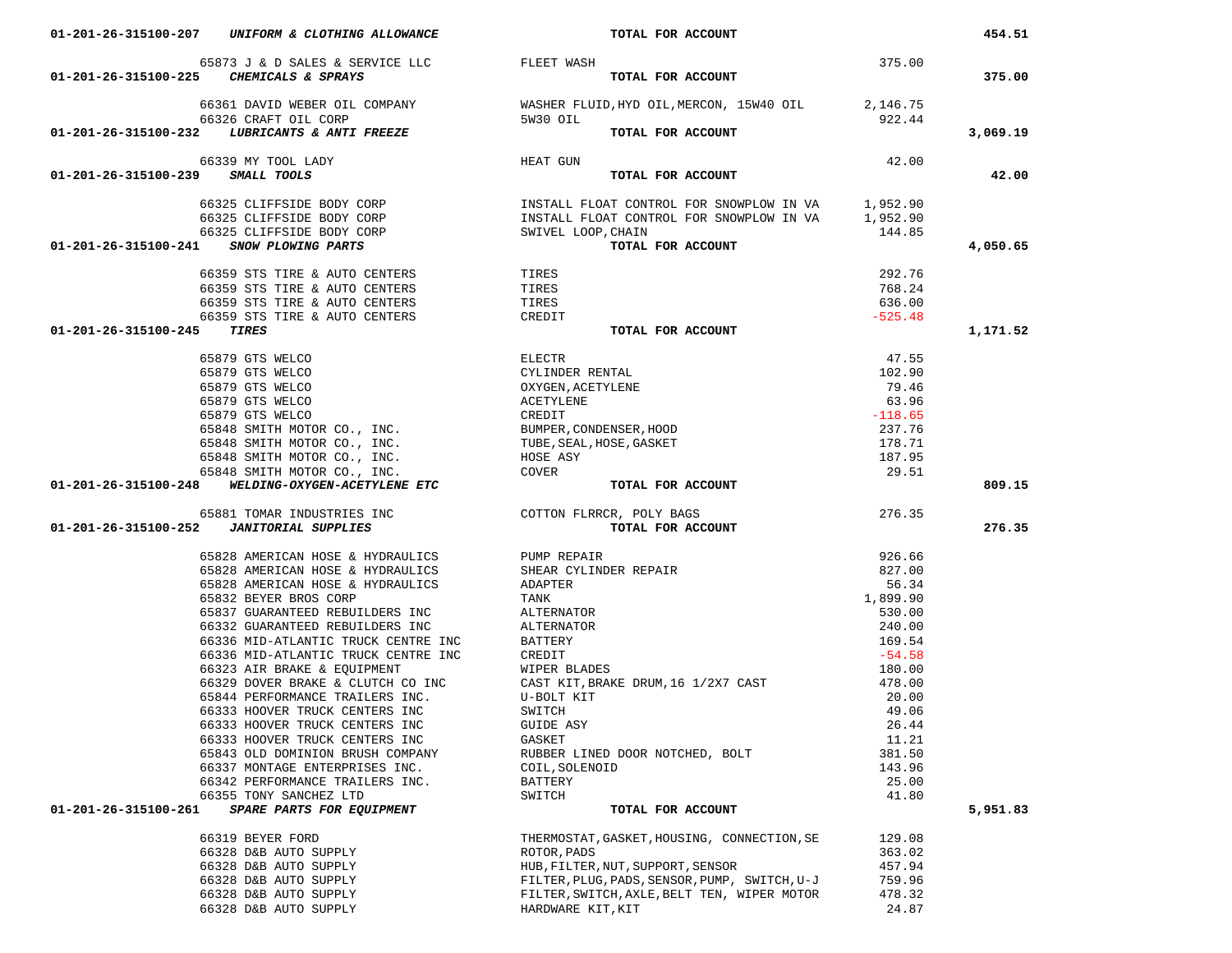| 66328 D&B AUTO SUPPLY                                                | TUBE, ROTOR, PADS, FILTER, CLAMP, PLUG, BATTE                            | 432.01         |                           |  |
|----------------------------------------------------------------------|--------------------------------------------------------------------------|----------------|---------------------------|--|
| 66328 D&B AUTO SUPPLY                                                | CREDIT                                                                   | $-124.56$      |                           |  |
| 66328 D&B AUTO SUPPLY                                                | CREDIT                                                                   | $-111.12$      |                           |  |
| 66328 D&B AUTO SUPPLY                                                | CREDIT                                                                   | $-7.14$        |                           |  |
| 66330 FLEMINGTON BUICK CHEVROLET                                     | STRAP                                                                    | 14.87          |                           |  |
| 65830 AUTOZONE, INC.                                                 | BRAKE HOSE                                                               | 31.99          |                           |  |
| 66344 PLAINSMAN AUTO SUPPLY                                          | CONE, SEAL, STARTER                                                      | 983.34         |                           |  |
| 66344 PLAINSMAN AUTO SUPPLY                                          | DRAIN PLUG                                                               | 23.16          |                           |  |
| 66344 PLAINSMAN AUTO SUPPLY                                          | GAS CAP                                                                  | 8.29           |                           |  |
| 66344 PLAINSMAN AUTO SUPPLY                                          | DISTILLED WATER                                                          | 5.55           |                           |  |
| 66344 PLAINSMAN AUTO SUPPLY                                          | FILTER                                                                   | 6.07           |                           |  |
| 66344 PLAINSMAN AUTO SUPPLY                                          | HOSE, GAS CAP                                                            | 64.19          |                           |  |
| 66344 PLAINSMAN AUTO SUPPLY                                          | CALIPER, GRAY SEA, BELT                                                  | 329.17         |                           |  |
| 65846 ROUTE 23 AUTO MALL LLC                                         | GASKET                                                                   | 5.52           |                           |  |
| 65846 ROUTE 23 AUTO MALL LLC                                         | SENSOR ASY                                                               | 37.53          |                           |  |
| 65846 ROUTE 23 AUTO MALL LLC                                         | BATTERY                                                                  | 387.84         |                           |  |
| 65846 ROUTE 23 AUTO MALL LLC                                         | DISC ASY                                                                 | 39.97          |                           |  |
| 65846 ROUTE 23 AUTO MALL LLC                                         | WIRE ASY                                                                 | 37.36          |                           |  |
| 65846 ROUTE 23 AUTO MALL LLC                                         | VENT ASY                                                                 | 4.68           |                           |  |
| 65846 ROUTE 23 AUTO MALL LLC                                         | MIRROR ASY                                                               | 66.46          |                           |  |
| 65846 ROUTE 23 AUTO MALL LLC                                         | KIT-MUDFLAP                                                              | 26.67          |                           |  |
| 65846 ROUTE 23 AUTO MALL LLC                                         | BATTERY, BUSHING                                                         | 296.50         |                           |  |
| 65846 ROUTE 23 AUTO MALL LLC                                         | FILTER ASY                                                               | 67.34          |                           |  |
| 65846 ROUTE 23 AUTO MALL LLC                                         | CREDIT                                                                   | $-6.87$        |                           |  |
| 65864 SMITH CHRYSLER JEEP DODGE                                      | FILTER                                                                   | 61.20          |                           |  |
| 66353 RAW INC                                                        | SEAT                                                                     | 100.00         |                           |  |
| 65842 NIELSEN DODGE - C-J-R                                          | LINE-BRAKE<br>LINE-BRAKE                                                 | 27.88<br>14.40 |                           |  |
| 65842 NIELSEN DODGE - C-J-R                                          |                                                                          | 65.36          |                           |  |
| 65842 NIELSEN DODGE - C-J-R<br>66340 NIELSEN DODGE - C-J-R           | PAN, GASKET<br>CUSHION, HOUSING                                          | 52.48          |                           |  |
| 66340 NIELSEN DODGE - C-J-R                                          | LINE                                                                     | 41.08          |                           |  |
| 66340 NIELSEN DODGE - C-J-R                                          | LAMP                                                                     | 54.20          |                           |  |
| 65847 SAFELITE AUTOGLASS                                             | WINDSHIELD REPAIR (6-23)                                                 | 177.95         |                           |  |
| 66358 SMITH MOTOR CO., INC.                                          | HOSE                                                                     | 136.50         |                           |  |
| 66358 SMITH MOTOR CO., INC.                                          | CREDIT                                                                   | $-21.98$       |                           |  |
| 66357 SMITH CHRYSLER JEEP DODGE                                      | SHAFT                                                                    | 302.10         |                           |  |
| 66357 SMITH CHRYSLER JEEP DODGE                                      | BATTERY, FILTER                                                          | 107.40         |                           |  |
| 66357 SMITH CHRYSLER JEEP DODGE                                      | SHIELD                                                                   | 21.12          |                           |  |
| 01-201-26-315100-291<br><b>VEHICLE REPAIRS</b>                       | TOTAL FOR ACCOUNT                                                        |                | 5,971.70                  |  |
|                                                                      |                                                                          |                |                           |  |
| TOTAL for Motor Services Center                                      |                                                                          |                | ============<br>24,612.62 |  |
|                                                                      |                                                                          |                |                           |  |
|                                                                      |                                                                          |                |                           |  |
| <b>Health Management</b>                                             |                                                                          |                |                           |  |
| 67262 COUNTY OF MORRIS                                               | 2ND 1/2 10/12 METERED MAIL                                               | 30.65          |                           |  |
| 65551 KYOCERA MITA AMERICA, INC.                                     | Acct# 7629689-048 lease for copier invoi                                 | 655.77         |                           |  |
| 01-201-27-330100-210<br>ENVIRONMENTAL COMPLIANCE                     | TOTAL FOR ACCOUNT                                                        |                | 686.42                    |  |
|                                                                      |                                                                          |                | ============              |  |
| TOTAL for Health Management                                          |                                                                          |                | 686.42                    |  |
|                                                                      |                                                                          |                |                           |  |
| <b>Human Services</b>                                                |                                                                          |                |                           |  |
| 65796 STAPLES BUSINESS ADVANTAGE                                     | Label name badge item 866878                                             | 46.24          |                           |  |
| 65796 STAPLES BUSINESS ADVANTAGE                                     | expandable wall shelves item 889186<br>surehook file folders item 784606 | 21.08          |                           |  |
| 65796 STAPLES BUSINESS ADVANTAGE<br>65796 STAPLES BUSINESS ADVANTAGE | AAA batteries item 712740                                                | 33.32          |                           |  |
| 65796 STAPLES BUSINESS ADVANTAGE                                     | AA batteries item 712617                                                 | 40.68<br>40.68 |                           |  |
| 65796 STAPLES BUSINESS ADVANTAGE                                     | staples 3x3 item 565769                                                  | 40.08          |                           |  |
| 65796 STAPLES BUSINESS ADVANTAGE                                     | white out correction tape item 483018                                    | 17.16          |                           |  |
| 65796 STAPLES BUSINESS ADVANTAGE                                     | hardwood chair mat item 491789                                           | 20.01          |                           |  |

 $20.01$ <br> $11.88$ 

65796 STAPLES BUSINESS ADVANTAGE epson 78 ink cart. item 675641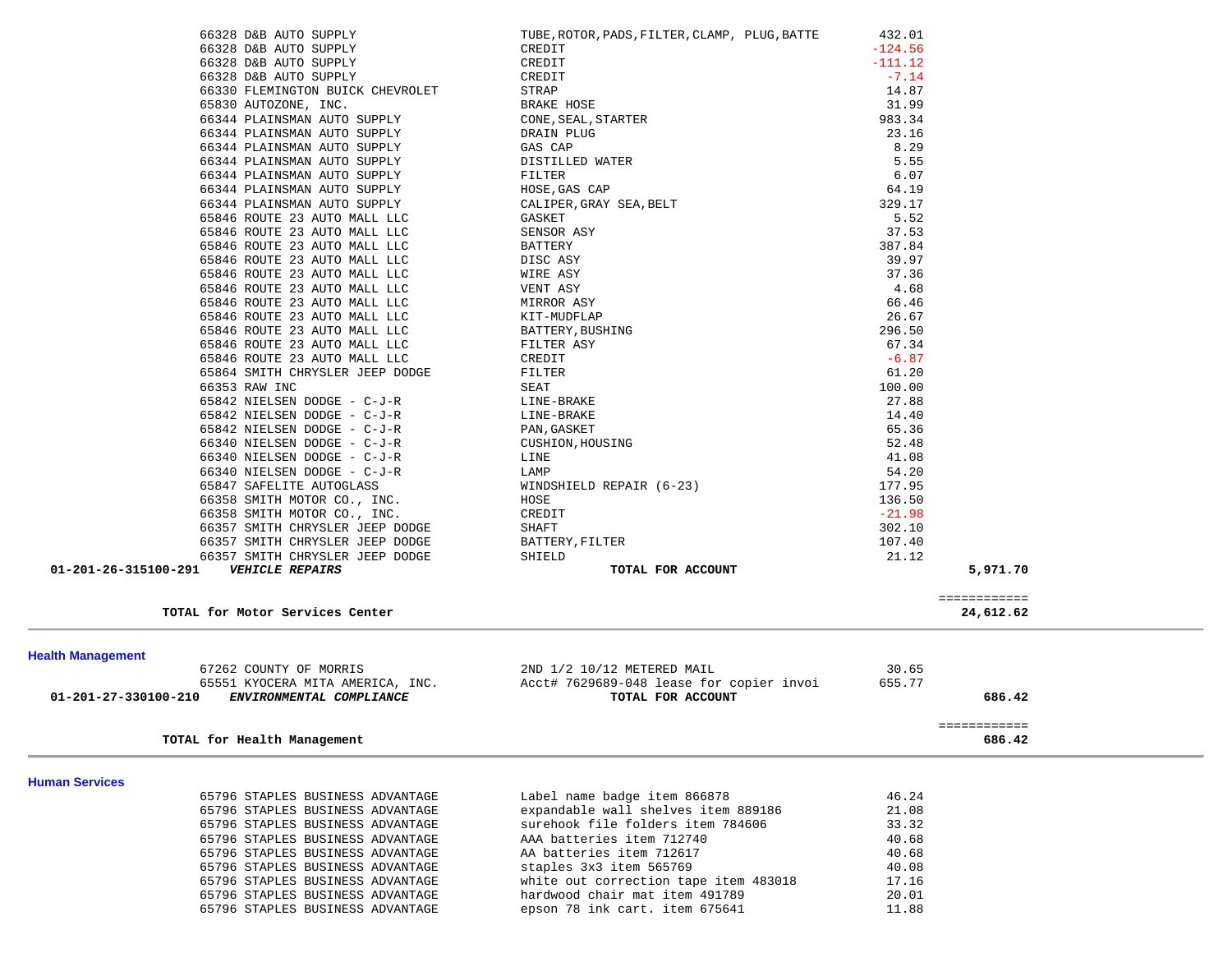| TOTAL for Human Services                                                                |                                                               |        | ------------<br>1,816.69 |
|-----------------------------------------------------------------------------------------|---------------------------------------------------------------|--------|--------------------------|
| 65795 RICOH AMERICAS CORPORATION<br>01-201-27-331100-164<br>OFFICE MACHINES - RENTAL    | For buy out of MPC3500 Copier for equipt<br>TOTAL FOR ACCOUNT | 837.57 | 837.57                   |
| 67208 SODEXO INC & AFFILIATES<br>01-201-27-331100-088<br>MEETING EXP ADVISORY BOARD ETC | Food and beverages for attendees at the<br>TOTAL FOR ACCOUNT  | 379.47 | 379.47                   |
| 67262 COUNTY OF MORRIS<br>01-201-27-331100-068<br>POSTAGE & METERED MAIL                | 2ND 1/2 10/12 METERED MAIL<br>TOTAL FOR ACCOUNT               | 236.15 | 236.15                   |
| 01-201-27-331100-058<br>OFFICE SUPPLIES & STATIONERY                                    | TOTAL FOR ACCOUNT                                             |        | 363.50                   |
| 65796 STAPLES BUSINESS ADVANTAGE                                                        | name badge labels item 672278                                 | 23.57  |                          |
| 65796 STAPLES BUSINESS ADVANTAGE                                                        | battery charger item 712618                                   | 13.56  |                          |
| 65796 STAPLES BUSINESS ADVANTAGE                                                        | sony digital recorder item 926324                             | 55.24  |                          |

| 67315 TARA L. LEGATES                                | $8/10/12$ thru $8/31/14$ License Fee | 160.00      |          |
|------------------------------------------------------|--------------------------------------|-------------|----------|
| 67314 JILL CERULLO                                   | LSC License Feeto 8/31/14            | 120.00      |          |
| 67314 JILL CERULLO                                   | LCSW Testing Fee                     | 260.00      |          |
| 01-201-27-331110-039<br>EDUCATION SCHOOLS & TRAINING | TOTAL FOR ACCOUNT                    |             | 540.00   |
| 66348 MORRIS COUNTY PARK COMMISSION                  | Skating admission                    | 7.00        |          |
| 66348 MORRIS COUNTY PARK COMMISSION                  | Skate Rental                         | 3.50        |          |
| 67313 THOMAS POLLIO                                  | Resident Acivity Reimbursement       | 341.09      |          |
| OTHER GENERAL EXPENSES<br>01-201-27-331110-059       | TOTAL FOR ACCOUNT                    |             | 351.59   |
| 67262 COUNTY OF MORRIS                               | 2ND 1/2 10/12 METERED MAIL           | 1.35        |          |
| 01-201-27-331110-068 POSTAGE AND METERED MAIL        | TOTAL FOR ACCOUNT                    |             | 1.35     |
| 64919 MAGAZINE.COM INC                               | National Geographic                  | 15.00       |          |
| 64919 MAGAZINE.COM INC                               | Zoobooks                             | 29.95       |          |
| 64919 MAGAZINE.COM INC                               | Newsweek                             | 39.00       |          |
| 64919 MAGAZINE.COM INC                               | Time                                 | 30.00       |          |
| 64919 MAGAZINE.COM INC                               | Credit for Cancellations             | $-39.94$    |          |
| 01-201-27-331110-070<br>PUBLICATION & SUBSCRIPTIONS  | TOTAL FOR ACCOUNT                    |             | 74.01    |
| 66370 ALBERTSON INC                                  | Acct#6030 3751 0002 6118 10/04/12    | 20.38       |          |
| 66366 DEER PARK                                      | 0434508388 8-15-12-9-14-12           | 33.44       |          |
| 66664 LOVEYS PIZZA & GRILL                           | Pizza - Sept. $4, 2012$              | 25.30       |          |
| 66664 LOVEYS PIZZA & GRILL                           | Pizza - Sept. 10, 2012               | 36.95       |          |
| 66664 LOVEYS PIZZA & GRILL                           | Pizza - Sept. 17, 2012               | 11.65       |          |
| 66665 SODEXO, INC & AFFILIATES                       | Weekly Contract Fee                  | 3,440.00    |          |
| 66665 SODEXO, INC & AFFILIATES                       | Lunch Meals                          | 851.40      |          |
| 66665 SODEXO, INC & AFFILIATES                       | Dinner Meals                         | 923.64      |          |
| 66665 SODEXO, INC & AFFILIATES                       | Snacks & Groceries                   | 2,281.61    |          |
| 01-201-27-331110-185<br>FOOD                         | TOTAL FOR ACCOUNT                    |             | 7,624.37 |
| 66347 IFP TEST SERVICES INC                          | Psychological Eval                   | 325.00      |          |
| 67258 WHITES HEALTHCARE                              | July 2012                            | 1,948.01    |          |
| 67258 WHITES HEALTHCARE                              | August 2012                          | 2,490.46    |          |
| 67258 WHITES HEALTHCARE                              | Credit Memo for August 2012          | $-1,046.63$ |          |
| 67258 WHITES HEALTHCARE                              | Credit Memo for June 2012            | $-164.75$   |          |
| 67258 WHITES HEALTHCARE                              | September 2012                       | 482.95      |          |
| 01-201-27-331110-189<br><b>MEDICAL</b>               | TOTAL FOR ACCOUNT                    |             | 4,035.04 |
| 66352 CENTRAL POLY CORP                              | Black Liners                         | 31.00       |          |
| 66351 CENTRAL POLY CORP                              | Black Liners                         | 279.00      |          |
| 01-201-27-331110-252<br><b>JANITORIAL SUPPLIES</b>   | TOTAL FOR ACCOUNT                    |             | 310.00   |

62800 SETON IDENTIFICATION 6x6 Front entrance Mat 384.55

**Youth Shelter**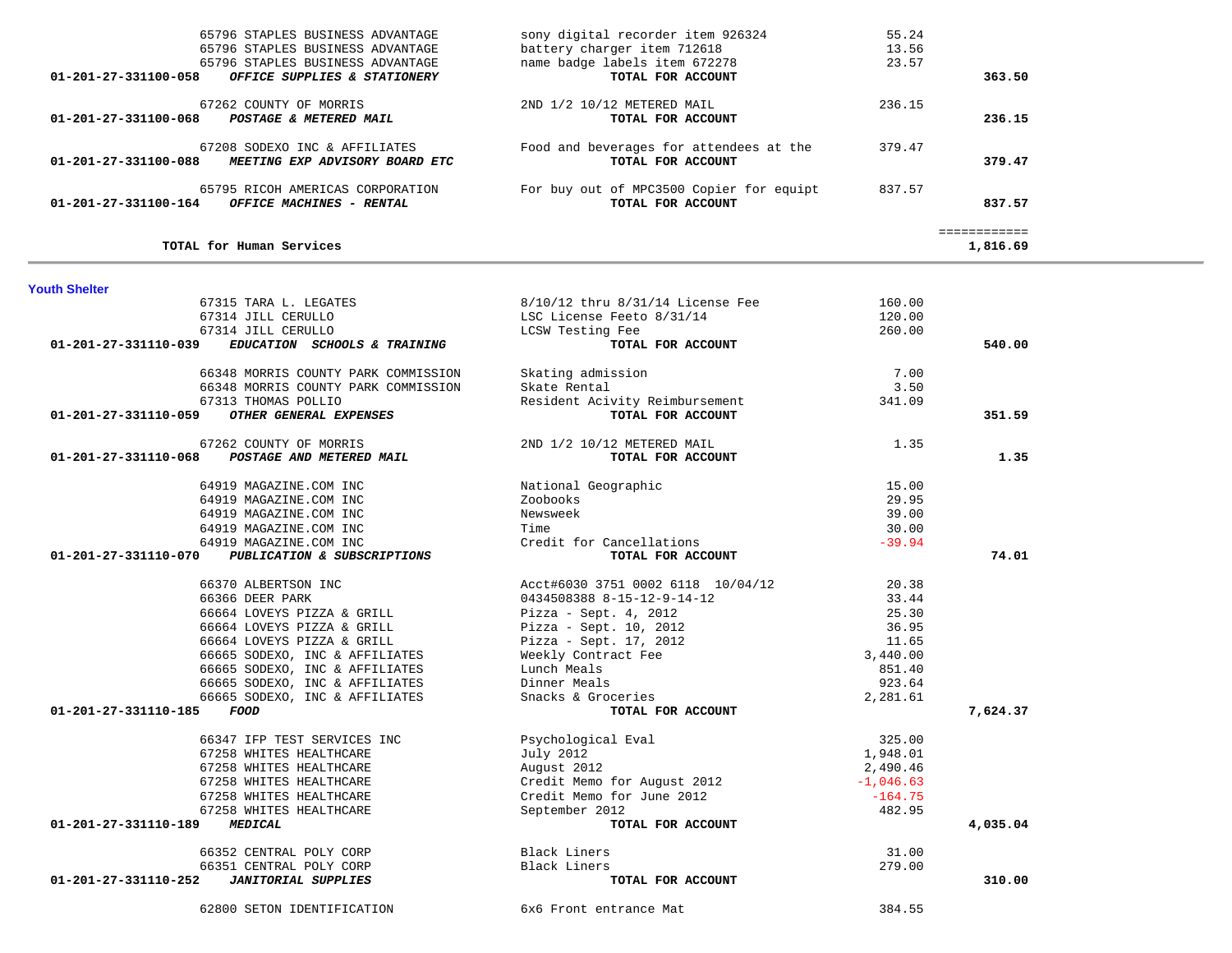| 01-203-27-331110-202           | 66659 MONOGRAM MADNESS<br>66659 MONOGRAM MADNESS | Uniforms & Jackets<br>uniforms & Jackets<br>TOTAL FOR ACCOUNT | 646.00<br>235.00 | 881.00                    |
|--------------------------------|--------------------------------------------------|---------------------------------------------------------------|------------------|---------------------------|
|                                | (2011) UNIFORM AND ACCESSORIES                   |                                                               |                  |                           |
|                                | TOTAL for Youth Shelter                          |                                                               |                  | ============<br>14,201.91 |
| <b>Office on Aging</b>         |                                                  |                                                               |                  |                           |
| 01-201-27-333100-023           | 66322 NJ4A<br>ASSOCIATIONS AND MEMBERSHIPS       | County 2012 Supplemental Dues<br>TOTAL FOR ACCOUNT            | 100.00           | 100.00                    |
|                                | 66318 ANDREA BATISTONI                           | Car Insurance Reimbursement for Sept 201                      | 12.00            |                           |
|                                | 66126 CARMEN N. AYALA                            | Car Insurance Reimbursement for Septembe                      | 12.00            |                           |
|                                | 66390 BETH DENMEAD                               | Car Insurance Reimbursement for Septembe                      | 12.00            |                           |
|                                | 66389 KELLY-ANN FREY                             | Car Insurance Reimbursement for Septembe                      | 12.00            |                           |
|                                | 66779 KRISTINE A. BEIRNE                         | Car Insurance reimbursement for Septembe                      | 12.00            |                           |
| 01-201-27-333100-048           | <b>INSURANCE</b>                                 | TOTAL FOR ACCOUNT                                             |                  | 60.00                     |
|                                | 64438 STAPLES BUSINESS ADVANTAGE                 | MFC-795CW toner cyan, staples exec stapl                      | 170.24           |                           |
|                                | 64439 W.B. MASON COMPANY INC                     | Flagship bright 8.5x11 20# 96B                                | 359.40           |                           |
| 01-201-27-333100-058           | OFFICE SUPPLIES & STATIONERY                     | TOTAL FOR ACCOUNT                                             |                  | 529.64                    |
|                                | 67262 COUNTY OF MORRIS                           | 2ND 1/2 10/12 METERED MAIL                                    | 180.42           |                           |
| $01 - 201 - 27 - 333100 - 068$ | POSTAGE & METERED MAIL                           | TOTAL FOR ACCOUNT                                             |                  | 180.42                    |
|                                | 66778 MORRIS SIGN CO                             | 18X24 Double sided signswith wire stakes                      | 700.00           |                           |
| 01-201-27-333100-069           | <b>PRINTING</b>                                  | TOTAL FOR ACCOUNT                                             |                  | 700.00                    |
|                                | 66318 ANDREA BATISTONI                           | Miles reimbursement for September 2012                        | 41.65            |                           |
|                                | 66126 CARMEN N. AYALA                            | Miles reimbursement for September 2012                        | 32.90            |                           |
|                                | 66390 BETH DENMEAD                               | Miles reimbursement for September 2012                        | 119.70           |                           |
|                                | 66389 KELLY-ANN FREY                             | Miles reimbursement for September 2012                        | 132.30           |                           |
|                                | 66779 KRISTINE A. BEIRNE                         | Miles reimbursement for September 2012                        | 58.10            |                           |
| 01-201-27-333100-082           | TRAVEL EXPENSE                                   | TOTAL FOR ACCOUNT                                             |                  | 384.65                    |
|                                | 66127 GET WELL HOUSE CALLS P.C.                  | Competency Evaluation of APS client (MJ)                      | 400.00           |                           |
| $01 - 201 - 27 - 333100 - 084$ | OTHER OUTSIDE SERVICES                           | TOTAL FOR ACCOUNT                                             |                  | 400.00                    |
|                                |                                                  |                                                               |                  | ============              |
|                                | TOTAL for Office on Aging                        |                                                               |                  | 2,354.71                  |
|                                |                                                  |                                                               |                  |                           |
| <b>NJEASE Phase II</b>         |                                                  |                                                               |                  |                           |
|                                | 66209 FAMILY SERVICE OF MORRIS COUNTY            | Waiver Program<br>Q3                                          | 5.160.00         |                           |

|                      | 66575 NEWBRIDGE SERVICES INC        | Jacc                           | Period 03         | 1,615.00 |          |
|----------------------|-------------------------------------|--------------------------------|-------------------|----------|----------|
| 01-201-27-333105-090 | <i>NJEASE PHASE II EXPENDITURES</i> |                                | TOTAL FOR ACCOUNT |          | 6,775.00 |
|                      |                                     |                                |                   |          |          |
|                      | TOTAL for NJEASE Phase II           |                                |                   |          | 6,775.00 |
|                      |                                     |                                |                   |          |          |
| <b>Grant in Aid</b>  |                                     |                                |                   |          |          |
|                      | 67207 NEW JERSEY AIDS SERVICES      | 488 Bed days at \$9.11         |                   | 4,445.00 |          |
|                      | 67207 NEW JERSEY AIDS SERVICES      | 2 HIV Presentations @ \$200.00 |                   | 400.00   |          |
|                      |                                     |                                |                   |          |          |

 **01-201-27-342000-454** *GRANT IN AID GIA: ERIC JOHNSON* **TOTAL FOR ACCOUNT 4,845.00** 66584 DOVER HOUSING AUTHORITY CHILDCARE STIPEND FOR ONE CHILD 587.00 66584 DOVER HOUSING AUTHORITY CHILDCARE STIPEND FOR 1 CHILD 531.00 66584 DOVER HOUSING AUTHORITY CHILDCARE STIPEND FOR 1 CHILD 587.00 500.00 66584 DOVER HOUSING AUTHORITY CHILDCARE STEPEND FOR 1 CHILD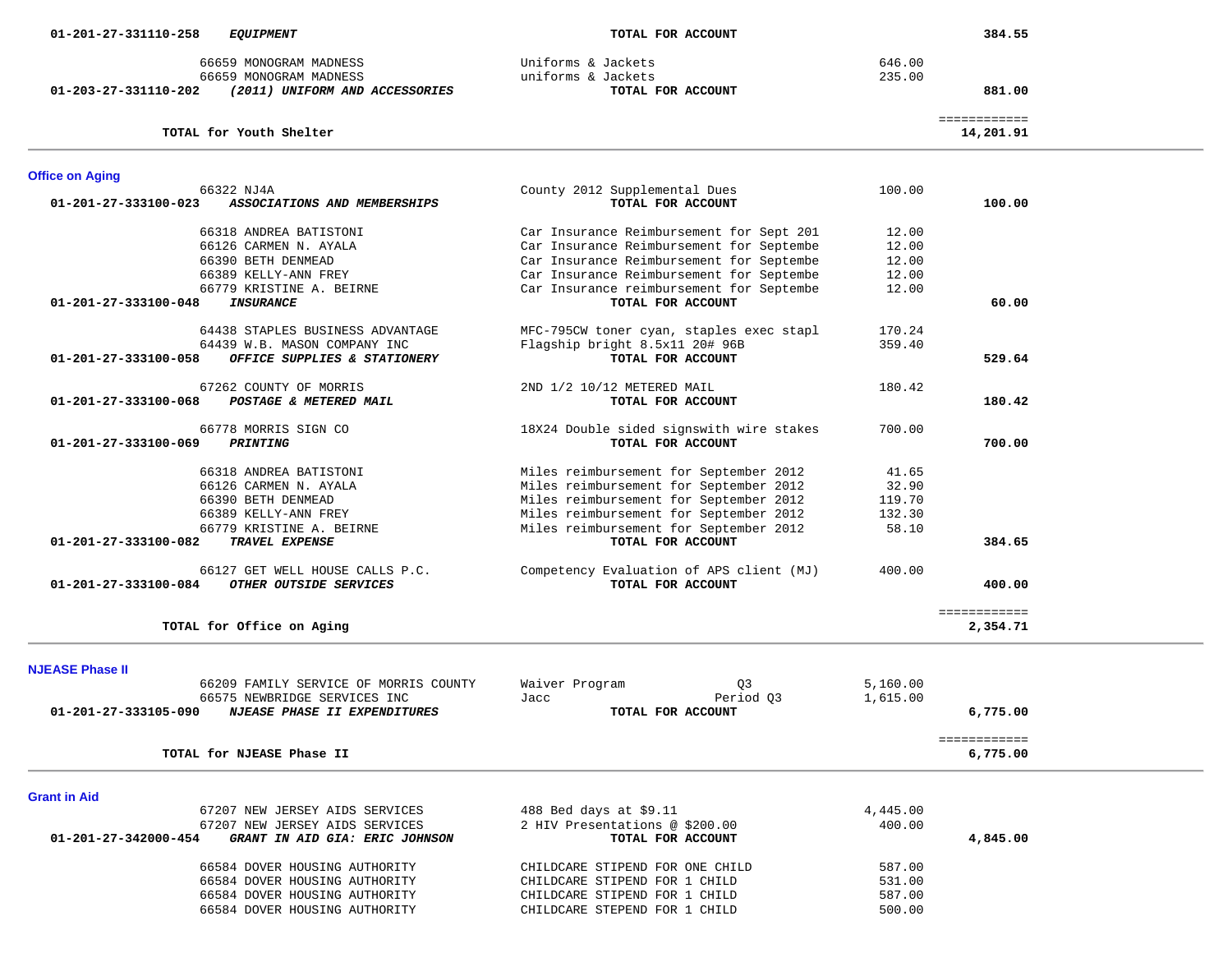| 01-201-27-342000-455 | 66584 DOVER HOUSING AUTHORITY<br>GRANT IN AID GIA: DOVER HOUSING AUTHORITY                                                                                                                           | CHILDCARE STIPEND FOR 1 CHILD<br>TOTAL FOR ACCOUNT                                                                                                                                                            | 587.00                                                   | 2,792.00  |
|----------------------|------------------------------------------------------------------------------------------------------------------------------------------------------------------------------------------------------|---------------------------------------------------------------------------------------------------------------------------------------------------------------------------------------------------------------|----------------------------------------------------------|-----------|
| 01-201-27-342000-457 | 66141 MORRISTOWN NEIGHBORHOOD HOUSE<br>66135 MORRISTOWN NEIGHBORHOOD HOUSE<br>65800 MORRISTOWN NEIGHBORHOOD HOUSE<br>65797 MORRISTOWN NEIGHBORHOOD HOUSE<br>GRANT IN AID GIA: MORRISTOWN NGBHD HOUSE | Recreation/social adjustment prg. 3rd Qu<br>Project safe E Dover After School prg. 3<br>3rd quarter for summer camp at peer plac<br>Peer Place after school prg. 3rd quarter<br>TOTAL FOR ACCOUNT             | 9,000.00<br>1,416.00<br>11,146.00<br>624.00              | 22,186.00 |
| 01-201-27-342000-459 | 66142 EL PRIMER PASO<br>66142 EL PRIMER PASO<br>66142 EL PRIMER PASO<br>66142 EL PRIMER PASO<br>67203 HOUSING PARTNERSHIP OF M. C.<br>GRANT IN AID GIA: HISPANIC AFFAIRS                             | ESL Classes for SEPT. 2012<br>PRESCHOOL CLASSES FOR SEPT 2012<br>PRESCHOOL SCHOLARSHIPS FOR SEPT 2012<br>FAMILY CHILDCARE SERVICES SEPT 2012<br>Spanish Home Buyer education program 3rd<br>TOTAL FOR ACCOUNT | 1,440.00<br>2,772.00<br>1,950.00<br>1,200.00<br>5,042.00 |           |
|                      |                                                                                                                                                                                                      |                                                                                                                                                                                                               |                                                          | 12,404.00 |
| 01-201-27-342000-460 | 66627 HOMELESS SOLUTIONS, INC.<br>GRANT IN AID GIA: HOUSING SOLUTIONS                                                                                                                                | FAMILY OUTREACH HOURS<br>TOTAL FOR ACCOUNT                                                                                                                                                                    | 1,890.00                                                 | 1,890.00  |
| 01-201-27-342000-461 | 67202 JERSEY BATTERED WOMEN'S<br>GRANT IN AID GIA: BATTERED WOMEN                                                                                                                                    | 3RD QUARTER 2012 515 CALLS @ \$18.96 Also<br>TOTAL FOR ACCOUNT                                                                                                                                                | 20,137.00                                                | 20,137.00 |
| 01-201-27-342000-462 | 66144 FAMILY SERVICE OF MORRIS COUNTY<br>66144 FAMILY SERVICE OF MORRIS COUNTY<br>67200 FAMILY SERVICE OF MORRIS COUNTY<br>GRANT IN AID GIA: FAMILY SERVICES                                         | COST REIMBURSEMENT FOR SOCIAL WORK SERVI<br>REIMBURSEMENT FOR SOCIAL WORK HOURS JULY<br>TOTAL OF 247 SOCIAL WORK HOURS 247HOURS<br>TOTAL FOR ACCOUNT                                                          | 9.120.00<br>82.00<br>9,065.00                            | 18,267.00 |
|                      |                                                                                                                                                                                                      |                                                                                                                                                                                                               |                                                          |           |
| 01-201-27-342000-463 | 66537 EMPLOYMENT HORIZONS, INC.<br>GRANT IN AID GIA: EMPLOYMENT HORIZONS                                                                                                                             | Period $7/1-12-$<br>Emp&Trg<br>TOTAL FOR ACCOUNT                                                                                                                                                              | 18,854.00                                                | 18,854.00 |
| 01-201-27-342000-464 | 66369 ATLANTIC HEALTH SERVICES/MMH<br>GRANT IN AID GIA: MORR MEMOR. HOSPITAL                                                                                                                         | FOR CRISIS INTERVENTION JULY-SEPT 2012<br>TOTAL FOR ACCOUNT                                                                                                                                                   | 19,827.00                                                | 19,827.00 |
| 01-201-27-342000-467 | 67191 ROXBURY DAY CARE CENTER, INC.<br>67191 ROXBURY DAY CARE CENTER, INC.<br>67191 ROXBURY DAY CARE CENTER, INC.<br>GRANT IN AID GIA: ROXBURY DAY CARE SCHOL                                        | Child care scholarships for the month of<br>child care scholarships for the month of<br>child care scholarships for the month of<br>TOTAL FOR ACCOUNT                                                         | 3,427.00<br>2,980.00<br>2,384.00                         | 8,791.00  |
|                      | 66626 MENTAL HEALTH ASSOCIATION OF<br>66629 MENTAL HEALTH ASSOCIATION OF<br>66630 MENTAL HEALTH ASSOCIATION OF<br>66631 MENTAL HEALTH ASSOCIATION OF                                                 | 3rd quarter for tenant based rental assi<br>FORENSIC LIAISON SERVICES FOR THE 3RD QU<br>STEP OFF THE STREET PROGRAM FOR THE 3RD<br>PEER PHONE LINE HOURS                                                      | 2,013.00<br>15,746.00<br>3,657.00<br>4,758.00            |           |
| 01-201-27-342000-470 | GRANT IN AID GIA: MC MENTAL HEALTH ASSOC                                                                                                                                                             | TOTAL FOR ACCOUNT                                                                                                                                                                                             |                                                          | 26,174.00 |
| 01-201-27-342000-473 | 66213 DAWN CENTER FOR INDEPENDENT<br>GRANT IN AID GIA: DAWN INC                                                                                                                                      | CM GIA 1258<br>Period $7/1/1$<br>TOTAL FOR ACCOUNT                                                                                                                                                            | 10,076.00                                                | 10,076.00 |
| 01-201-27-342000-477 | 66625 NORWESCAP INC<br>GRANT IN AID GIA: NORWESCAP                                                                                                                                                   | Family self sufficiency billable hours 1<br>TOTAL FOR ACCOUNT                                                                                                                                                 | 4,778.00                                                 | 4,778.00  |
|                      | $01-201-27-342000-478$ GRANT IN AID GIA:PARSIPPANY CHILD DC                                                                                                                                          | 66145 PARSIPPANY CHILD DAY CARE CTR. For services in Sept. 2012 \$45.42 FOR 60<br>TOTAL FOR ACCOUNT                                                                                                           | 2,725.26                                                 | 2,725.26  |
|                      | 66373 P.G. CHAMBERS SCHOOL<br>01-201-27-342000-479 GRANT IN AID GIA: PG CHAMBERS SCHOOLS                                                                                                             | GIA 1215<br>Period 7/1/12-<br>TOTAL FOR ACCOUNT                                                                                                                                                               | 8,762.00                                                 | 8,762.00  |
|                      | 67192 HOPE HOUSE<br>67192 HOPE HOUSE<br>67192 HOPE HOUSE<br>67192 HOPE HOUSE                                                                                                                         | INDIVIDUAL EXT EVAL AUGUST<br>CASE MANAGEMENT AUGUST<br>URINE SCREENINGS AUGUST<br>INDIVIDUAL EXT EVAL SEPT                                                                                                   | 720.00<br>2,910.00<br>150.00<br>540.00                   |           |
| 01-201-27-342000-480 | 67192 HOPE HOUSE<br>GRANT IN AID GIA: HOPEHOUSEOPERTNFIXIT                                                                                                                                           | CASE MANAGEMENT SEPT<br>TOTAL FOR ACCOUNT                                                                                                                                                                     | 2,130.00                                                 | 6,450.00  |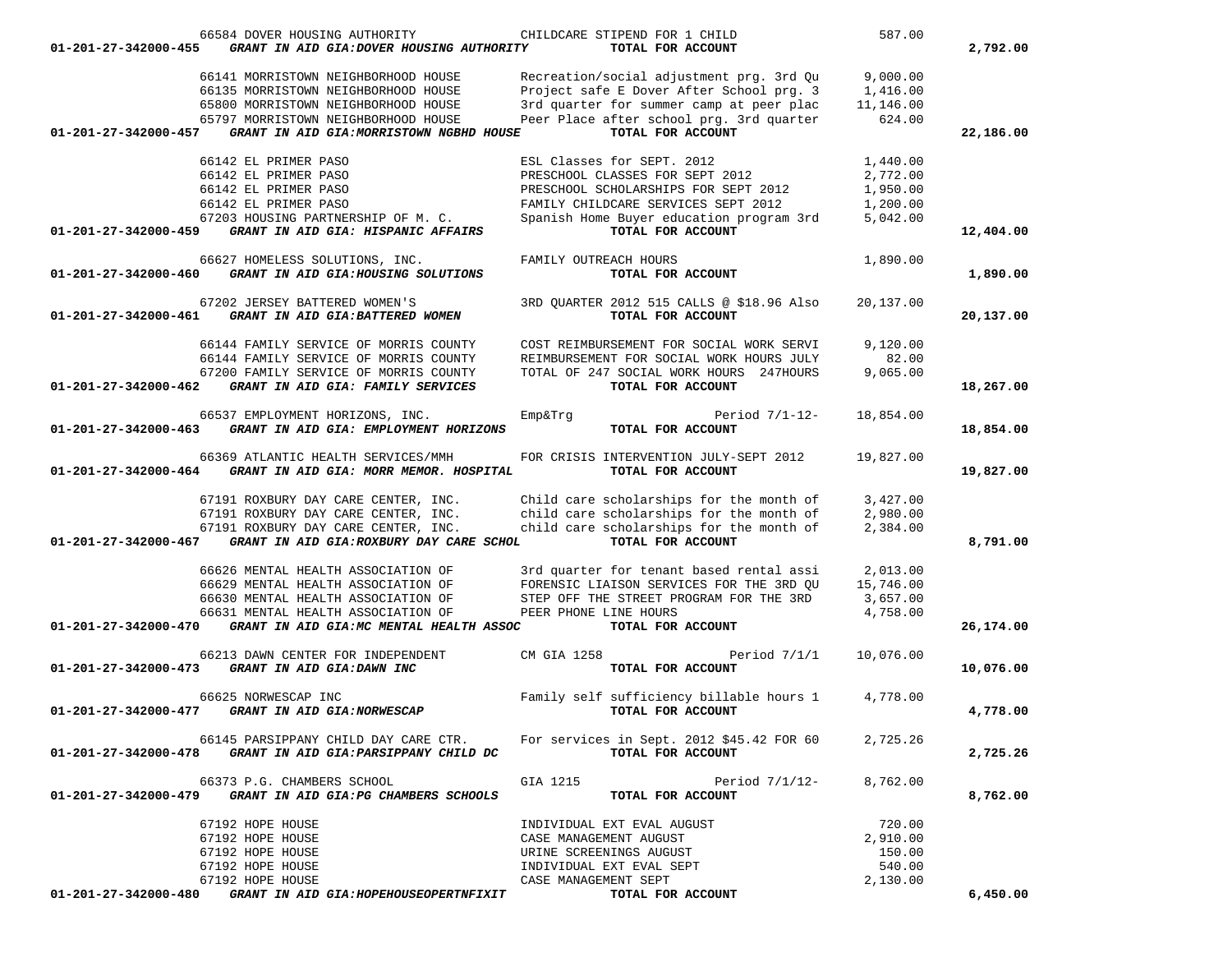|                                         | 00009 SI. CHARE S HOSPITAL                                 | PSYCHIALIIC EVAIS                         | 300.00    |                            |
|-----------------------------------------|------------------------------------------------------------|-------------------------------------------|-----------|----------------------------|
|                                         | 66569 ST. CLARE'S HOSPITAL                                 | Psychiatric Medication monitoring         | 150.00    |                            |
| 01-201-27-342000-484                    | GRANT IN AID AID MENT HLTH CNT-ST CLARES                   | TOTAL FOR ACCOUNT                         |           | 170,452.28                 |
|                                         | 66617 UNITED WAY OF NORTHERN                               | For 3rd Ouarter services                  | 2,500.00  |                            |
| 01-201-27-342000-485                    | GRANT IN AID: UNITED WAY OF NORTHERN NJ                    | TOTAL FOR ACCOUNT                         |           | 2,500.00                   |
|                                         | 66301 LEGAL SERVICES OF NORTHWEST                          | 287 UNITS @ \$110.00 82% BILLED ADJUST TO | 15,395.00 |                            |
|                                         | 66628 CHILD AND FAMILY RESOURCES                           | CHILD CARE SUBSIDY VOUCHER                | 3,861.00  |                            |
|                                         | 66628 CHILD AND FAMILY RESOURCES                           | FAMILY CHILD CARE REGISTRATION            | 5,100.00  |                            |
|                                         | 66628 CHILD AND FAMILY RESOURCES                           | RESOURCE REFERRAL                         | 3,572.00  |                            |
|                                         | 66628 CHILD AND FAMILY RESOURCES                           | OUALITY IMPROVEMENT                       | 2,372.00  |                            |
| 01-201-27-342000-486                    | GRANT IN AID NJ BUREAU OF CHLDRN SRVCS                     | TOTAL FOR ACCOUNT                         |           | 30,300.00                  |
|                                         | 67206 FAMILY INTERVENTION                                  | CONTRACT EXPENSIVES FOR THE 3RD QUARTER   | 14,260.00 |                            |
| 01-201-27-342000-489                    | GRANT IN AID: FAMILY INTERVENTION                          | TOTAL FOR ACCOUNT                         |           | 14,260.00                  |
|                                         | 67193 DAYTOP VILLAGE OF NJ, INC.                           | FOR RESIDENTIAL SERVICES FOR OUTPATIENTS  | 4,986.00  |                            |
|                                         | 01-201-27-342000-490 GRANT IN AID: DAYTOP                  | TOTAL FOR ACCOUNT                         |           | 4,986.00                   |
|                                         | 67198 NEW HOPE FOUNDATION INC.                             | CLIENT BED DAYS FOR JANUARY 2012 5 CLIEN  | 4,860.00  |                            |
|                                         | 67198 NEW HOPE FOUNDATION INC.                             | CLIENT BED DAYS FOR FEB 2012 FOR 3 CLIE   | 5,140.00  |                            |
| 01-201-27-342000-491                    | GRANT IN AID: NEW HOPE                                     | TOTAL FOR ACCOUNT                         |           | 10,000.00                  |
|                                         | 66533 STORY TELLING ARTS INC                               | Storytelling Workshops at Morris County   | 1,246.00  |                            |
|                                         | 01-201-27-342000-492 GRANT IN AID:STORYTELLING ARTS        | TOTAL FOR ACCOUNT                         |           | 1,246.00                   |
|                                         | 66835 INTERFAITH FOOD PANTRY INC.                          | 1229<br>Period 7/1/12-                    | 5,880.00  |                            |
| 01-201-27-342000-493                    | GRANT IN AID: INTERFAITH FOOD PANTRY                       | TOTAL FOR ACCOUNT                         |           | 5,880.00                   |
|                                         | TOTAL for Grant in Aid                                     |                                           |           | ============<br>532,720.54 |
|                                         |                                                            |                                           |           |                            |
| <b>Seniors, Disabled &amp; Veterans</b> |                                                            |                                           |           |                            |
|                                         | 66710 FAMILY SERVICE OF MORRIS COUNTY                      | Period Septemb<br>MVADC                   | 22,562.16 |                            |
|                                         | 01-201-27-343100-036  CONTRACTED SERVICES - ADULT DAY CARE | TOTAL FOR ACCOUNT                         |           | 22,562.16                  |
|                                         | TOTAL for Seniors, Disabled & Veterans                     |                                           |           | ============<br>22,562.16  |
|                                         |                                                            |                                           |           |                            |
| <b>Morristown MemorHosp-SCS</b>         |                                                            |                                           |           |                            |
|                                         | 66573 ATLANTIC HEALTH SERVICES/MMH                         | Special Child Health Services Subgrant#S  | 22,283.00 |                            |
| 01-201-27-343170-090                    | <b>EXPENDITURES</b>                                        | TOTAL FOR ACCOUNT                         |           | 22,283.00                  |

|                                                                  | $\frac{1}{2}$                                     | <u>.</u>  |            |
|------------------------------------------------------------------|---------------------------------------------------|-----------|------------|
| 66582 NEWBRIDGE SERVICES INC                                     | 236.5 clinical case management services 17,163.00 |           |            |
| 01-201-27-342000-483<br>GRANT IN AID AID MENT HLTH CNT-NEW BRIDG | TOTAL FOR ACCOUNT                                 |           | 104,138.00 |
|                                                                  |                                                   |           |            |
| 66299 SAINT CLARE'S HOSPITAL                                     | Core Services 767 Counseling at \$39.94 J         | 30,634.00 |            |
| 66299 SAINT CLARE'S HOSPITAL                                     | Transistions 3770 @ \$14.08                       | 53,082.00 |            |
| 66299 SAINT CLARE'S HOSPITAL                                     | Supported Housing 1131 @ \$25.67                  | 29,033.00 |            |
| 66300 SAINT CLARE'S HOSPITAL                                     | Supported Community living 623 @ \$25.67          | 15,992.00 |            |
| 66311 SAINT CLARE'S HOSPITAL                                     | 127 INTENSIVE OUTPATIENTS @ \$60.00               | 7,620.00  |            |
| 66311 SAINT CLARE'S HOSPITAL                                     | 23 INDIVIDUAL SESSIONS @ \$58.58                  | 1,347.34  |            |
| 66311 SAINT CLARE'S HOSPITAL                                     | 43 GROUP SESSIONS @ \$58.58                       | 2,518.94  |            |
| 66569 ST. CLARE'S HOSPITAL                                       | IOP Sessions                                      | 23,240.00 |            |
| 66569 ST. CLARE'S HOSPITAL                                       | Relapse prevention groups                         | 2,800.00  |            |
| 66569 ST. CLARE'S HOSPITAL                                       | Individual Sessions                               | 3,735.00  |            |
| 66569 ST. CLARE'S HOSPITAL                                       | Psychiatric Evals                                 | 300.00    |            |
| 66569 ST. CLARE'S HOSPITAL                                       | Psychiatric Medication monitoring                 | 150.00    |            |
|                                                                  |                                                   |           |            |

============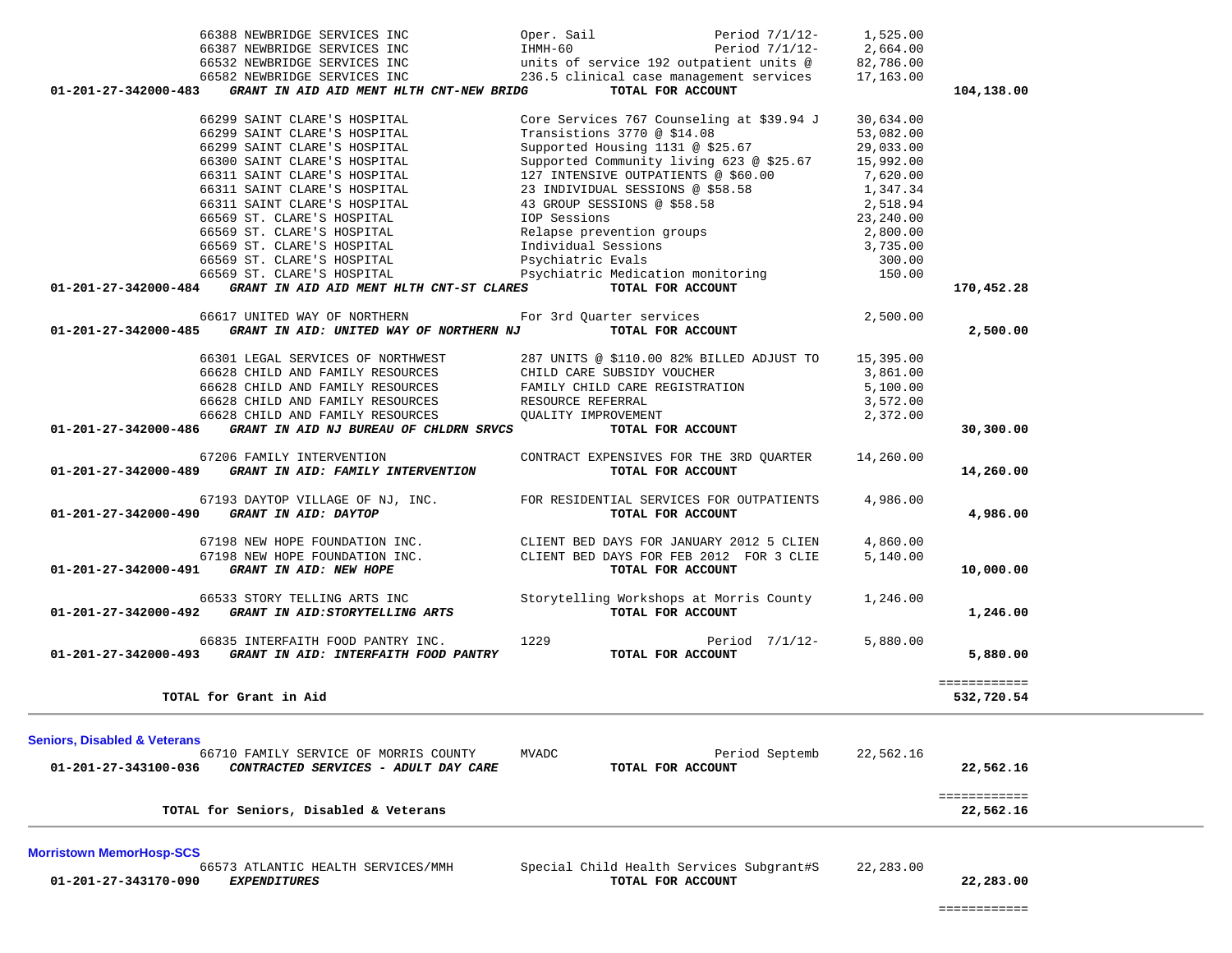| TOTAL for Morristown MemorHosp-SCS |  | 22,283.00 |  |  |
|------------------------------------|--|-----------|--|--|
|------------------------------------|--|-----------|--|--|

**County Board of Social Service**

|                      | 66514 KAITLYN HELLYER                                | DBT Training                                                                        | 25.00          |           |
|----------------------|------------------------------------------------------|-------------------------------------------------------------------------------------|----------------|-----------|
| 01-201-27-345100-034 | CONFERENCE EXPENSES                                  | TOTAL FOR ACCOUNT                                                                   |                | 25.00     |
|                      |                                                      |                                                                                     |                |           |
|                      | 66057 PAPER MART INC                                 | Paperline Multi (R) White, Order no. 930                                            | 1,821.50       |           |
|                      | 66058 W.B. MASON COMPANY INC                         | Order no. 15228362/08-22-12 Customer no.                                            | 2,355.98       |           |
| 01-201-27-345100-058 | OFFICE SUPPLIES & STATIONERY                         | TOTAL FOR ACCOUNT                                                                   |                | 4,177.48  |
|                      |                                                      |                                                                                     | 477.00         |           |
|                      | 66852 CITYSIDE ARCHIVES, LTD<br>67047 JOE COSTANTINO | TEMPORARY ASSISTANCE                                                                | 12.00          |           |
| 01-201-27-345100-059 | OTHER GENERAL EXPENSES                               | Laminate signs for lobby<br>TOTAL FOR ACCOUNT                                       |                | 489.00    |
|                      |                                                      |                                                                                     |                |           |
|                      | 67047 JOE COSTANTINO                                 | Postage                                                                             | 5.95           |           |
| 01-201-27-345100-068 | POSTAGE & METERED MAIL                               | TOTAL FOR ACCOUNT                                                                   |                | 5.95      |
|                      |                                                      |                                                                                     |                |           |
|                      | 66302 SAINT CLARE'S HOSPITAL                         | St Clare's Counseling services 905 @ \$39                                           | 36,146.00      |           |
| 01-201-27-345100-084 | OTHER OUTSIDE SERVICES                               | TOTAL FOR ACCOUNT                                                                   |                | 36,146.00 |
|                      |                                                      |                                                                                     |                |           |
|                      | 66847 AT&T                                           | OFFICE OF TEMPORARY ASSISTANCE                                                      | 113.22         |           |
|                      | 66522 VERIZON                                        | Acct. no - 973 631-5312 641 87Y - 09/28/                                            | 895.37         |           |
|                      | 66846 VERIZON                                        | OFFICE OF TEMPORARY ASSISTANCE                                                      | 992.16         |           |
| 01-201-27-345100-146 | <b>TELEPHONE</b>                                     | TOTAL FOR ACCOUNT                                                                   |                | 2,000.75  |
|                      | 65247 KYOCERA MITA AMERICA, INC.                     | 7629689-025 Kyocera 420i 36M FMV Lease @                                            | 1,410.60       |           |
| 01-201-27-345100-164 | OFFICE MACHINES - RENTAL                             | TOTAL FOR ACCOUNT                                                                   |                | 1,410.60  |
|                      |                                                      |                                                                                     |                |           |
|                      | 66851 CITYSIDE ARCHIVES, LTD                         | OFFICE OF TEMPORARY ASSISTANCE                                                      | 890.37         |           |
| 01-201-27-345100-257 | RENTAL - OTHER                                       | TOTAL FOR ACCOUNT                                                                   |                | 890.37    |
|                      |                                                      |                                                                                     |                |           |
|                      | 66526 JOHNSON & JOHNSON, ESQS                        | Legal services rendered for the month of                                            | 5,655.25       |           |
|                      | 66526 JOHNSON & JOHNSON, ESQS                        | Child Support - Support Services                                                    | 283.45         |           |
|                      | 66519 JOHNSON & JOHNSON, ESQS                        | Legal Services rendered for the month of                                            | 672.00         |           |
|                      | 66063 UNITRONIX DATA SYSTEMS INC                     | Software maintenance for the month of Oc                                            | 4,908.87       |           |
| 01-201-27-345100-325 | SPECIAL SERVICES                                     | TOTAL FOR ACCOUNT                                                                   |                | 11,519.57 |
|                      | 66515 LAUREN BURD                                    | SSS - Mileage reimb. for July to Septemb                                            | 135.10         |           |
|                      | 66511 FRANK JANKOWSKI                                | MAP - Mileage reimb. for July & Septembe                                            | 12.95          |           |
|                      | 66523 JAYSHREE TRIVEDI                               | FSS - Mileage reimb. for July to Septemb                                            | 12.60          |           |
|                      | 66530 LAURIE PALMA                                   | FSS - Mileage reimb. for July to Septemb                                            | 139.65         |           |
|                      | 67104 BARBARA KENNEDY                                | MAP - Mileage reimb. for July & August 2                                            | 39.55          |           |
|                      | 67070 LINDA CSENGETO                                 | SSS - Mi. reimb. for July to September                                              | 35.70          |           |
|                      | 67047 JOE COSTANTINO                                 | ADM - Mileage reimb. for June 2012                                                  | 2.45           |           |
|                      | 67111 SALVATORE CONTINI                              | MAP - Mileage reimb. for July to Septemb                                            | 28.00          |           |
|                      | 67110 BEATRIZ OSPINA                                 | MAP - Mileage reimb. for August & Septem                                            | 35.00          |           |
| 01-201-27-345100-332 | <i><b>MILEAGE</b></i>                                | TOTAL FOR ACCOUNT                                                                   |                | 441.00    |
|                      |                                                      |                                                                                     |                |           |
|                      | 66516 LOURDES DEGUZMAN                               | MAP - Insurance reimb. for the 3rd qtr.                                             | 36.00          |           |
|                      | 66515 LAUREN BURD                                    | Insurance reimb. for the 3rd qtr. of 201                                            | 45.00          |           |
|                      | 66514 KAITLYN HELLYER                                | SSS - Insurance reimb. for the 2nd & 3rd                                            | 72.00          |           |
|                      | 66513 JESSICA REYMUNDO                               | FSS - Insurance reimb. for the 3rd gtr.                                             | 36.00          |           |
|                      | 66512 ILA TALWAR                                     | MAP - Insurance reimb. for the 3rd qtr.                                             | 45.00          |           |
|                      | 66511 FRANK JANKOWSKI                                | Insurance reimb. for the 3rd qtr. of 201                                            | 45.00          |           |
|                      | 66517 MAGDELENA WILLIAMS<br>66523 JAYSHREE TRIVEDI   | MAP - Insurance reimb. for the 3rd qtr.<br>Insurance reimb. for the 3rd qtr. od 201 | 36.00<br>45.00 |           |
|                      | 66530 LAURIE PALMA                                   | Insurance reimb. for the 3rd qtr. of 201                                            | 36.00          |           |
|                      | 67104 BARBARA KENNEDY                                | Insurance reimb. for the 3rd qtr. of 201                                            | 36.00          |           |
|                      | 67071 SIBGATH KHAN                                   | ADM - Insurance reimb. for the 3rd gtr.                                             | 36.00          |           |
|                      | 67070 LINDA CSENGETO                                 | Insurance reimb. for the 3rd qtr. of 201                                            | 36.00          |           |
|                      | 67070 LINDA CSENGETO                                 | Parking fees                                                                        | 1.00           |           |
|                      | 67053 SANGITA SHAH                                   | MAP - Insurance reimb. for the 3rd qtr.                                             | 36.00          |           |
|                      |                                                      |                                                                                     |                |           |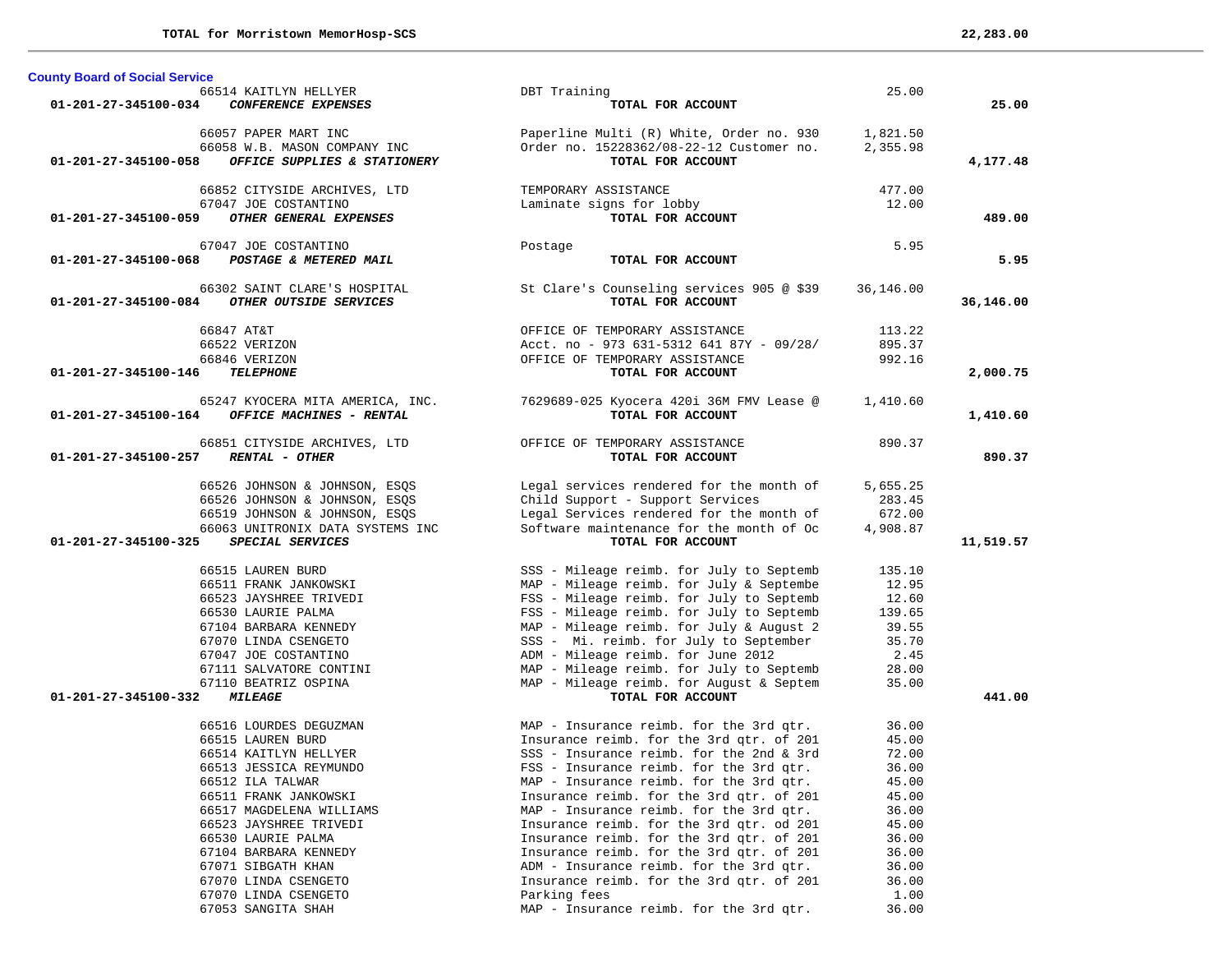| <b>MV:Administration</b>            |                                                   |                                      |           |           |
|-------------------------------------|---------------------------------------------------|--------------------------------------|-----------|-----------|
|                                     | 66957 TELESEARCH INC                              | $01365 - 000$ , w/e~9/30/2012        | 1,568.06  |           |
|                                     | 66958 TELESEARCH INC                              | $01365 - 000, w/e~10/7/2012$         | 1,616.16  |           |
|                                     | 66959 TELESEARCH INC                              | 01365-000,w/e~10/7/2012              | 1,568.06  |           |
|                                     | 66954 STAFFING REMEDIES                           | 132589,10/3/2012                     | 1,018.85  |           |
|                                     | 66956 TELESEARCH INC                              | $01365 - 000, w/e \sim 9/30/2012$    | 2,385.76  |           |
| 01-201-27-350100-016                | OUTSIDE SALARIES & WAGES                          | TOTAL FOR ACCOUNT                    |           | 8,156.89  |
|                                     | 66930 FAMILY SERVICE OF MORRIS COUNTY             | Social Work Services~September, 2012 | 21,000.00 |           |
| 01-201-27-350100-036                | CONTRACTED SERVICES                               | TOTAL FOR ACCOUNT                    |           | 21,000.00 |
|                                     | 66895 ABILITY NETWORK INC.                        | 34873,12/1/2012~11/30/2013           | 4,250.00  |           |
| $01 - 201 - 27 - 350100 - 040$      | ELECTRONIC DATA PROCESSING                        | TOTAL FOR ACCOUNT                    |           | 4,250.00  |
|                                     | 66935 KILBOURNE & KILBOURNE                       | 128,10/12/2012                       | 285.00    |           |
| 01-201-27-350100-041                | EMPLOYEE RECOGNITION PROGRAM                      | TOTAL FOR ACCOUNT                    |           | 285.00    |
|                                     | 66362 DEER PARK                                   | 0435619937,8/15/2012 to 9/14/2012    | 8.36      |           |
| 01-201-27-350100-046 GENERAL STORES |                                                   | TOTAL FOR ACCOUNT                    |           | 8.36      |
|                                     | 66903 DANNY BELOUS                                | Signature Stamp, 10/12/2012          | 27.99     |           |
|                                     | 66955 STAPLES BUSINESS ADVANTAGE                  | 1032198,9/28/2012                    | 60.62     |           |
|                                     | 66955 STAPLES BUSINESS ADVANTAGE                  | 1032198,9/29/2012                    | 41.24     |           |
|                                     | 01-201-27-350100-058 OFFICE SUPPLIES & STATIONERY | TOTAL FOR ACCOUNT                    |           | 129.85    |
|                                     | 66931 FEDEX                                       | 3684-0206-0.10/8/2012                | 29.32     |           |
|                                     | 67262 COUNTY OF MORRIS                            | 2ND 1/2 10/12 METERED MAIL           | 129.59    |           |
| 01-201-27-350100-068                | POSTAGE & METERED MAIL                            | TOTAL FOR ACCOUNT                    |           | 158.91    |
|                                     | 66902 CAROL CHRISTIE                              | OPA Exam Fee                         | 150.00    |           |

| 67111 SALVATORE CONTINI                                | Insurance reimb. for the 3rd qtr. of 201     | 36.00     |              |
|--------------------------------------------------------|----------------------------------------------|-----------|--------------|
| 67110 BEATRIZ OSPINA                                   | Insurance reimb. for the 3rd qtr. of 201     | 36.00     |              |
| 01-201-27-345100-333<br>OTHER ALLOWANCES               | TOTAL FOR ACCOUNT                            |           | 649.00       |
| 66543 MOLNAR PHARMACY                                  |                                              | 214.57    |              |
| 66543 MOLNAR PHARMACY                                  |                                              | 402.00    |              |
| 66543 MOLNAR PHARMACY                                  |                                              | 339.41    |              |
| 66543 MOLNAR PHARMACY                                  |                                              | 11.97     |              |
| 66543 MOLNAR PHARMACY                                  |                                              | 123.86    |              |
| 66543 MOLNAR PHARMACY                                  |                                              | 430.57    |              |
| 66543 MOLNAR PHARMACY                                  |                                              | 3.30      |              |
| 66543 MOLNAR PHARMACY                                  |                                              | 339.42    |              |
| 66543 MOLNAR PHARMACY                                  |                                              | 75.67     |              |
| 66543 MOLNAR PHARMACY                                  |                                              | 66.39     |              |
| 66543 MOLNAR PHARMACY                                  |                                              | 486.11    |              |
| 66541 WALGREENS PHARMACY #10379                        |                                              | 101.94    |              |
| 01-201-27-345100-338<br>HEALTH RELATED SERVICES        | TOTAL FOR ACCOUNT                            |           | 2,595.21     |
| 66540 CITY LIMO AND TAXI, INC.                         |                                              | 47.01     |              |
| 01-201-27-345100-340<br><b>TRANSPORTATION SERVICES</b> | TOTAL FOR ACCOUNT                            |           | 47.01        |
| 65252 LABORATORY CORPORATION OF                        | DNA testing from 07/28/12 to 09/01/12 -      | 312.50    |              |
| 63990 LABORATORY CORPORATION OF                        | DNA Testing from $6/30/12$ to $7/28/12$ - Ac | 281.25    |              |
| 01-201-27-345100-351<br><b>PATERNITY EXPENSES</b>      | TOTAL FOR ACCOUNT                            |           | 593.75       |
| 65250 TREASURER. ST OF NJ                              | Data processing & EBT Statements for the     | 29,997.91 |              |
| 01-201-27-345100-354<br><b>FAMIS AND ACSES</b>         | TOTAL FOR ACCOUNT                            |           | 29,997.91    |
|                                                        |                                              |           | ============ |
| TOTAL for County Board of Social Service               |                                              |           | 90,988.60    |

67048 SUSAN KLEIN MAP - Insurance reimb. for the 3rd qtr. 36.00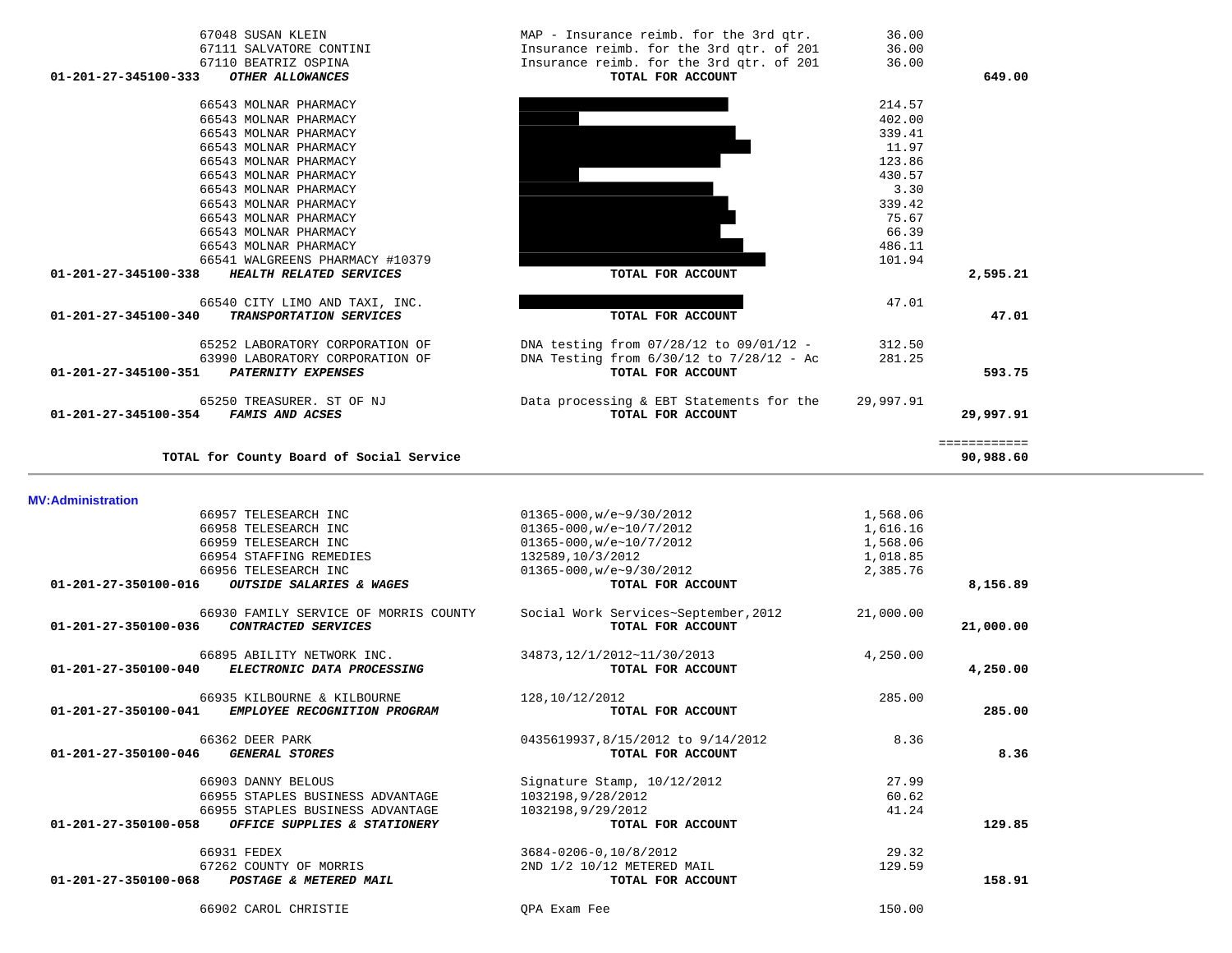| 66962 U.S. SECURITY ASSOCIATES, INC.                        | $573 - 1134 - 000$ , $9/07/2012 - 9/13/2012$ | 5,128.88    |                           |  |
|-------------------------------------------------------------|----------------------------------------------|-------------|---------------------------|--|
| 66962 U.S. SECURITY ASSOCIATES, INC.                        | $573 - 1134 - 000$ , $9/14/2012 - 9/20/2012$ | 4,887.44    |                           |  |
| 66962 U.S. SECURITY ASSOCIATES, INC.                        | $573 - 1134 - 000$ , $9/21/2012 - 9/27/2012$ | 5,011.28    |                           |  |
| 66962 U.S. SECURITY ASSOCIATES, INC.                        | $573 - 1134 - 000$ , $9/28/2012 - 10/4/2012$ | 5,119.20    |                           |  |
| 01-201-27-350100-266<br><b>SAFETY ITEMS</b>                 | TOTAL FOR ACCOUNT                            |             | 33,856.56                 |  |
|                                                             |                                              |             |                           |  |
| TOTAL for MV: Administration                                |                                              |             | ============<br>72,615.24 |  |
|                                                             |                                              |             |                           |  |
| <b>MV:Building Services</b>                                 |                                              |             |                           |  |
| 66950 SODEXO INC & AFFILIATES                               | 100022833, September~2012                    | 6,813.45    |                           |  |
| CONTRACTED SERVICES<br>01-201-27-350110-036                 | TOTAL FOR ACCOUNT                            |             | 6,813.45                  |  |
|                                                             |                                              |             |                           |  |
| 66896 AES-NJ COGEN CO INC                                   | Gas Usage, August&September~2012             | 3,360.79    |                           |  |
| 66934 JERSEY CENTRAL POWER & LIGHT                          | 100-004-803-738, September~2012              | 57, 175. 24 |                           |  |
| 01-201-27-350110-137 ELECTRICITY                            | TOTAL FOR ACCOUNT                            |             | 60,536.03                 |  |
| 66852 CITYSIDE ARCHIVES, LTD                                | MORRIS VIEW                                  | 796.00      |                           |  |
| 66964 WASTE MANAGEMENT OF NEW JERSEY                        | 100-0057890-0836-3, September~2012           | 8,085.33    |                           |  |
| 01-201-27-350110-143<br>RUBBISH & TRASH REMOVAL             | TOTAL FOR ACCOUNT                            |             | 8,881.33                  |  |
| 66946 SOUTHEAST MORRIS COUNTY                               | 20-999790658,3rd Qtr.~2012                   | 210.00      |                           |  |
| 66947 SOUTHEAST MORRIS COUNTY                               | 20-999790878,3rd Qtr.~2012                   | 352.00      |                           |  |
| 66948 SOUTHEAST MORRIS COUNTY                               | 20-999796081,3rd Otr.~2012                   | 328.00      |                           |  |
| 01-201-27-350110-147<br><b>WATER</b>                        | TOTAL FOR ACCOUNT                            |             | 890.00                    |  |
|                                                             |                                              |             |                           |  |
| 65354 RICCIARDI BROTHERS INC.                               | 6981,8/14/2012                               | 138.09      |                           |  |
| PLANT OPERATION<br>01-201-27-350110-204                     | TOTAL FOR ACCOUNT                            |             | 138.09                    |  |
| 66942 PENN-JERSEY PAPER CO.                                 | 20955, 9/11/2012                             | 312.60      |                           |  |
| 66941 PENN-JERSEY PAPER CO.                                 | 20955, 10/4/2012                             | 468.90      |                           |  |
| 01-201-27-350110-225<br>CHEMICALS & SPRAYS                  | TOTAL FOR ACCOUNT                            |             | 781.50                    |  |
| 66942 PENN-JERSEY PAPER CO.                                 | 20955, 9/11/2012                             | 3,855.30    |                           |  |
| 66941 PENN-JERSEY PAPER CO.                                 | 20955, 10/4/2012                             | 5,049.43    |                           |  |
| 01-201-27-350110-252<br><b>JANITORIAL SUPPLIES</b>          | TOTAL FOR ACCOUNT                            |             | 8,904.73                  |  |
| 66942 PENN-JERSEY PAPER CO.                                 | 20955, 9/20/2012                             | 1,180.82    |                           |  |
| 66941 PENN-JERSEY PAPER CO.                                 | 20955, 10/11/2012                            | 5, 133. 43  |                           |  |
| 66941 PENN-JERSEY PAPER CO.                                 | 20955, 10/11/2012                            | 249.48      |                           |  |
| $01 - 201 - 27 - 350110 - 258$<br><b>EQUIPMENT</b>          | TOTAL FOR ACCOUNT                            |             | 6,563.73                  |  |
|                                                             |                                              |             |                           |  |
| 65065 DIRECT MACHINERY SERVICE CORP.                        | Parts, 8/23/2012                             | 57.94       |                           |  |
| 65064 J.A. SEXAUER                                          | 276829,8/23/2012                             | 754.18      |                           |  |
| 65064 J.A. SEXAUER                                          | 276829,8/23/2012                             | 216.12      |                           |  |
| 65064 J.A. SEXAUER                                          | 276829,8/29/2012                             | 196.00      |                           |  |
| 66945 RELIABLE LIFT TRUCK SERVICES                          | MOR2805, 9/20/2012                           | 1,145.18    |                           |  |
| $01 - 201 - 27 - 350110 - 262$<br>MACHINERY REPAIRS & PARTS | TOTAL FOR ACCOUNT                            |             | 2,369.42                  |  |
|                                                             |                                              |             |                           |  |

66847 AT&T MV: ADMINISTRATION 182.31

 66962 U.S. SECURITY ASSOCIATES, INC. 573-1134-000, 8/17/2012-8/23/2012 4,697.20 66962 U.S. SECURITY ASSOCIATES, INC. 573-1134-000, 8/24/2012-8/30/2012 4,716.56 66962 U.S. SECURITY ASSOCIATES, INC. 573-1134-000, 8/31/2012-9/6/2012 4,296.00

 **01-201-27-350100-146** *TELEPHONE* **TOTAL FOR ACCOUNT 4,403.19**

 **01-201-27-350100-164** *OFFICE MACHINES - RENTAL* **TOTAL FOR ACCOUNT 216.48**

66846 VERIZON MV: ADMINISTRATION 4,220.88

62265 MUNICIPAL CAPITAL CORP Panasonic UF8200 Internet Fax - 2 Year L 216.48

| 01-201-27-350100-080 | <b>STAFF DEVELOPMENT</b> |  | TOTAL FOR ACCOUNT |
|----------------------|--------------------------|--|-------------------|
|                      |                          |  |                   |

4,220.88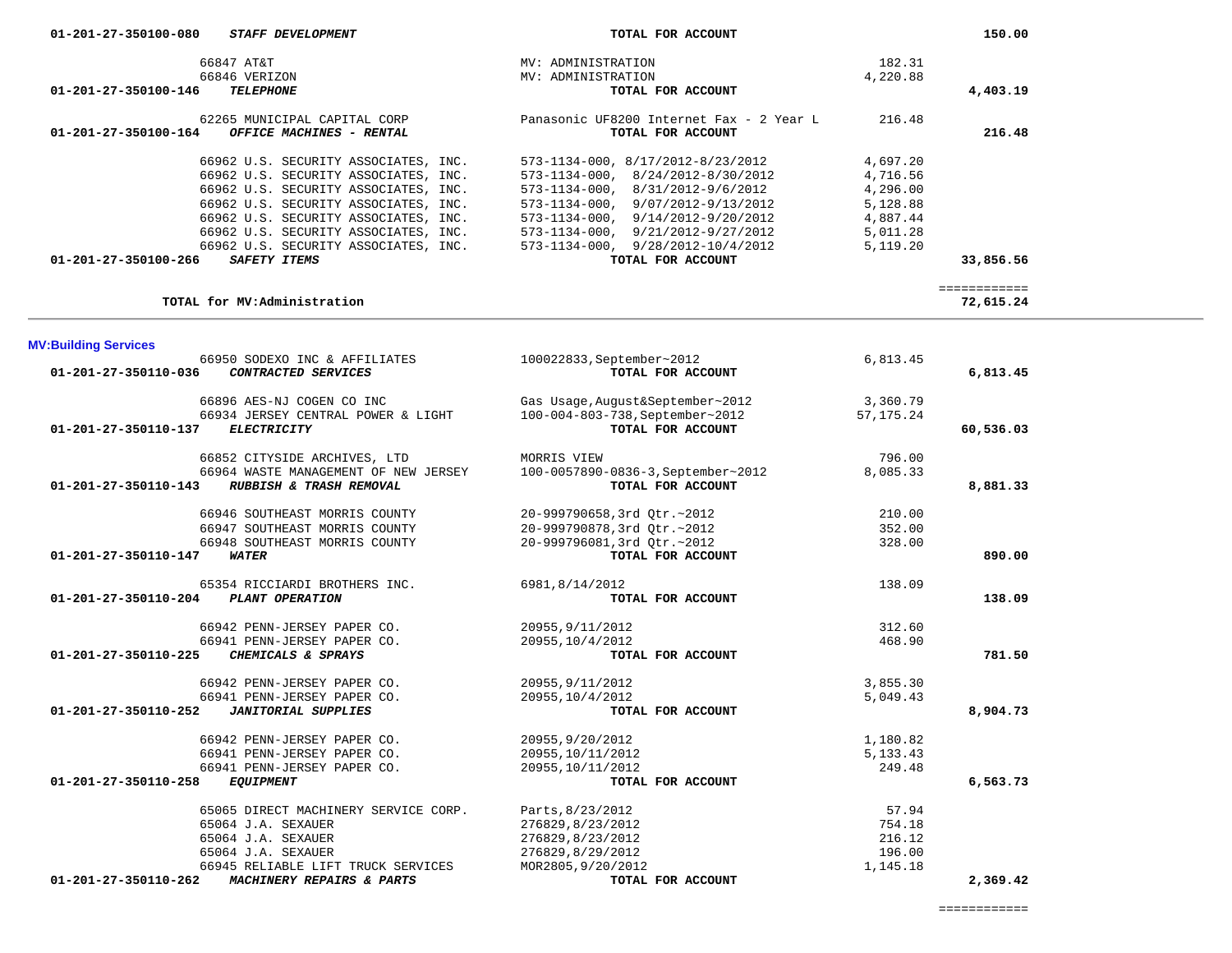**MV:Dietary** 

| 01-201-27-350115-036 | 66949 SODEXO, INC & AFFILIATES<br>CONTRACTED SERVICES      | 100005746, September~2012<br>TOTAL FOR ACCOUNT | 311, 113.72 | 311, 113. 72 |  |
|----------------------|------------------------------------------------------------|------------------------------------------------|-------------|--------------|--|
|                      | 65599 STATE OF NJ                                          | 24-007-900, September                          | 586.51      |              |  |
|                      | 65599 STATE OF NJ                                          | 24-007-900, September                          | 3,322.52    |              |  |
|                      | 65599 STATE OF NJ                                          | 24-007-900, September                          | 710.93      |              |  |
| 01-201-27-350115-185 | FOOD                                                       | TOTAL FOR ACCOUNT                              |             | 4,619.96     |  |
|                      |                                                            |                                                |             |              |  |
|                      | 66936 LIBERTY NEWS DISTRIBUTION INC.                       | $08223$ , w/e $10-7-2012$                      | 69.92       |              |  |
| 01-201-27-350115-186 | 66936 LIBERTY NEWS DISTRIBUTION INC.<br>COFFEE / GIFT SHOP | 08223, w/e 10-14-2012<br>TOTAL FOR ACCOUNT     | 69.92       | 139.84       |  |
|                      |                                                            |                                                |             |              |  |
|                      | 66914 ACME AMERICAN REPAIRS INC.                           | 0118615,9/27/2012                              | 952.32      |              |  |
|                      | 66914 ACME AMERICAN REPAIRS INC.                           | 0118615, 10/4/2012                             | 358.60      |              |  |
| 01-201-27-350115-262 | MACHINERY REPAIRS & PARTS                                  | TOTAL FOR ACCOUNT                              |             | 1,310.92     |  |
|                      |                                                            |                                                |             | ============ |  |
|                      | TOTAL for MV: Dietary                                      |                                                |             | 317,184.44   |  |
|                      |                                                            |                                                |             |              |  |
| <b>MV:Laundry</b>    | 66951 SODEXO, INC & AFFILIATES                             | 100011720, September~2012                      | 101,464.03  |              |  |
| 01-201-27-350125-036 | CONTRACTED SERVICES                                        | TOTAL FOR ACCOUNT                              |             | 101,464.03   |  |
|                      |                                                            |                                                |             |              |  |
|                      | 66928 EMERALD PROFESSIONAL                                 | 211842,10/8/2012                               | 11,844.25   |              |  |
|                      | 66929 EMERALD PROFESSIONAL                                 | 211842,8/29/2012                               | 15,444.65   |              |  |
| 01-201-27-350125-182 | <b>DIAPERS</b>                                             | TOTAL FOR ACCOUNT                              |             | 27,288.90    |  |
|                      |                                                            |                                                |             | ============ |  |
|                      | TOTAL for MV: Laundry                                      |                                                |             | 128,752.93   |  |
|                      |                                                            |                                                |             |              |  |
| <b>MV:Nursing</b>    | 66943 PHARMA CARE INC                                      | MORR02, September~2012                         | 3,707.44    |              |  |
| 01-201-27-350130-035 | <b>CONSULTATION FEE</b>                                    | TOTAL FOR ACCOUNT                              |             | 3,707.44     |  |
|                      |                                                            |                                                |             |              |  |
|                      | 66933 JAGDISH DANG                                         | Professional Services, September~2012          | 2,200.00    |              |  |
| 01-201-27-350130-036 | CONTRACTED SERVICES                                        | TOTAL FOR ACCOUNT                              |             | 2,200.00     |  |
|                      | 66897 AGL WELDING SUPPLY CO INC                            | 584500,10/9/2012                               | 710.85      |              |  |
|                      | 66897 AGL WELDING SUPPLY CO INC                            | 584500,10/8/2012                               | 245.90      |              |  |
|                      | 66944 READY SUPPLY                                         | B06Q, 10/2/2012                                | 544.00      |              |  |
|                      | 66942 PENN-JERSEY PAPER CO.                                | 20955, 9/11/2012                               | 787.50      |              |  |
|                      | 66941 PENN-JERSEY PAPER CO.                                | 20955, 10/4/2012                               | 330.90      |              |  |
|                      | 66941 PENN-JERSEY PAPER CO.                                | 20955, 10/4/2012                               | 101.65      |              |  |
|                      |                                                            |                                                |             |              |  |
|                      | 66937 MEDLINE INDUSTRIES INC                               | 1183053,9/20/2012                              | 1,300.00    |              |  |
|                      | 66938 MEDLINE INDUSTRIES INC                               | 1183053,10/4/2012                              | 1,625.00    |              |  |
|                      | 66939 MEDLINE INDUSTRIES INC                               | 1183053, 10/11/2012                            | 390.09      |              |  |
| 01-201-27-350130-046 | <b>GENERAL STORES</b>                                      | TOTAL FOR ACCOUNT                              |             | 6,035.89     |  |
|                      | 65559 BIO- REFERENCE LABORATORIES                          | M8049 EG, August~2012                          | 1,701.99    |              |  |
| 01-201-27-350130-049 | <b>LABORATORY SERVICES</b>                                 | TOTAL FOR ACCOUNT                              |             | 1,701.99     |  |
|                      | 66906 MARIA XOCOY                                          | Tuition Reimbursement-World Art Class, Ju      | 1,101.00    |              |  |
| 01-201-27-350130-080 | STAFF DEVELOPMENT                                          | TOTAL FOR ACCOUNT                              |             | 1,101.00     |  |
|                      | 66912 DISCOVER RX                                          | 5438, July~2012                                | 35,535.32   |              |  |
|                      | 66913 DISCOVER RX                                          | 5438, August~2012                              | 20,123.51   |              |  |
|                      | 66915 DISCOVER RX                                          | 5438, September~2012                           | 45,715.89   |              |  |
|                      |                                                            |                                                |             |              |  |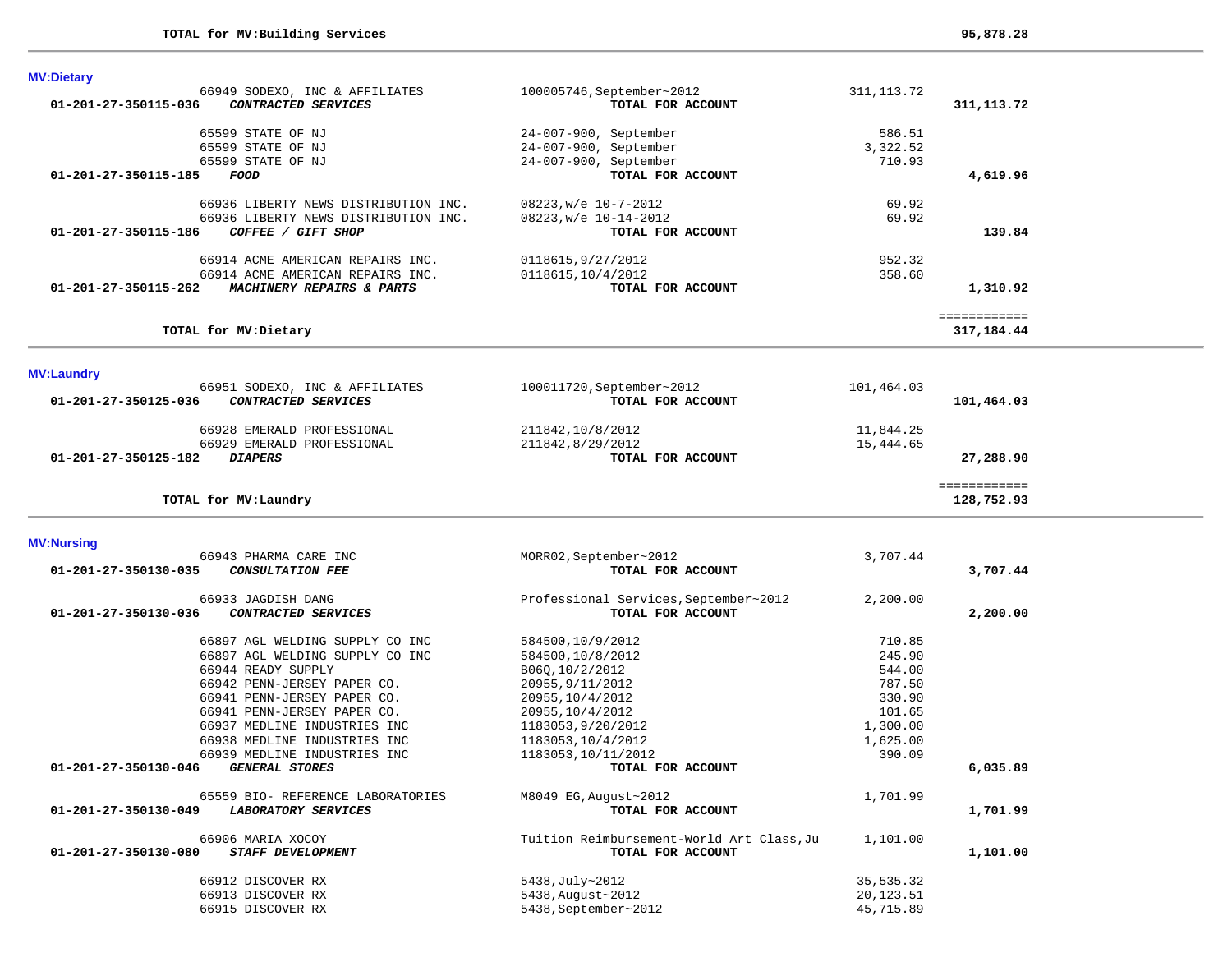| TOTAL for MV: Recreation/Volunteer Svc | 13,083.79 |
|----------------------------------------|-----------|
|----------------------------------------|-----------|

| 66899 CLASSIC HAIR CARE                            | 6409,September~2012                   | 5,417.00  |           |
|----------------------------------------------------|---------------------------------------|-----------|-----------|
| 66900 CLASSIC HAIR CARE                            | 6409, August~2012                     | 5,580.32  |           |
| 01-201-27-350135-036<br><i>CONTRACTED SERVICES</i> | TOTAL FOR ACCOUNT                     |           | 10,997.32 |
| 66898 ARTISTIC AQUARIA INC                         | Fish Tank Maintenance, September~2012 | 562.50    |           |
| 66907 AFI FOODSERVICE DISTRIBUTORS                 | 185674,10/18/2012                     | 155.09    |           |
| 66908 ARTS! BY THE PEOPLE INC.                     | Poetry Class, 10/4/2012               | 75.00     |           |
| 66909 DENNIS GRAU                                  | Music Therapy-2D, 10/18/2012          | 150.00    |           |
| 66910 DIRECT SUPPLY INC                            | 29406,10/3/2012                       | 418.98    |           |
| 66910 DIRECT SUPPLY INC                            | 29406,10/16/2012[Credit Memo]         | $-371.24$ |           |
| 66941 PENN-JERSEY PAPER CO.                        | 20955, 9/25/2012                      | 58.04     |           |
| 66940 FRANK PINTO                                  | Resident Phone Transfer, 8/23/2012    | 162.50    |           |
| 66960 THE COMMUNITY THEATRE                        | 178760,10/17/2012                     | 340.00    |           |
| 66961 THE COMMUNITY THEATRE                        | 178760,10/17/2012                     | 285.60    |           |
| 01-201-27-350135-194<br><b>PATIENT ACTIVITIES</b>  | TOTAL FOR ACCOUNT                     |           | 1,836.47  |
|                                                    |                                       |           |           |

============

============

| <b>MV:Recreation/Volunteer Svc</b>          |                                       |           |           |
|---------------------------------------------|---------------------------------------|-----------|-----------|
| 66901 ABEL SALDANA                          | MEPAP 2nd Edition-Part1, 10/22/2012   | 250.00    |           |
| 01-201-27-350135-034<br>CONFERENCE EXPENSES | TOTAL FOR ACCOUNT                     |           | 250.00    |
| 66899 CLASSIC HAIR CARE                     | 6409, September~2012                  | 5,417.00  |           |
| 66900 CLASSIC HAIR CARE                     | 6409, August~2012                     | 5,580.32  |           |
| 01-201-27-350135-036<br>CONTRACTED SERVICES | TOTAL FOR ACCOUNT                     |           | 10,997.32 |
| 66898 ARTISTIC AOUARIA INC                  | Fish Tank Maintenance, September~2012 | 562.50    |           |
| 66907 AFI FOODSERVICE DISTRIBUTORS          | 185674,10/18/2012                     | 155.09    |           |
| 66908 ARTS! BY THE PEOPLE INC.              | Poetry Class, $10/4/2012$             | 75.00     |           |
| 66909 DENNIS GRAU                           | Music Therapy-2D, 10/18/2012          | 150.00    |           |
| 66910 DIRECT SUPPLY INC                     | 29406,10/3/2012                       | 418.98    |           |
| 66910 DIRECT SUPPLY INC                     | 29406,10/16/2012[Credit Memo]         | $-371.24$ |           |
| 66941 PENN-JERSEY PAPER CO.                 | 20955, 9/25/2012                      | 58.04     |           |
| 66940 FRANK PINTO                           | Resident Phone Transfer, 8/23/2012    | 162.50    |           |
| 66960 THE COMMUNITY THEATRE                 | 178760,10/17/2012                     | 340.00    |           |
| 66961 THE COMMUNITY THEATRE                 | 178760,10/17/2012                     | 285.60    |           |

## **TOTAL for MV:Nursing 130,932.36**

| 66912 DISCOVER RX                               | 5438, July~2012                    | 3,685.48 |           |
|-------------------------------------------------|------------------------------------|----------|-----------|
| 66913 DISCOVER RX                               | 5438, August~2012                  | 3,110.72 |           |
| 66915 DISCOVER RX                               | 5438, September~2012               | 2,270.99 |           |
| 66916 DISCOVER RX                               | 5438,5/31/2012                     | 750.30   |           |
| 66916 DISCOVER RX                               | 5438,5/31/2012                     | 859.90   |           |
| NON-LEGEND DRUGS (OTC)<br>01-201-27-350130-172  | TOTAL FOR ACCOUNT                  |          | 10,677.39 |
| 65060 ATLANTIC HEALTH SYSTEM                    | A1201201507,8/23/2012              | 74.70    |           |
| 65059 THE ORTHOPEDIC GROUP                      | 24827V3021, 7/25/2012              | 45.84    |           |
| 01-201-27-350130-189<br><b>MEDICAL</b>          | TOTAL FOR ACCOUNT                  |          | 120.54    |
| 66905 JANET ASABEA                              | CNA Re-Certification, 10/25/2012   | 30.00    |           |
| 01-201-27-350130-191<br><b>NURSING</b>          | TOTAL FOR ACCOUNT                  |          | 30.00     |
| 66932 GTS WELCO                                 | LM714,9/6/2012                     | 106.10   |           |
| 66932 GTS WELCO                                 | LM714,9/12/2012                    | 228.50   |           |
| 66932 GTS WELCO                                 | LM714,9/18/2012                    | 126.50   |           |
| 66932 GTS WELCO                                 | LM714,9/20/2012                    | 725.01   |           |
| 66932 GTS WELCO                                 | LM714,9/24/2012                    | 187.70   |           |
| 66932 GTS WELCO                                 | LM714,9/25/2012                    | 106.10   |           |
| 66932 GTS WELCO                                 | LM714,9/4/2012                     | 228.50   |           |
| 01-201-27-350130-193<br><b>OXYGEN</b>           | TOTAL FOR ACCOUNT                  |          | 1,708.41  |
| 66910 DIRECT SUPPLY INC                         | 29406,10/4/2012                    | 144.48   |           |
| 66952 SPECIALTY MEDICAL PRODUCTS INC.           | MOVMN, 8/31/2012                   | 604.50   |           |
| 66953 SPECIALTY MEDICAL PRODUCTS INC.           | MOVMN, 9/30/2012                   | 810.00   |           |
| 01-201-27-350130-258<br><b>EQUIPMENT</b>        | TOTAL FOR ACCOUNT                  |          | 1,558.98  |
| 65355 ON TIME TRANSPORTATION                    | Transportation Services, 9/11/2012 | 88.00    |           |
| 65355 ON TIME TRANSPORTATION                    | Transportation Services, 9/13/2012 | 112.00   |           |
| 65558 ON TIME TRANSPORTATION                    | Transport, 8/16/2012               | 106.00   |           |
| 65558 ON TIME TRANSPORTATION                    | Transport, 8/21/2012               | 196.00   |           |
| 65558 ON TIME TRANSPORTATION                    | Transport, 9/17/2012               | 214.00   |           |
| 01-201-27-350130-340<br>TRANSPORTATION SERVICES | TOTAL FOR ACCOUNT                  |          | 716.00    |
|                                                 |                                    |          |           |

130,932.36

13,083.79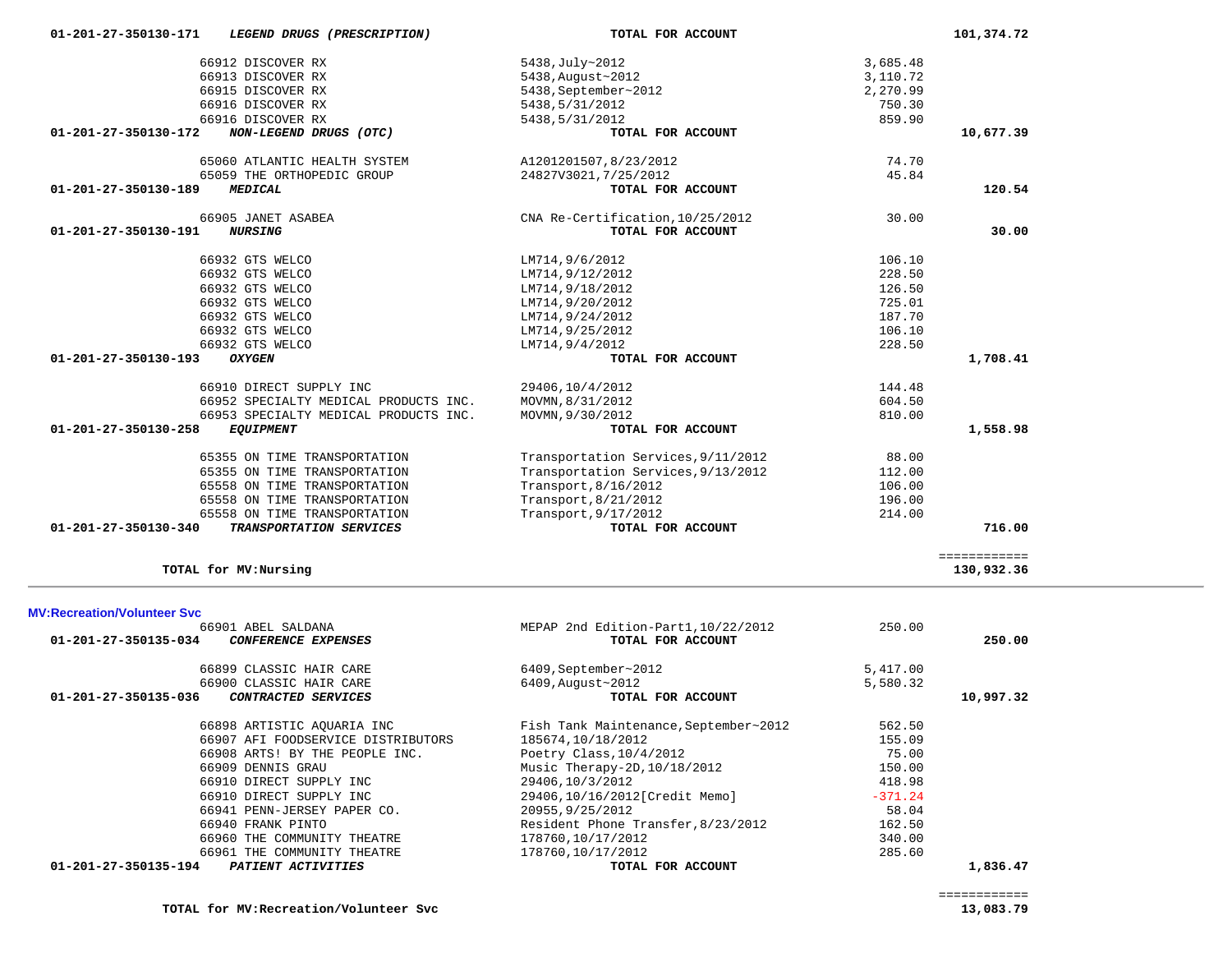| <b>Assistance Dep Child: Local Shr</b>                                                                    |                                                               |                 |                           |
|-----------------------------------------------------------------------------------------------------------|---------------------------------------------------------------|-----------------|---------------------------|
| 66521 OFFICE OF TEMPORARY ASSISTANCE<br>01-201-27-354100-091<br>ASSISTANCE DEP CHILD: LOCAL SHR PROGRAM E | For estimated County Share for TANF Reci<br>TOTAL FOR ACCOUNT | 12,000.00       | 12,000.00                 |
| TOTAL for Assistance Dep Child: Local Shr                                                                 |                                                               |                 | ============<br>12,000.00 |
|                                                                                                           |                                                               |                 |                           |
| <b>Assistance SSI Income Recipien</b><br>66520 OFFICE OF TEMPORARY ASSISTANCE                             | For estimated County Share of Assist. to                      | 40,000.00       |                           |
| ASSISTANCE SSI INCOME RECIPIEN EXPENDITU<br>01-201-27-355100-090                                          | TOTAL FOR ACCOUNT                                             |                 | 40,000.00                 |
|                                                                                                           |                                                               |                 | ============              |
| TOTAL for Assistance SSI Income Recipien                                                                  |                                                               |                 | 40,000.00                 |
| <b>County Adjuster</b>                                                                                    |                                                               |                 |                           |
| 67262 COUNTY OF MORRIS<br>01-201-27-357100-068<br>POSTAGE & METERED MAIL                                  | 2ND 1/2 10/12 METERED MAIL<br>TOTAL FOR ACCOUNT               | 78.28           | 78.28                     |
|                                                                                                           |                                                               |                 | ============              |
| TOTAL for County Adjuster                                                                                 |                                                               |                 | 78.28                     |
| <b>County Library</b>                                                                                     |                                                               |                 |                           |
| 67077 INGRAM LIBRARY SERVICES                                                                             | 20C0083 dated 10/03/12                                        | 628.68          |                           |
| 67077 INGRAM LIBRARY SERVICES                                                                             | 20C0083 dated 10/04/12                                        | 130.45          |                           |
| 67077 INGRAM LIBRARY SERVICES                                                                             | 20C0083 dated 10/05/12                                        | 94.13           |                           |
| 67077 INGRAM LIBRARY SERVICES                                                                             | 20C0083 dated 10/05/12                                        | 180.02          |                           |
| 67077 INGRAM LIBRARY SERVICES                                                                             | 20C0083 dated 10/08/12                                        | 47.67           |                           |
| 67077 INGRAM LIBRARY SERVICES                                                                             | 20C0083 dated 10/09/12                                        | 52.42           |                           |
| 67077 INGRAM LIBRARY SERVICES                                                                             | 20C0083 dated 10/09/12                                        | 507.54<br>78.31 |                           |
| 67077 INGRAM LIBRARY SERVICES<br>67077 INGRAM LIBRARY SERVICES                                            | 20C0083 dated 10/09/12<br>20C0083 dated 10/10/12              | 46.68           |                           |
| 67081 INGRAM LIBRARY SERVICES                                                                             | 20C0083 dated 10/02/12                                        | 59.30           |                           |
| 67081 INGRAM LIBRARY SERVICES                                                                             | 20C0083 dated 10/08/12                                        | 120.83          |                           |
| 67081 INGRAM LIBRARY SERVICES                                                                             | 20C0083 dated 10/08/12                                        | 13.82           |                           |
| 67081 INGRAM LIBRARY SERVICES                                                                             | 20C0083 dated 10/08/12                                        | 76.94           |                           |
| 67081 INGRAM LIBRARY SERVICES                                                                             | 20C0083 dated 10/08/12                                        | 15.02           |                           |
| 67081 INGRAM LIBRARY SERVICES                                                                             | 20C0083 dated 10/08/12                                        | 30.64           |                           |
| 67081 INGRAM LIBRARY SERVICES                                                                             | 20C0083 dated 10/12/12                                        | 28.57           |                           |
| 67081 INGRAM LIBRARY SERVICES                                                                             | 20C0083 dated 10/15/12                                        | 140.42          |                           |
| 67081 INGRAM LIBRARY SERVICES                                                                             | 20C0083 dated 10/16/12                                        | 444.70          |                           |
| 67081 INGRAM LIBRARY SERVICES                                                                             | 20C0083 dated 10/16/12                                        | 64.08           |                           |
| 67080 INGRAM LIBRARY SERVICES                                                                             | 20C0083 dated 10/10/12                                        | 702.74          |                           |
| 67080 INGRAM LIBRARY SERVICES<br>67076 INGRAM LIBRARY SERVICES                                            | 20C0083 dated 10/11/12<br>20C0083 dated 09/26/12              | 331.47<br>14.92 |                           |
| 67076 INGRAM LIBRARY SERVICES                                                                             | 20C0083 dated 09/26/12                                        | 65.07           |                           |
| 67076 INGRAM LIBRARY SERVICES                                                                             | 20C0083 dated 09/28/12                                        | 76.62           |                           |
| 67076 INGRAM LIBRARY SERVICES                                                                             | 20C0083 dated 09/28/12                                        | 4.54            |                           |
| 67076 INGRAM LIBRARY SERVICES                                                                             | 20C0083 dated 10/01/12                                        | 24.53           |                           |
| 67076 INGRAM LIBRARY SERVICES                                                                             | 20C0083 dated 10/01/12                                        | 122.95          |                           |
| 67076 INGRAM LIBRARY SERVICES                                                                             | 20C0083 dated 10/02/12                                        | 16.89           |                           |
| 67076 INGRAM LIBRARY SERVICES                                                                             | 20C0083 dated 10/02/12                                        | 1,002.78        |                           |
| 67076 INGRAM LIBRARY SERVICES                                                                             | 20C0083 dated 10/02/12                                        | 40.00           |                           |
| 67076 INGRAM LIBRARY SERVICES                                                                             | 20C0083 dated 10/02/12                                        | 15.90           |                           |
| 67075 INGRAM LIBRARY SERVICES                                                                             | 20C0083 dated 09/10/12                                        | 44.85           |                           |
| 67075 INGRAM LIBRARY SERVICES<br>67075 INGRAM LIBRARY SERVICES                                            | 20C0083 dated 09/10/12<br>20C0083 dated 09/10/12              | 82.25<br>119.46 |                           |
| 67075 INGRAM LIBRARY SERVICES                                                                             | 20C0083 dated 09/12/12                                        | 1,110.00        |                           |
| 67075 INGRAM LIBRARY SERVICES                                                                             | 20C0083 dated 10/08/12                                        | $-37.02$        |                           |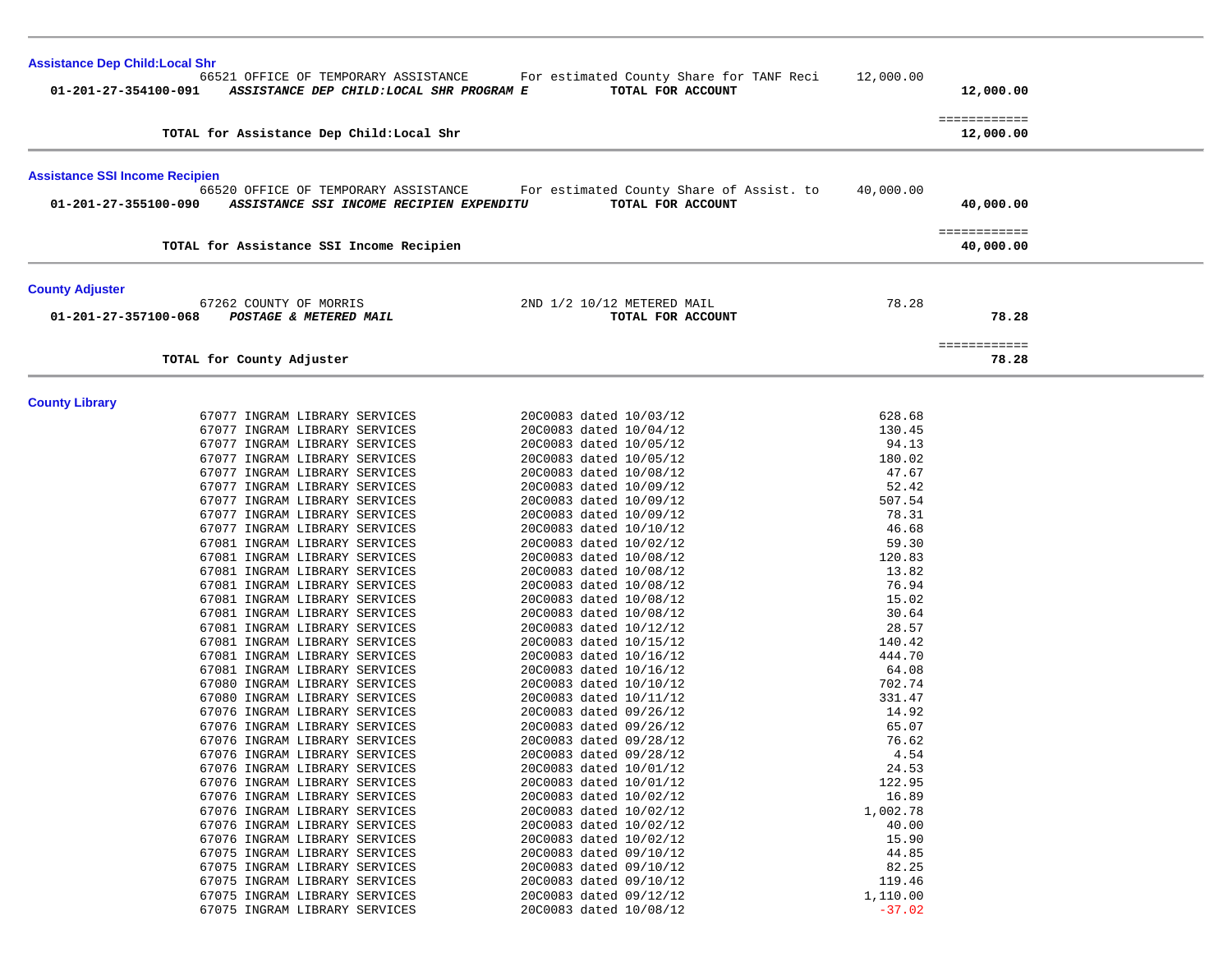| 67254 KATHLEEN SERAFINO<br>01-201-29-392100-031<br><i>CELLULAR PHONES/PAGERS</i> | REIMBURSEMENT FOR CELL PHONE CHARGES 9-5<br>TOTAL FOR ACCOUNT | 123.27 | 123.27 |
|----------------------------------------------------------------------------------|---------------------------------------------------------------|--------|--------|
| 67262 COUNTY OF MORRIS<br>01-201-29-392100-068<br>POSTAGE & METERED MAIL         | 2ND 1/2 10/12 METERED MAIL<br>TOTAL FOR ACCOUNT               | 106.25 | 106.25 |
| 67253 KATHLEEN SERAFINO                                                          | NEWARK-OAL                                                    | 16.45  |        |
| 67253 KATHLEEN SERAFINO                                                          | PARKING                                                       | 12.00  |        |
| 67253 KATHLEEN SERAFINO                                                          | NEWARK-OAL                                                    | 16.45  |        |
| 67253 KATHLEEN SERAFINO                                                          | PARKING                                                       | 9.00   |        |
| 67253 KATHLEEN SERAFINO                                                          | NEWARK-OAL                                                    | 16.45  |        |
| 67253 KATHLEEN SERAFINO                                                          | PARKING                                                       | 7.00   |        |
| 67253 KATHLEEN SERAFINO                                                          | MORRISTOWN-MCASA EXECUTIVE COMMITTE MEET                      | 0.60   |        |
| 67253 KATHLEEN SERAFINO                                                          | NEWARK-OAL                                                    | 16.45  |        |
|                                                                                  |                                                               |        |        |

|                                | 66095 ARKIV MUSIC LLC                | Order#4371314 dated 09/19/12             | 568.29   |           |
|--------------------------------|--------------------------------------|------------------------------------------|----------|-----------|
| $01 - 201 - 29 - 390100 - 083$ | <i>VIDEO &amp; FILM MATERIALS</i>    | TOTAL FOR ACCOUNT                        |          | 1,055.05  |
|                                | 66104 MOVIE LICENSING USA            | License#196935001 dated 09/24/12         | 325.00   |           |
| $01 - 201 - 29 - 390100 - 084$ | OTHER OUTSIDE SERVICES               | TOTAL FOR ACCOUNT                        |          | 325.00    |
|                                | 66120 SCHOOL SPECIALTY INC.          | 290713 Order#22300323                    | 79.64    |           |
| 01-201-29-390100-095           | OTHER ADMINISTRATIVE SUPPLIES        | TOTAL FOR ACCOUNT                        |          | 79.64     |
|                                | 66095 ARKIV MUSIC LLC                | Old invoice from 2011 - Order#3901224 da | 1,043.22 |           |
| 01-203-29-390100-083           | (2011) VIDEO & FILM MATERIALS        | TOTAL FOR ACCOUNT                        |          | 1,043.22  |
|                                | 46954 SCHOOL SPECIALTY INC.          | 290713, dated 10/28/11                   | 28.35    |           |
| 01-203-29-390100-095           | (2011) OTHER ADMINISTRATIVE SUPPLIES | TOTAL FOR ACCOUNT                        |          | 28.35     |
|                                |                                      |                                          |          |           |
|                                | TOTAL for County Library             |                                          |          | 12,069.58 |

|                               | 67075 INGRAM LIBRARY SERVICES                                                                                            | 20C0083 dated 09/25/12                                                                                                                                                                                       | 89.81  |          |
|-------------------------------|--------------------------------------------------------------------------------------------------------------------------|--------------------------------------------------------------------------------------------------------------------------------------------------------------------------------------------------------------|--------|----------|
|                               |                                                                                                                          | 6/073 INGRAM LIBRARI SERVICES<br>66097 BAKER & TAYLOR BOOKS 321652 C000745 3 B00000 dated 09/05/12<br>66098 BERNAN 0782711 dated 09/17/12<br>0782711 dated 09/17/12                                          | 75.65  |          |
|                               |                                                                                                                          |                                                                                                                                                                                                              | 69.00  |          |
|                               |                                                                                                                          |                                                                                                                                                                                                              | 107.00 |          |
|                               |                                                                                                                          | 66099 CCH INC                                     069004202 dated 09/19/12                       253.61<br>66101 INFORMATION TODAY INC             International Literary dated 8/27/12               305.05 |        |          |
|                               |                                                                                                                          |                                                                                                                                                                                                              |        |          |
|                               | 66113 YBP LIBRARY SERVICE 5343-80 dated 09/06/12                                                                         | ed $09/06/12$<br><b>TOTAL FOR ACCOUNT</b>                                                                                                                                                                    | 381.15 |          |
|                               | 01-201-29-390100-028 BOOKS & PERIODICALS                                                                                 |                                                                                                                                                                                                              |        | 8,197.02 |
|                               | $66102$ JANWAY COMPANY<br>01-201-29-390100-058 OFFICE SUPPLIES & STATIONERY                                              | 11085 dated 09/21/12                                                                                                                                                                                         | 399.25 |          |
|                               |                                                                                                                          | TOTAL FOR ACCOUNT                                                                                                                                                                                            |        | 399.25   |
|                               | $67262$ COUNTY OF MORRIS $$\tt 2ND 1/2 10/12 METERED 141L$$ $66110$ UNITED PARCEL SERVICE $$\tt 708309$ dated $09/15/12$ |                                                                                                                                                                                                              | 678.35 |          |
|                               |                                                                                                                          |                                                                                                                                                                                                              | 14.99  |          |
|                               | 66110 UNITED PARCEL SERVICE 708309 dated 09/22/12                                                                        |                                                                                                                                                                                                              | 11.27  |          |
|                               | 66110 UNITED PARCEL SERVICE 708309 dated 09/29/12                                                                        |                                                                                                                                                                                                              | 59.68  |          |
|                               | 64533 UNITED PARCEL SERVICE 708309 dated 09/01/12<br>64533 UNITED PARCEL SERVICE 708309 dated 09/08/12                   |                                                                                                                                                                                                              | 52.00  |          |
|                               |                                                                                                                          |                                                                                                                                                                                                              | 31.99  |          |
|                               | 01-201-29-390100-068 POSTAGE & METERED MAIL                                                                              | TOTAL FOR ACCOUNT                                                                                                                                                                                            |        | 848.28   |
|                               |                                                                                                                          | 66096 ATLANTIC TOMORROWS OFFICE DMC18 dated 10/01/12 - Tech Svc ID#G2583 68.67                                                                                                                               |        |          |
|                               |                                                                                                                          | 66096 ATLANTIC TOMORROWS OFFICE DMC18 dated 10/01/12 - Ref ID#B426                                                                                                                                           | 25.10  |          |
| 01-201-29-390100-069 PRINTING |                                                                                                                          | TOTAL FOR ACCOUNT                                                                                                                                                                                            |        | 93.77    |
|                               |                                                                                                                          | 67080 INGRAM LIBRARY SERVICES 2000083 dated 10/16/12<br>66095 ARKIV MUSIC LLC 01-201-29-390100-083 VIDEO & FILM MATERIALS TOTAL FOR ACCOUNT                                                                  | 486.76 |          |
|                               |                                                                                                                          |                                                                                                                                                                                                              | 568.29 |          |
|                               |                                                                                                                          |                                                                                                                                                                                                              |        | 1,055.05 |
|                               |                                                                                                                          | 66104 MOVIE LICENSING USA License#196935001 dated 09/24/12                                                                                                                                                   | 325.00 |          |
|                               | 01-201-29-390100-084 OTHER OUTSIDE SERVICES                                                                              | TOTAL FOR ACCOUNT                                                                                                                                                                                            |        | 325.00   |
|                               | 66120 SCHOOL SPECIALTY INC. 290713 Order#22300323                                                                        |                                                                                                                                                                                                              | 79.64  |          |
|                               | 01-201-29-390100-095 OTHER ADMINISTRATIVE SUPPLIES                                                                       | TOTAL FOR ACCOUNT                                                                                                                                                                                            |        | 79.64    |
|                               | 66095 ARKIV MUSIC LLC                                                                                                    | Old invoice from 2011 - Order#3901224 da 1,043.22                                                                                                                                                            |        |          |
|                               | 01-203-29-390100-083 (2011) VIDEO & FILM MATERIALS                                                                       | TOTAL FOR ACCOUNT                                                                                                                                                                                            |        | 1,043.22 |
|                               | 46954 SCHOOL SPECIALTY INC.                                                                                              | 290713, dated 10/28/11                                                                                                                                                                                       | 28.35  |          |
|                               | 01-203-29-390100-095 (2011) OTHER ADMINISTRATIVE SUPPLIES                                                                | TOTAL FOR ACCOUNT                                                                                                                                                                                            |        | 28.35    |
|                               |                                                                                                                          |                                                                                                                                                                                                              |        |          |

 67075 INGRAM LIBRARY SERVICES 20C0083 dated 09/18/12 214.18 67075 INGRAM LIBRARY SERVICES 20C0083 dated 09/24/12 45.55

67075 INGRAM LIBRARY SERVICES 20C0083 dated 09/24/12 139.80

67075 INGRAM LIBRARY SERVICES

**County Superintendent of Schoo**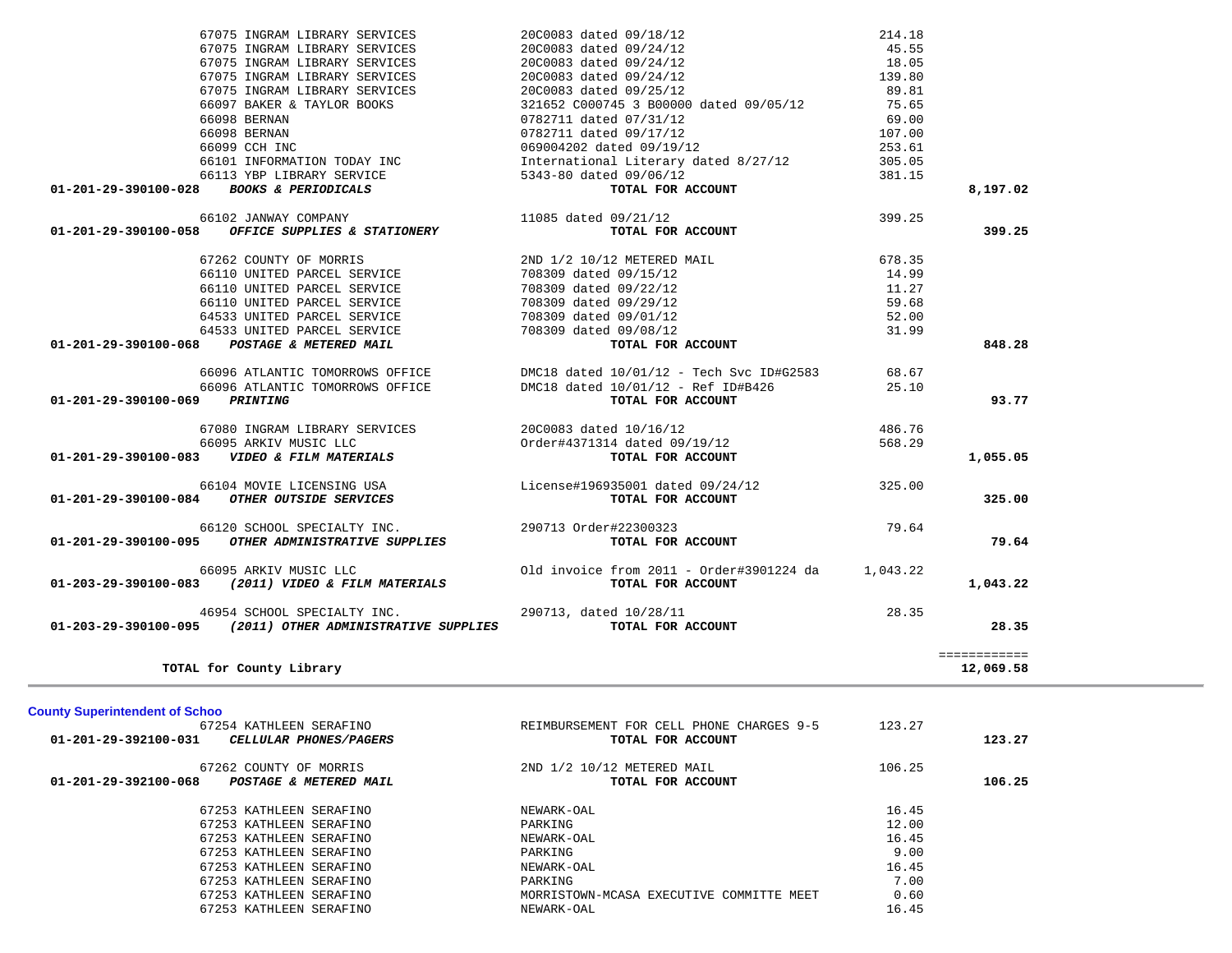| 01-201-29-392100-082                                          | 67253 KATHLEEN SERAFINO<br>67253 KATHLEEN SERAFINO<br>67253 KATHLEEN SERAFINO<br>67253 KATHLEEN SERAFINO<br>TRAVEL EXPENSE                                   | PARKING<br>NEWARK-OAL<br>PARKING<br>MADISON-MCASA MEETING-DREW UNIVERSITY<br>TOTAL FOR ACCOUNT | 7.00<br>16.45<br>9.00<br>3.22          | 130.07                     |  |
|---------------------------------------------------------------|--------------------------------------------------------------------------------------------------------------------------------------------------------------|------------------------------------------------------------------------------------------------|----------------------------------------|----------------------------|--|
|                                                               | TOTAL for County Superintendent of Schoo                                                                                                                     |                                                                                                |                                        | ============<br>359.59     |  |
| <b>Contribution to County College</b><br>01-201-29-395100-090 | 67419 COUNTY COLLEGE OF MORRIS<br><b>EXPENDITURES</b>                                                                                                        | 1ST HALF 11/12 OPERATING BUDGET<br>TOTAL FOR ACCOUNT                                           | 398,409.91                             | 398,409.91                 |  |
|                                                               | TOTAL for Contribution to County College                                                                                                                     |                                                                                                |                                        | ============<br>398,409.91 |  |
| <b>Rutgers Extension Service</b>                              |                                                                                                                                                              |                                                                                                |                                        |                            |  |
| 01-201-29-396100-068                                          | 67262 COUNTY OF MORRIS<br>POSTAGE & METERED MAIL                                                                                                             | 2ND 1/2 10/12 METERED MAIL<br>TOTAL FOR ACCOUNT                                                | 31.00                                  | 31.00                      |  |
| 01-201-29-396100-069                                          | 66400 ATLANTIC TOMORROWS OFFICE<br><b>PRINTING</b>                                                                                                           | Color Copies clicks used from 6/30/12 -<br>TOTAL FOR ACCOUNT                                   | 361.00                                 | 361.00                     |  |
| 01-201-29-396100-082                                          | 66392 KATHY MURARIK<br>66392 KATHY MURARIK<br>TRAVEL EXPENSE                                                                                                 | Mileage<br>Conferences & Meetings<br>TOTAL FOR ACCOUNT                                         | 265.65<br>84.03                        | 349.68                     |  |
| 01-201-29-396100-095                                          | 66392 KATHY MURARIK<br>66401 DEER PARK<br>OTHER ADMINISTRATIVE SUPPLIES                                                                                      | Administrative Supplies<br>$0434680872$ $8-23-12-9-22-12$<br>TOTAL FOR ACCOUNT                 | 30.00<br>21.81                         | 51.81                      |  |
| 01-201-29-396100-163                                          | 66402 RICOH AMERICAS CORPORATION<br><b>OFFICE MACHINES</b>                                                                                                   | copier rental from 8/1/12-10/31/12<br>TOTAL FOR ACCOUNT                                        | 974.22                                 | 974.22                     |  |
|                                                               | TOTAL for Rutgers Extension Service                                                                                                                          |                                                                                                |                                        | ============<br>1,767.71   |  |
| <b>Rmb Out of Cty Two Yr Coll</b>                             | 67312 BROOKDALE COMMUNITY                                                                                                                                    | Chargeback - Fall Semester for R. D'Arca                                                       | 5,548.00                               |                            |  |
| 01-201-29-397100-090                                          | 67423 UNION COUNTY COLLEGE<br>RMB OUT OF CTY TWO YR COLL EXPENDITURES                                                                                        | 2012 Summer Sessions I & II Chargeback B<br>TOTAL FOR ACCOUNT                                  | 1,524.32                               | 7,072.32                   |  |
|                                                               | TOTAL for Rmb Out of Cty Two Yr Coll                                                                                                                         |                                                                                                |                                        | ============<br>7,072.32   |  |
| <b>Cont M.C. School of Tech</b>                               | 67354 MC VOCATIONAL SCHOOL DISTRICT                                                                                                                          | 11/12 DISTRICT TAXES TO BE RAISED                                                              | 364, 339.00                            |                            |  |
| 01-201-29-400100-090                                          | CONT M.C. SCHOOL OF TECH EXPENDITURES                                                                                                                        | TOTAL FOR ACCOUNT                                                                              |                                        | 364,339.00<br>============ |  |
|                                                               | TOTAL for Cont M.C. School of Tech                                                                                                                           |                                                                                                |                                        | 364,339.00                 |  |
| <b>Fire and Police Academy</b>                                | 66535 W.B. MASON COMPANY INC<br>66535 W.B. MASON COMPANY INC<br>66535 W.B. MASON COMPANY INC<br>66535 W.B. MASON COMPANY INC<br>66535 W.B. MASON COMPANY INC | Battery 6V<br>File Protectors<br>Base Prongs File<br>Markers<br>File Folders                   | 9.72<br>7.44<br>13.20<br>7.09<br>40.39 |                            |  |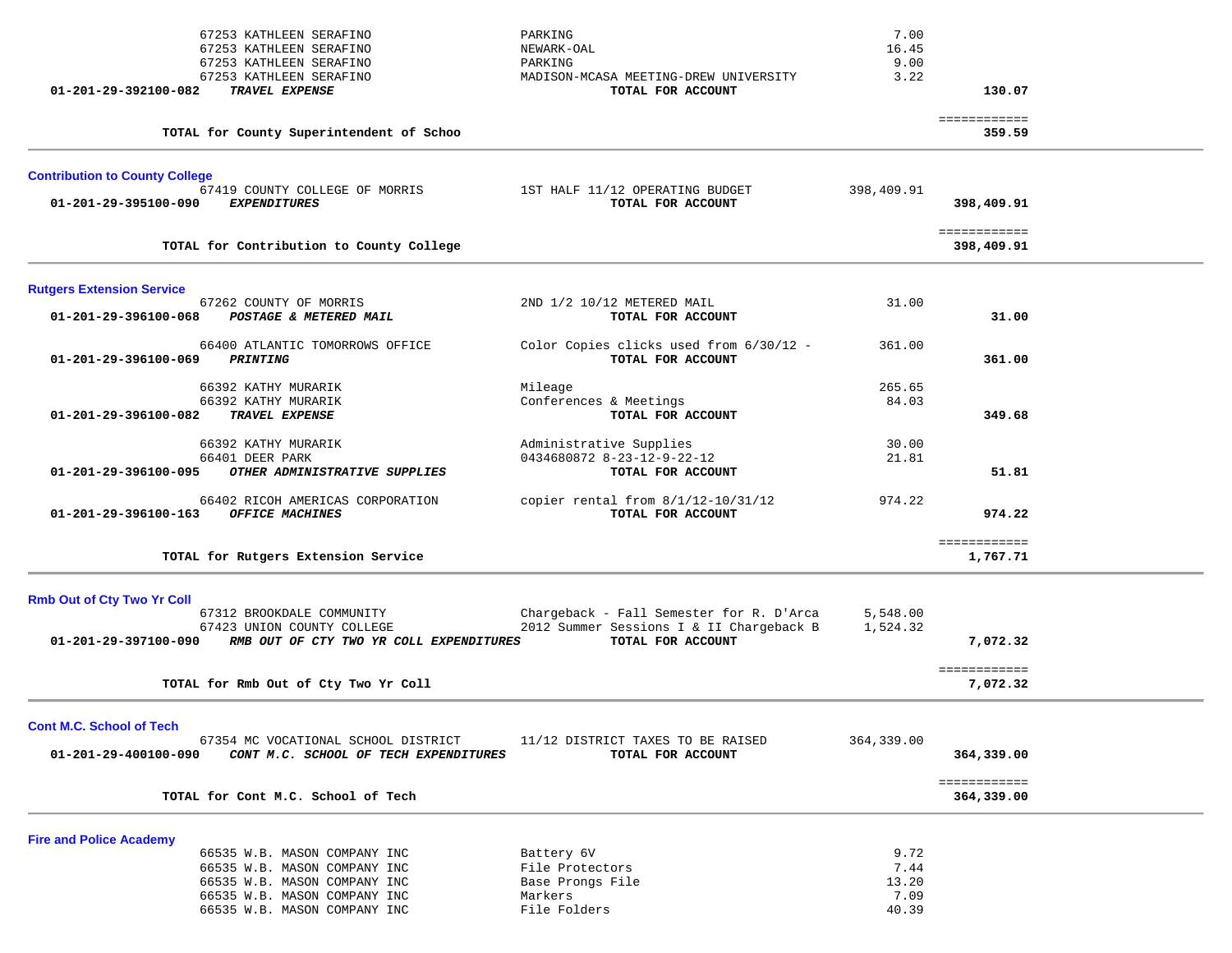| <b>Utilities</b>                           |                                                                                                                                                          |           |           |
|--------------------------------------------|----------------------------------------------------------------------------------------------------------------------------------------------------------|-----------|-----------|
|                                            | 65841 NATIONAL FUEL OIL INC. 4500.0 GAL. DIESEL FUEL FOR THE HILL FAC 14,994.00<br>65581 NATIONAL FUEL OIL INC. 5000.0 GAL. DIESEL FUEL FOR COUNTY GARAG | 16,710.00 |           |
| 01-201-31-430100-136<br>DIESEL FUEL        | TOTAL FOR ACCOUNT                                                                                                                                        |           | 31,704.00 |
|                                            |                                                                                                                                                          |           |           |
| 66549 BOROUGH OF BUTLER                    | 8496-0 Rt 23 & Decker Ave                                                                                                                                | 66.10     |           |
| 66549 BOROUGH OF BUTLER                    | 8495-1 Rt 23 Traffic Light                                                                                                                               | 99.09     |           |
| 66549 BOROUGH OF BUTLER                    | 8495-0 Rt 23 So Light Pole 144                                                                                                                           | 162.36    |           |
| 66550 JERSEY CENTRAL POWER & LIGHT         | 10-00-44-7627-6-1 Rt 46 Canfield Ave 10/ 39.74                                                                                                           |           |           |
| 66551 JERSEY CENTRAL POWER & LIGHT         | 10-00-84-5117-1-4 O Berkshire Valley Rd                                                                                                                  | 19.36     |           |
| 66552 JERSEY CENTRAL POWER & LIGHT         | 10-00-84-5137-1-0 O Berkshire Valley Rd                                                                                                                  | 19.36     |           |
| 66839 JERSEY CENTRAL POWER & LIGHT         | 10-00-59-9968-9-0 Rt 15 Dewey Ave 10/11/ 66.26                                                                                                           |           |           |
| 66838 JERSEY CENTRAL POWER & LIGHT         | 10-00-48-4053-0-0 Howard Blvd 10/09/2012                                                                                                                 | 15.35     |           |
| 66837 JERSEY CENTRAL POWER & LIGHT         | $10 - 00 - 05 - 8414 - 2 - 2$ street lighting $10/16/$<br>$10 - 00 - 05 - 8414 - 2 - 2$ street lighting $10/16/$                                         | 370.63    |           |
| 66836 JERSEY CENTRAL POWER & LIGHT         | $10-00-01-6063-0-8$ street lighting $10/16/$                                                                                                             | 708.53    |           |
| 67182 JERSEY CENTRAL POWER & LIGHT         | 10 00 79 4382 5 3 - CAC COMPLEX/ $09-19-1$                                                                                                               | 3,361.65  |           |
| 66724 MORRISTOWN PARKING AUTHORITY         | JCP & L/ SCHUYLER ANNEX PARKING/ 07-28-1                                                                                                                 | 1,673.15  |           |
| <b>ELECTRICITY</b><br>01-201-31-430100-137 | TOTAL FOR ACCOUNT                                                                                                                                        |           | 6,601.58  |
| 66842 FLEET SERVICES                       | ACCT #0431 00 448418 4                                                                                                                                   | 232.41    |           |
| 01-201-31-430100-140 GAS PURCHASES         | TOTAL FOR ACCOUNT                                                                                                                                        |           | 232.41    |
| 66736 ELIZABETHTOWN GAS                    | 3333344641 / RE: LONG VALLEY / 09-05-12 69.72                                                                                                            |           |           |
| 66726 HESS CORPORATION                     | 612830/ 612953 - LONG VALLEY GRG/ 09-06- 19.28                                                                                                           |           |           |
| 66734 N.J. NATURAL GAS COMPANY             | 22-0009-4999-6Y RE: MONTVILLE / 09-10-12 187.43                                                                                                          |           |           |
| 66727 PSE&G CO                             | REF # MOMBAG/ COUNTY OF MORRIS - MUNICIP                                                                                                                 | 2,539.27  |           |
| 01-201-31-430100-141<br>NATURAL GAS        | TOTAL FOR ACCOUNT                                                                                                                                        |           | 2,815.70  |
| 66733 MONTVILLE TWP WATER & SEWER          | ACCOUNT# 103379/ SEWER                                                                                                                                   | 116.90    |           |
| 66733 MONTVILLE TWP WATER & SEWER          | ACCOUNT# 103379/ SEWER - CREDIT                                                                                                                          | $-116.90$ |           |
| 66732 NJ DEPARTMENT OF TREASURY            | BLOCK 10 - LOT 1.02 & LOT 1.03                                                                                                                           | 21.00     |           |
| 67091 WASHINGTON TOWNSHIP M.U.A.           | 000321/ RE: LONG VALLEY GRG                                                                                                                              | 261.45    |           |
| 01-201-31-430100-144<br><b>SEWER</b>       | TOTAL FOR ACCOUNT                                                                                                                                        |           | 282.45    |
| 66156 CENTURYLINK                          | acct # 309973303 9/19/12 908-138-1000-02                                                                                                                 | 3,237.44  |           |
| 66180 VERIZON                              | 973 539-7933 842 07Y, 9/16, 9/16 - 10/15                                                                                                                 | 27.23     |           |
| 66180 VERIZON                              | 973 697-0879 521 94y, 9/22, 9/22-10/21/1                                                                                                                 | 27.23     |           |
| 66180 VERIZON                              | 973 326-8955 127 49Y 9/25, 9/9/25-10/24/                                                                                                                 | 27.23     |           |

66180 VERIZON 973 838-8083 446 48Y, 9/28, 9/28-10/27/1 30.93

| TOTAL FOR ACCOUNT          |          | 122.04       |
|----------------------------|----------|--------------|
| 2ND 1/2 10/12 METERED MAIL | 238.35   |              |
| TOTAL FOR ACCOUNT          |          | 238.35       |
| Remove/Replace Filters     | 1,400.00 |              |
| HEPA Filters               | 4,149.60 |              |
| Shipping/Handling          | 553.62   |              |
| Tri-Pleat Filters          | 207.36   |              |
| Shipping/Handling          | 77.40    |              |
| Parts for Range            | 46.50    |              |
| Shipping                   | 6.70     |              |
| TOTAL FOR ACCOUNT          |          | 6,441.18     |
| Canister Refill            | 367.26   |              |
| Hazardous Material Charge  | 6.00     |              |
| TOTAL FOR ACCOUNT          |          | 373.26       |
|                            |          | ============ |
|                            |          | 7,174.83     |
|                            |          |              |

 66535 W.B. MASON COMPANY INC Staples 15.30 66535 W.B. MASON COMPANY INC Typ Ribbons 28.90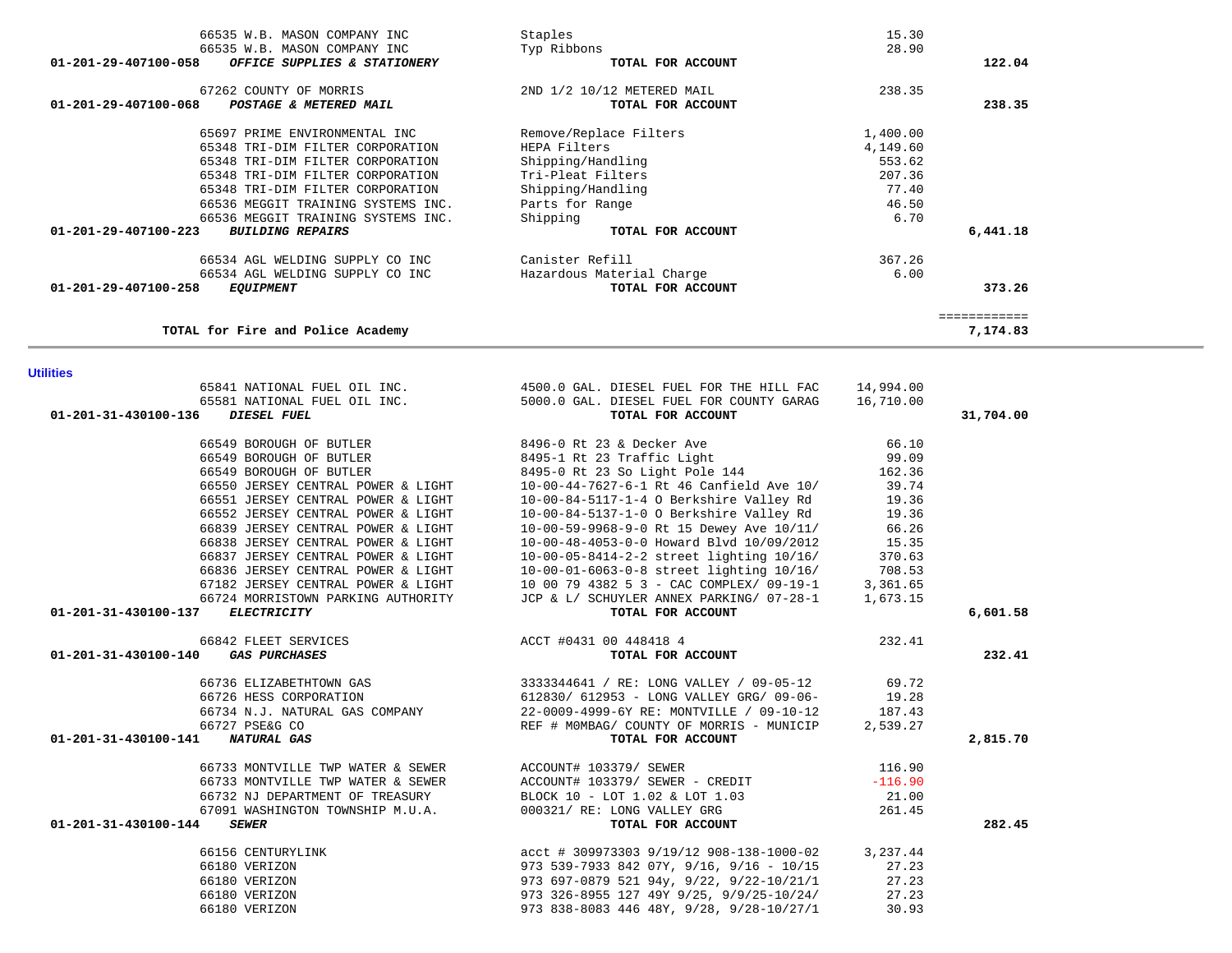| 65811 STAPLES BUSINESS ADVANTAGE                      | 2 Shelf Metal cart 24x36 Gra              | 186.49 |        |
|-------------------------------------------------------|-------------------------------------------|--------|--------|
| 01-201-41-716100-058<br>OFFICE SUPPLIES & STATIONERY  | TOTAL FOR ACCOUNT                         |        | 186.49 |
| 66317 ALLEN PAPER & SUPPLY CO                         | Mop, Med Super Loop Blue                  | 38.52  |        |
| 66317 ALLEN PAPER & SUPPLY CO                         | Cases dish Detergent, Joy                 | 166.76 |        |
| 66317 ALLEN PAPER & SUPPLY CO                         | Cases Desinfectant, Lemon, One Step       | 56.70  |        |
| 66777 OPHELIA V. CRUSE                                | Reimbursement for Coffee filters for Jef  | 10.98  |        |
| 66572 M & J FRANK INC                                 | Taylor 32 oz Scale.                       | 71.25  |        |
| 66572 M & J FRANK INC                                 | Oven Thermometer                          | 29.70  |        |
| 01-201-41-716100-059<br>OTHER GENERAL EXPENSES        | TOTAL FOR ACCOUNT                         |        | 373.91 |
| 66781 ROYAL COMMUNICATIONS INC.                       | 3/4 IN Brass Mount/No con MB8, 118-970 1/ | 50.00  |        |
| 66781 ROYAL COMMUNICATIONS INC.                       | 3/4 In Brass Mount/No Con MB8, 118-970 1  | 50.00  |        |
| 66781 ROYAL COMMUNICATIONS INC.                       | 3/4 In Brass Mount/No Con MB8, 118-970 1  | 52.00  |        |
| 01-201-41-716100-098<br>OTHER OPERATING&REPAIR SUPPLY | TOTAL FOR ACCOUNT                         |        | 152.00 |
| 65621 CENTURYLINK                                     | 309518262 Monthly Service Charge- Septem  | 39.27  |        |

**TOTAL for Utilities 127,094.96**

**Nutrition** 

| 66498 VERIZON                                                                                               | 973 993-1440 628 16Y 10/01/12                                                                                                                                                                                       | 65.18     |           |
|-------------------------------------------------------------------------------------------------------------|---------------------------------------------------------------------------------------------------------------------------------------------------------------------------------------------------------------------|-----------|-----------|
|                                                                                                             | 66499 VERIZON 573 292-0327 155 30Y 10/07/12 33.21<br>64489 BITS N BYTES AMERICA Casio Ravine2 Case 25.99<br>66847 AT&T UTILITIES - TELEPHONE 1,134.19<br>67023 CABLEVISION 07876-536684-01-1 8/15/12-9/14/12 239.90 |           |           |
|                                                                                                             |                                                                                                                                                                                                                     |           |           |
|                                                                                                             |                                                                                                                                                                                                                     |           |           |
|                                                                                                             |                                                                                                                                                                                                                     |           |           |
|                                                                                                             | Account 973 829-6269 149 51Y 10/04/12 1,312.79                                                                                                                                                                      |           |           |
| 67023 CABLEVISION<br>66438 VERIZON<br>65657 PTS<br>66846 VERIZON                                            | October 2012                                                                                                                                                                                                        | 600.00    |           |
|                                                                                                             | 65657 PTS<br>66846 VERIZON<br>66315 VERIZON BUSINESS<br>66315 VERIZON BUSINESS<br>66316 VERIZON BUSINESS<br>166316 VERIZON BUSINESS<br>166316 VERIZON BUSINESS<br>1611 Payer ID Y2206770                            | 28,099.95 |           |
|                                                                                                             |                                                                                                                                                                                                                     | 1,211.81  |           |
|                                                                                                             |                                                                                                                                                                                                                     | 11,752.52 |           |
| 66314 VERIZON                                                                                               | 201 Z43-6526 999 90Y 10/01/2012 12,720.67                                                                                                                                                                           |           |           |
| 66313 VERIZON                                                                                               |                                                                                                                                                                                                                     |           |           |
| 66725 VERIZON                                                                                               |                                                                                                                                                                                                                     |           |           |
| 01-201-31-430100-146<br>TELEPHONE                                                                           | 201 v63-2073 999 44Y 10/01/12 4,293.66<br>973-455-0378 979 71Y / RE: PENTHOUSE- A 64.90<br><b>TOTAL FOR ACCOUNT</b><br>973-455-0378 979 71Y / RE: PENTHOUSE- A 64.90<br><b>TOTAL FOR ACCOUNT</b>                    |           | 71,363.77 |
|                                                                                                             | 66733 MONTVILLE TWP WATER & SEWER ACCOUNT# $103379/$ WATER 27.90                                                                                                                                                    |           |           |
|                                                                                                             | 67183 SOUTHEAST MORRIS COUNTY 20-999-919-699/ A & R BLDG 882.01                                                                                                                                                     |           |           |
|                                                                                                             | 67183 SOUTHEAST MORRIS COUNTY 20-999-919-688/ CH / 710.59                                                                                                                                                           |           |           |
|                                                                                                             | 67183 SOUTHEAST MORRIS COUNTY 20-999-756-272/ CORRECTION FACILITY                                                                                                                                                   | 5,228.22  |           |
|                                                                                                             |                                                                                                                                                                                                                     |           |           |
|                                                                                                             |                                                                                                                                                                                                                     |           |           |
|                                                                                                             |                                                                                                                                                                                                                     |           |           |
|                                                                                                             |                                                                                                                                                                                                                     |           |           |
|                                                                                                             | 66731 SOUTHEAST MORRIS COUNTY 20-999-680-438/ YOUTH SHELTER                                                                                                                                                         | 371.15    |           |
|                                                                                                             | 66731 SOUTHEAST MORRIS COUNTY 20-999-622-468/ CENTRAL AVE                                                                                                                                                           | 593.44    |           |
|                                                                                                             |                                                                                                                                                                                                                     | 589.74    |           |
| 66731 SOUTHEAST MORRIS COUNTY 20-999-732-446/ LIBRARY                                                       |                                                                                                                                                                                                                     | 210.04    |           |
|                                                                                                             |                                                                                                                                                                                                                     |           |           |
|                                                                                                             |                                                                                                                                                                                                                     |           |           |
|                                                                                                             | 66731 SOUTHEAST MORRIS COUNTY<br>66731 SOUTHEAST MORRIS COUNTY<br>67091 WASHINGTON TOWNSHIP M.U.A. 000321/RE: LONG VALLEY GRG<br><b>WATER</b> TOTAL FOR ACCOUNT                                                     |           | 13,880.60 |
| 01-201-31-430100-147                                                                                        | 66735 SOUTHEAST MORRIS COUNTY 20-999-999-812/6 CT ST 29.03                                                                                                                                                          |           |           |
|                                                                                                             |                                                                                                                                                                                                                     | 36.70     |           |
| 66735 SOUTHEAST MORRIS COUNTY 20-999-999-801/8 CT ST<br>66735 SOUTHEAST MORRIS COUNTY 20-999-998-987/ W & M | TOTAL FOR ACCOUNT                                                                                                                                                                                                   | 148.72    |           |

 66180 VERIZON 973 361-0398 892 16Y, 10/1, 10/1-10/31/1 112.88 66180 VERIZON 973 455-1700 480 36Y, 10/2, 10/2-11/1/12 109.15 66129 VERIZON Account 201 Z43-6565 209 52Y Bill Date 866.00

 66153 VERIZON 201 V03-1289 703 57Y, 9/16 (9/16-10/15/1 210.14 66153 VERIZON 201 V03-1541 818 53Y, 9/16 (9/16-10/15/1 200.95 66783 VERIZON 973 539-6466 621 55Y 10/16/12 65.90

66152 VERIZON 201 V03-7261 127 66Y 9/16/12

4,893.92

127,094.96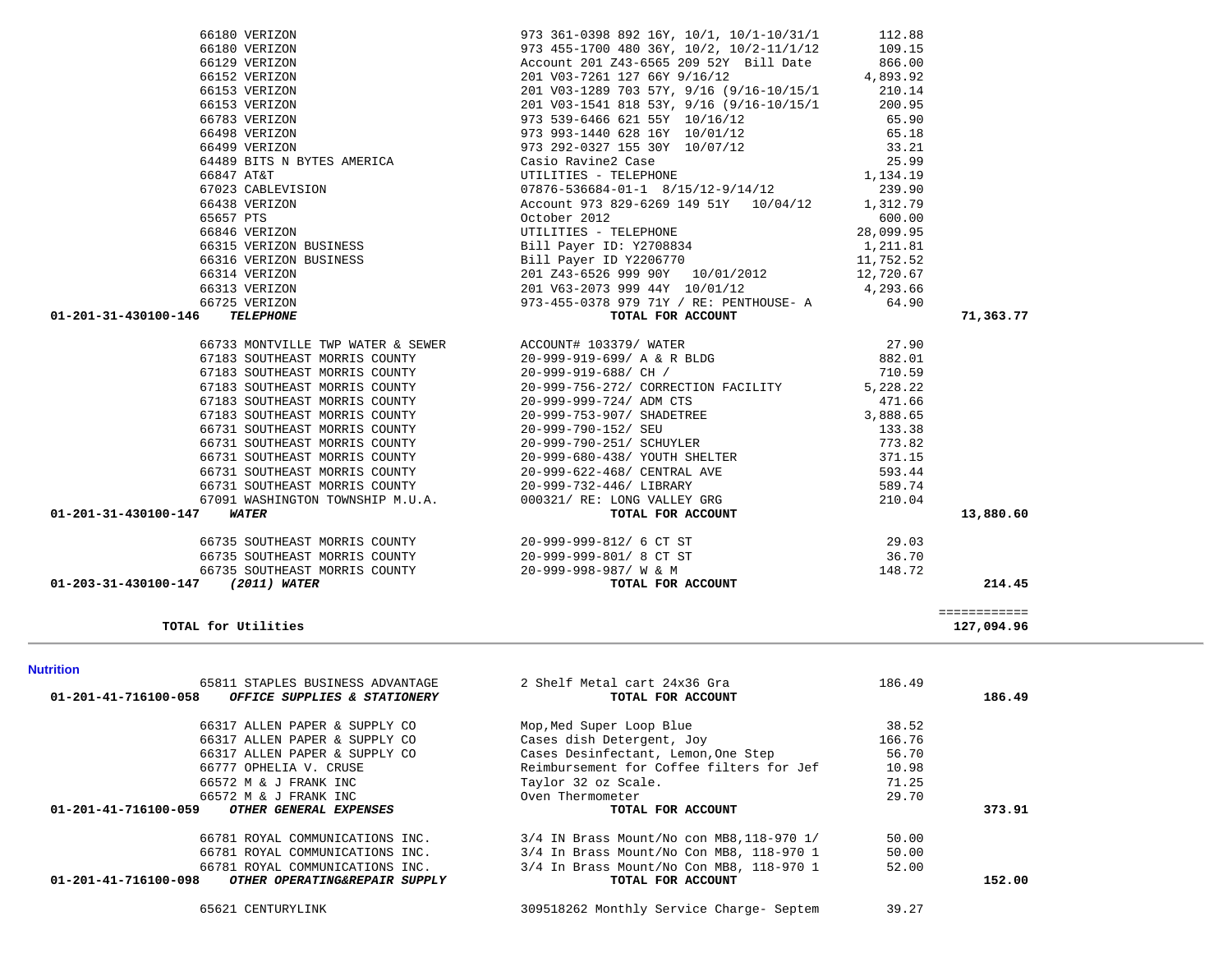| 66574 VERIZON<br>01-201-41-716100-146 | <b>TELEPHONE</b>                                                                                                                                                                                                                         | Acct#201-Z43-6536 999 73Y, Oct 01, 2012<br>TOTAL FOR ACCOUNT                                               |                                                                                                       | 840.35                                                                 | 879.62                    |  |
|---------------------------------------|------------------------------------------------------------------------------------------------------------------------------------------------------------------------------------------------------------------------------------------|------------------------------------------------------------------------------------------------------------|-------------------------------------------------------------------------------------------------------|------------------------------------------------------------------------|---------------------------|--|
| TOTAL for Nutrition                   |                                                                                                                                                                                                                                          |                                                                                                            |                                                                                                       |                                                                        | ============<br>1,592.02  |  |
| <b>Area Plan Grant</b>                |                                                                                                                                                                                                                                          |                                                                                                            |                                                                                                       |                                                                        |                           |  |
| 01-201-41-716110-090                  | 66216 NEWBRIDGE SERVICES INC<br>66215 NEWBRIDGE SERVICES INC<br>66214 NEWBRIDGE SERVICES INC<br>66257 NORWESCAP INC<br>66578 VISITING NURSE ASSOC. OF<br><b>EXPENDITURES</b>                                                             | Operation SAIL OAA<br>In-Home MH<br>NJ CGI<br>Healthy Bones OAA<br>$12 - 14 - 076$<br>TOTAL FOR ACCOUNT    | Period 7/1/<br>Period $7/1/12$<br>Period $7/1/12$<br>Period $7/1/12$ -<br>Period $7/1/12$ -           | 40,532.00<br>7,638.00<br>4,310.00<br>2,500.00<br>1,029.00              | 56,009.00                 |  |
|                                       | TOTAL for Area Plan Grant                                                                                                                                                                                                                |                                                                                                            |                                                                                                       |                                                                        | ============<br>56,009.00 |  |
| <b>ALPN</b>                           |                                                                                                                                                                                                                                          |                                                                                                            |                                                                                                       |                                                                        |                           |  |
| 01-201-41-759000-063                  | 66212 DAWN CENTER FOR INDEPENDENT<br>66183 FAMILY SERVICE OF MORRIS COUNTY<br>66386 NEWBRIDGE SERVICES INC<br>66570 ARC MORRIS CTY CHAPTER NJ<br>66539 EMPLOYMENT HORIZONS, INC.<br>66576 VISITING NURSE ASSOC. OF<br>ALPN PEER GROUPING | CM PG 1220<br>Time-out<br>IHMH-60<br>PG 1202 In-home Resp<br>Supp. Emp.<br>Resp. Care<br>TOTAL FOR ACCOUNT | Period $7/1/12$ -<br>Period Q3<br>Period 7/1/12-<br>Period 7/1/12<br>Period 7/1/12-<br>Period 7/1/12- | 9,982.00<br>36,205.00<br>654.00<br>10,370.00<br>19,252.00<br>20,192.00 | 96,655.00                 |  |
| TOTAL for ALPN                        |                                                                                                                                                                                                                                          |                                                                                                            |                                                                                                       |                                                                        | ============<br>96,655.00 |  |
|                                       |                                                                                                                                                                                                                                          | <b>Grant Fund</b>                                                                                          |                                                                                                       |                                                                        |                           |  |
| <b>Bio-Terrorism Grant</b>            |                                                                                                                                                                                                                                          |                                                                                                            |                                                                                                       |                                                                        |                           |  |
| 02-213-41-718305-391                  | 65550 JOHNSTON COMMUNICATIONS<br>67261 COUNTY OF MORRIS<br>PUBLIC HEALTH EMER GRANT (8/10/12-6/30/13                                                                                                                                     | Labor Ticket # 226923<br>2ND 1/2 10/12 METERED MAIL<br>TOTAL FOR ACCOUNT                                   |                                                                                                       | 262.50<br>0.90                                                         | 263.40                    |  |
|                                       | TOTAL for Bio-Terrorism Grant                                                                                                                                                                                                            |                                                                                                            |                                                                                                       |                                                                        | ============<br>263.40    |  |
| <b>TANF</b>                           |                                                                                                                                                                                                                                          |                                                                                                            |                                                                                                       |                                                                        |                           |  |
| 66864 AT&T<br>66863 AT&T              | 64874 EDI/ERGOSPACE DESIGN INC<br>66883 CENTURYLINK<br>66880 KYOCERA MITA AMERICA INC<br>66879 LINDA TUNICK<br>66873 PRIME TIME PERSONNEL INC<br>66442 US LIFE INSURANCE COMPANY                                                         | Reimbursement for October                                                                                  |                                                                                                       | 8.10<br>48.32<br>16.37<br>4.24<br>70.28<br>29.40<br>41.85<br>207.61    |                           |  |
| 66881 VERIZON<br>66867 VERIZON        | 66871 MANPOWER<br>66866 MANPOWER                                                                                                                                                                                                         | Deborah Sexton; W/E 10/14/12<br>Deborah Sexton; W/E 10/7/12.                                               |                                                                                                       | 484.88<br>352.64<br>2.37<br>8.09                                       |                           |  |

15.28

123.42

44.00

66868 VERIZON 66925 SABLAUN WOODS <br>66975 ELECTRONIC OFFICE SYSTEMS <br>25.11 25.11 66975 ELECTRONIC OFFICE SYSTEMS 66862 FRED PRYOR SEMINARS Attendee: Elizabeth Knipe 44.00 66924 MINI G. CONSULTING INC.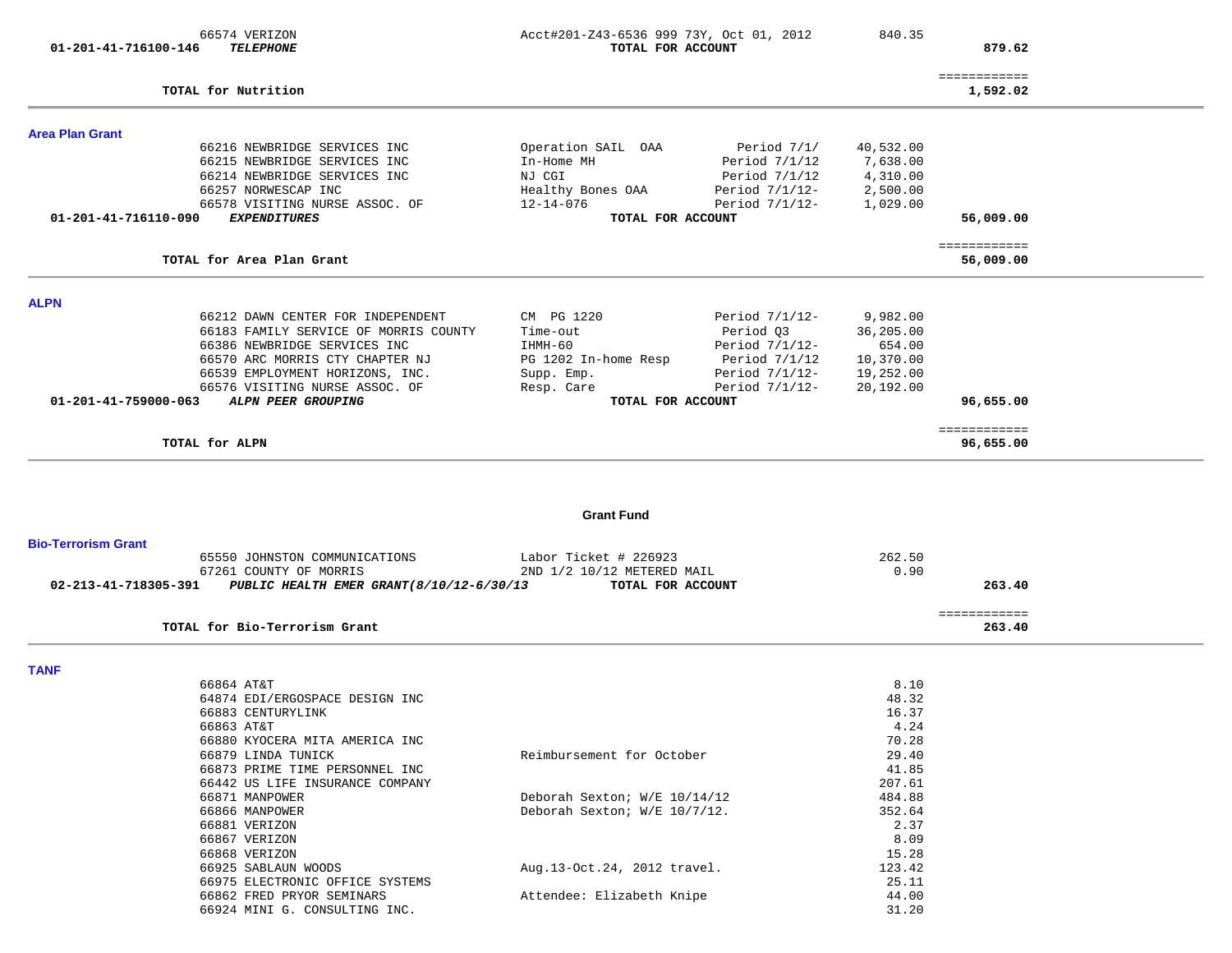| 66985 MANPOWER                                         | August reimbursment                      | 3,582.42     |  |
|--------------------------------------------------------|------------------------------------------|--------------|--|
| 66917 MANPOWER                                         | Deborah Sexton; W/E 9/30/12.             | 253.46       |  |
| 66872 PRIME TIME PERSONNEL INC                         | Erin Darvalics; W/E 10/14/12             | 730.80       |  |
| 66861 PRIME TIME PERSONNEL INC                         | Erin Darvalics; W/E 9/30/12,10/7/12 PARK | 913.50       |  |
| 66861 PRIME TIME PERSONNEL INC                         |                                          | 1,063.50     |  |
| 66926 STATE SHUTTTLE INC                               | Transportation from Oct. 8, 2012 to Oct. | 2,658.98     |  |
| 67010 US LIFE INSURANCE COMPANY                        |                                          | 20.94        |  |
| 66860 TELESEARCH INC                                   |                                          | 42.74        |  |
| 66865 TELESEARCH INC                                   |                                          | 43.06        |  |
| 02-213-41-741015-392<br>TANF STATE SHARE               | TOTAL FOR ACCOUNT                        | 10,822.56    |  |
|                                                        |                                          | ============ |  |
| TOTAL for TANF                                         |                                          | 10,822.56    |  |
|                                                        |                                          |              |  |
| <b>General Assistance</b><br>66864 AT&T                |                                          | 6.07         |  |
| 64874 EDI/ERGOSPACE DESIGN INC                         |                                          | 36.24        |  |
| 66883 CENTURYLINK                                      |                                          | 12.28        |  |
| 66863 AT&T                                             |                                          | 3.18         |  |
| 66880 KYOCERA MITA AMERICA INC                         |                                          | 52.71        |  |
| 66873 PRIME TIME PERSONNEL INC                         |                                          | 31.39        |  |
| 66442 US LIFE INSURANCE COMPANY                        |                                          | 155.70       |  |
| 66871 MANPOWER                                         | Barry Laird; $W/E$ 10/14/12              | 806.40       |  |
| 66866 MANPOWER                                         | Barry Laird; W/E 10/7/12.                | 1,008.00     |  |
| 66881 VERIZON                                          |                                          | 1.78         |  |
| 66867 VERIZON                                          |                                          | 6.07         |  |
| 66868 VERIZON                                          |                                          | 11.46        |  |
| 67005 ACE HEALTHCARE TRAINING                          |                                          | 1,500.00     |  |
| 66975 ELECTRONIC OFFICE SYSTEMS                        |                                          | 18.83        |  |
| 66924 MINI G. CONSULTING INC.                          |                                          | 23.40        |  |
| 66985 MANPOWER                                         |                                          | 1,194.14     |  |
| 66917 MANPOWER                                         | Barry Laird; $W/E$ 9/30/12.              | 1,008.00     |  |
| 66926 STATE SHUTTTLE INC                               |                                          | 664.74       |  |
| 67010 US LIFE INSURANCE COMPANY                        |                                          | 15.70        |  |
| 66860 TELESEARCH INC                                   |                                          | 32.06        |  |
| 66865 TELESEARCH INC                                   |                                          | 32.29        |  |
| 66893 WORKFORCE ADVANTAGE                              |                                          | 410.00       |  |
| 02-213-41-741020-392<br>GENERAL ASSISTANCE STATE SHARE | TOTAL FOR ACCOUNT                        | 7,030.44     |  |
|                                                        |                                          | ============ |  |
| TOTAL for General Assistance                           |                                          | 7,030.44     |  |

**WIA: Adult** 

| 66864 AT&T                          |                                          | 18.22    |
|-------------------------------------|------------------------------------------|----------|
| 64874 EDI/ERGOSPACE DESIGN INC      | PT76-KR21 Oversize Task Chair w/Adj. Arm | 108.72   |
| 66883 CENTURYLINK                   |                                          | 36.83    |
| 66863 AT&T                          |                                          | 9.53     |
| 67261 COUNTY OF MORRIS              | 2ND 1/2 10/12 METERED MAIL               | 226.78   |
| 66880 KYOCERA MITA AMERICA INC      |                                          | 158.12   |
| 66873 PRIME TIME PERSONNEL INC      |                                          | 94.16    |
| 66442 US LIFE INSURANCE COMPANY     |                                          | 467.11   |
| 66881 VERIZON                       |                                          | 5.34     |
| 66867 VERIZON                       |                                          | 18.19    |
| 66868 VERIZON                       |                                          | 34.39    |
| 67006 ACE HEALTHCARE TRAINING       |                                          | 1,500.00 |
| 67008 DOVER BUSINESS COLLEGE        |                                          | 531.00   |
| 66975 ELECTRONIC OFFICE SYSTEMS     |                                          | 56.49    |
| 66976 JERSEY TRACTOR-TRAILER        |                                          | 3,200.00 |
| 67018 MORRIS COUNTY CHAMBER OF      |                                          | 79.80    |
| 66924 MINI G. CONSULTING INC.       |                                          | 70.20    |
| 67001 RUTGERS CENTER FOR CONTINUING |                                          | 1,660.00 |
|                                     |                                          |          |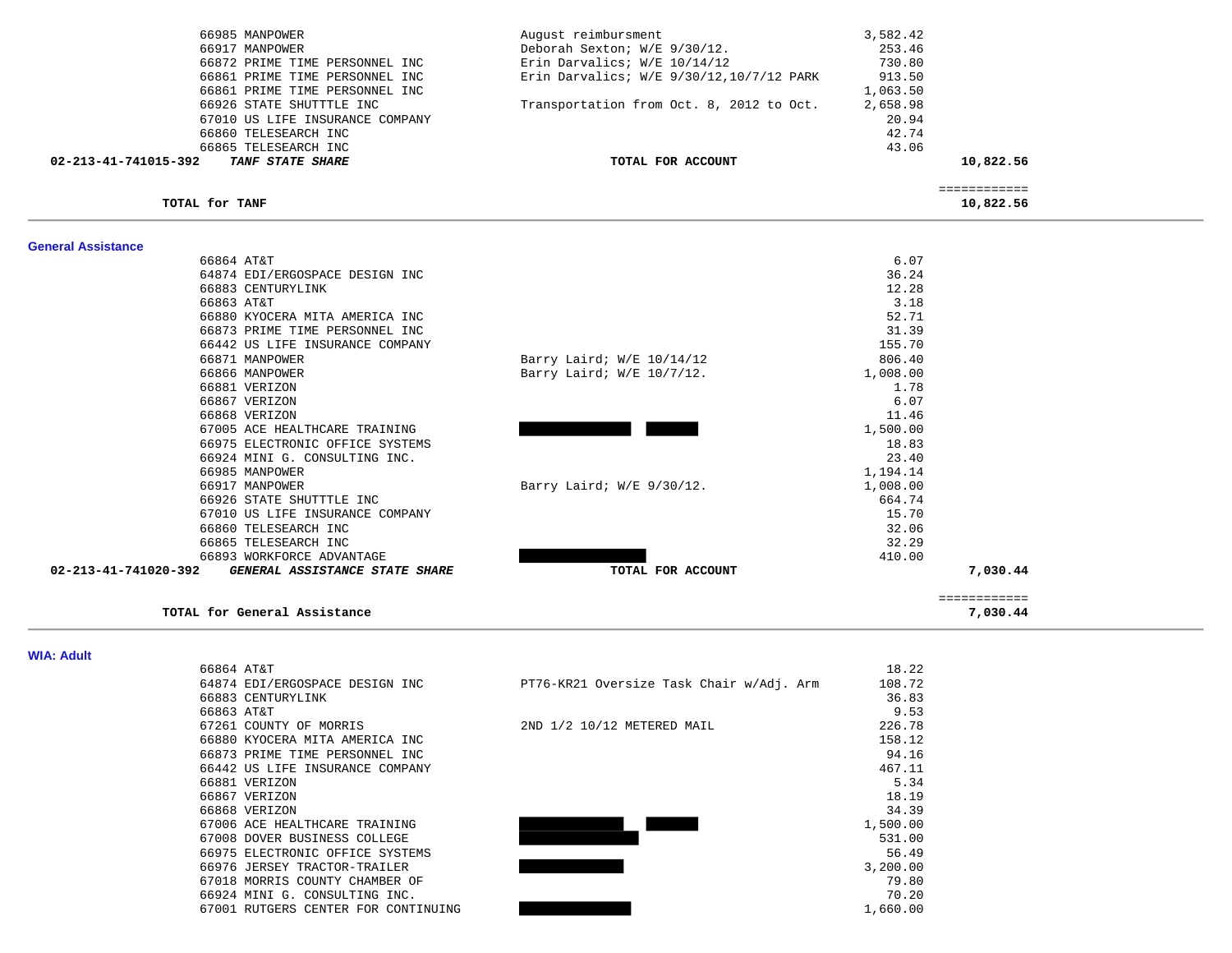67010 US LIFE INSURANCE COMPANY 47.11 66860 TELESEARCH INC 96.17 66865 TELESEARCH INC 96.88  **02-213-41-742005-391** *WIA: ADULT FEDERAL SHARE* **TOTAL FOR ACCOUNT 8,515.04**

 ============ **TOTAL for WIA: Adult 8,515.04**

**WIA: Disclocated Worker** 

| wia: Disclocated worker |                                                              |                                          |                    |
|-------------------------|--------------------------------------------------------------|------------------------------------------|--------------------|
|                         | 66875 CDM INSTITUTE                                          |                                          | 800.00             |
|                         | 66870 ANTHEM INSTITUTE                                       |                                          | 3,200.00           |
|                         | 66864 AT&T                                                   | 055 5371531 001 908-859-3220; Phillips   | 53.64              |
|                         | 64874 EDI/ERGOSPACE DESIGN INC                               | PA57-KR21 Task Chair                     | 320.12             |
|                         | 66878 FOUR STAR COLOR                                        |                                          | 1,728.00           |
|                         | 66883 CENTURYLINK                                            | 310372742 SEPT 22,2012 973-383-8033.     | 108.45             |
|                         | 66863 AT&T                                                   | 0305158956001 973-383-1048; Sept. bill   | 28.05              |
|                         | 62383 JERSEY TRACTOR-TRAILER                                 |                                          | 3,200.00           |
|                         | 66874 LINCOLN TECHNICAL INSTITUTE                            |                                          | 181.05             |
|                         | 66882 GTI INTERNET                                           | Period from 10/1/12 to 1/1/13            | 44.85              |
|                         | 66880 KYOCERA MITA AMERICA INC                               | 7629689-002 9-24-12-12-23-12 Payment ins | 465.58             |
|                         | 66869 JEANNE KLUFT                                           | Return ride from medical work @ Morristo | 6.00               |
|                         | 66873 PRIME TIME PERSONNEL INC                               | L. Bogner; W/E 10/14/12                  | 277.23             |
|                         | 66442 US LIFE INSURANCE COMPANY                              | Group Life Insurance 7-19-12-8-18-12     | 1,375.40           |
|                         | 66876 SMITH & SOLOMON                                        |                                          | 651.80             |
|                         | 66881 VERIZON                                                | 973644953617055Y 10-13-12-11-12-12       | 15.70              |
|                         | 66867 VERIZON                                                | 973328193582697Y 10-4-12-11-3-12         | 53.57              |
|                         | 66868 VERIZON                                                | 908859322014327Y 10-4-12-11-3-12         | 101.26             |
|                         | 66997 AVTECH INSTITUTE                                       |                                          | 1,279.20           |
|                         | 66996 AVTECH INSTITUTE                                       |                                          | 1,073.33           |
|                         | 66994 AVTECH INSTITUTE                                       |                                          | 952.00             |
|                         | 67000 AVTECH INSTITUTE                                       |                                          | 1,141.08           |
|                         | 67007 ACE HEALTHCARE TRAINING                                |                                          | 1,500.00           |
|                         | 66921 AVTECH INSTITUTE                                       |                                          | 920.00             |
|                         | 66968 BERGEN COMMUNITY COLLEGE                               |                                          | 625.00             |
|                         | 67003 CDM INSTITUTE                                          |                                          | 3,200.00           |
|                         | 66918 CDM INSTITUTE                                          |                                          | 3,200.00           |
|                         | 66894 CDM INSTITUTE                                          |                                          | 3,200.00           |
|                         | 66995 CLINICAL RESEARCH ACADEMY                              |                                          | 3,200.00           |
|                         | 66919 DOVER BUSINESS COLLEGE                                 |                                          | 690.00             |
|                         | 66982 DOVER BUSINESS COLLEGE                                 |                                          | 432.00             |
|                         | 66981 DOVER BUSINESS COLLEGE                                 |                                          | 369.00             |
|                         | 66980 DOVER BUSINESS COLLEGE                                 |                                          | 544.00             |
|                         | 66984 DOVER BUSINESS COLLEGE<br>67009 DOVER BUSINESS COLLEGE |                                          | 347.00<br>1,141.00 |
|                         | 66975 ELECTRONIC OFFICE SYSTEMS                              |                                          | 166.34             |
|                         | 67004 FAIRLEIGH DICKINSON UNIVERSITY                         | 10699 Cost per-copy.                     | 3,200.00           |
|                         | 66920 JERSEY TRACTOR-TRAILER                                 |                                          | 800.00             |
|                         | 66889 JERSEY TRACTOR-TRAILER                                 |                                          | 3,200.00           |
|                         | 66978 JERSEY TRACTOR-TRAILER                                 |                                          | 3,200.00           |
|                         | 66993 LINCOLN TECHNICAL INSTITUTE                            |                                          | 3,046.95           |
|                         | 66998 LASCOMP INSTITUTE                                      |                                          | 800.00             |
|                         | 67018 MORRIS COUNTY CHAMBER OF                               | Annual Membership Dues, Patty Magee, Fis | 231.80             |
|                         | 66924 MINI G. CONSULTING INC.                                | FPLN00 Panafax 5570 Toner                | 206.70             |
|                         | 66979 MITSUI SEIKI USA INC.                                  |                                          | 3,999.24           |
|                         | 66986 NORTHAMPTON COMMUNITY COLLEGE                          |                                          | 800.00             |
|                         | 67002 RUTGERS CENTER FOR CONTINUING                          |                                          | 2,076.00           |
|                         | 66969 RUTGERS CENTER FOR CONTINUING                          |                                          | 2,596.00           |
|                         | 66923 SMITH & SOLOMON                                        |                                          | 800.00             |
|                         | 66890 SMITH & SOLOMON                                        |                                          | 800.00             |
|                         | 67010 US LIFE INSURANCE COMPANY                              | Premium due 10/19-11/18/2012             | 138.71             |
|                         | 66860 TELESEARCH INC                                         | Jason Duccini; W/E 10/7/2012.            | 283.18             |
|                         | 66865 TELESEARCH INC                                         | Jason Duccini; W/E 9/30/2012.            | 285.24             |
|                         |                                                              |                                          |                    |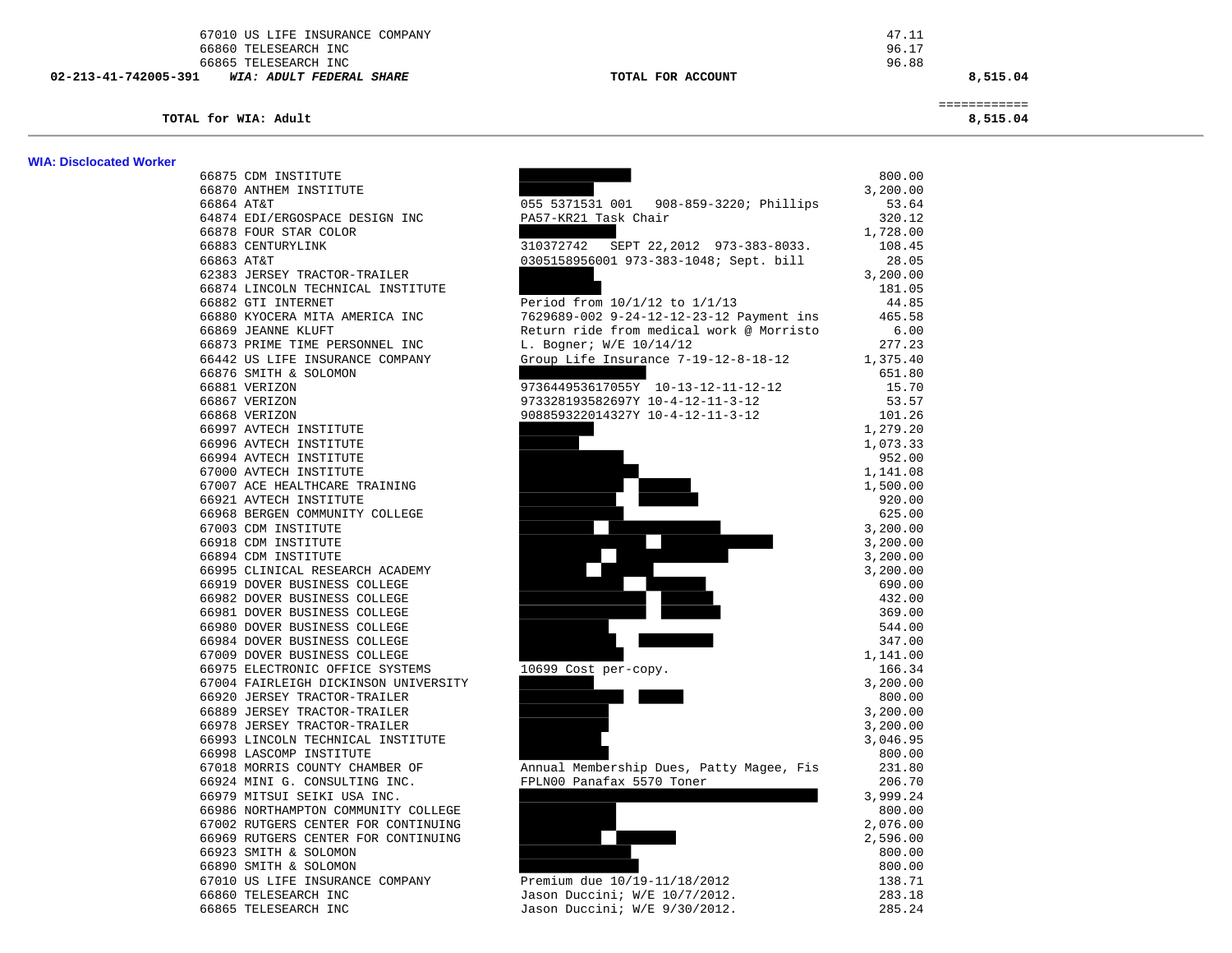|                          | 66983 WARREN COUNTY TECHNICAL SCHOOL<br>66891 WINSOR'S TRACTOR TRAILER | Eric Rothstein 10/10/2012<br>Osama Youssef 10/05/2012 | 342.38<br>3,200.00 |  |
|--------------------------|------------------------------------------------------------------------|-------------------------------------------------------|--------------------|--|
| 02-213-41-742010-391     | WIA: DISCLOCATED WORKER FEDERAL SHARE                                  | TOTAL FOR ACCOUNT                                     | 66,596.85          |  |
|                          |                                                                        |                                                       | ============       |  |
|                          | TOTAL for WIA: Disclocated Worker                                      |                                                       | 66,596.85          |  |
| <b>WIA: Youth</b>        |                                                                        |                                                       |                    |  |
|                          | 66864 AT&T                                                             |                                                       | 15.18              |  |
|                          | 64874 EDI/ERGOSPACE DESIGN INC                                         |                                                       | 90.60              |  |
|                          | 66883 CENTURYLINK                                                      |                                                       | 30.69              |  |
|                          | 66863 AT&T                                                             |                                                       | 7.94               |  |
|                          | 66880 KYOCERA MITA AMERICA INC                                         |                                                       | 131.77             |  |
|                          | 66873 PRIME TIME PERSONNEL INC                                         |                                                       | 78.46              |  |
|                          | 66442 US LIFE INSURANCE COMPANY                                        |                                                       | 389.26             |  |
|                          | 66881 VERIZON                                                          |                                                       | 4.45               |  |
|                          | 66867 VERIZON                                                          |                                                       | 15.16              |  |
|                          | 66868 VERIZON                                                          |                                                       | 28.66              |  |
|                          | 66975 ELECTRONIC OFFICE SYSTEMS                                        |                                                       | 47.08              |  |
|                          | 67018 MORRIS COUNTY CHAMBER OF                                         |                                                       | 68.40              |  |
|                          | 66924 MINI G. CONSULTING INC.                                          |                                                       | 58.50              |  |
|                          | 66999 NEWBRIDGE SERVICES INC                                           |                                                       | 461.00             |  |
|                          | 67011 PHILLIPSBURG SCHOOL BASED                                        |                                                       | 375.00             |  |
|                          | 67011 PHILLIPSBURG SCHOOL BASED                                        |                                                       | 375.00             |  |
|                          | 67015 PHILLIPSBURG SCHOOL BASED                                        |                                                       | 175.00             |  |
|                          | 67015 PHILLIPSBURG SCHOOL BASED                                        |                                                       | 87.50              |  |
|                          | 67014 PHILLIPSBURG SCHOOL BASED                                        |                                                       | 200.00             |  |
|                          | 67014 PHILLIPSBURG SCHOOL BASED                                        |                                                       | 331.25             |  |
|                          | 67013 PHILLIPSBURG SCHOOL BASED                                        |                                                       | 175.00             |  |
|                          | 67013 PHILLIPSBURG SCHOOL BASED                                        |                                                       | 375.00             |  |
|                          | 67013 PHILLIPSBURG SCHOOL BASED                                        |                                                       | 331.25             |  |
|                          | 67012 PHILLIPSBURG SCHOOL BASED                                        |                                                       | 925.00             |  |
|                          | 67012 PHILLIPSBURG SCHOOL BASED                                        |                                                       | 681.25             |  |
|                          | 66991 PROJECT SELF SUFFICIENCY<br>66991 PROJECT SELF SUFFICIENCY       | Benchmark, C, E.                                      | 687.50<br>165.00   |  |
|                          | 66989 PROJECT SELF SUFFICIENCY                                         |                                                       | 165.00             |  |
|                          | 66987 PROJECT SELF SUFFICIENCY                                         |                                                       | 687.50             |  |
|                          | 66987 PROJECT SELF SUFFICIENCY                                         | Benchmark C                                           | 687.50             |  |
|                          | 66987 PROJECT SELF SUFFICIENCY                                         | Benchmark F                                           | 165.00             |  |
|                          | 66988 PROJECT SELF SUFFICIENCY                                         |                                                       | 687.50             |  |
|                          | 66990 PROJECT SELF SUFFICIENCY                                         |                                                       | 550.00             |  |
|                          | 67010 US LIFE INSURANCE COMPANY                                        |                                                       | 39.26              |  |
|                          | 66860 TELESEARCH INC                                                   |                                                       | 80.15              |  |
|                          | 66865 TELESEARCH INC                                                   |                                                       | 80.73              |  |
|                          | 02-213-41-742020-391 WIA: YOUTH FEDERAL SHARE                          | TOTAL FOR ACCOUNT                                     | 9,453.54           |  |
|                          |                                                                        |                                                       | ============       |  |
|                          | TOTAL for WIA: Youth                                                   |                                                       | 9,453.54           |  |
|                          |                                                                        |                                                       |                    |  |
| <b>DEPARTMENT 742135</b> | 66877 JERSEY TRACTOR-TRAILER                                           |                                                       | 4,000.00           |  |
|                          | 66950 DIITORDO OCHOOI OR DIIOINECO                                     |                                                       | 2 AEA AA           |  |

| WIA/NTNL EMRGNCY GRANT $(10/1/10-9/30/13)$<br>02-213-41-742135-391 | TOTAL FOR ACCOUNT | 10,302.98 |
|--------------------------------------------------------------------|-------------------|-----------|
| 66922 RUTGERS CENTER FOR CONTINUING                                |                   | 1,200.00  |
| 67020 LINCOLN TECHNICAL INSTITUTE                                  |                   | 352.98    |
| 66892 CLINICAL RESEARCH ACADEMY                                    |                   | 800.00    |
| 66859 RUTGERS SCHOOL OF BUSINESS                                   |                   | 3,950.00  |
| 66877 JERSEY TRACTOR-TRAILER                                       |                   | 4,000.00  |
| ____________________________                                       |                   |           |

TOTAL for DEPARTMENT 742135

10,302.98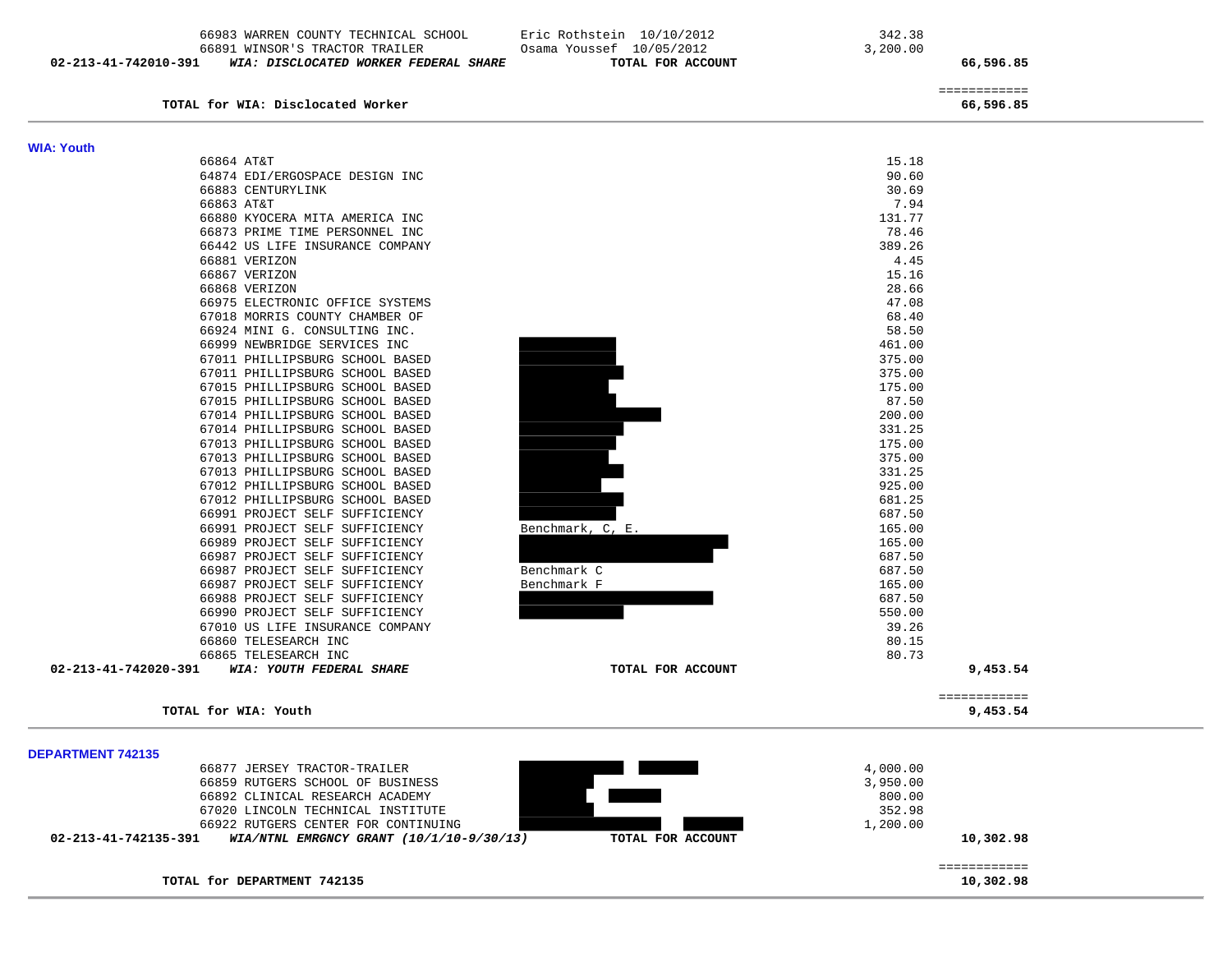| 67205 FAMILY INTERVENTION<br>67205 FAMILY INTERVENTION<br>67205 FAMILY INTERVENTION | TOTAL FCIU CONTRACT EXPENSES FOR FED FY<br>TOTAL STABILIZATION CONTRACT SERVICES FO<br>TOTAL ADOLESCENT GROUP CONTRACT SERVICES | 13,158.00<br>1,322.00<br>1,200.00 |                           |
|-------------------------------------------------------------------------------------|---------------------------------------------------------------------------------------------------------------------------------|-----------------------------------|---------------------------|
| 02-213-41-752215-392<br>SCP-FAMILY COURT(1/1/12-12/31/12)                           | TOTAL FOR ACCOUNT                                                                                                               |                                   | 15,680.00                 |
| TOTAL for SCP: Family Court                                                         |                                                                                                                                 |                                   | ============<br>15,680.00 |
| <b>DEPARTMENT 752220</b>                                                            |                                                                                                                                 |                                   |                           |
| 66298 ARTS COUNCIL OF THE MORRIS AREA                                               | Story telling Workshops 4 days mainstrea                                                                                        | 2,250.00                          |                           |
| 66309 NEW HOPE FOUNDATION INC.<br>66506 NEWBRIDGE SERVICES INC                      | Client Bed days 1 client<br>For unitsof service hours rendered for s                                                            | 945.00<br>14,114.03               |                           |
| 67204 JERSEY BATTERED WOMEN'S                                                       | JAMS                                                                                                                            | 940.00                            |                           |
| 02-213-41-752220-392<br>$SCP-PROGRAM$ SERVICES $(1/1/12-12/31/12)$                  | TOTAL FOR ACCOUNT                                                                                                               |                                   | 18,249.03                 |
| TOTAL for DEPARTMENT 752220                                                         |                                                                                                                                 |                                   | ============<br>18,249.03 |
| <b>DEPARTMENT 754210</b>                                                            |                                                                                                                                 |                                   |                           |
| 66308 COUNTY OF MORRIS                                                              | 3RD QUARTER Homeless Services reimbursem                                                                                        | 9,622.64                          |                           |
| 66308 COUNTY OF MORRIS                                                              | FRINGE                                                                                                                          | 7,111.49                          |                           |
| 66308 COUNTY OF MORRIS<br>66308 COUNTY OF MORRIS                                    | AFTER HOURS<br>TRAVEL                                                                                                           | 2,134.25<br>294.00                |                           |
| 66308 COUNTY OF MORRIS                                                              | DIRECT ASSISTANCE                                                                                                               | 16,593.62                         |                           |
| 66307 COUNTY OF MORRIS                                                              | SSH 1203 HOMELESS SERVICES REIMBURSEMENT                                                                                        | 16,927.85                         |                           |
| 02-213-41-754210-392<br>SOCIAL SVCS FOR HMLSS $(1/1/12-12/31/12)$                   | TOTAL FOR ACCOUNT                                                                                                               |                                   | 52,683.85                 |
| TOTAL for DEPARTMENT 754210                                                         |                                                                                                                                 |                                   | ============<br>52,683.85 |
|                                                                                     |                                                                                                                                 |                                   |                           |
| <b>Chapter 51</b>                                                                   |                                                                                                                                 |                                   |                           |
| 66558 FREEDOM HOUSE INC.                                                            | Services rendered to clients in Freedom                                                                                         | 12,377.45                         |                           |
| 66560 MORRISTOWN MEMORIAL HOSPITAL<br>66561 MORRISTOWN MEMORIAL HOSPITAL            | Services for Sept. 2012<br>Sessions from August and Sept 2012                                                                   | 1,620.00<br>8,534.00              |                           |
| 66581 ST. CLARE'S HOSPITAL                                                          | 75 TREATMENT DAYS FROM JULY- SEPT. 2012                                                                                         | 15,300.00                         |                           |
| 66566 TURNING POINT, INC                                                            | BED DAYS IN SEPT                                                                                                                | 204.00                            |                           |
| 66566 TURNING POINT, INC                                                            | BED DAYS IN SEPT                                                                                                                | 1,020.00                          |                           |
| 66566 TURNING POINT, INC                                                            | BED DAYS IN SEPT                                                                                                                | 1,020.00                          |                           |
| 66566 TURNING POINT, INC                                                            | BED DAYS IN SEPT                                                                                                                | 1,020.00                          |                           |
| 66563 TURNING POINT, INC                                                            | Daysof service for client 9/1/12_9/28/12                                                                                        | 4,116.00                          |                           |
| 66563 TURNING POINT, INC<br>66563 TURNING POINT, INC                                | Days of service for client 9/2/12_9/27/1<br>Days of service for client $9/24/12\_9/24/$                                         | 3,822.00<br>147.00                |                           |
| 66563 TURNING POINT, INC                                                            | Days of service for client 9/1/12_9/17/1                                                                                        | 3,740.00                          |                           |
| 66563 TURNING POINT, INC                                                            | Days of service for client 9/11/12_912/1                                                                                        | 440.00                            |                           |
| 67197 NEWBRIDGE SERVICES INC                                                        | Reimbursement for services provided for                                                                                         | 3,210.00                          |                           |
| 67195 NEW HOPE FOUNDATION INC.                                                      | Client Bed days Sept. 2012                                                                                                      | 12,285.00                         |                           |
| 67194 NEW HOPE FOUNDATION INC.                                                      | client bed days in Sept 2012 for 4 clien                                                                                        | 3,672.00                          |                           |
| 67196 ALFRE INC.                                                                    | Bed Days for client Sept 2012                                                                                                   | 2,700.00                          |                           |
| 67196 ALFRE INC.                                                                    | Bed days for client Sept 2012                                                                                                   | 2,700.00                          |                           |
| 67196 ALFRE INC.<br>67199 FAMILY SERVICE OF MORRIS COUNTY                           | Bed days for client in Sept<br>107 CLIENTS COST REIMBURSMENT FOR 3RD QU                                                         | 1,800.00<br>3,927.00              |                           |
| 67199 FAMILY SERVICE OF MORRIS COUNTY                                               | CLIENT TRANSPORTATION COST                                                                                                      | 221.00                            |                           |
| 67201 FAMILY SERVICE OF MORRIS COUNTY                                               | NOW YOU KNOW PROGRAM 3RD QUARTER TOTAL O                                                                                        | 3,477.00                          |                           |
| 67212 NEWBRIDGE SERVICES INC                                                        | Reimbursement to Newbridge for services                                                                                         | 3,664.00                          |                           |
| 67209 HOPE HOUSE                                                                    | Adolescent services for the month of Aug                                                                                        | 2,455.00                          |                           |
| 67209 HOPE HOUSE                                                                    | Reporting period Sept 2012                                                                                                      | 3,385.00                          |                           |
| 67209 HOPE HOUSE<br>02-213-41-757205-392<br>CHAPTER 51 (1/1/12-12/31/12)            | Services for period April -Aug 2012 for<br>TOTAL FOR ACCOUNT                                                                    | 350.00                            | 97,206.45                 |

**SCP: Family Court**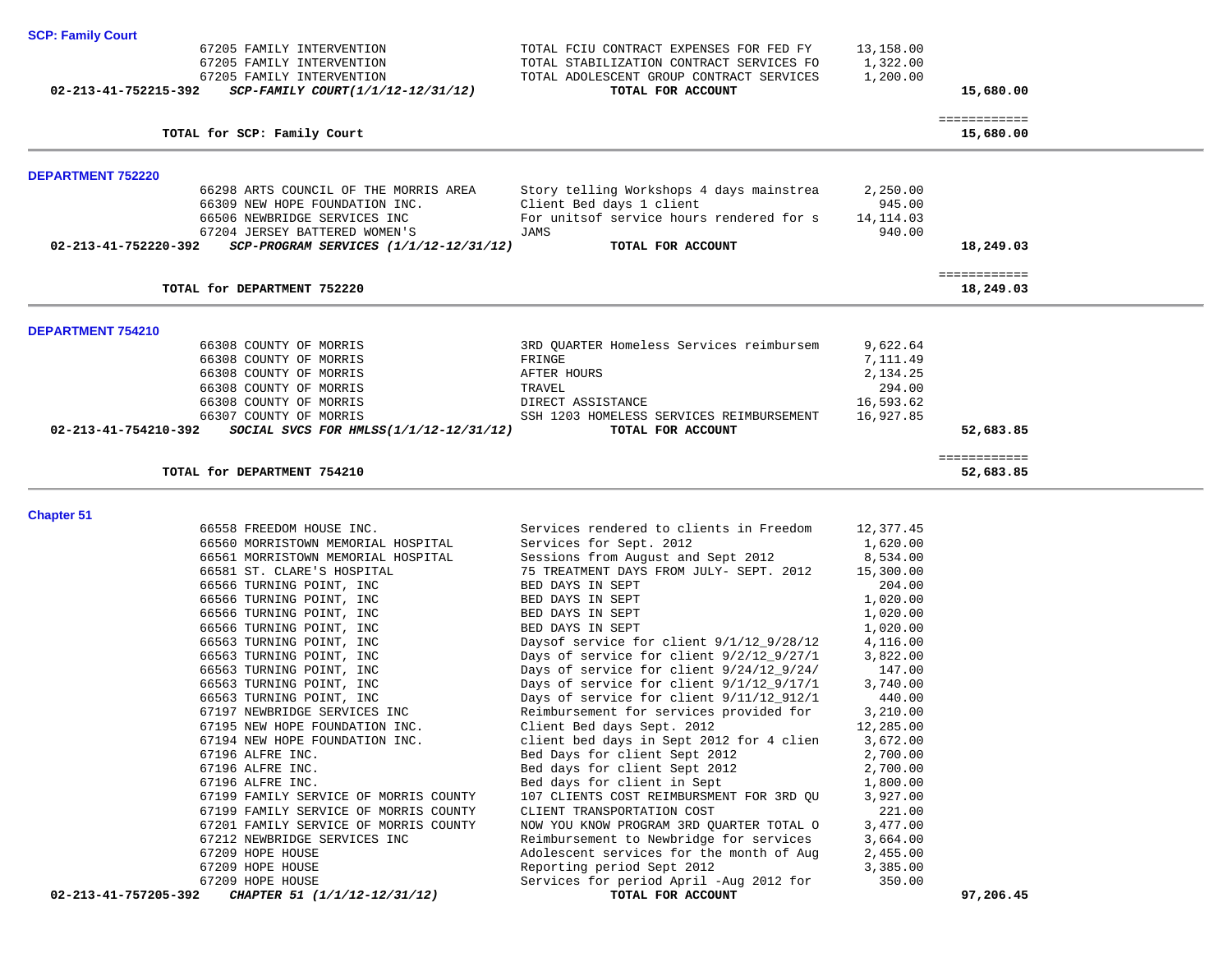| <b>DEPARTMENT 758210</b> |                                    |                                          |          |
|--------------------------|------------------------------------|------------------------------------------|----------|
|                          | 66807 LONGFELLOWS SANDWICH DELI    | Food for HIB law presentation            | 205.00   |
|                          | 66620 BOROUGH OF MADISON           | 2012 03 Madison Municipal Alliance Expen | 2,700.00 |
|                          | 66303 DRUG-FREE ACTION ALLIANCE    | "Parents Who Host Lose the Most" campaig | 4,295.50 |
|                          | 66524 DRUG-FREE ACTION ALLIANCE    | Parents Who Host Materials               | 86.00    |
|                          | 66615 MORRIS PLAINS MUNICIPAL ALL. | 2012 03 Morris Plains Municipal Alliance | 1,886.55 |
|                          | 66568 TOWNSHIP OF MONTVILLE        | 2012 03 Montville Municipal Alliance Exp | 8,302.69 |
|                          | 66527 TOWNSHIP OF MORRIS           | Morristown/Morris Township Municipal All | 6,803.00 |
|                          | 66616 TOWNSHIP OF WASHINGTON       | 2012 03 Washington Twp. Municipal Allian | 4,138.81 |
|                          | 67185 ROCKAWAY BOROUGH             | 2012 Rockaway Borough Municipal Alliance | 1,750.00 |
|                          |                                    |                                          |          |

| 02-213-41-758210-392<br>MUNICIPAL ALLIANCE (1/1/12-12/31/12) | TOTAL FOR ACCOUNT                        |           | 58,184.68 |
|--------------------------------------------------------------|------------------------------------------|-----------|-----------|
| 66766 TOWN OF BOONTON                                        | 2012 Boonton Municipal Alliance 03 expen | 4,916.82  |           |
| 66762 HANOVER TWP MUNICIPAL ALLIANCE                         | 2012 O3 Hanover Twp. Municipal Alliance  | 1,320.04  |           |
| 66767 MEADOW WOOD MANOR                                      | 2012 Balance for Meadow Wood Manor/venue | 5,139.90  |           |
| 67211 TOWNSHIP OF ROCKAWAY                                   | 2012 Rockaway Twp. Municipal Alliance ex | 1,787.73  |           |
| 67210 STEPHEN NEBESNI                                        | 10-15-12 Markers for Youth Summit        | 37.17     |           |
| 67210 STEPHEN NEBESNI                                        | 10-15-12 Weights for Balloons for Youth  | 9.57      |           |
| 67210 STEPHEN NEBESNI                                        | 10-10-12 Balloons for the Youth Summit   | 65.65     |           |
| 67186 TOWNSHIP OF MORRIS                                     | 2012 Morristown/ Morris Township Municip | 13,209.93 |           |
| 67189 MORRIS COUNTY PREVENTION                               | Books For Ryan's Story presentation      | 1,530.32  |           |
| 67185 ROCKAWAY BOROUGH                                       | 2012 Rockaway Borough Municipal Alliance | 1,750.00  |           |
| 66616 TOWNSHIP OF WASHINGTON                                 | 2012 03 Washington Twp. Municipal Allian | 4,138.81  |           |
| 66527 TOWNSHIP OF MORRIS                                     | Morristown/Morris Township Municipal All | 6,803.00  |           |
| 66568 TOWNSHIP OF MONTVILLE                                  | 2012 03 Montville Municipal Alliance Exp | 8,302.69  |           |
| 66615 MORRIS PLAINS MUNICIPAL ALL.                           | 2012 03 Morris Plains Municipal Alliance | 1,886.55  |           |
|                                                              |                                          |           |           |

66761 FIRST NIGHTS MORRIS, INC.<br> **EXECUTE:** Sponsorship for First Night Morris 1,500.00<br> **TOTAL FOR ACCOUNT 02-213-41-758210-394** *MUNICIPAL ALLIANCE (1/1/12-12/31/12)* **TOTAL FOR ACCOUNT 1,500.00**

TOTAL for DEPARTMENT 758210

**Vehicular Homicide Unit** 

65888 ANDOVER TOWNSHIP  $J.Abrusci-Callout 7/9/12$  275.00<br>65888 ANDOVER TOWNSHIP J.Abrusci-Callout 7/13/12 65888 ANDOVER TOWNSHIP J.Abrusci-Callout 7/13/12 220.00

| DRE CALL OUT (10/1/11-9/30/12)<br>02-213-41-774205-391 | TOTAL FOR ACCOUNT                        | 2,915,00 |
|--------------------------------------------------------|------------------------------------------|----------|
| 65959 ANDOVER TOWNSHIP                                 | J.Abrusci-Callout 9/23/12                | 275.00   |
| 65959 ANDOVER TOWNSHIP                                 | J.Abrusci-Callout 9/21/12                | 275.00   |
| 65959 ANDOVER TOWNSHIP                                 | J.Abrusci-Callout 9/16/12                | 220.00   |
| 65959 ANDOVER TOWNSHIP                                 | J.Abrusci-Callout 9/13/12                | 220.00   |
| 65959 ANDOVER TOWNSHIP                                 | J.Abrusci-Court 9/11/12                  | 220.00   |
| 65959 ANDOVER TOWNSHIP                                 | J.Abrusci-Evals from checkpoint - 9/9/12 | 275.00   |
| 65959 ANDOVER TOWNSHIP                                 | J.Abrusci-Call out 9/3/12                | 220.00   |
| 65888 ANDOVER TOWNSHIP                                 | J.Abrusci-Callout 7/19/12                | 220.00   |
| 65888 ANDOVER TOWNSHIP                                 | J.Abrusci-Callout 7/17/12                | 220.00   |
| 65888 ANDOVER TOWNSHIP                                 | J.Abrusci-Callout 7/14/12                | 275.00   |
| 65888 ANDOVER TOWNSHIP                                 | J.Abrusci-Callout 7/13/12                | 220.00   |

============

**TOTAL for Vehicular Homicide Unit 2,915.00**

|  | <b>DEPARTMENT 783210</b> |  |
|--|--------------------------|--|
|  |                          |  |

| SART/SANE PROGRAM(10/1/11-9/30/12)<br>02-213-41-783210-391 | TOTAL FOR ACCOUNT                        | 16,944.72 |
|------------------------------------------------------------|------------------------------------------|-----------|
| 64328 UNIOUE PHOTO INC                                     | NP-FH50 RECHARGABLE BATTERY              | 179.97    |
| 64328 UNIOUE PHOTO INC                                     | SANE SART - EQUIPMENT PURCHASE - ITEM #S | 858.00    |
| 65360 UNIOUE PHOTO INC                                     | Shipping                                 | 8.90      |
| 65360 UNIOUE PHOTO INC                                     | NP-FH50 Rechargable Batteries            | 179.97    |
| 65360 UNIOUE PHOTO INC                                     | 4GB Platinum II Memory Sticks            | 167.88    |
| 65441 COOPER SURGICAL INC.                                 | Freight                                  | 200.00    |
| 65441 COOPER SURGICAL INC.                                 | Part #OPTIK2-05-004 Leisegang Optik Mode | 15,350.00 |

============

59,684.68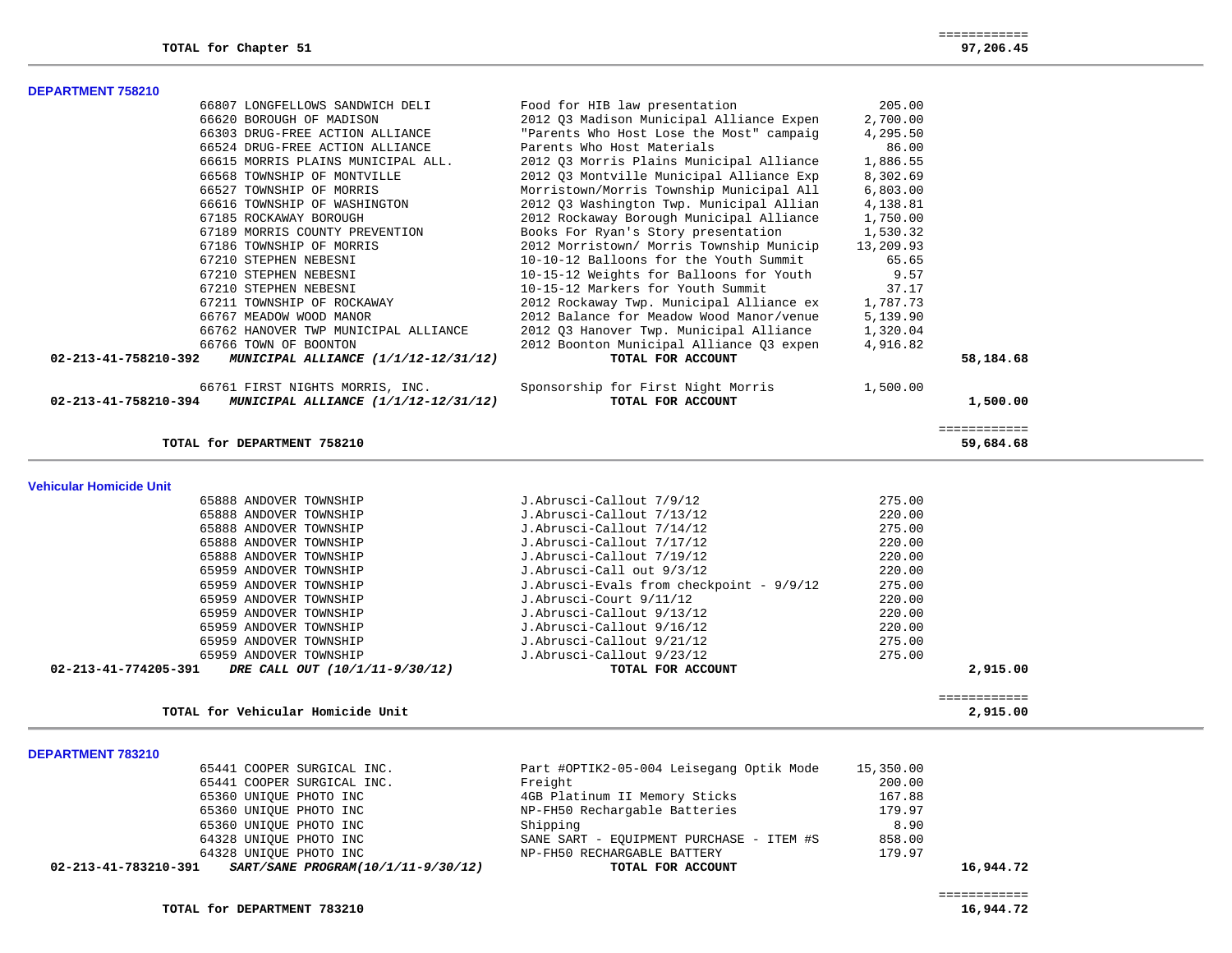| <b>DEPARTMENT 784215</b>                                                    |                                          |            |                            |  |
|-----------------------------------------------------------------------------|------------------------------------------|------------|----------------------------|--|
| 23406 WITT GROUP HOLDINGS, LLC                                              | Proposal Dated 8/11/10 Attached for Morr | 27,535.00  |                            |  |
| 23406 WITT GROUP HOLDINGS, LLC                                              | Proposal Dated 8/11/10 Attached for Morr | 83,110.73  |                            |  |
| 23406 WITT GROUP HOLDINGS, LLC                                              | Proposal Dated 8/11/10 Attached for Morr | 27,535.00  |                            |  |
| FFY09 HOMELAND SECURITY<br>02-213-41-784215-391                             | TOTAL FOR ACCOUNT                        |            | 138,180.73                 |  |
|                                                                             |                                          |            | ============               |  |
| TOTAL for DEPARTMENT 784215                                                 |                                          |            | 138,180.73                 |  |
|                                                                             |                                          |            |                            |  |
| <b>DEPARTMENT 784230</b>                                                    |                                          |            |                            |  |
| 56836 TETRA TECH                                                            | EOC Operational Plans for Hudson County  | 32,782.32  |                            |  |
| 56647 TETRA TECH                                                            | County Animal Response Plan - Prototype  | 44,607.77  |                            |  |
| 57341 TETRA TECH                                                            | Request #2012.002                        | 43,670.14  |                            |  |
| 56649 TETRA TECH                                                            | Hudson County OEM Administrative and Gen | 9,209.36   |                            |  |
| 56648 TETRA TECH                                                            | Morris County OEM Administrative and Gen | 11,402.72  |                            |  |
| 56646 TETRA TECH                                                            | UASI Administrative and Grant Support Pe | 22,014.42  |                            |  |
| 56650 TETRA TECH                                                            | EOC Operational Plans per Proposal       | 21,007.05  |                            |  |
| 56650 TETRA TECH                                                            | EOC Operational Plans per Proposal       | 11,775.27  |                            |  |
| 02-213-41-784230-391<br>FFY09 UASI                                          | TOTAL FOR ACCOUNT                        |            | 196,469.05                 |  |
|                                                                             |                                          |            |                            |  |
| TOTAL for DEPARTMENT 784230                                                 |                                          |            | ============<br>196,469.05 |  |
|                                                                             |                                          |            |                            |  |
| <b>DEPARTMENT 784315</b>                                                    |                                          |            |                            |  |
| 52201 SHI INTERNATIONAL CORP                                                | Software support per Quote #5207816 date | 7,950.00   |                            |  |
| 62528 DELL MARKETING L.P.                                                   | PowerEdge R810 Per Attached Ouote #62590 | 12,095.50  |                            |  |
| $02 - 213 - 41 - 784315 - 391$<br>FFY10 HOMELND SECURITY (11/26/10-7/31/13) | TOTAL FOR ACCOUNT                        |            |                            |  |
|                                                                             |                                          |            | 20,045.50                  |  |
| TOTAL for DEPARTMENT 784315                                                 |                                          |            | ============<br>20,045.50  |  |
|                                                                             |                                          |            |                            |  |
| <b>MAPS</b>                                                                 |                                          |            |                            |  |
| 67133 EMPLOYMENT HORIZONS, INC.                                             | Employment Horizons Annual Recognition D | 390.00     |                            |  |
|                                                                             |                                          |            |                            |  |
| 67130 SUBWAY FOODS CORP                                                     | Driver Meeting. September 27, 2012. Tota | 100.00     |                            |  |
| 02-213-41-786705-394<br>MAPS VOLUNTARY MATCH                                | TOTAL FOR ACCOUNT                        |            | 490.00                     |  |
|                                                                             |                                          |            | ============               |  |
| TOTAL for MAPS                                                              |                                          |            | 490.00                     |  |
|                                                                             |                                          |            |                            |  |
| <b>MAPS</b>                                                                 |                                          |            |                            |  |
| 67132 FIVE TOWN REGIONAL DIAL-A-RIDE                                        | Subgrant # SC002 (SCADRTAP) Five Town Di | 24, 415.00 |                            |  |
| 67131 SENIOR SERVICES OF                                                    | Subgrant # SC001(SCADRTAP) Senior Bus Pr | 2,700.00   |                            |  |
| 67128 TOWNSHIP OF JEFFERSON                                                 | Subgrant # SC003 (SCADRTAP)Jefferson Dia | 18,000.00  |                            |  |
| 67127 NETCONG DIAL-A-RIDE                                                   | Subgrant # SC004(SCADRTAP) Netcong Dial  | 6,362.00   |                            |  |
| 02-213-41-786805-394<br>MAPS VOLUNTARY MATCH                                | TOTAL FOR ACCOUNT                        |            | 51,477.00                  |  |
|                                                                             |                                          |            |                            |  |
|                                                                             |                                          |            | ============               |  |
| TOTAL for MAPS                                                              |                                          |            | 51,477.00                  |  |
|                                                                             |                                          |            |                            |  |
| DEPARTMENT 792310                                                           |                                          |            |                            |  |
| 66927 STATE SHUTTTLE INC                                                    |                                          | 1,250.20   |                            |  |
| JARC GRANT (7/1/11-12/31/12)<br>02-213-41-792310-391                        | TOTAL FOR ACCOUNT                        |            | 1,250.20                   |  |
| 66927 STATE SHUTTTLE INC                                                    | Transportation from Oct. 1, 2012 to Oct. | 2,400.00   |                            |  |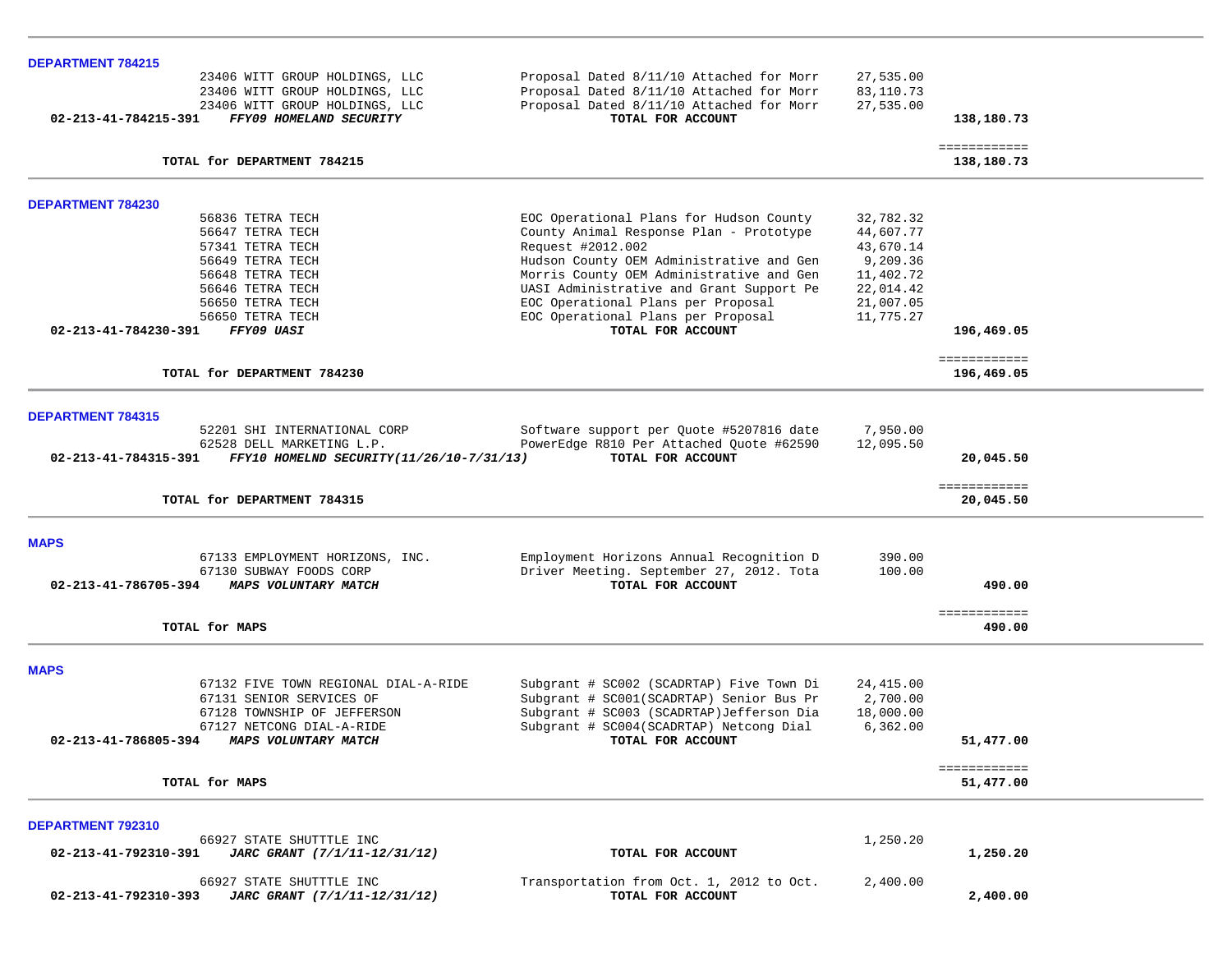|                                            |                                          |                                          |           | ============              |  |
|--------------------------------------------|------------------------------------------|------------------------------------------|-----------|---------------------------|--|
| TOTAL for DEPARTMENT 792310                |                                          |                                          |           | 3,650.20                  |  |
| <b>DEPARTMENT 793305</b>                   |                                          |                                          |           |                           |  |
|                                            | 66967 VANASSE HANGEN BRUSTLIN INC.       | Professional services September 2, 2012  | 14,578.25 |                           |  |
|                                            | 66963 VANASSE HANGEN BRUSTLIN INC.       | Professional Services Rendered June 10,  | 11,453.73 |                           |  |
|                                            | 66965 VANASSE HANGEN BRUSTLIN INC.       | Professional Services July 8, 2012 - Aug | 24,169.52 |                           |  |
|                                            | 66966 VANASSE HANGEN BRUSTLIN INC.       | Professional services August 5, 2012 - S | 15,931.63 |                           |  |
| 02-213-41-793305-391                       | SUBREGIONAL STUDIES PRG (7/1/11-6/30/13) | TOTAL FOR ACCOUNT                        |           | 66,133.13                 |  |
| TOTAL for DEPARTMENT 793305                |                                          |                                          |           | ============<br>66,133.13 |  |
|                                            |                                          |                                          |           |                           |  |
| <b>Police &amp; Fire Training</b>          |                                          |                                          |           |                           |  |
| 61781 STORAGE SYSTEMS USA                  |                                          | Weapons Rack                             | 1,947.00  |                           |  |
|                                            | 65937 STATE TOXICOLOGY LABORATORY        | Drug Testing 79BPC Sept 30,2012          | 1,440.00  |                           |  |
| 02-213-41-803805-392<br><b>STATE SHARE</b> |                                          | TOTAL FOR ACCOUNT                        |           | 3,387.00                  |  |
|                                            |                                          |                                          |           | ============              |  |
| TOTAL for Police & Fire Training           |                                          |                                          |           | 3,387.00                  |  |
| DEPARTMENT 832210                          |                                          |                                          |           |                           |  |
|                                            | 66765 GEN-EL SAFETY & INDUSTRIAL         | Item 12-3338413 Gasket                   | 23.75     |                           |  |
|                                            | 66765 GEN-EL SAFETY & INDUSTRIAL         | Shipping                                 | 8.18      |                           |  |
| 66089 FIREFIGHTER ONE LLC                  |                                          | H2S Replacement Sensor-Sirius            | 132.80    |                           |  |
| 66089 FIREFIGHTER ONE LLC                  |                                          | Firemans Radio Strap                     | 32.00     |                           |  |
| 66089 FIREFIGHTER ONE LLC                  |                                          | H2S Replacement Sensor-Sirius            | 132.80    |                           |  |
| 66089 FIREFIGHTER ONE LLC                  |                                          | CO Sensor for Sirius Meter               | 132.80    |                           |  |
| 66089 FIREFIGHTER ONE LLC                  |                                          | H2S Replacement Sensor-Sirius            | 132.80    |                           |  |
| 02-213-41-832210-392                       | CEHA 2012 (1/1/12 - 12/31/12)            | TOTAL FOR ACCOUNT                        |           | 595.13                    |  |
|                                            |                                          |                                          |           | ============              |  |
| TOTAL for DEPARTMENT 832210                |                                          |                                          |           | 595.13                    |  |
|                                            |                                          |                                          |           |                           |  |
| <b>DEPARTMENT 860205</b>                   |                                          |                                          |           |                           |  |
| 65715 BOROUGH OF ROCKAWAY                  |                                          | 2012 RE-GRANT AWARD PAYMENT#2 20% OF TOT | 464.40    |                           |  |
|                                            | 65713 TOWNSHIP OF WASHINGTON             | 2012 RE-GRANT 20% OF TOTAL AWARD FINAL P | 1,000.00  |                           |  |
|                                            | 65714 WASHINGTON TWP HISTORICAL          | 2012 RE-GRANT 20% OF TOTAL AWARD         | 523.00    |                           |  |
|                                            | 65712 HISTORICAL SOCIETY BOONTON TWP     | PAYMENT #2 - 2012 RE-GRANT 20% OF TOTAL  | 566.00    |                           |  |
| 02-213-41-860205-392                       | GENERAL OPERATING SPPRT(7/11/11-6/30/12) | TOTAL FOR ACCOUNT                        |           | 2,553.40                  |  |
| TOTAL for DEPARTMENT 860205                |                                          |                                          |           | ============<br>2,553.40  |  |
|                                            |                                          |                                          |           |                           |  |
| <b>E-911 Consolidation</b>                 |                                          |                                          |           |                           |  |
|                                            | 67119 USA ARCHITECTS PLANNERS &          | Professional Architectural and Engineeri | 10,510.00 |                           |  |
| 02-213-41-860935-392<br><b>STATE SHARE</b> |                                          | TOTAL FOR ACCOUNT                        |           | 10,510.00                 |  |
|                                            |                                          |                                          |           |                           |  |
| TOTAL for E-911 Consolidation              |                                          |                                          |           | ============              |  |
|                                            |                                          |                                          |           | 10,510.00                 |  |
| DEPARTMENT 864180                          |                                          |                                          |           |                           |  |
|                                            | 66435 T.Y. LIN INTERNATIONAL             | Construction Support for the Middle Vall | 9,428.43  |                           |  |
| 02-213-41-864180-391                       | STP-C00S210 (8/31/11-8/31/14)            | TOTAL FOR ACCOUNT                        |           | 9,428.43                  |  |

============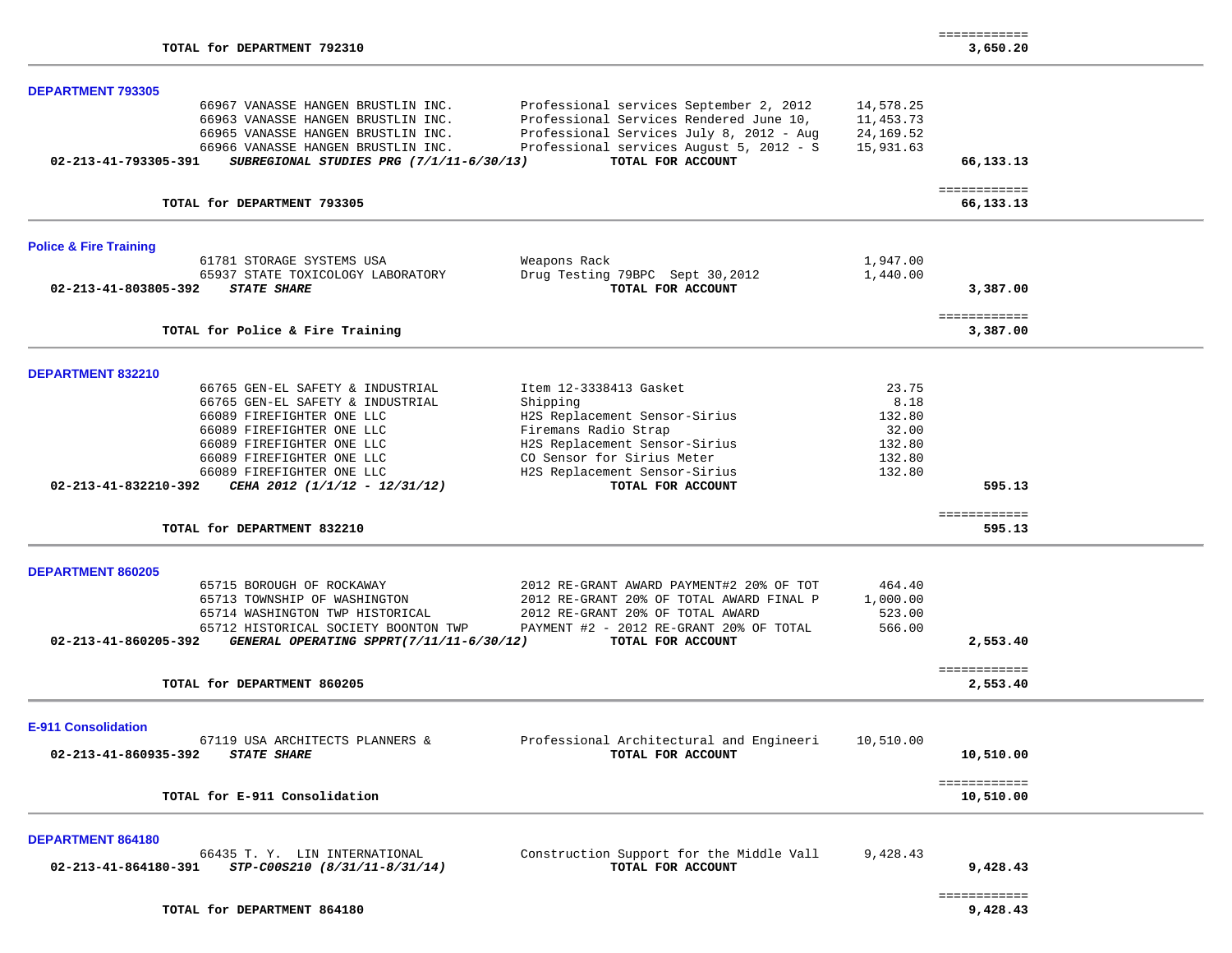| <b>DEPARTMENT 864205</b>                                                                      |                                                                                      |                      |                           |  |
|-----------------------------------------------------------------------------------------------|--------------------------------------------------------------------------------------|----------------------|---------------------------|--|
| 67078 GREENMAN PEDERSEN INC<br>02-213-41-864205-391<br>MUTCD TRAFFIC SIGN INV(7/1/11-6/30/12) | Morris County MUTCD Retro Reflectivity T<br>TOTAL FOR ACCOUNT                        | 14,538.18            | 14,538.18                 |  |
| TOTAL for DEPARTMENT 864205                                                                   |                                                                                      |                      | ============<br>14,538.18 |  |
|                                                                                               |                                                                                      |                      |                           |  |
|                                                                                               | <b>County Capital</b>                                                                |                      |                           |  |
| <b>Bridge Design &amp; Constr Proj</b>                                                        |                                                                                      |                      |                           |  |
| 67120 SUBURBAN CONSULTING                                                                     | Morris Twp., Replacement of County Bridg                                             | 267.66               |                           |  |
| 67121 KELLER & KIRKPATRICK<br>04-216-55-953027-909<br>MISCELLANEOUS - OTHER                   | Morris County-694 Woodland RoadProf. Svc<br>TOTAL FOR ACCOUNT                        | 104.00               | 371.66                    |  |
| TOTAL for Bridge Design & Constr Proj                                                         |                                                                                      |                      | ============<br>371.66    |  |
|                                                                                               |                                                                                      |                      |                           |  |
| <b>Emerg Training Fac/Fire&amp;Police</b>                                                     |                                                                                      |                      |                           |  |
| 66148 R.D. SALES DOOR & HARDWARE LLC<br>04-216-55-953069-951 BUILDING & IMPROVEMENTS          | W067169/ RE: PSTA/ 09-21-12                                                          | 6,557.00             |                           |  |
|                                                                                               | TOTAL FOR ACCOUNT                                                                    |                      | 6,557.00                  |  |
|                                                                                               |                                                                                      |                      | ============              |  |
| TOTAL for Emerg Training Fac/Fire&Police                                                      |                                                                                      |                      | 6,557.00                  |  |
| Cty roadwy drainage improv                                                                    |                                                                                      |                      |                           |  |
| 67109 TOWNSHIP OF RANDOLPH                                                                    | Police Coverage for Road Closure at Suss                                             | 4,656.14             |                           |  |
| 04-216-55-953098-940<br><b>HARD COSTS</b>                                                     | TOTAL FOR ACCOUNT                                                                    |                      | 4,656.14                  |  |
|                                                                                               |                                                                                      |                      | ============              |  |
| TOTAL for Cty roadwy drainage improv                                                          |                                                                                      |                      | 4,656.14                  |  |
| <b>Plans/Specs - Greystone</b>                                                                |                                                                                      |                      |                           |  |
| 67105 THE MUSIAL GROUP PA                                                                     | Final Design and Construction Documents                                              | 5,395.00             |                           |  |
| 04-216-55-953105-909<br>MISCELLANEOUS - OTHER                                                 | TOTAL FOR ACCOUNT                                                                    |                      | 5,395.00                  |  |
|                                                                                               |                                                                                      |                      | ============              |  |
| TOTAL for Plans/Specs - Greystone                                                             |                                                                                      |                      | 5,395.00                  |  |
|                                                                                               |                                                                                      |                      |                           |  |
| <b>Renov CentralAveBldg Greystone</b><br>67106 THE MUSIAL GROUP PA                            | Construction Inspector for Phase 2 Rehab                                             | 7,480.00             |                           |  |
| 04-216-55-953146-909<br><b>MISCELLANEOUS - OTHER</b>                                          | TOTAL FOR ACCOUNT                                                                    |                      | 7,480.00                  |  |
| TOTAL for Renov CentralAveBldg Greystone                                                      |                                                                                      |                      | ------------<br>7,480.00  |  |
|                                                                                               |                                                                                      |                      |                           |  |
| <b>Road Design/Construction</b>                                                               |                                                                                      |                      |                           |  |
| 66433 KEY-TECH<br>66433 KEY-TECH                                                              | School House Road, Center Grove Rd/Van No                                            | 1,200.00<br>1,700.00 |                           |  |
| 67155 KELLER & KIRKPATRICK                                                                    | Morris County Bridge No. 1400-694 on Woo                                             | 1,326.00             |                           |  |
| 67156 KELLER & KIRKPATRICK                                                                    | West Central Avenue-WhartonProf. Svcs fr                                             | 1,040.00             |                           |  |
| 67151 KELLER & KIRKPATRICK<br>67154 KELLER & KIRKPATRICK                                      | Morris County Bridge No. 1400-755 on Emm<br>Morris County Bridge-Kinnelon Road. Prof | 364.00<br>208.00     |                           |  |
| 04-216-55-953165-909<br>MISCELLANEOUS - OTHER                                                 | TOTAL FOR ACCOUNT                                                                    |                      | 5,838.00                  |  |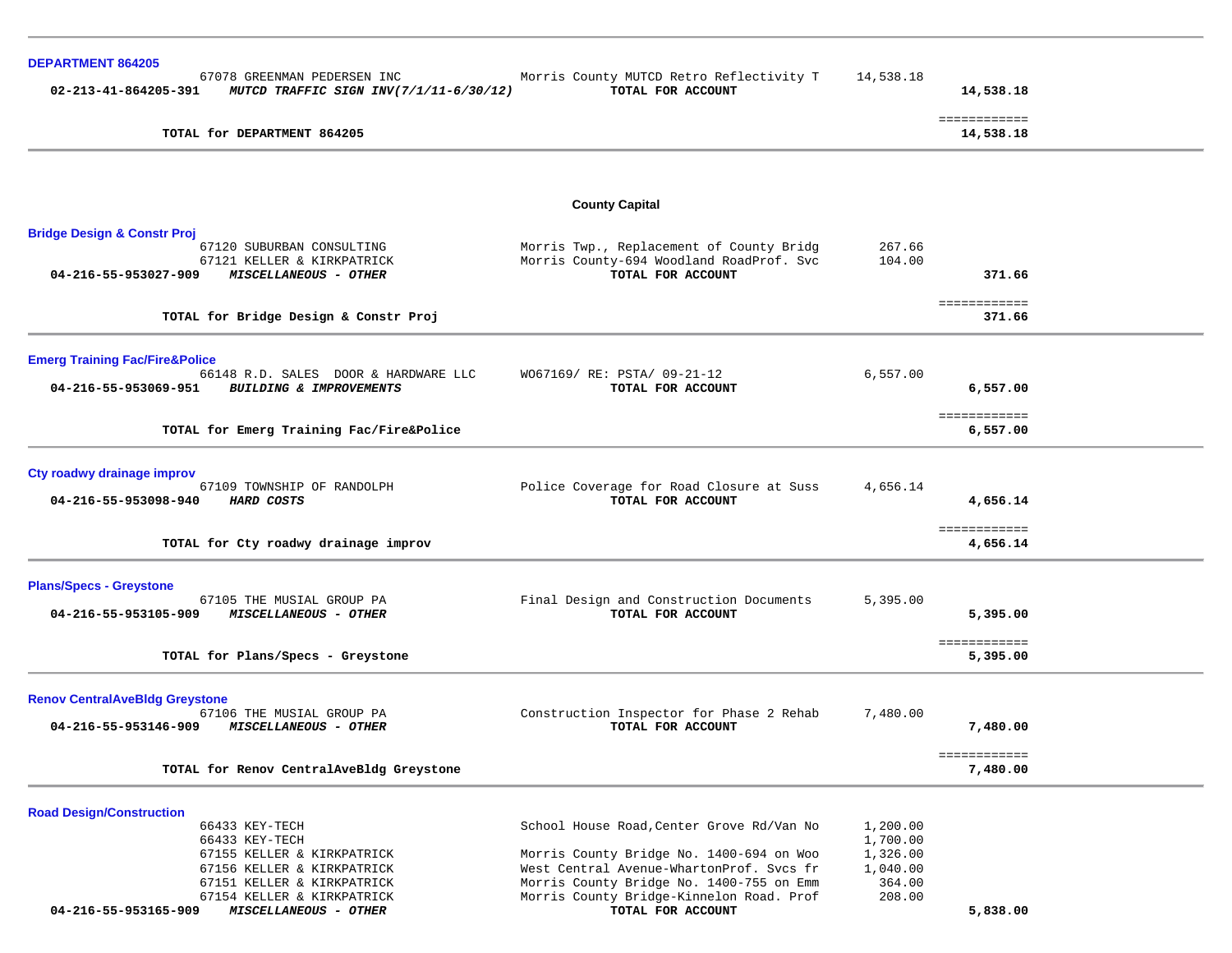| 04-216-55-953165-951                                         | 66590 SCHIFANO CONSTRUCTION CORP.<br>67170 FOGGIA TRINITY ELECTRIC LLC<br>BUILDING & IMPROVEMENTS                                                                                              | Mill & Resurf Park Avenue in the Borough<br>Intersection Improvements to Morris Stre<br>TOTAL FOR ACCOUNT                                                                                                                                     | 28,364.50<br>38,857.17                                   | 67,221.67                 |  |
|--------------------------------------------------------------|------------------------------------------------------------------------------------------------------------------------------------------------------------------------------------------------|-----------------------------------------------------------------------------------------------------------------------------------------------------------------------------------------------------------------------------------------------|----------------------------------------------------------|---------------------------|--|
|                                                              | TOTAL for Road Design/Construction                                                                                                                                                             |                                                                                                                                                                                                                                               |                                                          | ============<br>73,059.67 |  |
| <b>Bridge DesignConst varCty Loc</b><br>04-216-55-953184-909 | 66429 GREENMAN PEDERSEN INC<br>66431 GREENMAN PEDERSEN INC<br>66432 T.Y. LIN INTERNATIONAL<br>67079 CHERRY WEBER & ASSOC. PC<br>67122 KELLER & KIRKPATRICK<br>MISCELLANEOUS - OTHER            | Construction Inspection Services for the<br>Construction Inspection Services for the<br>Final Design of Replacement of Berkshire<br>Final design of Newburgh Road Br Enginee<br>Replacement of Morris County Bridges. Pr<br>TOTAL FOR ACCOUNT | 14,760.00<br>14,670.00<br>12, 144.34<br>761.44<br>208.00 | 42,543.78                 |  |
|                                                              | TOTAL for Bridge DesignConst varCty Loc                                                                                                                                                        |                                                                                                                                                                                                                                               |                                                          | ============<br>42,543.78 |  |
| <b>DEPARTMENT 953202</b><br>04-216-55-953202-909             | 66605 DIFRANCESCO, BATEMAN, COLEY, YOSPIN LE Carpenter/Polyone<br>ROAD RESURFACING/CONSTRUCTION/IMPRVMENTS                                                                                     | TOTAL FOR ACCOUNT                                                                                                                                                                                                                             | 36.00                                                    | 36.00                     |  |
|                                                              | TOTAL for DEPARTMENT 953202                                                                                                                                                                    |                                                                                                                                                                                                                                               |                                                          | ============<br>36.00     |  |
| <b>DEPARTMENT 953225</b><br>04-216-55-953225-909             | 66428 HATCH MOTT MACDONALD<br>66591 KELLER & KIRKPATRICK<br>66593 KELLER & KIRKPATRICK<br>66592 KELLER & KIRKPATRICK<br>67157 HATCH MOTT MACDONALD<br>BRIDGE DESIGN, RENOV, CONSTRUC - VAR LOC | Final Design for Morris County Bridge No<br>MC Bridge No. 1401-107Flanders Drakestow<br>Bridge: 1401-107Flanders Drakestown Road<br>MC Bridge No. 1401-107Flanders Drakestow<br>Final Design for Morris County Bridge No<br>TOTAL FOR ACCOUNT | 6,605.38<br>4,516.41<br>7,167.35<br>1,906.60<br>2,036.14 | 22,231.88<br>============ |  |
|                                                              | TOTAL for DEPARTMENT 953225                                                                                                                                                                    |                                                                                                                                                                                                                                               |                                                          | 22,231.88                 |  |
| <b>DEPARTMENT 953233</b><br>04-216-55-953233-909             | 66583 D.R. JOHNSON & ASSOCIATES, LLC<br>67129 KELLER & KIRKPATRICK<br>67126 KELLER & KIRKPATRICK<br>67125 KELLER & KIRKPATRICK<br>COUNTY ROADWAY DRAINAGE IMPROVEMENTS                         | General Engineering Services for the per<br>Morris County Bridge-Kinnelon Road. Prof<br>West Central Avenue-WhartonProf. Svcs. 7<br>Construction Inspection-Clerk of the Wor<br>TOTAL FOR ACCOUNT                                             | 2,607.93<br>416.00<br>416.00<br>13,052.00                | 16,491.93<br>============ |  |
|                                                              | TOTAL for DEPARTMENT 953233                                                                                                                                                                    |                                                                                                                                                                                                                                               |                                                          | 16,491.93                 |  |
| <b>DEPARTMENT 953235</b><br>04-216-55-953235-909             | 66427 ROBINSON AERIAL SURVEYS, INC.<br>UPGRADES TO FIRE/SPRINKLER SYS-VAR FACIL                                                                                                                | Prof. Svcs. for the Courthouse Fire Spri<br>TOTAL FOR ACCOUNT                                                                                                                                                                                 | 15,910.25                                                | 15,910.25                 |  |
|                                                              | TOTAL for DEPARTMENT 953235                                                                                                                                                                    |                                                                                                                                                                                                                                               |                                                          | ============<br>15,910.25 |  |
| <b>DEPARTMENT 953239</b>                                     |                                                                                                                                                                                                |                                                                                                                                                                                                                                               |                                                          |                           |  |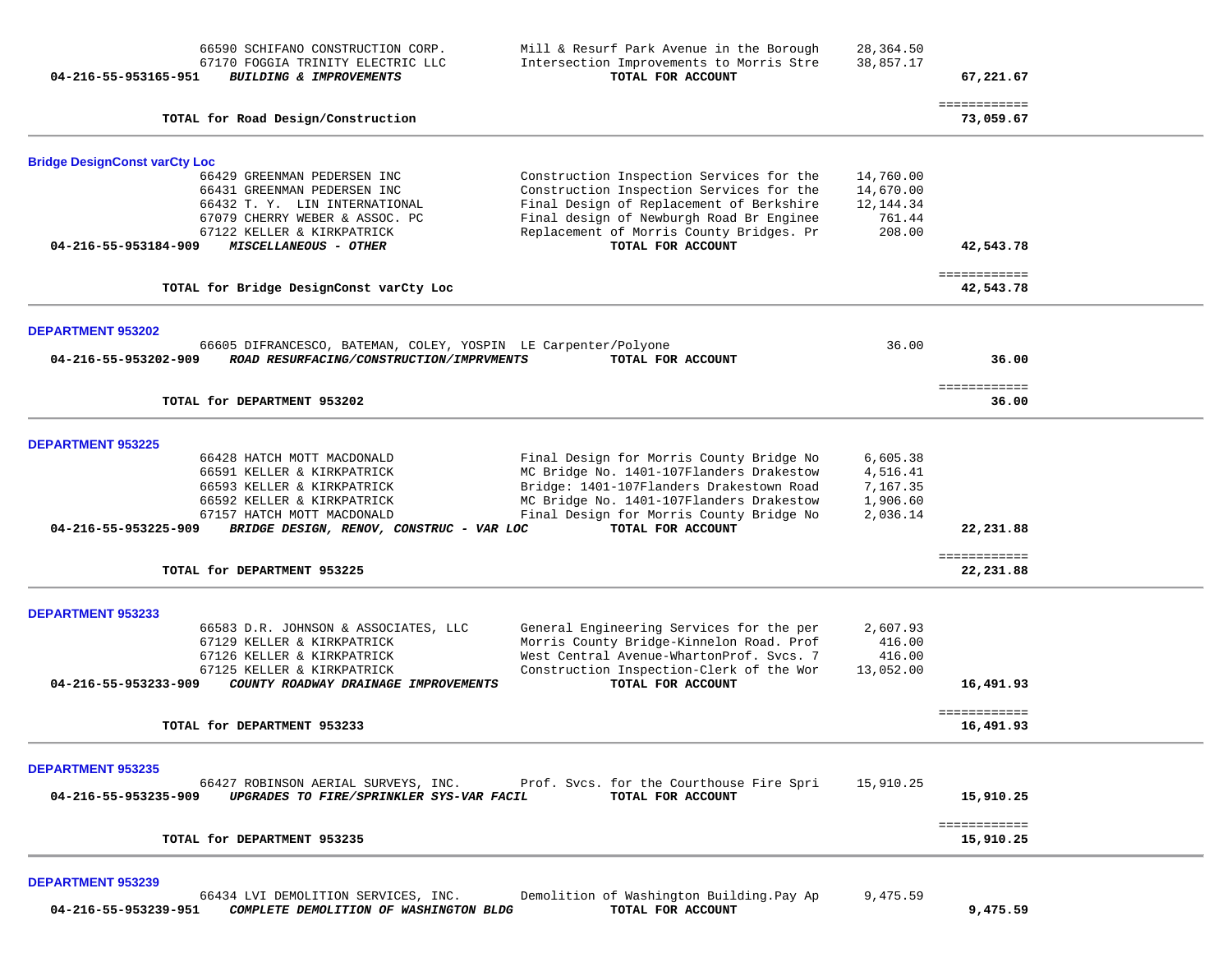| TOTAL for DEPARTMENT 953239                                              |                                          |                                                               |            | ============<br>9,475.59    |  |
|--------------------------------------------------------------------------|------------------------------------------|---------------------------------------------------------------|------------|-----------------------------|--|
| <b>DEPARTMENT 953259</b>                                                 |                                          |                                                               |            |                             |  |
| 67107 JG DRYWALL LLC                                                     |                                          | Central Avenue Complex Phase IIRehabilit                      | 197,113.28 |                             |  |
| 04-216-55-953259-951<br>RENOVCENTRLAVECOMPLX-STCLARE/NONPROFMALL         |                                          | 197,113.28                                                    |            |                             |  |
| TOTAL for DEPARTMENT 953259                                              |                                          |                                                               |            | ============<br>197, 113.28 |  |
| <b>Roadway Drainage Improvements</b>                                     |                                          |                                                               |            |                             |  |
| 66430 HATCH MOTT MACDONALD<br>04-216-55-953962-909 MISCELLANEOUS - OTHER |                                          | Engineering Inspection Services for the<br>TOTAL FOR ACCOUNT  | 4,000.00   | 4,000.00                    |  |
| TOTAL for Roadway Drainage Improvements                                  |                                          |                                                               |            | ============<br>4,000.00    |  |
| <b>Cty Bridge Design &amp; Constructi</b>                                |                                          |                                                               |            |                             |  |
| 67149 KELLER & KIRKPATRICK                                               |                                          | Morris County Bridge - 1400-755 Emmans R                      | 1,092.00   |                             |  |
| 67150 KELLER & KIRKPATRICK                                               |                                          | West Central Avenue, Wharton. Prof. Svcs                      | 1,040.00   |                             |  |
| 67153 KELLER & KIRKPATRICK                                               |                                          | Construction Inspection-Clerk of the Wor                      | 3,432.00   |                             |  |
| 04-216-55-953975-909<br>MISCELLANEOUS - OTHER                            |                                          | TOTAL FOR ACCOUNT                                             |            | 5,564.00                    |  |
| TOTAL for Cty Bridge Design & Constructi                                 |                                          |                                                               |            | ============<br>5,564.00    |  |
| <b>DEPARTMENT 954200</b>                                                 |                                          |                                                               |            |                             |  |
| 64003 DELL MARKETING L.P.                                                |                                          | Dell UltraSharp U3011 Monitor (224-9949)                      | 3,147.75   |                             |  |
| 64003 DELL MARKETING L.P.                                                |                                          | LX HD Wall Mount Swing Arm (Polished Alu                      | 227.97     |                             |  |
| 04-216-55-954200-956                                                     | ACQ SHELVE/LADDER/FRIDGE/FREEZER-SHERIFF | TOTAL FOR ACCOUNT                                             |            | 3,375.72                    |  |
| TOTAL for DEPARTMENT 954200                                              |                                          |                                                               |            | ============<br>3,375.72    |  |
| DEPARTMENT 962231                                                        |                                          |                                                               |            |                             |  |
| 64932 DELL MARKETING L.P.                                                |                                          | MS Windows Server Std OS License                              | 710.96     |                             |  |
| 64932 DELL MARKETING L.P.                                                |                                          | MS SQL Server Std License                                     | 561.80     |                             |  |
| 64932 DELL MARKETING L.P.<br>04-216-55-962231-909                        | ACQ NEW & REPLACEMENT COMPUTERS FOR IT   | MS SQL User CAL<br>TOTAL FOR ACCOUNT                          | 2,614.80   | 3,887.56                    |  |
| 64931 DELL MARKETING L.P.                                                |                                          | Dell PowerEdge R420                                           | 5,457.64   |                             |  |
| 65222 DELL MARKETING L.P.                                                |                                          | Adobe Acrobat Pro X License                                   | 575.88     |                             |  |
| 65221 DELL MARKETING L.P.                                                |                                          | WD 320GB SATA HD                                              | 220.96     |                             |  |
| 64008 DELL MARKETING L.P.                                                |                                          | VMWare Software                                               | 4,825.35   |                             |  |
| 64485 CDW GOVERMENT INC.                                                 |                                          | SONICWALL TZ210 SEC UPG+2Y CGSS                               | 2,490.00   |                             |  |
| 04-216-55-962231-955 ACQ NEW & REPLACEMENT COMPUTERS FOR IT              |                                          | TOTAL FOR ACCOUNT                                             |            | 13,569.83                   |  |
| TOTAL for DEPARTMENT 962231                                              |                                          |                                                               |            | ============<br>17,457.39   |  |
| <b>DEPARTMENT 964281</b>                                                 |                                          |                                                               |            |                             |  |
| 63052 DAUPHIN NORTH AMERICA & VALO<br>04-216-55-964281-953               | OFFICEFURNITURE/FILING/STORAGE-PROSECUTR | JOB: CAPT.CONF.*** QUOTE #0000220081MORR<br>TOTAL FOR ACCOUNT | 6,292.00   |                             |  |
|                                                                          |                                          |                                                               |            | 6,292.00                    |  |

============

 $6,292.00$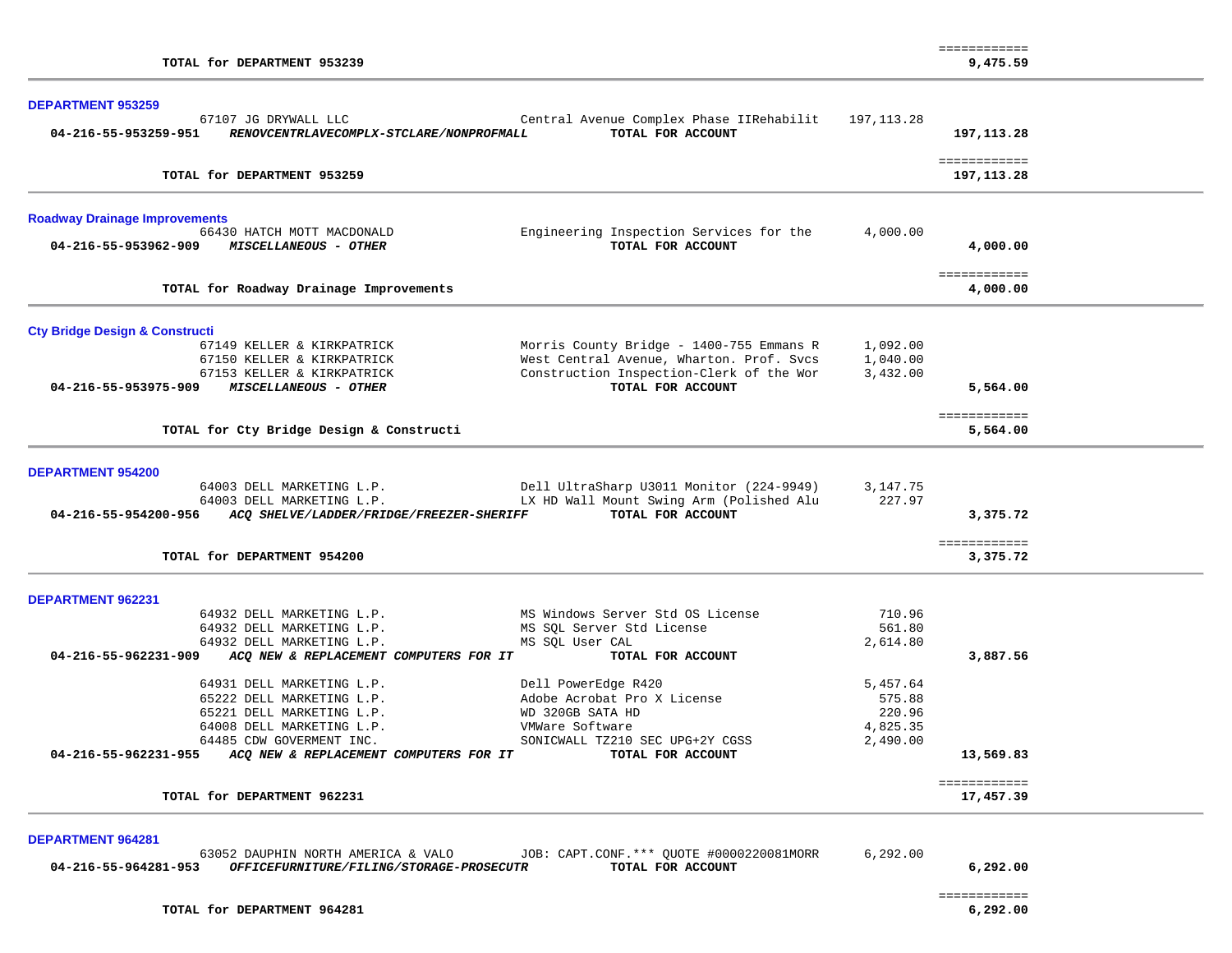| DEPARTMENT 969261                    |                                                         |                                          |            |              |  |
|--------------------------------------|---------------------------------------------------------|------------------------------------------|------------|--------------|--|
|                                      | 66752 COUNTY COLLEGE OF MORRIS                          | RBA Group                                | 3,828.80   |              |  |
|                                      | 66752 COUNTY COLLEGE OF MORRIS                          | Ryan Fitzgerald Construction             | 15,500.00  |              |  |
|                                      | 66752 COUNTY COLLEGE OF MORRIS                          | Denville Line Painting, Inc.             | 12,210.00  |              |  |
| 04-216-55-969261-909                 | RENOV & IMPROVMNT TO ACADEMIC BLGS AT CCM               | TOTAL FOR ACCOUNT                        |            | 31,538.80    |  |
|                                      |                                                         |                                          |            | ============ |  |
|                                      | TOTAL for DEPARTMENT 969261                             |                                          |            | 31,538.80    |  |
|                                      |                                                         |                                          |            |              |  |
|                                      |                                                         | <b>Dedicated Trust</b>                   |            |              |  |
| <b>Motor Vehicle Fines</b>           |                                                         |                                          |            |              |  |
|                                      | 67415 COUNTY OF MORRIS                                  | 10/12 TRANSFER FUNDS FOR DEDICATED MOTOR | 30,186.67  |              |  |
|                                      | 67416 COUNTY OF MORRIS                                  | 10/12 TRANSFER FUNDS FOR DEDICATED MOTOR | 72,538.51  |              |  |
| 13-290-56-575701-888                 | MOTOR VEHICLE FINES                                     | TOTAL FOR ACCOUNT                        |            | 102,725.18   |  |
|                                      |                                                         |                                          |            |              |  |
|                                      |                                                         |                                          |            | ============ |  |
|                                      | TOTAL for Motor Vehicle Fines                           |                                          |            | 102,725.18   |  |
|                                      |                                                         |                                          |            |              |  |
| <b>Weights &amp; Measures</b>        |                                                         |                                          |            |              |  |
|                                      | 67417 COUNTY OF MORRIS                                  | 10/12 TRANSFER FUNDS FOR DEDICATED WEIGH | 65,849.01  |              |  |
|                                      | 67418 COUNTY OF MORRIS<br><b>WEIGHTS &amp; MEASURES</b> | 9/12 TRANSFER FUNDS FOR DEDICATED WEIGHT | 135,671.29 |              |  |
| 13-290-56-575801-888                 |                                                         | TOTAL FOR ACCOUNT                        |            | 201,520.30   |  |
|                                      |                                                         |                                          |            | ============ |  |
|                                      | TOTAL for Weights & Measures                            |                                          |            | 201,520.30   |  |
|                                      |                                                         |                                          |            |              |  |
| <b>Construction Board of Appeals</b> |                                                         |                                          | 100.00     |              |  |
|                                      | 66306 JACK J CORNACCHIO                                 | Refund of Appeal Fee for case MC#2012-11 |            |              |  |
| 13-290-56-576801-888                 | CONSTRUCTION BOARD OF APPEALS                           | TOTAL FOR ACCOUNT                        |            | 100.00       |  |
|                                      |                                                         |                                          |            | ============ |  |
|                                      | TOTAL for Construction Board of Appeals                 |                                          |            | 100.00       |  |
| <b>Tax Board</b>                     |                                                         |                                          |            |              |  |
|                                      | 65072 TOWNSHIP OF DENVILLE                              | Conference Reimbursement                 | 435.00     |              |  |
|                                      | 65074 TOWNSHIP OF MONTVILLE                             | Conference Reimbursement                 | 435.00     |              |  |
|                                      | 65075 BOROUGH OF RIVERDALE                              | NJCTBA Conference - Joseph DeStefano, As | 435.00     |              |  |
|                                      | 66853 GE CAPITAL                                        | Kyocera Mita Copier System               | 6,780.00   |              |  |
|                                      | 64045 ADVANCED BUSINESS SYSTEMS                         | Copier supplies                          | 136.00     |              |  |
|                                      | 64029 OFFICE TEAM                                       | Professional services w/e 8/3/12         | 633.15     |              |  |
|                                      | 64029 OFFICE TEAM                                       | Professional services w/e 8/10/12        | 633.15     |              |  |
|                                      | 64029 OFFICE TEAM                                       | Professional services w/e 8/17/12        | 633.15     |              |  |
|                                      | 65205 OFFICE TEAM                                       | Professional services w/e 9/14/12        | 633.15     |              |  |
|                                      | 65069 OFFICE TEAM                                       | Professional Services w/e 8/24/12        | 651.24     |              |  |
|                                      | 65069 OFFICE TEAM                                       | Professional Services w/e 8/31/12        | 723.60     |              |  |
|                                      | 65069 OFFICE TEAM                                       | Professional Services w/e 9/7/12         | 479.39     |              |  |
| 13-290-56-577101-888                 | <b>TAX BOARD</b>                                        | TOTAL FOR ACCOUNT                        |            | 12,607.83    |  |
|                                      |                                                         |                                          |            | ============ |  |
|                                      | TOTAL for Tax Board                                     |                                          |            | 12,607.83    |  |
|                                      |                                                         |                                          |            |              |  |
|                                      |                                                         |                                          |            |              |  |